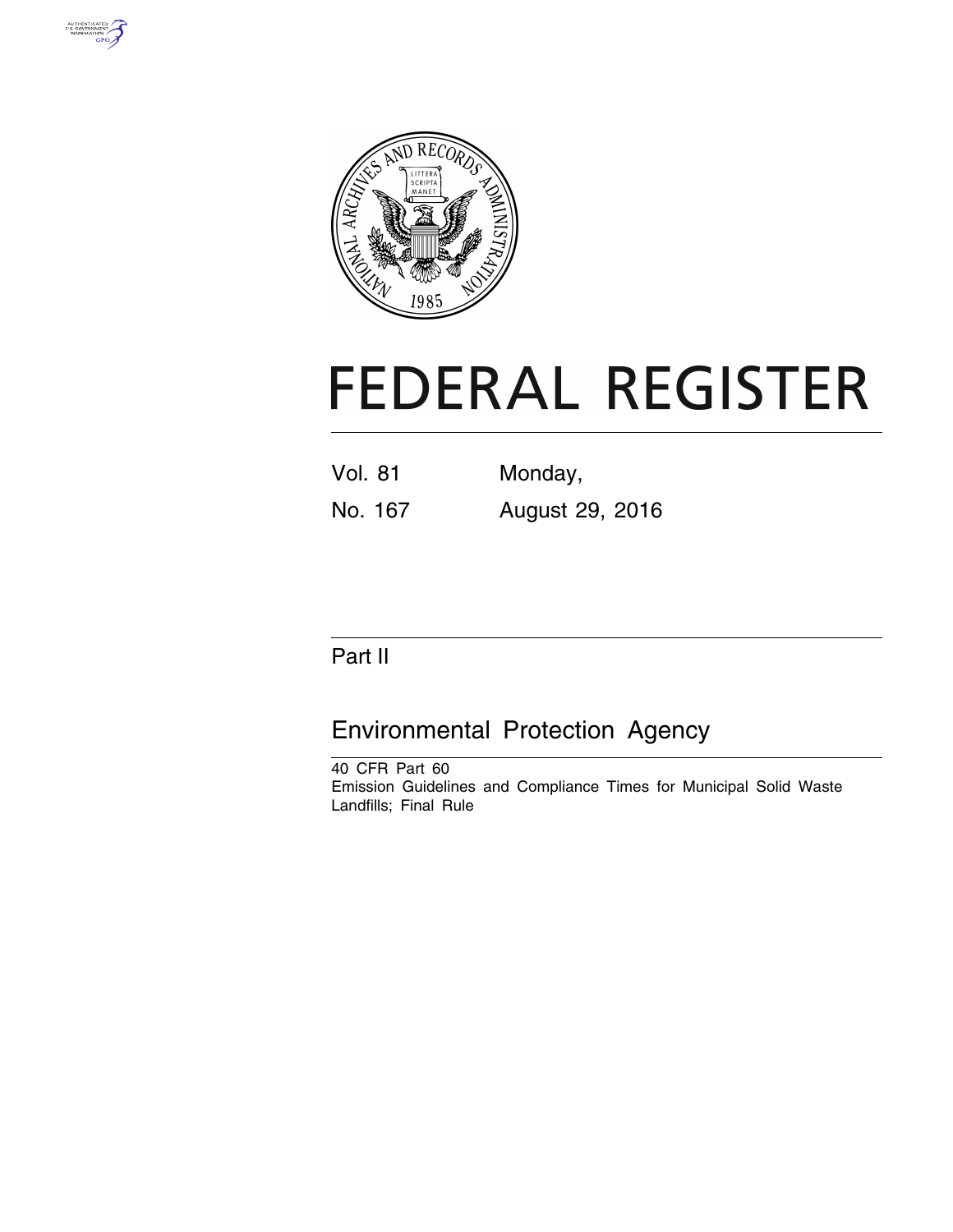# **ENVIRONMENTAL PROTECTION AGENCY**

#### **40 CFR Part 60**

**[EPA–HQ–OAR–2014–0451; FRL–9949–55– OAR]** 

#### **RIN 2060–AS23**

# **Emission Guidelines and Compliance Times for Municipal Solid Waste Landfills**

**AGENCY:** Environmental Protection Agency (EPA). **ACTION:** Final rule.

**SUMMARY:** The Environmental Protection Agency (EPA) is finalizing a new subpart that updates the Emission Guidelines and Compliance Times for Municipal Solid Waste Landfills (Emission Guidelines). The EPA reviewed the landfills Emission Guidelines based on changes in the landfills industry since the Emission Guidelines were promulgated in 1996. The EPA's review of the Emission Guidelines for municipal solid waste (MSW) landfills considered landfills that accepted waste after November 8, 1987, and commenced construction, reconstruction, or modification on or before July 17, 2014. Based on this review, the EPA has determined that it is appropriate to revise the Emission Guidelines to reflect changes to the population of landfills and the results of an analysis of the timing and methods for reducing emissions. This action will achieve additional reductions in emissions of landfill gas and its components, including methane, by lowering the emissions threshold at which a landfill must install controls. This action also incorporates new data and information received in response to an advanced notice of proposed rulemaking and a proposed rulemaking and addresses other regulatory issues including surface emissions monitoring, wellhead monitoring, and the definition of landfill gas treatment system.

The revised Emission Guidelines, once implemented through revised state plans or a revised federal plan, will reduce emissions of landfill gas, which contains both nonmethane organic compounds and methane. Landfills are a significant source of methane, which is a potent greenhouse gas pollutant. These avoided emissions will improve air quality and reduce the potential for public health and welfare effects associated with exposure to landfill gas emissions.

**DATES:** This final rule is effective on October 28, 2016.

The incorporation by reference of certain publications listed in the

regulations is approved by the Director of the Federal Register as of October 28, 2016.

**ADDRESSES:** The EPA has established a docket for this action under Docket ID No. EPA–HQ–OAR–2014–0451. All documents in the docket are listed in the *<http://www.regulations.gov>*index. Although listed in the index, some information is not publicly available, *e.g.,* Confidential Business Information (CBI) or other information whose disclosure is restricted by statute. Certain other material, such as copyrighted material, is not placed on the Internet and will be publicly available only in hard copy form. Publicly available docket materials are available electronically through *[http://](http://www.regulations.gov) [www.regulations.gov.](http://www.regulations.gov)* 

**FOR FURTHER INFORMATION CONTACT:** For information concerning this final rule, contact Ms. Hillary Ward, Fuels and Incineration Group, Sector Policies and Programs Division, Office of Air Quality Planning and Standards (E143–05), Environmental Protection Agency, Research Triangle Park, NC 27711; telephone number: (919) 541–3154; fax number: (919) 541–0246; email address: *[ward.hillary@epa.gov.](mailto:ward.hillary@epa.gov)* 

#### **SUPPLEMENTARY INFORMATION:**

*Acronyms and Abbreviations.* The following acronyms and abbreviations are used in this document.

- ANPRM Advance notice of proposed rulemaking
- ANSI American National Standards Institute
- BMP Best management practice
- Btu British thermal unit
- CAA Clean Air Act
- CBI Confidential business information
- CDX Central Data Exchange CEDRI Compliance and Emissions Data Reporting Interface
- CFR<sup>-</sup> Code of Federal Regulations
- 
- $CO<sub>2</sub>$  Carbon dioxide<br>CO<sub>2</sub>e Carbon dioxide
- CO<sub>2</sub>e Carbon dioxide equivalent<br>EPA Environmental Protection A Environmental Protection Agency
- ERT Electronic Reporting Tool
- FID Flame ionization detector
- GCCS Gas collection and control system
- GHG Greenhouse gas
- GHGRP Greenhouse Gas Reporting Program
- 
- GWP Global warming potential HAP Hazardous air pollutant
- Higher operating value
- IAMS Integrated assessment models
- ICR Information collection request
- IPCC Intergovernmental Panel on Climate Change
- IWG Interagency working group
- LFG Landfill gas
- LFGCost Landfill Gas Energy Cost Model
- m3 Cubic meters Mg Megagram
- Mg/yr Megagram per year
- mph Miles per hour
- MSW Municipal solid waste
- $mtCO<sub>2</sub>e$  Metric tons of carbon dioxide equivalent
- MW Megawatt
- MWh Megawatt hour NAICS North American Industry
- Classification System
- NESHAP National Emission Standards for Hazardous Air Pollutants
- NMOC Nonmethane organic compound
- NRC National Research Council
- NSPS New source performance standards
- NTTAA National Technology Transfer and Advancement Act
- OAQPS Office of Air Quality Planning and Standards
- OMB Office of Management and Budget
- PM Particulate matter
- PM2.5 Fine particulate matter
- ppm Parts per million
- ppmvd Parts per million by dry volume RCRA Resource Conservation and Recovery
- Act
- RD&D Research, development, and demonstration
- RFA Regulatory Flexibility Act
- SBAR Small Business Advocacy Review
- SC–CH4 Social cost of methane
- SC–CO2 Social cost of carbon dioxide
- SEM Surface emissions monitoring
- SO2 Sulfur dioxide
- SSM Startup, shutdown, and malfunction
- Tg Teragram
- TIP Tribal implementation plan
- TTN Technology Transfer Network U.S. United States
- 
- USGCRP U.S. Global Change Research Program
- VCS Voluntary consensus standard VOC Volatile organic compound
- *Organization of This Document.* The following outline is provided to aid in locating information in this preamble.
- I. Executive Summary
- A. Purpose of Regulatory Action
- B. Summary of Major Provisions
- C. Costs and Benefits
- II. General Information
	- A. Does this action apply to me?
	- B. Where can I get a copy of this document and other related information?
- III. Background
	- A. Landfill Gas Emissions and Climate Change
	- B. What are the public health and welfare effects of landfill gas emissions?
	- C. What is the EPA's authority for
	- reviewing the Emission Guidelines? D. What is the purpose and scope of this
	- action? E. How would the changes in applicability
	- affect sources currently subject to subparts Cc and WWW?
- IV. Summary of the Final Emission Guidelines
	- A. What are the control requirements?
	- B. What are the monitoring, recordkeeping, and reporting requirements?
	- C. Startup, Shutdown, and Malfunction Provisions
- V. Summary of Significant Changes Since Proposal
	- A. Changes to Monitoring, Recordkeeping, and Reporting
	- B. Tier 4
	- C. Changes to Address Closed or Non-Productive Areas
	- D. Startup, Shutdown, and Malfunction Provisions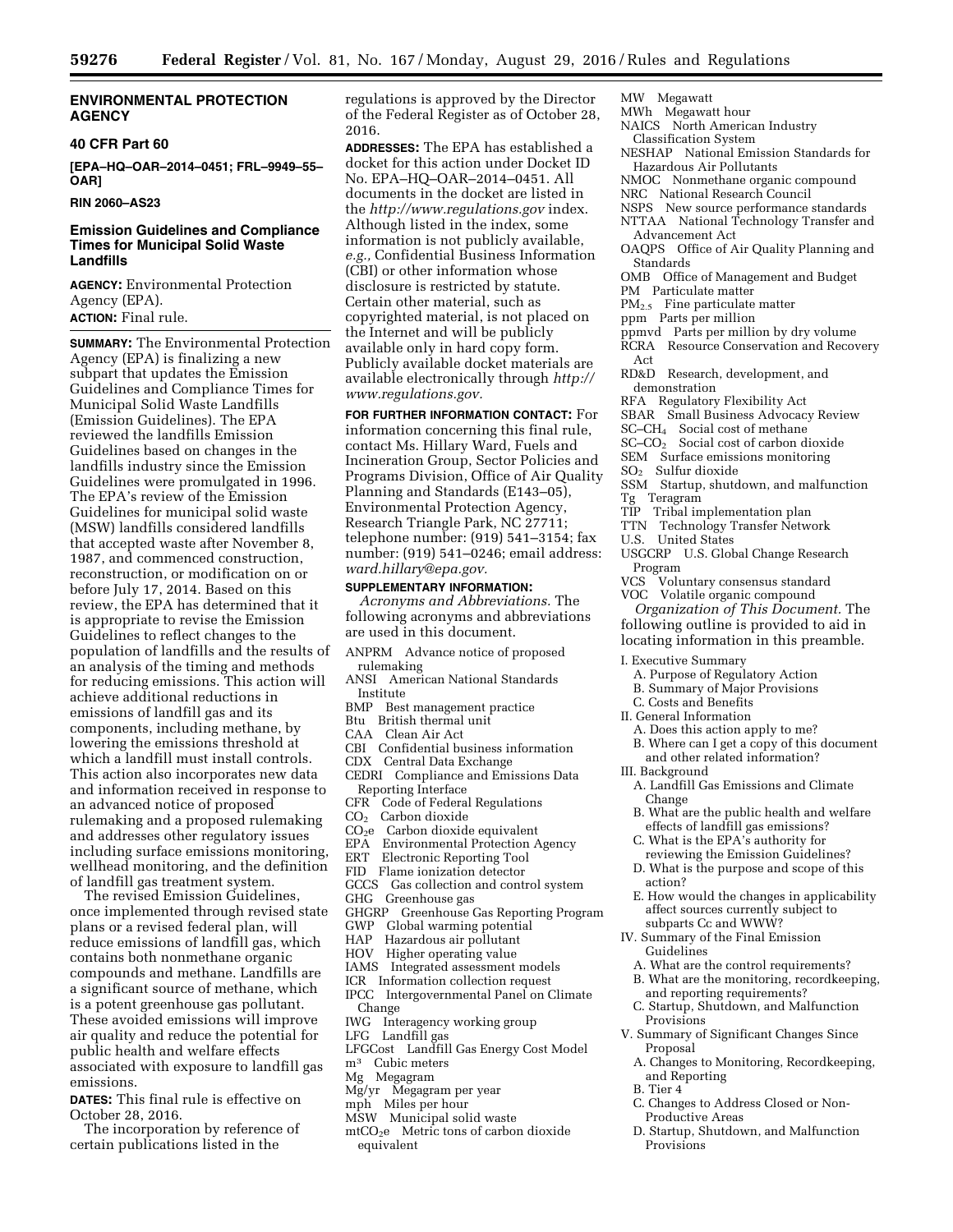- E. Other Corrections and Clarifications VI. Rationale for Significant Changes Since
	- Proposal A. Changes to Monitoring, Recordkeeping, and Reporting

B. Tier 4

- C. Changes to Address Closed or Non-Productive Areas
- D. Startup, Shutdown, and Malfunction Provisions
- E. Other Corrections and Clarifications
- VII. Impacts of This Final Rule A. What are the air quality impacts?
	- B. What are the water quality and solid waste impacts?
	- C. What are the secondary air impacts?
	- D. What are the energy impacts?
	- E. What are the cost impacts?
	- F. What are the economic impacts?
	- G. What are the benefits?
- VIII. Statutory and Executive Order Reviews
	- A. Executive Order 12866: Regulatory Planning and Review and Executive Order 13563: Improving Regulation and Regulatory Review
	- B. Paperwork Reduction Act (PRA)
	- C. Regulatory Flexibility Act (RFA)
	- D. Unfunded Mandates Reform Act (UMRA)
	- E. Executive Order 13132: Federalism
	- F. Executive Order 13175: Consultation and Coordination with Indian Tribal Governments
	- G. Executive Order 13045: Protection of Children from Environmental Health Risks and Safety Risks
	- H. Executive Order 13211: Actions that Significantly Affect Energy Supply, Distribution, or Use
	- I. National Technology Transfer and Advancement Act (NTTAA) and 1 CFR part 51
	- J. Executive Order 12898: Federal Actions to Address Environmental Justice in Minority Populations and Low-Income Populations
	- K. Congressional Review Act (CRA)

#### **I. Executive Summary**

# *A. Purpose of Regulatory Action*

This action finalizes changes to the MSW landfills Emission Guidelines resulting from the EPA's review of the Emission Guidelines under Clean Air Act (CAA) section 111. The EPA's review identified a number of advances in technology and operating practices for reducing emissions of landfill gas (LFG) and the final changes are based on our evaluation of those advances and our understanding of LFG emissions. The resulting changes to the Emission Guidelines will achieve additional reductions in emissions of LFG and its components, including methane. This final rule is consistent with the President's 2013 Climate Action Plan,<sup>1</sup> which directs federal agencies to focus on ''assessing current emissions data,

addressing data gaps, identifying technologies and best practices for reducing emissions, and identifying existing authorities and incentive-based opportunities to reduce methane emissions.'' The final rule is also consistent with the President's Methane Strategy,2 which directs the EPA's regulatory and voluntary programs to continue to pursue emission reductions through regulatory updates and to encourage LFG energy recovery through voluntary programs. These directives are discussed in detail in section III.A of this preamble. This regulatory action also resolves or clarifies several implementation issues that were previously addressed in amendments proposed on May 23, 2002 (67 FR 36475) and September 8, 2006 (71 FR 53271).

1. Need for Regulatory Action

The EPA reviewed the Emission Guidelines to determine the potential for achieving additional reductions in emissions of LFG. Significant changes have occurred in the landfill industry over time, including changes to the size and number of existing landfills, industry practices, and gas control methods and technologies. Based on the EPA's review, we are finalizing changes to the Emission Guidelines. The changes will achieve additional emission reductions of LFG and its components (including methane), which will reduce air pollution and the resulting harm to public health and welfare. Landfills are a significant source of methane, a potent greenhouse gas, for which there are costeffective means of reduction, so this rule is an important element of the United States' work to reduce emissions that are contributing to climate change. In addition, the changes provide more effective options for demonstrating compliance, and provide clarification of several implementation issues raised during the amendments proposed in 2002 and 2006. Additional information supporting the EPA's decision to review the Emission Guidelines can be found in Section I.A. of the Emission Guidelines proposal (80 FR 52100, August 27, 2015).

#### 2. Legal Authority

The EPA is not statutorily obligated to conduct a review of the Emission Guidelines, but has the discretion to do so when circumstances indicate that it is appropriate. The EPA determined that it was appropriate to review the

Emission Guidelines based on changes in the landfill industry and changes in operation of landfills, including the size, trends in gas collection and control system installations, and age of landfills since the Emission Guidelines were promulgated in 1996. The EPA compiled new information on landfills through data collection efforts for a statutorily mandated review of the existing new source performance standards (NSPS) (40 CFR part 60, subpart WWW), public comments received on the NSPS proposal (79 FR 41796, July 17, 2014), public comments received on the Advance Notice of Proposed Rulemaking (ANPRM) (79 FR 41772, July 17, 2014), and public comments received on the Emission Guidelines proposal (80 FR 52100, August 27, 2015) for use in reviewing the Emission Guidelines. This information allowed the EPA to assess current practices, emissions, and the potential for additional emission reductions.

The EPA interprets CAA section 111(d) as providing discretionary authority to update emission guidelines, and by extension to require states to update standards of performance, in appropriate circumstances. The EPA believes this is the best, and perhaps only, permissible interpretation of the CAA. It is consistent with the gap filling nature of section 111(d), the general purposes of the CAA to protect and enhance air quality. Moreover, this is supported because Congress's grant of authority to issue regulations carries with it the authority to amend or update regulations 3 that they have issued.4 ''Regulatory agencies do not establish rules of conduct to last forever; they are supposed, within the limits of the law and of fair and prudent administration, to adapt their rules and practices to the Nation's needs in a volatile, changing economy. They are neither required nor supposed to regulate the present and the future within the inflexible limits of yesterday.'' 5

To interpret the CAA otherwise would mean that Congress intended to

5*American Trucking Ass'n* v. *Atchison, Topeka & Santa Fe Ry.,* 387 U.S. 397, 416 (1967).

<sup>1</sup>Executive Office of the President, ''The President's Climate Action Plan'' June 2013. *[https://](https://www.whitehouse.gov/sites/default/files/image/president27sclimateactionplan.pdf) [www.whitehouse.gov/sites/default/files/image/](https://www.whitehouse.gov/sites/default/files/image/president27sclimateactionplan.pdf)  [president27sclimateactionplan.pdf.](https://www.whitehouse.gov/sites/default/files/image/president27sclimateactionplan.pdf)* 

<sup>2</sup>Executive Office of the President, ''Climate Action Plan Strategy to Reduce Methane, March 2014. *[https://www.whitehouse.gov/sites/default/](https://www.whitehouse.gov/sites/default/files/strategy_to_reduce_methane_emissions_2014-03-28_final.pdf)  [files/strategy](https://www.whitehouse.gov/sites/default/files/strategy_to_reduce_methane_emissions_2014-03-28_final.pdf)*\_*to*\_*reduce*\_*methane*\_*emissions*\_*2014- 03-28*\_*[final.pdf.](https://www.whitehouse.gov/sites/default/files/strategy_to_reduce_methane_emissions_2014-03-28_final.pdf)* 

<sup>3</sup>Congress has provided the Agency with broad authority to issue regulations ''as necessary to carry out [her] functions under'' the Act. This broad grant of authority further supports the reasonableness of EPA's interpretation.

<sup>4</sup>*See Trujillo* v. *General Electric Co.,* 621 F.2d 1084, 1086 (10th Cir. 1980) (''Administrative agencies have an inherent authority to reconsider their own decisions, since the power to decide in the first instance carries with it the power to reconsider.'') (citing *Albertson* v. *FCC,* 182 F.2d 397, 399 (D.C. Cir. 1950)). See 621 F.2d at 1088 (''The authority to reconsider may result in some instances, as it did here, in a totally new and different determination.'').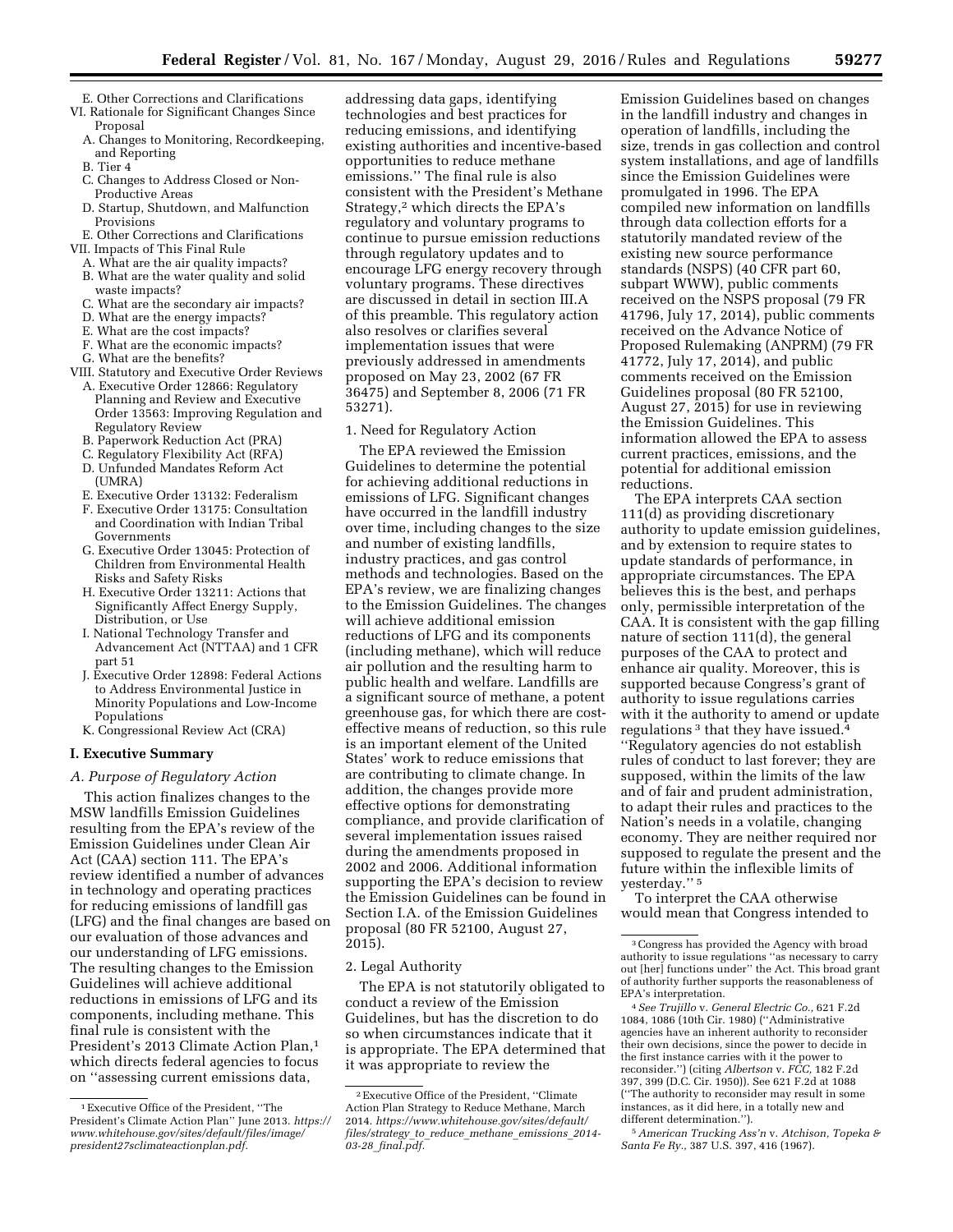allow existing sources to operate forever without any consideration of the need for updated controls simply because, at some point in the distant past, the EPA had previously required these sources to be regulated. The EPA's interpretation is consistent with the gap filling nature of section 111(d), whereas the opposite interpretation would undermine it. By its terms, section 111(d) was designed to address emissions from existing sources of non-national ambient air quality standards (NAAQS), non-CAA section 112 hazardous air pollutants.6 A one-off approach would mean that the EPA would be unable to address the threats from these sources even as we improve our understanding of the danger presented by the pollutant at issue or new or improved control options become available. Indeed, this lack of authority would exist even in cases such as the instant one where some affected sources had not yet been required to invest in emission controls.

The overall structure of the CAA also supports EPA's interpretation. The primary goal of the CAA is: ''[T]o protect and enhance the Nation's air resources so as to promote the public health and welfare and the productive capacity of its population.'' CAA section 101(b)(1), 42 U.S.C. 7401(b)(1). The CAA goes about this in a number of ways. Under section 111 the chosen approach is through the identification of the best system of emission reduction available to reduce emissions to the atmosphere which takes into account the cost of achieving such reductions and any nonair quality health and environmental impact and energy

requirements. These systems change over time. Where such changes have the effect of substantially reducing harmful air emissions, it would be illogical that the EPA would be precluded from requiring existing sources to update their controls in recognition of those changes, particularly when those sources may continue to operate for decades. Similarly, if, after a rule was finalized, factual information were to arise revealing that the initial standards were too stringent to be met, it would be illogical that EPA would be precluded from revising the standards accordingly. Had Congress intended to preclude the EPA from updating the emission guidelines to reflect changes, it would surely have specifically said so, something it did not do.

The fact that the EPA has the authority to update the emission guidelines does not, however, mean that it is unconstrained in exercising that authority. Rather, the decision whether to update a particular set of emission guidelines must be made on a rulespecific basis after considering the same factors the EPA considered in establishing those guidelines, including the level of reductions achievable and the cost of achieving those reductions, and, as appropriate, taking into account controls sources installed to comply with the initial emission guidelines. The EPA has determined that it is appropriate to update the emission guidelines for municipal solid waste (MSW) landfills. The EPA's final rule is not a requirement to install new and different control equipment (compared to the existing rule), but rather to install the same basic controls, *i.e.,* a welldesigned and well-operated landfill gas collection and control system, on an accelerated basis. While this will result in some additional cost, the EPA believes that cost is fully justified given the substantial reduction in emissions of landfill gas and its constituent components, including methane, that will result. As indicated in the final rule, lowering the threshold above which landfill owners/operators must install a gas collection and control system from 50 Mg of non-methane organic compounds (NMOC) per year to 34 Mg/year will result in an additional reduction in NMOC emissions of 1,810 Mg/yr and a concomitant reduction in methane emissions of 0.285 million Mg/ yr. In these circumstances, the EPA believes that it not only has the legal authority to update the emission guidelines, but that doing so imminently reasonable.

#### *B. Summary of Major Provisions*

The final Emission Guidelines apply to landfills that accepted waste after November 8, 1987,7 and that commenced construction, reconstruction, or modification on or before July 17, 2014 (the date of publication of proposed revisions to the landfills NSPS, 40 CFR part 60, subpart XXX). The final rule provisions are described below.

*Thresholds for Installing Controls.*  The final Emission Guidelines retain the current design capacity thresholds of 2.5 million megagrams (Mg) and 2.5 million cubic meters (m3), but reduce the nonmethane organic compounds (NMOC) emission threshold for the installation and removal of a gas collection and control system (GCCS) from 50 Mg/yr to 34 Mg/yr for landfills that are not closed as of September 27, 2017. (A megagram is also known as a metric ton, which is equal to 1.1 U.S. short tons or about 2,205 pounds.) An MSW landfill that exceeds the design capacity thresholds must install and start up a GCCS within 30 months after LFG emissions reach or exceed an NMOC level of 34 Mg/yr. Consistent with the existing Emission Guidelines, the owner or operator of a landfill may control the gas by routing it to a nonenclosed flare, an enclosed combustion device, or a treatment system that processes the collected gas for subsequent sale or beneficial use.

*Emission Threshold Determination.*  The EPA is finalizing an alternative sitespecific emission threshold determination methodology for when a landfill must install and operate a GCCS. This alternative methodology, referred to as ''Tier 4,'' is based on surface emissions monitoring (SEM) and demonstrates whether or not surface emissions are below a specific threshold. The Tier 4 SEM demonstration allows landfills that exceed the threshold using modeled NMOC emission rates using Tier 1 or 2 to demonstrate that actual site-specific surface methane emissions are below a specific threshold. A landfill that can demonstrate that surface emissions are below 500 parts per million (ppm) for four consecutive quarters does not trigger the requirement to install a GCCS even if Tier 1, 2, or 3 calculations

 $6$  CAA subsection 111(d)(1)(A)(i), provides that regulation under CAA section  $111(d)$  is intended to cover pollutants that are not regulated under either the criteria pollutant/NAAQS provisions or section 112 of the CAA. Thus, section 111(d) is designed to regulate pollutants from existing sources that fall in the gap not covered by the criteria pollutant provisions or the hazardous air pollutant provisions. This gap-filling purpose can be seen in the early legislative history of the CAA. As originally enacted in the 1970 CAA, the precursor to CAA section 111 (which was originally section 114) was described as covering pollutants that would not be controlled by the criteria pollutant provisions or the hazardous air pollutant provisions. See S. Committee Rep. to accompany S. 4358 (Sept. 17, 1970), 1970 CAA Legis. Hist. at 420 (''It should be noted that the emission standards for pollutants which cannot be considered hazardous (as defined in section 115 [which later became section 112]) could be established under section 114 [later, section 111]. Thus, there should be no gaps in control activities pertaining to stationary source emissions that pose any significant danger to public health or welfare.''); Statement by S. Muskie, S. Debate on S. 4358 (Sept. 21, 1970), 1970 CAA Legis. Hist. at 227 (''[T]he bill [in section 114] provides the Secretary with the authority to set emission standards for selected pollutants which cannot be controlled through the ambient air quality standards and which are not hazardous substances.'').

<sup>7</sup>This date in 1987 is the date on which permit programs were established under the Hazardous and Solid Waste Amendments of the Resource, Conservation and Recovery Act (RCRA) which amended the Solid Waste Disposal Act (SWDA), 42 U.S.C. 6901–6992k. This date was also selected as the regulatory cutoff in the Emission Guidelines for landfills no longer receiving wastes because the EPA judged states would be able to identify active facilities as of this date.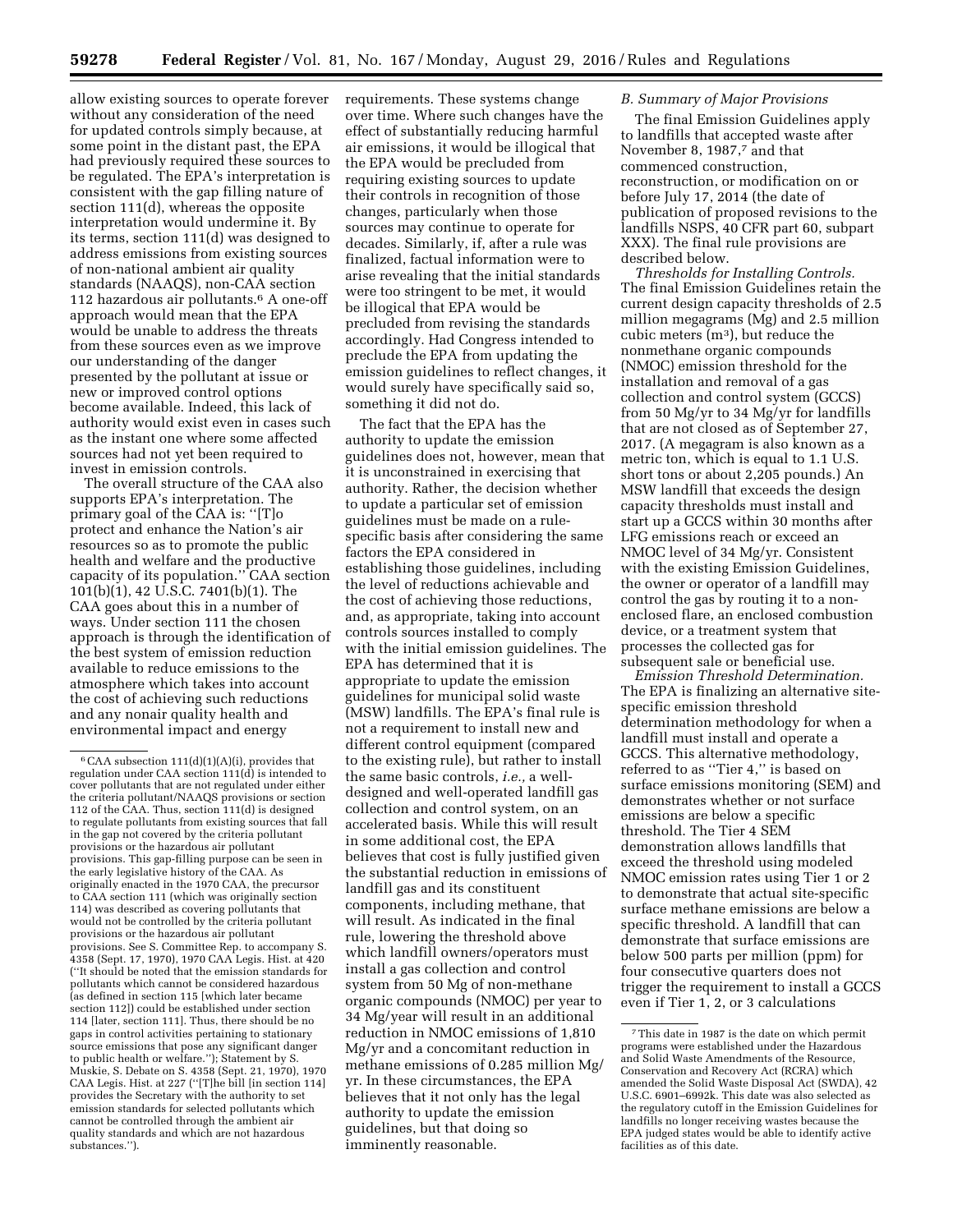indicate that the 34 Mg/yr threshold has been exceeded. Landfills that have calculated NMOC emissions of 50 Mg/ yr or greater are not eligible for the Tier 4 emission threshold determination in order to prevent conflicting requirements between subpart Cf and the landfills NESHAP (40 CFR part 63, subpart AAAA). Many landfills that are subject to subpart Cf will also be subject to the landfills NESHAP. The landfills NESHAP requires landfills that exceed the size threshold (2.5 million Mg and 2.5 million m3) and exceed the NMOC emissions threshold (50 Mg/yr) to install and operate a GCCS.

*Closed Landfill Subcategory.* Because closed landfills do not produce as much LFG as an active landfill, the EPA is finalizing a separate subcategory for landfills that close on or before September 27, 2017. Landfills in this subcategory will continue to be subject to an NMOC emission threshold of 50 Mg/yr for determining when controls must be installed or can be removed.

*Low LFG Producing Areas.* The EPA is also finalizing criteria for determining when it is appropriate to cap or remove all or a portion of the GCCS. The final criteria for capping or removing all or a portion of the GCCS are: (1) The landfill is closed, (2) the GCCS has operated for at least 15 years or the landfill owner or operator can demonstrate that the GCCS will be unable to operate for 15 years due to declining gas flows, and (3) the calculated NMOC emission rate at the landfill is less than 34 Mg/yr on three successive test dates. The final rule does not contain a GCCS removal criterion based on surface emissions monitoring.

*Landfill Gas Treatment.* In the final Emission Guidelines, the EPA has addressed two issues related to LFG treatment. First, the EPA is clarifying that the use of treated LFG is not limited to use as a fuel for a stationary combustion device but may be used for other beneficial uses such as vehicle fuel, production of high-British thermal unit (Btu) gas for pipeline injection, or use as a raw material in a chemical manufacturing process. Second, the EPA is finalizing a definition of *treated landfill gas* that applies to LFG processed in a treatment system meeting the requirements in 40 CFR part 60, subpart Cf, and defining *treatment system* as a system that filters, dewaters, and compresses LFG for sale or beneficial use. The definition of treatment system allows the level of treatment to be tailored to the type and design of the specific combustion equipment or the other beneficial use such as vehicle fuel, production of high-Btu gas for pipeline injection, or use as a raw material in a chemical

manufacturing process in which the LFG is used. Owners or operators must develop a site-specific treatment system monitoring plan that includes monitoring parameters addressing all three elements of treatment (filtration, de-watering, and compression) to ensure the treatment system is operating properly for the intended end use of the treated LFG. They also must keep records that demonstrate that such parameters effectively monitor filtration, de-watering, and compression system performance necessary for the end use of the treated LFG.

*Wellhead Operational Standards.* The EPA is finalizing changes to certain operational standards (*i.e.,* the requirement to meet specific operating limits) for nitrogen/oxygen level at the wellheads. Landfill owners or operators are not required to take corrective action based on exceedances of specified operational standards for nitrogen/ oxygen levels at wellheads, but they must continue to monitor and maintain records of nitrogen/oxygen levels on a monthly basis in order to inform any necessary adjustments to the GCCS and must maintain records of monthly readings. The operational standard, corrective action, and corresponding recordkeeping and reporting remain for temperature and maintaining negative pressure at the wellhead.

*Surface Monitoring.* The EPA is finalizing a requirement to monitor all surface penetrations at existing landfills. In final 40 CFR part 60, subpart Cf, landfills must conduct SEM at all cover penetrations and openings within the area of the landfill where waste has been placed and a gas collection system is required to be in place and operating according to the operational standards in final 40 CFR part 60, subpart Cf. Specifically, landfill owners or operators must conduct surface monitoring on a quarterly basis at the specified intervals and where visual observations indicate elevated concentrations of LFG, such as distressed vegetation and cracks or seeps in the cover and all cover penetrations.

*Startup, Shutdown, and Malfunction.*  The EPA is finalizing a requirement that standards of performance in the Emission Guidelines apply at all times, including periods of startup, shutdown, and malfunction (SSM). The EPA is also finalizing an alternative standard during SSM events: In the event the collection or control system is not operating, the gas mover system must be shut down and all valves in the collection and control system contributing to venting of the gas to the atmosphere must be

closed within 1 hour of the collection or control system not operating.

*Other Clarifications.* The EPA is finalizing a number of clarifications to address several issues that have been raised by landfill owners or operators during implementation of the current NSPS and Emission Guidelines. These clarifications include adding criteria for when an affected source must update its design plan and clarifying when landfill owners or operators must submit requests to extend the timeline for taking corrective action. The EPA is also updating several definitions in the Emission Guidelines. In addition, while the EPA is not mandating organics diversion, we are finalizing two specific compliance flexibilities in the Emission Guidelines to encourage wider adoption of organics diversion and GCCS best management practices (BMPs) for emission reductions at landfills. These compliance flexibilities are discussed in section V.A.1 and VI.A.1 (wellhead monitoring) and section V.B and section VI.B (Tier 4 emission threshold determination) of this preamble.

#### *C. Costs and Benefits*

The final Emission Guidelines are expected to significantly reduce emissions of LFG and its components, which include methane, volatile organic compounds (VOC), and hazardous air pollutants (HAP). Landfills are a significant source of methane emissions, and in 2014, landfills represented the third largest source of human-related methane emissions in the U.S. This rulemaking applies to existing landfills that commenced construction, modification, or reconstruction on or before July 17, 2014 and accepted waste after 1987. The EPA estimates 1,851 existing landfills that accepted waste after 1987 and opened prior to 2014.

To comply with the emission limits in the final rule, MSW landfill owners or operators are expected to install the least-cost control for collecting, and treating or combusting LFG. The annualized net cost for the final Emission Guidelines is estimated to be \$54.1 million (2012\$) in 2025, when using a 7 percent discount rate. The annualized costs represent the costs compared to no changes to the current Emission Guidelines (*i.e.,* baseline) and include \$92.6 million to install and operate a GCCS, as well as \$0.76 million to complete the corresponding testing and monitoring. These control costs are offset by \$39.3 million in revenue from electricity sales, which is incorporated into the net control costs for certain landfills that are expected to generate revenue by using the LFG to produce electricity.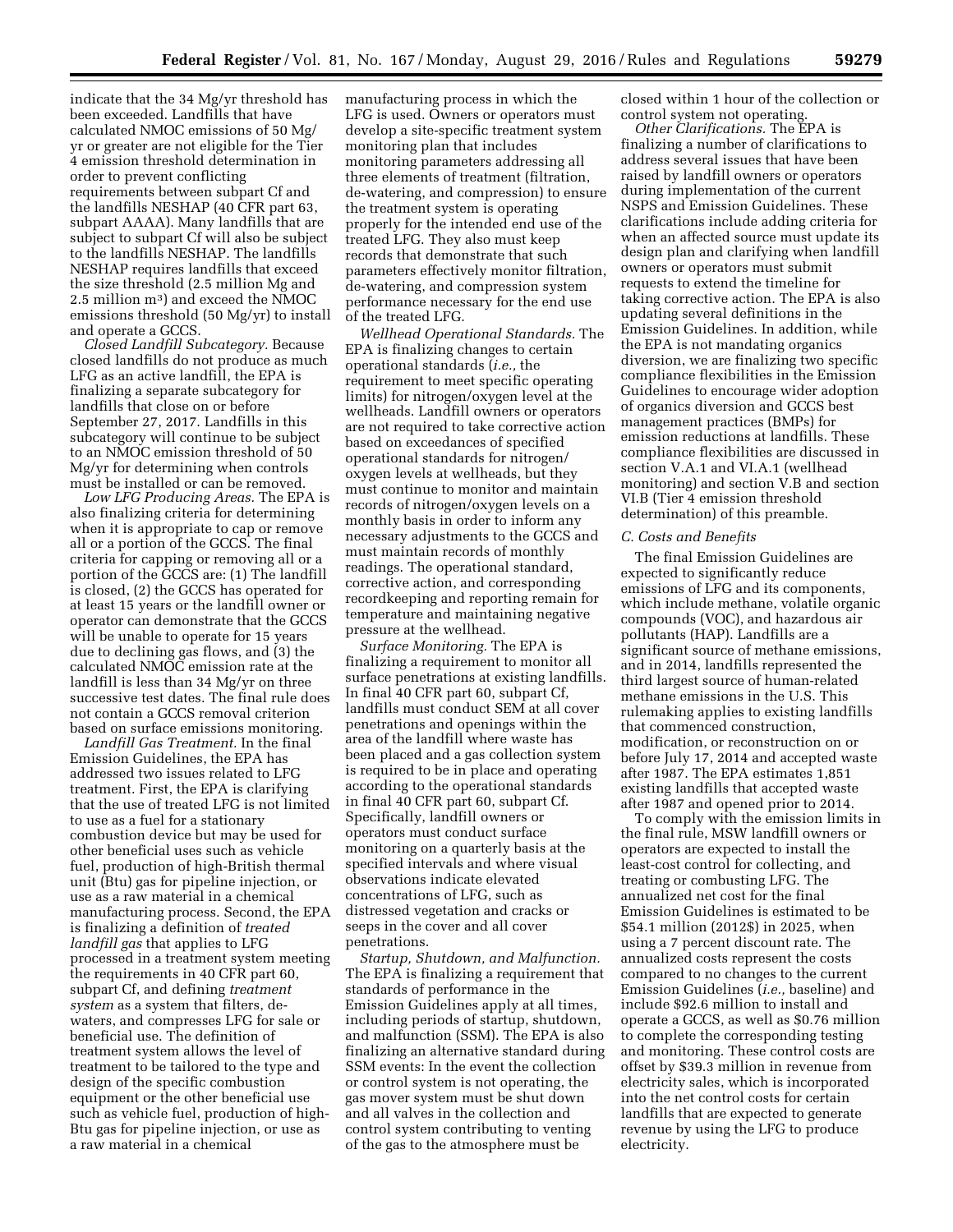Installation of a GCCS to comply with the 34 Mg/yr NMOC emissions threshold at open landfills would achieve reductions of 1,810 Mg/yr NMOC and 285,000 metric tons methane (about 7.1 million metric tons of carbon dioxide equivalent  $(mtCO<sub>2</sub>e))$ beyond the baseline in year 2025. In addition, the final rule is expected to result in the net reduction of an additional  $277,000$  Mg  $CO<sub>2</sub>$ , due to reduced demand for electricity from the grid as landfills generate electricity from LFG. The NMOC portion of LFG can contain a variety of air pollutants, including VOC and various organic HAP. VOC emissions are precursors to both fine particulate matter  $(PM_{2.5})$  and ozone formation. These pollutants, along with methane, are associated with substantial health effects, welfare effects, and climate effects. The EPA expects that the reduced emissions will result in improvements in air quality and lessen the potential for health effects associated with exposure to air pollution related emissions, and result

in climate benefits due to reductions of the methane component of LFG.

The EPA estimates that the final rule's estimated methane emission reductions and secondary  $CO<sub>2</sub>$  emission reductions in the year 2025 would yield global monetized climate benefits of \$200 million to approximately \$1.2 billion, depending on the discount rate. Using the average social cost of methane (SC–  $CH<sub>4</sub>$ ) and the average social cost of  $CO<sub>2</sub>$ (SC–CO2), each at a 3-percent discount rate, results in an estimate of about \$440 million in 2025 (2012\$).

The SC–CH<sub>4</sub> and SC–CO<sub>2</sub> are the monetary values of impacts associated with marginal changes in methane and  $CO<sub>2</sub>$  emissions, respectively, in a given year. It includes a wide range of anticipated climate impacts, such as net changes in agricultural productivity, property damage from increased flood risk, and changes in energy system costs, such as reduced costs for heating and increased costs for air conditioning.

With the data available, we are not able to provide health benefit estimates

# TABLE 1—REGULATED ENTITIES

for the reduction in exposure to HAP, ozone, and  $PM<sub>2.5</sub>$  for this rule. This is not to imply that there are no such benefits of the rule; rather, it is a reflection of the difficulties in modeling the direct and indirect impacts of the reductions in emissions for this sector with the data currently available.

Based on the monetized benefits and costs, the annual net benefits of the final guidelines are estimated to be \$390 million (\$2012) in 2025, based on the average SC–CH4 at a 3 percent discount rate, average  $SC$ – $CO<sub>2</sub>$  at a 3 percent discount rate, and costs at a 7 percent discount rate.

# **II. General Information**

#### *A. Does this action apply to me?*

This final rule addresses existing MSW landfills, *i.e.,* landfills accepting waste after 1987 and on which construction was commenced on or before July 17, 2014, and associated solid waste management programs. Potentially affected categories include those listed in Table 1 of this preamble.

| Category                                                                                                      | NAICS <sup>a</sup> | Examples of affected facilities                                                                                                                             |
|---------------------------------------------------------------------------------------------------------------|--------------------|-------------------------------------------------------------------------------------------------------------------------------------------------------------|
| Industry: Air and water resource and solid waste management<br>Industry: Refuse systems-solid waste landfills |                    | 924110 Solid waste landfills.<br>562212 Solid waste landfills.<br>924110 Administration of air and water resource and solid waste man-<br>agement programs. |

a North American Industry Classification System.

This table is not intended to be exhaustive, but rather provides a guide for readers regarding entities likely to be regulated by the new subpart. To determine whether your facility would be regulated by this action, you should carefully examine the applicability criteria in final 40 CFR 60.32f of subpart Cf. If you have any questions regarding the applicability of the final subpart to a particular entity, contact the person listed in the preceding **FOR FURTHER INFORMATION CONTACT** section.

# *B. Where can I get a copy of this document and other related information?*

In addition to being available in the docket, an electronic copy of this action is available through EPA's Technology Transfer Network (TTN) Web site, a forum for information and technology exchange in various areas of air pollution control. Following signature by the EPA Administrator, the EPA will post a copy of this action at *[http://](http://www.epa.gov/ttnatw01/landfill/landflpg.html) [www.epa.gov/ttnatw01/landfill/](http://www.epa.gov/ttnatw01/landfill/landflpg.html)  [landflpg.html.](http://www.epa.gov/ttnatw01/landfill/landflpg.html)* Following publication in the **Federal Register**, the EPA will post

the **Federal Register** version of this final rule and technical documents at this same Web site.

#### **III. Background**

The Emission Guidelines for MSW landfills were promulgated on March 12, 1996, and subsequently amended on June 16, 1998, February 24, 1999, and April 10, 2000, to make technical corrections and clarifications. Amendments were proposed on May 23, 2002, and September 8, 2006, to address implementation issues, but those amendments were never finalized. On July 17, 2014, the EPA issued an ANPRM for the MSW landfills Emission Guidelines (79 FR 41772). The purpose of that action was to request public input on controls and practices that could further reduce emissions from existing MSW landfills and to evaluate that input to determine if changes to the Emission Guidelines were appropriate. On July 17, 2014, the EPA issued a concurrent proposal for revised NSPS for new MSW landfills (79 FR 41796). On August 27, 2015 (80 FR 52100), the EPA proposed a review of the Emission

Guidelines to build on progress to date to (1) Achieve additional reductions in emissions of LFG and its components, (2) account for changes in the landfill industry and changes in operation of the landfills, including the size, trends in GCCS installations, and age of landfills, as reflected in new data, (3) provide new options for demonstrating compliance, and (4) to complete efforts regarding unresolved implementation issues. The EPA considered information it received in response to the ANPRM (79 FR 41772) and Notice of Proposed Rulemaking (80 FR 52100) for existing landfills in evaluating these final Emission Guidelines. We are also finalizing some of the amendments proposed on May 23, 2002, and September 8, 2006 to improve implementation of the Emission Guidelines. The respective frameworks of NSPS and Emission Guidelines have been similar since they were first promulgated in 1996 (*e.g.*, size threshold, emission threshold, monitoring requirements, etc). In response to public comments, which include implementation concerns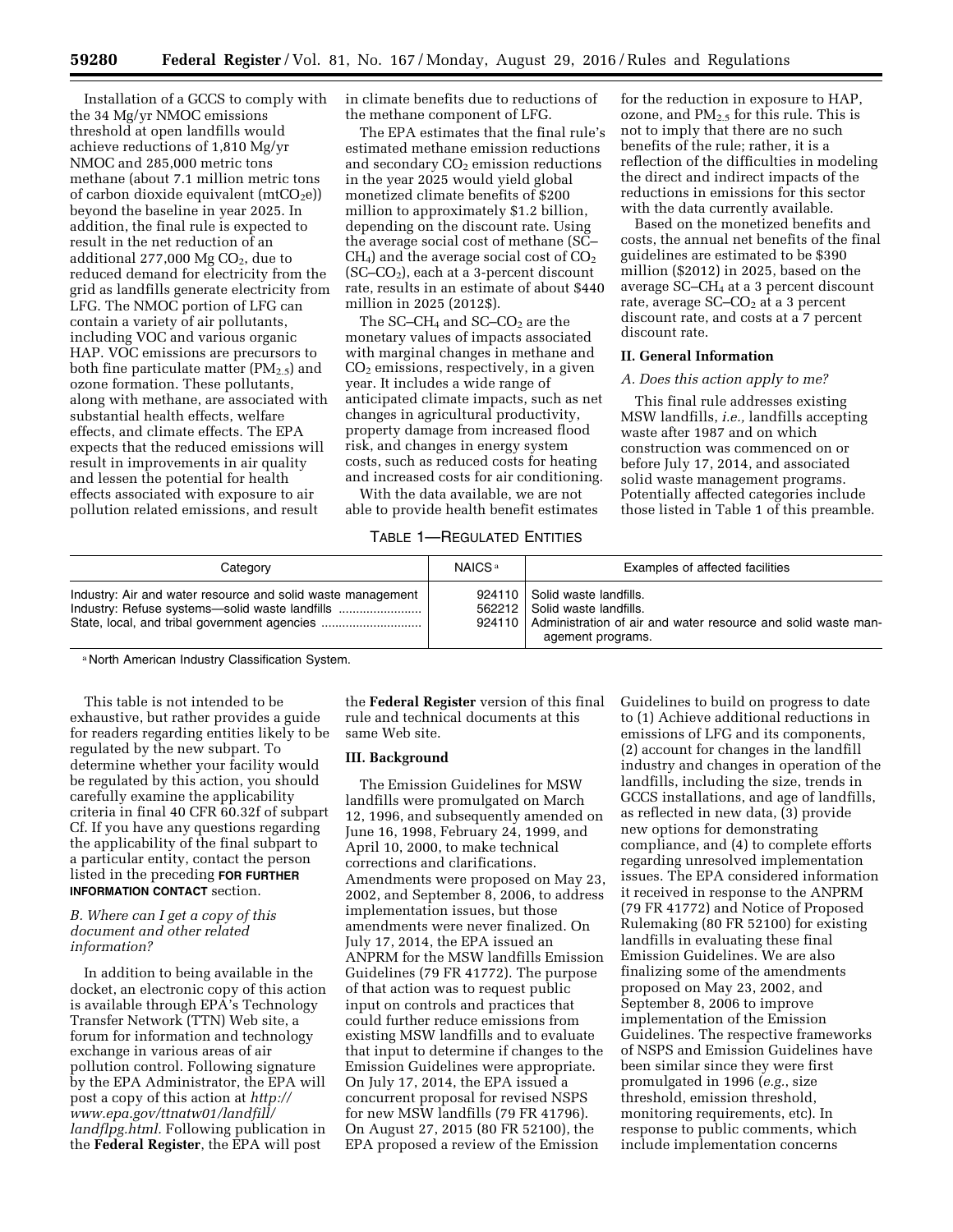associated with the potential for different approaches and requirements between revised final rules, the EPA is finalizing similar requirements for the NSPS and Emission Guidelines.

# *A. Landfill Gas Emissions and Climate Change*

In June 2013, President Obama issued a Climate Action Plan that directed federal agencies to focus on ''assessing current emissions data, addressing data gaps, identifying technologies and best practices for reducing emissions, and identifying existing authorities and incentive-based opportunities to reduce methane emissions.'' 8 Methane is a potent greenhouse gas (GHG) that is 28– 36 times greater than carbon dioxide  $(CO<sub>2</sub>)$  and has an atmospheric life of about 12 years.9 Because of methane's potency as a GHG and its atmospheric life, reducing methane emissions is one of the best ways to achieve near-term beneficial impact in mitigating global climate change.

The ''Climate Action Plan: Strategy to Reduce Methane Emissions'' 10 (the Methane Strategy) was released in March 2014. The strategy recognized the methane reductions achieved through the EPA's regulatory and voluntary programs to date. It also directed the EPA to continue to pursue emission reductions through regulatory updates and to encourage LFG energy recovery through voluntary programs.

The EPA recognized the climate benefits associated with reducing methane emissions from landfills nearly 25 years ago. The 1991 NSPS Background Information Document 11 asserted that the reduction of methane emissions from MSW landfills was one of many options available to reduce global warming. The NSPS for MSW landfills, promulgated in 1996, also recognized the climate co-benefits of

10Executive Office of the President, ''Climate Action Plan Strategy to Reduce Methane, March 2014. *[https://www.whitehouse.gov/sites/default/](https://www.whitehouse.gov/sites/default/files/strategy_to_reduce_methane_emissions_2014-03-28_final.pdf)  [files/strategy](https://www.whitehouse.gov/sites/default/files/strategy_to_reduce_methane_emissions_2014-03-28_final.pdf)*\_*to*\_*reduce*\_*methane*\_*emissions*\_*2014- 03-28*\_*[final.pdf.](https://www.whitehouse.gov/sites/default/files/strategy_to_reduce_methane_emissions_2014-03-28_final.pdf)* 

11Air Emissions from Municipal Solid Waste Landfills-Background Information for Proposed Standards and Guidelines, U.S. EPA (EPA–450/3– 90–011a) (NTIS PB 91–197061) page 2–15.

controlling methane (61 FR 9917, March 12, 1996).

A recent study assessed EPA regulations and voluntary programs over the period 1993–2013 and found that they were responsible for the reduction of about 130 million metric tons of methane emissions (equal to about 18 percent of the total U.S. methane emissions over that time period), leading to a reduction in atmospheric concentrations of methane of about 28 parts per billion in 2013 12 (compared to an observed increase in methane concentrations of about 80 ppb over those 20 years).

The review and final revision of the MSW landfills Emission Guidelines capitalizes on additional opportunities to achieve methane reductions while acknowledging historical agency perspectives and research on climate, a charge from the President's Climate Action Plan, the Methane Strategy, and improvements in the science surrounding GHG emissions.

LFG is a collection of air pollutants, including methane and NMOC. LFG is typically composed of 50-percent methane,  $50$ -percent  $CO<sub>2</sub>$ , and less than 1-percent NMOC by volume. The NMOC portion of LFG can contain various organic HAP and VOC. When the Emission Guidelines and NSPS were promulgated in 1996, NMOC was selected as a surrogate for MSW LFG emissions because NMOC contains the air pollutants that at that time were of most concern due to their adverse effects on public health and welfare. Today, methane's effects on climate change are also considered important. In 2014, methane emissions from MSW landfills represented 18.2 percent of total U.S. methane emissions and 1.9 percent of total U.S. GHG emissions (in carbon dioxide equivalent  $(CO<sub>2</sub>e)$ ).<sup>13</sup> In 2014, MSW landfills continued to be the third largest source of human-related methane emissions in the U.S., releasing an estimated 133.1 million metric tons of  $CO<sub>2</sub>e$ . For these reasons and because additional emissions reductions can be achieved at a reasonable cost, the EPA is finalizing changes to the Emission

Guidelines that are based on reducing the NMOC and methane components of LFG.

# *B. What are the public health and welfare effects of landfill gas emissions?*

# 1. Public Health Effects of VOC and Various Organic HAP

VOC emissions are precursors to both PM<sub>2.5</sub> and ozone formation. As documented in previous analyses (U.S. EPA, 2006 14, 2010 15, and 2014 16), exposure to  $PM_{2.5}$  and ozone is associated with significant public health effects.  $PM_{2.5}$  is associated with health effects, including premature mortality for adults and infants, cardiovascular morbidity such as heart attacks, and respiratory morbidity such as asthma attacks, acute bronchitis, hospital admissions and emergency room visits, work loss days, restricted activity days and respiratory symptoms, as well as welfare impacts such as visibility impairment.17 Ozone is associated with public health effects, including hospital and emergency department visits, school loss days and premature mortality, as well as ecological effects (*e.g.*, injury to vegetation and climate change).18 Nearly 30 organic HAP have been identified in uncontrolled LFG, including benzene, toluene, ethyl benzene, and vinyl chloride.19 Benzene is a known human carcinogen.

15U.S. EPA. *RIA. National Ambient Air Quality Standards for Ozone.* Office of Air Quality Planning and Standards, Research Triangle Park, NC. January 2010. Available on the Internet at *[http://](http://www.epa.gov/ttn/ecas/regdata/RIAs/s1-supplemental_analysis_full.pdf) [www.epa.gov/ttn/ecas/regdata/RIAs/s1](http://www.epa.gov/ttn/ecas/regdata/RIAs/s1-supplemental_analysis_full.pdf)  [supplemental](http://www.epa.gov/ttn/ecas/regdata/RIAs/s1-supplemental_analysis_full.pdf)*\_*analysis*\_*full.pdf.* 

16U.S. EPA. *RIA. National Ambient Air Quality Standards for Ozone.* Office of Air Quality Planning and Standards, Research Triangle Park, NC. December 2014. Available on the Internet at *[http://](http://www.epa.gov/ttnecas1/regdata/RIAs/20141125ria.pdf)  [www.epa.gov/ttnecas1/regdata/RIAs/](http://www.epa.gov/ttnecas1/regdata/RIAs/20141125ria.pdf)  [20141125ria.pdf.](http://www.epa.gov/ttnecas1/regdata/RIAs/20141125ria.pdf)* 

17U.S. EPA. Integrated Science Assessment for Particulate Matter (Final Report). EPA–600–R–08– 139F. National Center for Environmental Assessment—RTP Division. December 2009. Available at *[http://cfpub.epa.gov/ncea/cfm/](http://cfpub.epa.gov/ncea/cfm/recordisplay.cfm?deid=216546) [recordisplay.cfm?deid=216546.](http://cfpub.epa.gov/ncea/cfm/recordisplay.cfm?deid=216546)* 

18U.S. EPA. Air Quality Criteria for Ozone and Related Photochemical Oxidants (Final). EPA/600/ R–05/004aF–cF. Washington, DC: U.S. EPA. February 2006. Available on the Internet at *[http://](http://cfpub.epa.gov/ncea/CFM/recordisplay.cfm?deid=149923) [cfpub.epa.gov/ncea/CFM/](http://cfpub.epa.gov/ncea/CFM/recordisplay.cfm?deid=149923) [recordisplay.cfm?deid=149923.](http://cfpub.epa.gov/ncea/CFM/recordisplay.cfm?deid=149923)* 

19U.S. EPA. 1998. Office of Air and Radiation, Office of Air Quality Planning and Standards. ''Compilation of Air Pollutant Emission Factors, Fifth Edition, Volume I: Stationary Point and Area Sources, Chapter 2: Solid Waste Disposal, Section 2.4: Municipal Solid Waste Landfills''. Available at: *[http://www.epa.gov/ttn/chief/ap42/ch02/final/](http://www.epa.gov/ttn/chief/ap42/ch02/final/c02s04.pdf)  [c02s04.pdf.](http://www.epa.gov/ttn/chief/ap42/ch02/final/c02s04.pdf)* 

<sup>8</sup>Executive Office of the President, ''The President's Climate Action Plan'' June 2013. *[https://](https://www.whitehouse.gov/sites/default/files/image/president27sclimateactionplan.pdf) [www.whitehouse.gov/sites/default/files/image/](https://www.whitehouse.gov/sites/default/files/image/president27sclimateactionplan.pdf)  [president27sclimateactionplan.pdf.](https://www.whitehouse.gov/sites/default/files/image/president27sclimateactionplan.pdf)* 

<sup>9</sup>The IPCC updates GWP estimates with each new assessment report, and in the latest assessment report, AR5, the latest estimate of the methane GWP ranged from 28–36, compared to a GWP of 25 in AR4. The impacts analysis in this final rule is based on the 100-year GWP from AR4 (25) instead of AR5 to be consistent with and comparable to key Agency emission quantification programs such as the Inventory of Greenhouse Gas Emissions and Sinks (GHG Inventory), and the GHGRP.

<sup>12</sup>Melvin, A.M.; Sarofim, M.C.; Crimmins, A.R., ''Climate benefits of U.S. EPA programs and policies that reduced methane emissions 1993– 2013'', Environmental Science & Technology, 2016, in press. *[http://pubs.acs.org/doi/pdf/10.1021/](http://pubs.acs.org/doi/pdf/10.1021/acs.est.6b00367) [acs.est.6b00367](http://pubs.acs.org/doi/pdf/10.1021/acs.est.6b00367)*. DOI 10.1021/acs.est.6b00367.

<sup>13</sup>Total U.S. methane emissions were 731 teragrams (Tg)  $CO<sub>2</sub>e$  and total U.S. GHG emissions were 6,870.5 Tg in 2014. A teragram is equal to 1 million Mg. (A megagram is also known as a metric ton, which is equal to 1.1 U.S. short tons or about 2,205 pounds.) U.S. EPA ''Inventory of U.S. Greenhouse Gas Emissions and Sinks: 1990–2014.'' Table ES–2. Available at *[http://www.epa.gov/](http://www.epa.gov/climatechange/ghgemissions/usinventoryreport.html) [climatechange/ghgemissions/](http://www.epa.gov/climatechange/ghgemissions/usinventoryreport.html) [usinventoryreport.html.](http://www.epa.gov/climatechange/ghgemissions/usinventoryreport.html)* 

<sup>14</sup>U.S. EPA. *RIA. National Ambient Air Quality Standards for Particulate Matter*, Chapter 5. Office of Air Quality Planning and Standards, Research Triangle Park, NC. October 2006. Available on the Internet at *[http://www.epa.gov/ttn/ecas/regdata/](http://www.epa.gov/ttn/ecas/regdata/RIAs/Chapter%205-Benefits.pdf) [RIAs/Chapter%205-Benefits.pdf.](http://www.epa.gov/ttn/ecas/regdata/RIAs/Chapter%205-Benefits.pdf)*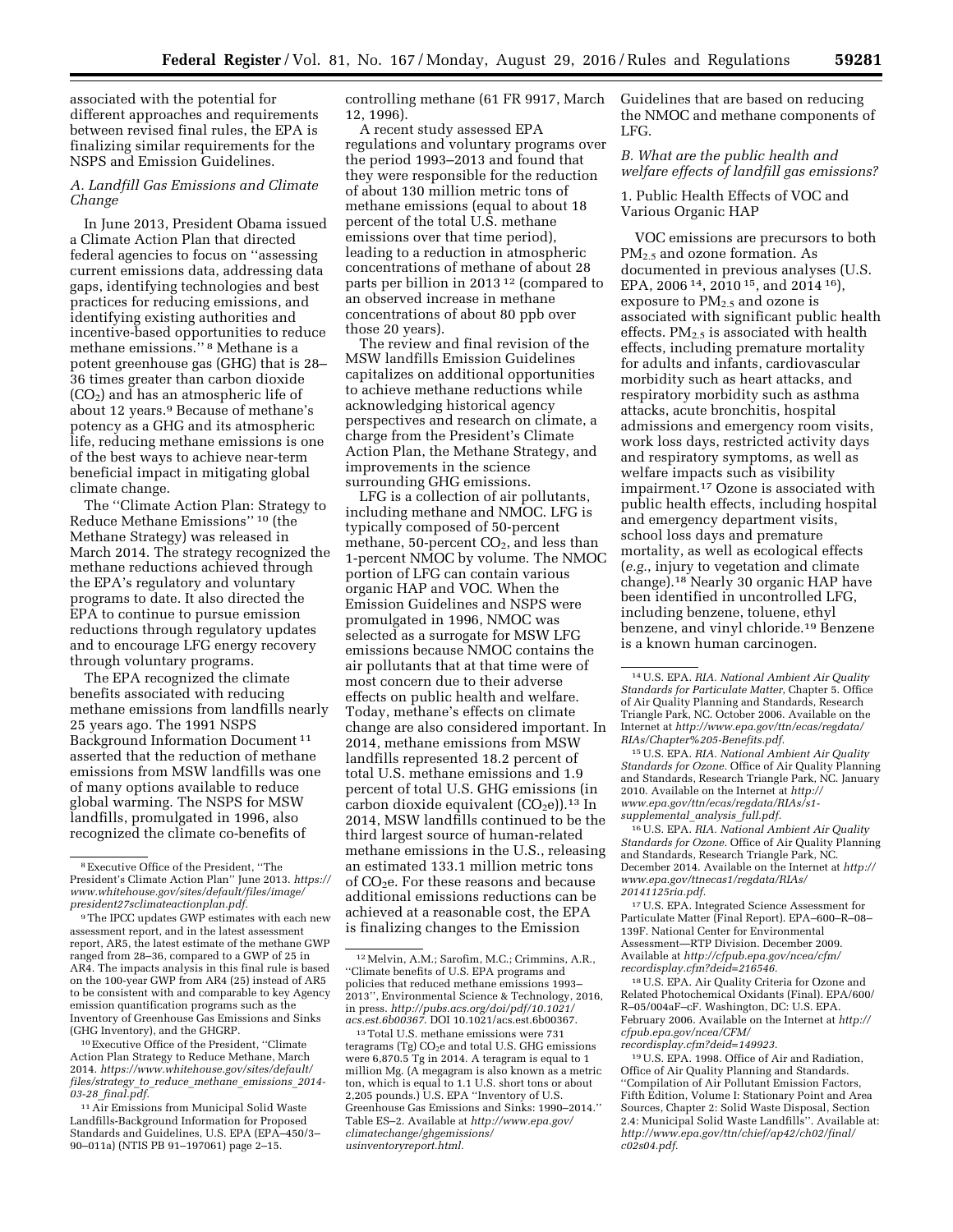# 2. Climate Impacts of Methane Emissions

In addition to the improvements in air quality and resulting benefits to human health and the non-climate welfare effects discussed above, reducing emissions from landfills is expected to result in climate co-benefits due to reductions of the methane component of LFG. Methane is a potent GHG with a global warming potential (GWP) 28–36 times greater than  $CO<sub>2</sub>$ , which accounts for methane's stronger absorption of infrared radiation per ton in the atmosphere, but also its shorter lifetime (on the order of 12 years compared to centuries or millennia for  $CO<sub>2</sub>$ ).<sup>2021</sup> According to the Intergovernmental Panel on Climate Change (IPCC) 5th Assessment Report, methane is the second leading long-lived climate forcer after  $CO<sub>2</sub>$  globally.<sup>22</sup>

Methane is also a precursor to groundlevel ozone, which can cause a number of harmful effects on public health and the environment. Additionally, ozone is a short-lived climate forcer that contributes to global warming.

In 2009, based on a large body of robust and compelling scientific evidence, the EPA Administrator issued an Endangerment Finding under CAA section  $202(a)(1).^{23}$  In the Endangerment Finding, the Administrator found that the current, elevated concentrations of GHGs in the atmosphere—already at levels unprecedented in human history—may reasonably be anticipated to endanger public health and welfare of current and future generations in the U.S. We summarize these adverse effects on public health and welfare briefly here.

22 IPCC, 2013: *Climate Change 2013: The Physical Science Basis. Contribution of Working Group I to the Fifth Assessment Report of the Intergovernmental Panel on Climate Change*  [Stocker, T.F., D. Qin, G.-K. Plattner, M. Tignor, S.K. Allen, J. Boschung, A. Nauels, Y. Xia, V. Bex and P.M. Midgley (eds.)]. Cambridge University Press, Cambridge, United Kingdom and New York, NY, USA.

23 ''Endangerment and Cause or Contribute Findings for Greenhouse Gases Under Section 202(a) of the Clean Air Act,'' 74 FR 66496 (Dec. 15, 2009) (''Endangerment Finding'').

3. Public Health Impacts Detailed in the 2009 Endangerment Finding

The 2009 Endangerment Finding documented that climate change caused by human emissions of GHGs threatens the health of Americans. By raising average temperatures, climate change increases the likelihood of heat waves, which are associated with increased deaths and illnesses. While climate change also increases the likelihood of reductions in cold-related mortality, evidence indicates that the increases in heat mortality will be larger than the decreases in cold mortality in the United States. Compared to a future without climate change, climate change is expected to increase ozone pollution over broad areas of the U.S., including in the largest metropolitan areas with the worst ozone problems, and thereby increase the risk of morbidity and mortality. Climate change is also expected to cause more intense hurricanes and more frequent and intense storms of other types and heavy precipitation, with impacts on other areas of public health, such as the potential for increased deaths, injuries, infectious and waterborne diseases, and stress-related disorders. Children, the elderly, and the poor are among the most vulnerable to these climate-related health effects.

4. Public Welfare Impacts Detailed in the 2009 Endangerment Finding

The 2009 Endangerment Finding documented that climate change impacts touch nearly every aspect of public welfare. Among the multiple threats caused by human emissions of GHGs, climate changes are expected to place large areas of the country at serious risk of reduced water supplies, increased water pollution, and increased occurrence of extreme events such as floods and droughts. Coastal areas are expected to face a multitude of increased risks, particularly from rising sea level and increases in the severity of storms. These communities face storm and flooding damage to property, or even loss of land due to inundation, erosion, wetland submergence and habitat loss.

Impacts of climate change on public welfare also include threats to social and ecosystem services. Climate change is expected to result in an increase in peak electricity demand. Extreme weather from climate change threatens energy, transportation, and water resource infrastructure. Climate change may also exacerbate ongoing environmental pressures in certain settlements, particularly in Alaskan indigenous communities, and is very

likely to fundamentally rearrange U.S. ecosystems over the 21st century. Though some benefits may balance adverse effects on agriculture and forestry in the next few decades, the body of evidence points towards increasing risks of net adverse impacts on U.S. food production, agriculture and forest productivity as temperature continues to rise. These impacts are global and may exacerbate problems outside the U.S. that raise humanitarian, trade, and national security issues for the U.S.

#### 5. New Scientific Assessments

In 2009, based on a large body of robust and compelling scientific evidence, the EPA Administrator issued the Endangerment Finding under CAA section  $202(a)(1).<sup>24</sup>$  In the Endangerment Finding, the Administrator found that the current, elevated concentrations of GHGs in the atmosphere—already at levels unprecedented in human history—may reasonably be anticipated to endanger public health and welfare of current and future generations in the U.S. The D.C. Circuit later upheld the Endangerment Finding from all challenges. *Coalition for Responsible Regulation* v. *EPA*, 684 F. 3d 102, 116– 26 (D.C. Cir. 2012).

Since the administrative record concerning the Endangerment Finding closed following the EPA's 2010 Reconsideration Denial, the climate has continued to change, with new records being set for a number of climate indicators such as global average surface  $temperatures, Arctic sea ice retreat,  $CO<sub>2</sub>$$ concentrations, and sea level rise. Additionally, a number of major scientific assessments have been released that improve understanding of the climate system and strengthen the case that GHGs endanger public health and welfare both for current and future generations. These assessments, from the Intergovernmental Panel on Climate Change (IPCC), the U.S. Global Change Research Program (USGCRP), and the National Research Council (NRC), include: IPCC's 2012 Special Report on Managing the Risks of Extreme Events and Disasters to Advance Climate Change Adaptation (SREX) and the 2013–2014 Fifth Assessment Report (AR5), the USGCRP's 2014 National Climate Assessment, Climate Change Impacts in the United States (NCA3), and the NRC's 2010 Ocean

Acidification: A National Strategy to Meet the Challenges of a Changing

<sup>20</sup> IPCC, 2013: *Climate Change 2013: The Physical Science Basis. Contribution of Working Group I to the Fifth Assessment Report of the Intergovernmental Panel on Climate Change*  [Stocker, T.F., D. Qin, G.-K. Plattner, M. Tignor, S.K. Allen, J. Boschung, A. Nauels, Y. Xia, V. Bex and P.M. Midgley (eds.)]. Cambridge University Press, Cambridge, United Kingdom and New York, NY, USA.

<sup>21</sup>As previously noted, this rulemaking uses the AR4 100-year GWP value for methane (25), rather than AR5, for  $CO<sub>2</sub>$  equivalency calculations to be consistent with and comparable to key Agency emission quantification programs such as the Inventory of Greenhouse Gas Emissions and Sinks (GHG Inventory), and the GHGRP.

<sup>24</sup> ''Endangerment and Cause or Contribute Findings for Greenhouse Gases Under Section 202(a) of the Clean Air Act,'' 74 FR 66496 (Dec. 15, 2009) (''Endangerment Finding'').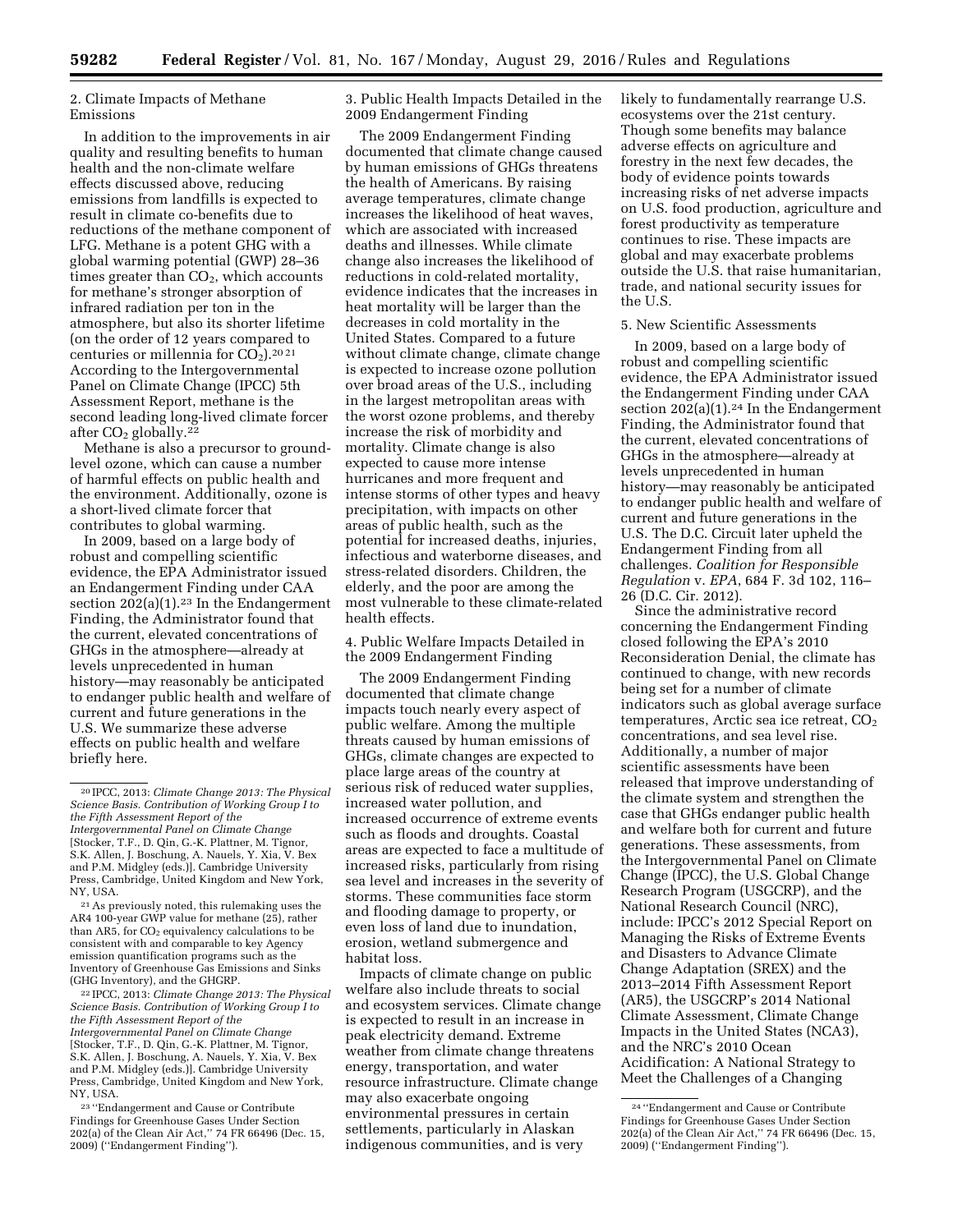Ocean (Ocean Acidification), 2011 Report on Climate Stabilization Targets: Emissions, Concentrations, and Impacts over Decades to Millennia (Climate Stabilization Targets), 2011 National Security Implications for U.S. Naval Forces (National Security Implications), 2011 Understanding Earth's Deep Past: Lessons for Our Climate Future (Understanding Earth's Deep Past), 2012 Sea Level Rise for the Coasts of California, Oregon, and Washington: Past, Present, and Future, 2012 Climate and Social Stress: Implications for Security Analysis (Climate and Social Stress), and 2013 Abrupt Impacts of Climate Change (Abrupt Impacts) assessments.

The conclusions of the recent scientific assessments confirm and strengthen the science that supported the 2009 Endangerment Finding. The NCA3 indicates that climate change ''threatens human health and well-being in many ways, including impacts from increased extreme weather events, wildfire, decreased air quality, threats to mental health, and illnesses transmitted by food, water, and disease-carriers such as mosquitoes and ticks.'' 25 Most recently, the USGCRP released a new assessment, ''The Impacts of Climate Change on Human Health in the United States: A Scientific Assessment'' (also known as the USGCRP Climate and Health Assessment). This assessment finds that ''climate change impacts endanger our health'' and that in the United States we have ''observed climate-related increases in our exposure to elevated temperatures; more frequent, severe, or longer lasting extreme events; diseases transmitted through food, water, or disease vectors such as ticks and mosquitoes; and stresses to mental health and wellbeing.'' The assessment determines that ''[e]very American is vulnerable to the health impacts associated with climate change.'' Climate warming will also likely ''make it harder for any given regulatory approach to reduce groundlevel ozone pollution'', and, unless offset by reductions of ozone precursors, it is likely that ''climate-driven increases in ozone will cause premature deaths, hospital visits, lost school days, and acute respiratory symptoms.'' 26

Assessments state that certain populations are particularly vulnerable to climate change. The USGCRP Climate and Health Assessment assesses several

disproportionately vulnerable populations, including those with low income, some communities of color, immigrant groups, indigenous peoples, pregnant women, vulnerable occupational groups, persons with disabilities, and persons with preexisting or chronic medical conditions. The Climate and Health Assessment also concludes that children's unique physiology and developing bodies contribute to making them particularly vulnerable to climate change. Children also have unique behaviors and exposure pathways that could increase their exposure to environmental stressors, like contaminants in dust or extreme heat events. Impacts from climate change on children are likely from heat waves, air pollution, infectious and waterborne illnesses, disruptions in food safety and security, and mental health effects resulting from extreme weather events. For example, climate change can disrupt food safety and security by significantly reducing food quality, availability and access. Children are more susceptible to this disruption because nutrition is important during critical windows of development and growth. Older people are at much higher risk of mortality during extreme heat events and preexisting health conditions also make older adults susceptible to cardiac and respiratory impacts of air pollution and to more severe consequences from infectious and waterborne diseases. Limited mobility among older adults can also increase health risks associated with extreme weather and floods.

The new assessments also confirm and strengthen the science that supported the 2009 Endangerment Finding. The NRC assessment Understanding Earth's Deep Past stated that ''[b]y the end of this century, without a reduction in emissions, atmospheric CO2 is projected to increase to levels that Earth has not experienced for more than 30 million years.'' In fact, that assessment stated that ''the magnitude and rate of the present GHG increase place the climate system in what could be one of the most severe increases in radiative forcing of the global climate system in Earth history.'' 27 Because of these unprecedented changes in atmospheric concentrations, several assessments state that we may be approaching critical, poorly understood thresholds. The NRC Abrupt Impacts report analyzed the potential for abrupt climate change in the physical climate system and abrupt impacts of ongoing

changes that, when thresholds are crossed, could cause abrupt impacts for society and ecosystems. The report considered destabilization of the West Antarctic Ice Sheet (which could cause 3–4 m of potential sea level rise) as an abrupt climate impact with unknown but probably low probability of occurring this century. The report categorized a decrease in ocean oxygen content (with attendant threats to aerobic marine life); increase in intensity, frequency, and duration of heat waves; and increase in frequency and intensity of extreme precipitation events (droughts, floods, hurricanes, and major storms) as climate impacts with moderate risk of an abrupt change within this century. The NRC Abrupt Impacts report also analyzed the threat of rapid state changes in ecosystems and species extinctions as examples of an irreversible impact that is expected to be exacerbated by climate change. Species at most risk include those whose migration potential is limited, whether because they live on mountaintops or fragmented habitats with barriers to movement, or because climatic conditions are changing more rapidly than the species can move or adapt. While some of these abrupt impacts may be of low or moderate probability in this century, the probability for a significant change in many of these processes after 2100 was judged to be higher, with severe impacts likely should the abrupt change occur. Future temperature changes will be influenced by what emissions path the world follows. In its high emission scenario, the IPCC AR5 projects that global temperatures by the end of the century will likely be 2.6 °C to 4.8  $\mathrm{C}$  (4.7 to 8.6  $\mathrm{F}$ ) warmer than today. There is very high confidence that temperatures on land and in the Arctic will warm even faster than the global average. However, according to the NCA3, significant reductions in emissions would lead to noticeably less future warming beyond mid-century, and therefore less impact to public health and welfare. According to the NCA3, regions closer to the poles are projected to receive more precipitation, while the dry subtropics expand (colloquially, this has been summarized as wet areas getting wet and dry regions getting drier), while ''[t]he widespread trend of increasing heavy downpours is expected to continue, with precipitation becoming less frequent but more intense.'' Meanwhile, the NRC Climate Stabilization Targets assessment found that the area burned by wildfire in parts of western North America is expected to grow by 2 to 4 times for  $1^{\circ}C$  (1.8 °F) of warming. The NCA also found that

<sup>25</sup>USGCRP, Third National Climate Assessment, p. 221.

<sup>26</sup>See also Kleeman, M.J., S.-H. Chen, and R.A. Harley. 2010. Climate change impact on air quality in California: Report to the California Air Resources Board. *[http://www.arb.ca.gov/research/apr/past/04-](http://www.arb.ca.gov/research/apr/past/04-349.pdf) [349.pdf.](http://www.arb.ca.gov/research/apr/past/04-349.pdf)* 

<sup>27</sup>National Research Council, Understanding Earth's Deep Past, p. 138.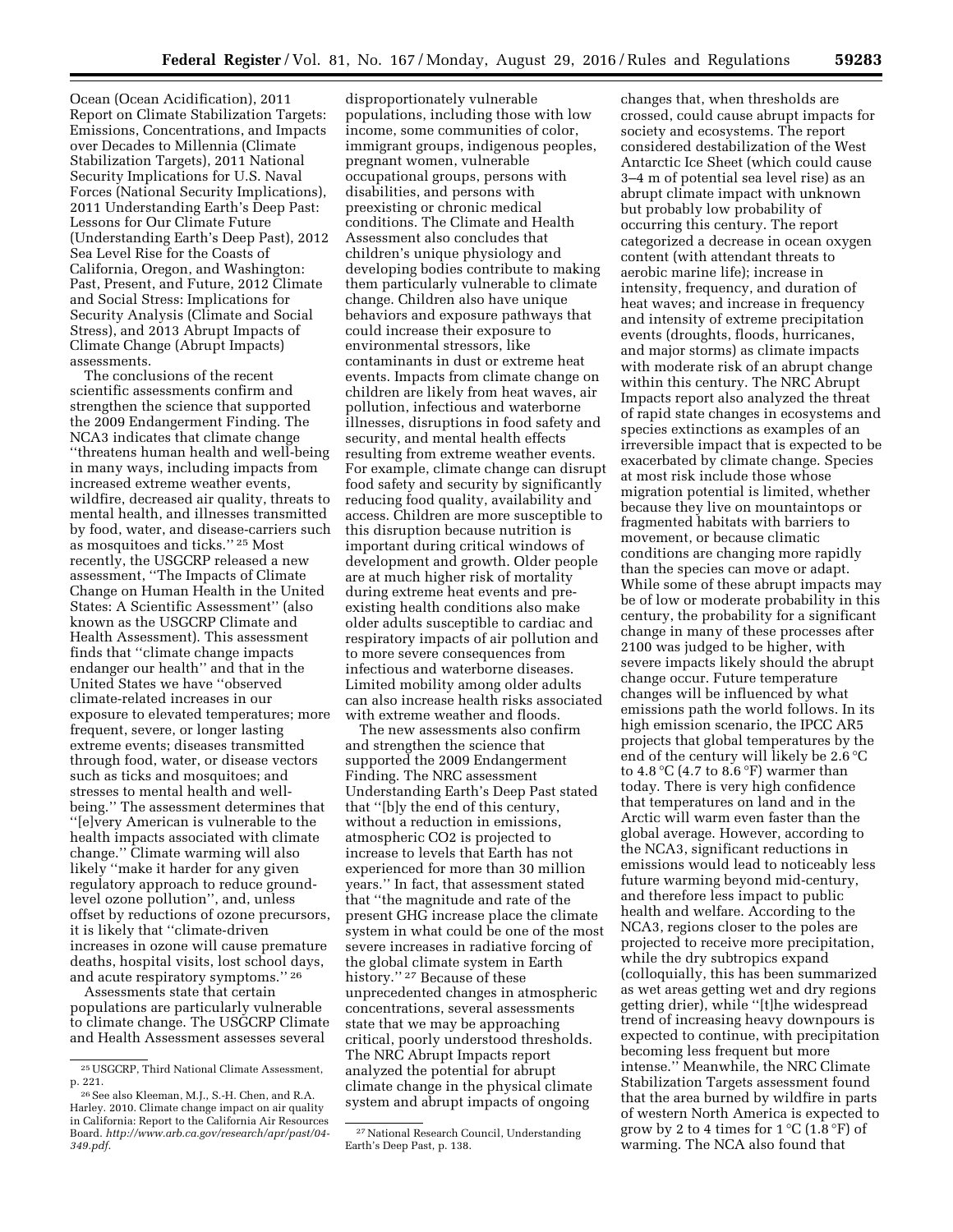''[e]xtrapolation of the present observed trend suggests an essentially ice-free Arctic in summer before mid-century.'' Retreating snow and ice, and emissions of carbon dioxide and methane released from thawing permafrost, are very likely to amplify future warming.

Since the 2009 Endangerment Finding, the IPCC AR5, the USGCRP NCA3, and three of the new NRC assessments provide estimates of projected global average sea level rise. These estimates, while not always directly comparable as they assume different emissions scenarios and baselines, are at least 40 percent larger than, and in some cases more than twice as large as, the projected rise estimated in the IPCC AR4 assessment, which was referred to in the 2009 Endangerment Finding. The NRC Sea Level Rise assessment projects a global average sea level rise of 0.5 to 1.4 meters by 2100. The NRC National Security Implications assessment suggests that ''the Department of the Navy should expect roughly 0.4 to 2 meters global average sea-level rise by 2100.'' The NRC Climate Stabilization Targets assessment states that a global average temperature increase of 3 °C will lead to a global average sea level rise of 0.5 to 1 meter by 2100. These NRC and IPCC assessments continue to recognize and characterize the uncertainty inherent in accounting for melting ice sheets in sea level rise projections.

In addition to future impacts, the NCA3 emphasizes that climate change driven by human emissions of GHGs is already happening now and it is happening in the U.S. According to the IPCC AR5 and the NCA3, there are a number of climate-related changes that have been observed recently, and these changes are projected to accelerate in the future:

• The planet warmed about 0.85 °C (1.5 °F) from 1880 to 2012. It is extremely likely (>95 percent probability) that human influence was the dominant cause of the observed warming since the mid-20th century, and likely (>66 percent probability) that human influence has more than doubled the probability of occurrence of heat waves in some locations. In the Northern Hemisphere, the last 30 years were likely the warmest 30 year period of the last 1400 years.

• Global sea levels rose 0.19 m (7.5 inches) from 1901 to 2010. Contributing to this rise was the warming of the oceans and melting of land ice. It is likely that 275 gigatons per year of ice melted from land glaciers (not including ice sheets) since 1993, and that the rate of loss of ice from the Greenland and Antarctic ice sheets increased

substantially in recent years, to 215 gigatons per year and 147 gigatons per year respectively since 2002. For context, 360 gigatons of ice melt is sufficient to cause global sea levels to rise 1 mm.

• Annual mean Arctic sea ice has been declining at 3.5 to 4.1 percent per decade, and Northern Hemisphere snow cover extent has decreased at about 1.6 percent per decade for March and 11.7 percent per decade for June.

• Permafrost temperatures have increased in most regions since the 1980s, by up to  $3^{\circ}C$  (5.4  $\circ$ F) in parts of Northern Alaska.

• Winter storm frequency and intensity have both increased in the Northern Hemisphere. The NCA3 states that the increases in the severity or frequency of some types of extreme weather and climate events in recent decades can affect energy production and delivery, causing supply disruptions, and compromise other essential infrastructure such as water and transportation systems.

In addition to the changes documented in the assessment literature, there have been other climate milestones of note. According to the National Oceanic and Atmospheric Administration (NOAA), methane concentrations in 2014 were about 1,823 parts per billion, 150 percent higher than concentrations were in 1750. After a few years of nearly stable concentrations from 1999 to 2006, methane concentrations have resumed increasing at about 5 parts per billion per year.28 Concentrations today are likely higher than they have been for at least the past 800,000 years.29 Arctic sea ice has continued to decline, with September of 2012 marking the record low in terms of Arctic sea ice extent, 40 percent below the 1979–2000 median. Sea level has continued to rise at a rate of 3.2 mm per year (1.3 inches/decade) since satellite observations started in 1993, more than twice the average rate of rise in the 20th century prior to 1993.30 And 2015 was the warmest year globally in the modern global surface temperature record, going back to 1880, breaking the record previously held by 2014; this now means that the last 15 years have been 15 of the 16 warmest years on record.31

These assessments and observed changes raise concerns that reducing emissions of GHGs across the globe is necessary in order to avoid the worst impacts of climate change, and underscore the urgency of reducing emissions now. In 2011 the NRC Committee on America's Climate Choices listed a number of reasons ''why it is imprudent to delay actions that at least begin the process of substantially reducing emissions.'' 32 For example, they stated:

• The faster emissions are reduced, the lower the risks posed by climate change. Delays in reducing emissions could commit the planet to a wide range of adverse impacts, especially if the sensitivity of the climate to GHGs is on the higher end of the estimated range.

• Waiting for unacceptable impacts to occur before taking action is imprudent because the effects of GHG emissions do not fully manifest themselves for decades and, once manifested, many of these changes will persist for hundreds or even thousands of years.

• In the committee's judgment, the risks associated with maintaining business as usual are a much greater concern than the risks associated with engaging in strong response efforts.

# **Overview of Climate Change Impacts in the United States**

The NCA3 assessed the climate impacts in eight regions of the U.S., noting that changes in physical climate parameters such as temperatures, precipitation, and sea ice retreat were already having impacts on forests, water supplies, ecosystems, flooding, heat waves, and air quality. The U.S. average temperatures have similarly increased by 1.3 to 1.9 degrees F since 1895, with most of that increase occurring since 1970, and the most recent decade was the U.S.'s hottest as well as the world's hottest. Moreover, the NCA3 found that future warming is projected to be much larger than recent observed variations in temperature, with 2 to 4 degrees F warming expected in most areas of the U.S. over the next few decades, and up to 10 degrees F possible by the end of the century assuming continued increases in emissions. Extreme heat events will continue to become more common, and extreme cold less common. Additionally, precipitation is considered likely to increase in the northern states, decrease in the southern states, and with the heaviest precipitation events projected to increase everywhere.

<sup>28</sup>Ed Dlugokencky, NOAA/ESRL

<sup>(</sup>*[www.esrl.noaa.gov/gmd/ccgg/trends](http://www.esrl.noaa.gov/gmd/ccgg/trends_ch4/)*\_*ch4/*). 29U.S. Environmental Protection Agency. 2014. Climate change indicators in the United States, 2014. Third edition. EPA 430–R–14–004. *[www.epa.gov/climatechange/indicators.](http://www.epa.gov/climatechange/indicators)* 

<sup>30</sup>Blunden, J., and D. S. Arndt, Eds., 2015: State of the Climate in 2014. Bull. Amer. Meteor. Soc., 96 (7), S1–S267.

<sup>31</sup>*[http://www.ncdc.noaa.gov/sotc/global/201513.](http://www.ncdc.noaa.gov/sotc/global/201513)* 

<sup>32</sup>NRC, 2011: America's Climate Choices, The National Academies Press, p. 2.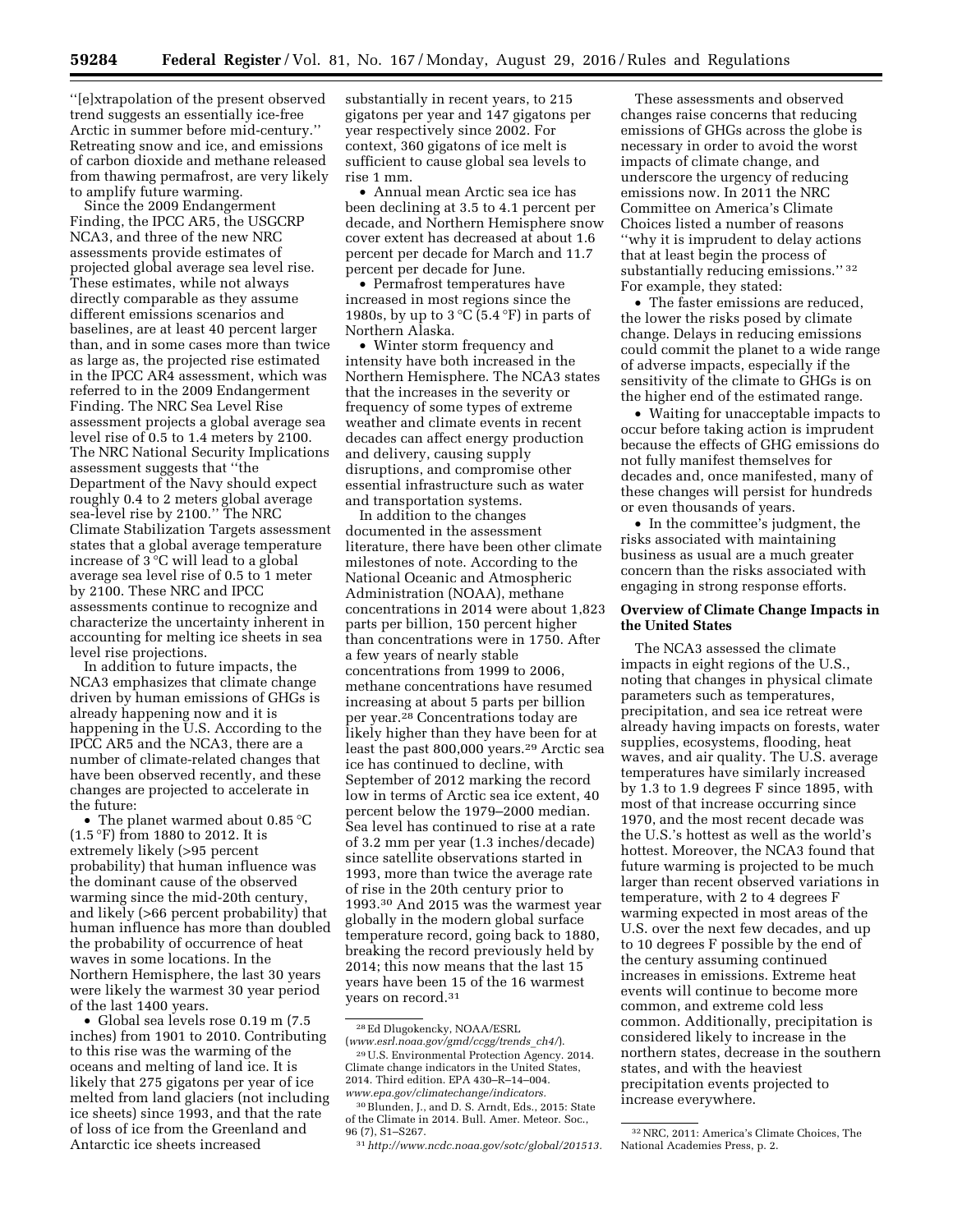In the Northeast, temperatures increased almost 2 °F from 1895 to 2011, precipitation increased by about 5 inches (10 percent), and sea level rise of about a foot has led to an increase in coastal flooding. In the future, if emissions continue to increase, the Northeast is projected to experience 4.5 to 10 °F of warming by the 2080s. This is expected to lead to more heat waves, coastal and river flooding, and intense precipitation events. Sea levels in the Northeast are expected to increase faster than the global average because of subsidence, and models suggest changing ocean currents may further increase the rate of sea level rise.

In the Southeast, average annual temperature during the last century cycled between warm and cool periods. A warm peak occurred during the 1930s and 1940s followed by a cool period and temperatures then increased again from 1970 to the present by an average of 2 °F. Louisiana has already lost 1,880 square miles of land in the last 80 years due to sea level rise and other contributing factors. The Southeast is exceptionally vulnerable to sea level rise, extreme heat events, hurricanes, and decreased water availability. Major risks of further warming include significant increases in the number of hot days (95 °F or above) and decreases in freezing events, as well as exacerbated ground level ozone in urban areas. Projections suggest that there may be fewer hurricanes in the Atlantic in the future, but they will be more intense, with more Category 4 and 5 storms. The NCA identified New Orleans, Miami, Tampa, Charleston, and Virginia Beach as cities at particular risk of flooding.

In the Northwest, temperatures increased by about 1.3 °F between 1895 and 2011. Snowpack in the Northwest is an important freshwater source for the region. More precipitation falling as rain instead of snow has reduced the snowpack, and warmer springs have corresponded to earlier snowpack melting and reduced stream flows during summer months. Drier conditions have increased the extent of wildfires in the region. Average annual temperatures are projected to increase by 3.3 °F to 9.7 °F by the end of the century (depending on future global GHG emissions), with the greatest warming is expected during the summer. Continued increases in global GHG emissions are projected to result in up to a 30 percent decrease in summer precipitation. Warmer waters are expected to increase disease and mortality in important fish species, including Chinook and sockeye salmon.

In Alaska, temperatures have changed faster than anywhere else in the U.S. Annual temperatures increased by about 3 °F in the past 60 years. Warming in the winter has been even greater, rising by an average of 6 °F. Glaciers in Alaska are melting at some of the fastest rates on Earth. Permafrost soils are also warming and beginning to thaw. Drier conditions had already contributed to more large wildfires in the 10 years prior to the NCA3 than in any previous decade since the 1940s, when recordkeeping began, and subsequent years have seen even more wildfires. By the end of this century, continued increases in GHG emissions are expected to increase temperatures by 10 to 12 °F in the northernmost parts of Alaska, by 8 to 10 °F in the interior, and by 6 to 8 °F across the rest of the state. These increases will exacerbate ongoing arctic sea ice loss, glacial melt, permafrost thaw and increased wildfire, and threaten humans, ecosystems, and infrastructure.

In the Southwest, temperatures are now about 2 °F higher than the past century, and are already the warmest that region has experienced in at least 600 years. The NCA notes that there is evidence that climate-change induced warming on top of recent drought has influenced tree mortality, wildfire frequency and area, and forest insect outbreaks. At the time of publication of the NCA, even before the last 2 years of extreme drought in California, tree ring data was already indicating that the region might be experiencing its driest period in 800 years. The Southwest is projected to warm an additional 5.5 to 9.5 °F over the next century if emissions continue to increase. Winter snowpack in the Southwest is projected to decline (consistent with recent record lows), reducing the reliability of surface water supplies for cities, agriculture, cooling for power plants, and ecosystems. Sea level rise along the California coast is projected to worsen coastal erosion, increase flooding risk for coastal highways, bridges, and low-lying airports, and pose a threat to groundwater supplies in coastal cities. Also, ''[t]he combination of a longer frost-free season, less frequent cold air outbreaks, and more frequent heat waves accelerates crop ripening and maturity, reduces yields of corn, tree fruit, and wine grapes, stresses livestock, and increases agricultural water consumption.'' Increased drought, higher temperatures, and bark beetle outbreaks are likely to contribute to continued increases in wildfires.

The rate of warming in the Midwest has markedly accelerated over the past few decades. Temperatures rose by more than 1.5 °F from 1900 to 2010, but between 1980 and 2010 the rate of warming was three times faster than from 1900 through 2010. Precipitation generally increased over the last century, with much of the increase driven by intensification of the heaviest rainfalls. Several types of extreme weather events in the Midwest (*e.g.*, heat waves and flooding) have already increased in frequency and/or intensity due to climate change. In the future, if emissions continue increasing, the Midwest is expected to experience 5.6 to 8.5 °F of warming by the 2080s, leading to more heat waves. Specific vulnerabilities highlighted by the NCA include long-term decreases in agricultural productivity, changes in the composition of the region's forests, increased public health threats from heat waves and degraded air and water quality, negative impacts on transportation and other infrastructure associated with extreme rainfall events and flooding, and risks to the Great Lakes including shifts in invasive species, increases in harmful algal blooms, and declining beach health.

High temperatures (more than 100 °F in the Southern Plains and more than 95 °F in the Northern Plains) are projected to occur much more frequently by mid-century. Increases in extreme heat will increase heat stress for residents, energy demand for air conditioning, and water losses. In Hawaii, other Pacific islands, and the Caribbean, rising air and ocean temperatures, shifting rainfall patterns, changing frequencies and intensities of storms and drought, decreasing base flow in streams, rising sea levels, and changing ocean chemistry will affect ecosystems on land and in the oceans, as well as local communities, livelihoods, and cultures. Low islands are particularly at risk.

In Hawaii and the Pacific islands, ''[w]armer oceans are leading to increased coral bleaching events and disease outbreaks in coral reefs, as well as changed distribution patterns of tuna fisheries. Ocean acidification will reduce coral growth and health. Warming and acidification, combined with existing stresses, will strongly affect coral reef fish communities.'' For Hawaii and the Pacific islands, future sea surface temperatures are projected to increase 2.3  $\mathrm{F}$  by 2055 and 4.7  $\mathrm{F}$  by 2090 under a scenario that assumes continued increases in emissions.

*Methane Specific Impacts.* Methane is also a precursor to ground-level ozone, which can cause a number of harmful effects on health and the environment. Additionally, ozone is a short-lived climate forcer that contributes to global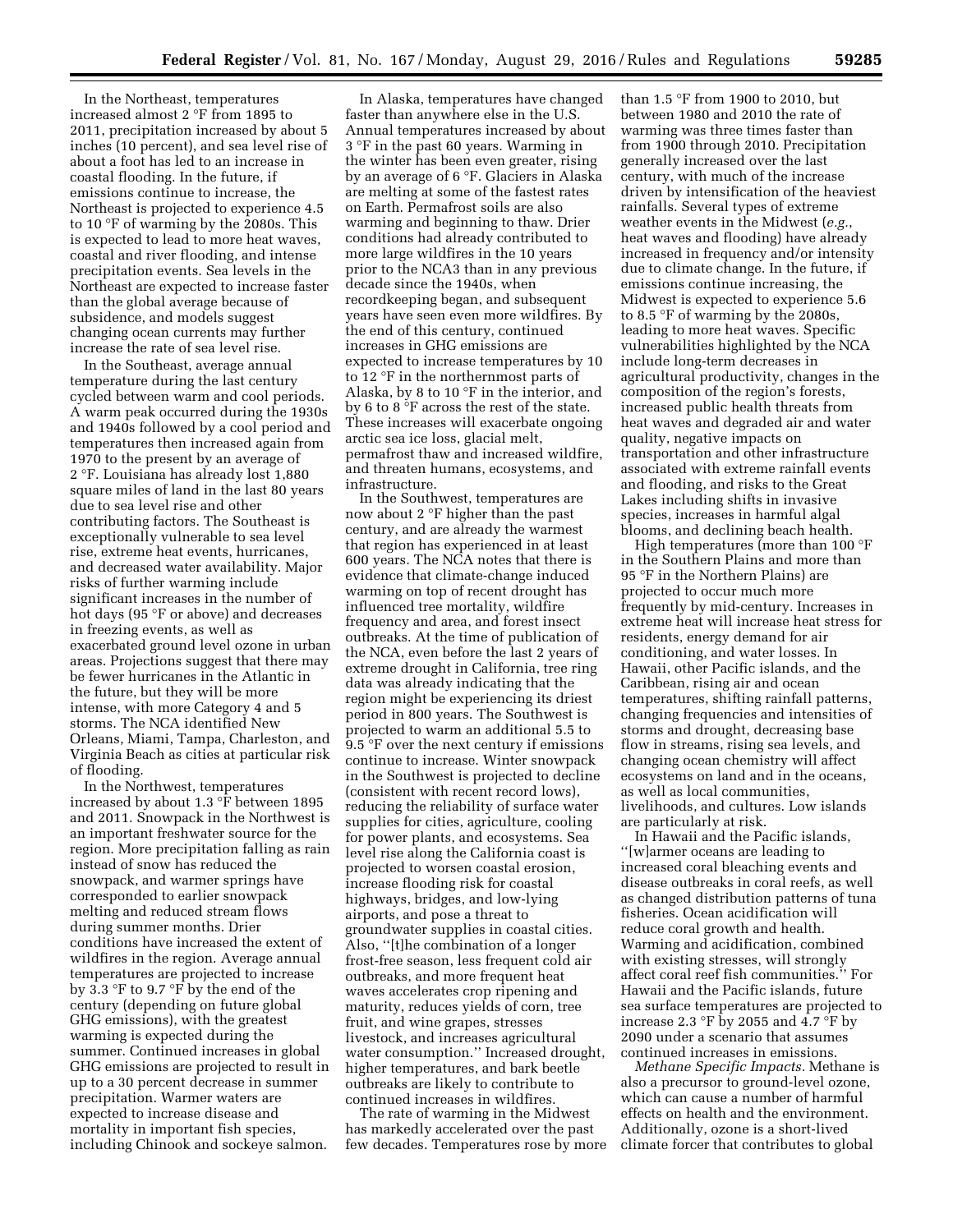warming. In remote areas, methane is an important precursor to tropospheric ozone formation.33 Almost half of the global annual mean ozone increase since preindustrial times is believed to be due to anthropogenic methane.<sup>34</sup> Projections of future emissions also indicate that methane is likely to be a key contributor to ozone concentrations in the future.35 Unlike nitrogen oxide  $(NO<sub>X</sub>)$  and VOC, which affect ozone concentrations regionally and at hourly time scales, methane emissions affect ozone concentrations globally and on decadal time scales given methane's relatively long atmospheric lifetime compared to these other ozone precursors.36 Reducing methane emissions, therefore, may contribute to efforts to reduce global background ozone concentrations that contribute to the incidence of ozone-related health effects.37 38 39 These benefits are global and occur in both urban and rural areas.

# *C. What is the EPA's authority for reviewing the Emission Guidelines?*

The EPA is not statutorily obligated to conduct a review of the Emission Guidelines, but has the discretionary authority to do so when circumstances indicate that it is appropriate. The EPA has determined that it is appropriate to conduct a review of and finalize certain changes to the Emission Guidelines due to changes in the landfill industry and changes in operation of the landfills, including the size, trends in GCCS installations (such as the types of MSW landfills that have installed gas collection systems), and age of landfills since the Emission Guidelines were promulgated in 1996 and the opportunities for significant reductions in methane and other pollutants at reasonable cost. The EPA compiled new information on MSW landfills through data collection efforts for a statutorily mandated review of the NSPS, public comments received on the NSPS proposal, and public comments received on an ANPRM, as well as a proposed

*.* 

rulemaking for a review of the Emission Guidelines. This information allowed the EPA to conduct an assessment of current practices, emissions and potential for additional emission reductions.

#### *D. What is the purpose and scope of this action?*

The purpose of this action is to (1) Present the results of the EPA's review of the Emission Guidelines, (2) finalize revisions to the Emission Guidelines based on that review, and (3) resolve or provide clarification regarding several implementation issues that were addressed in prior proposed amendments published on May 23, 2002 (67 FR 36475) and September 8, 2006 (71 FR 53271) as they apply to existing sources. The final revisions appear in 40 CFR part 60, subpart Cf.40 Although the EPA is not required to respond to comments received on the July 17, 2014, ANPRM (79 FR 41772) for the MSW landfills Emission Guidelines or comments it received on the concurrent proposal for revised NSPS for new MSW landfills in this document, the EPA is summarizing several comments it received to provide a framework and support the rationale for the final revisions to the Emission Guidelines.

# *E. How would the changes in applicability affect sources currently subject to subparts Cc and WWW?*

Landfills currently subject to 40 CFR part 60, subparts Cc and WWW, are considered ''existing'' with the promulgation of this new subpart Cf and are ultimately affected by any changes to the Emission Guidelines resulting from this review. Each MSW landfill for which construction, modification, or reconstruction commenced on or before July 17, 2014, the date of proposal of the standard for new landfills under subpart XXX, is an existing source as of the effective date of this rule. Under CAA section 111, a source is either new, *i.e.*, construction, modification, or reconstruction commenced after a proposed NSPS is published in the **Federal Register** (CAA section 111(a)(1)) or existing, *i.e.*, any source other than a new source (CAA section 111(a)(6)). Because the revised Emission Guidelines apply to existing sources, any source that is not subject to subpart XXX will be subject to the revised Emission Guidelines. Any existing

MSW landfill that modifies or reconstructs after July 17, 2014 would become a new source subject to the NSPS subpart XXX.

Consistent with the general approach evinced by CAA section 111, sources currently subject to subpart WWW would need to continue to comply with the requirements in that rule until they become subject to more stringent requirements in the revised Emission Guidelines as implemented through a revised state or federal plan. The current Emission Guidelines, subpart Cc, refer to subpart WWW for their substantive requirements. That is, the requirements regarding the installation and operation of a well-designed and well-operated GCCS and compliance with the specified emission limits are the same in both rules. Thus, because the EPA is finalizing its proposal to revise the Emission Guidelines to increase their stringency, a landfill currently subject to 40 CFR part 60, subpart WWW, would need to comply with the more stringent requirements in a revised state plan or federal plan implementing the revised Emission Guidelines (40 CFR part 60, subpart Cf). States with designated facilities must develop (or revise) and submit a state plan to the EPA within 9 months of promulgation of any revisions to the Emission Guidelines (40 CFR 60.23). Any revisions to an existing state plan and any newly adopted state plan must be established following the requirements of 40 CFR part 60, subpart B. To assist regulatory agencies in preparing state plans, the EPA developed the document ''Municipal Solid Waste Landfills, Volume 2: Summary of Requirements for Section 111(d) State Plans for Implementing the Municipal Solid Waste Landfill Emission Guidelines.'' This volume describes the elements of a state plan and explains the state plan development and review process. The requirements include making the state plan publically available and providing the opportunity for public discussion. MSW Landfills, Volume 2 is available on the TTN Web site at *[https://www3.epa.gov/ttn/atw/](https://www3.epa.gov/ttn/atw/landfill/landflpg.html)  [landfill/landflpg.html](https://www3.epa.gov/ttn/atw/landfill/landflpg.html)*. Note that MSW Landfills, Volume 2 was written for implementing the 1996 Emission Guidelines and contains a schedule corresponding to the 1996 Emission Guidelines. For these 2016 Emission Guidelines, state plans are due May 30, 2017.

Once the EPA receives a complete state plan or plan revision, and completes its review of that plan or plan revision, the EPA will propose the plan or plan revision for approval or disapproval. The EPA will approve or disapprove the plan or plan revision

<sup>33</sup>U.S. EPA. 2013. ''Integrated Science Assessment for Ozone and Related Photochemical Oxidants (Final Report).'' EPA–600–R–10–076F. National Center for Environmental Assessment— RTP Division. Available at *[www.epa.gov/ncea/isa/](http://www.epa.gov/ncea/isa/)* 

<sup>34</sup> *Ibid.* 

<sup>35</sup> *Ibid.* 

<sup>36</sup> *Ibid.* 

<sup>37</sup>West, J.J., Fiore, A.M. 2005. ''Management of tropospheric ozone by reducing methane

emissions.'' *Environ. Sci. Technol.* 39:4685–4691. 38Anenberg, S.C., et al. 2009. ''Intercontinental impacts of ozone pollution on human mortality,'' *Environ. Sci. & Technol.* 43: 6482–6487.

<sup>39</sup>Sarofim, M.C., Waldhoff, S.T., Anenberg, S.C. 2015. ''Valuing the Ozone-Related Health Benefits of Methane Emission Controls,'' *Environ. Resource Econ.* DOI 10.1007/s10640–015–9937–6.

<sup>40</sup>Rather than merely updating 40 CFR part 60, subpart Cc, the existing emissions guidelines, the EPA has determined that the most appropriate way to proceed is to establish a new subpart that includes both the verbatim restatement of certain provisions in the existing Emission Guidelines and revisions to, or the addition of, other provisions.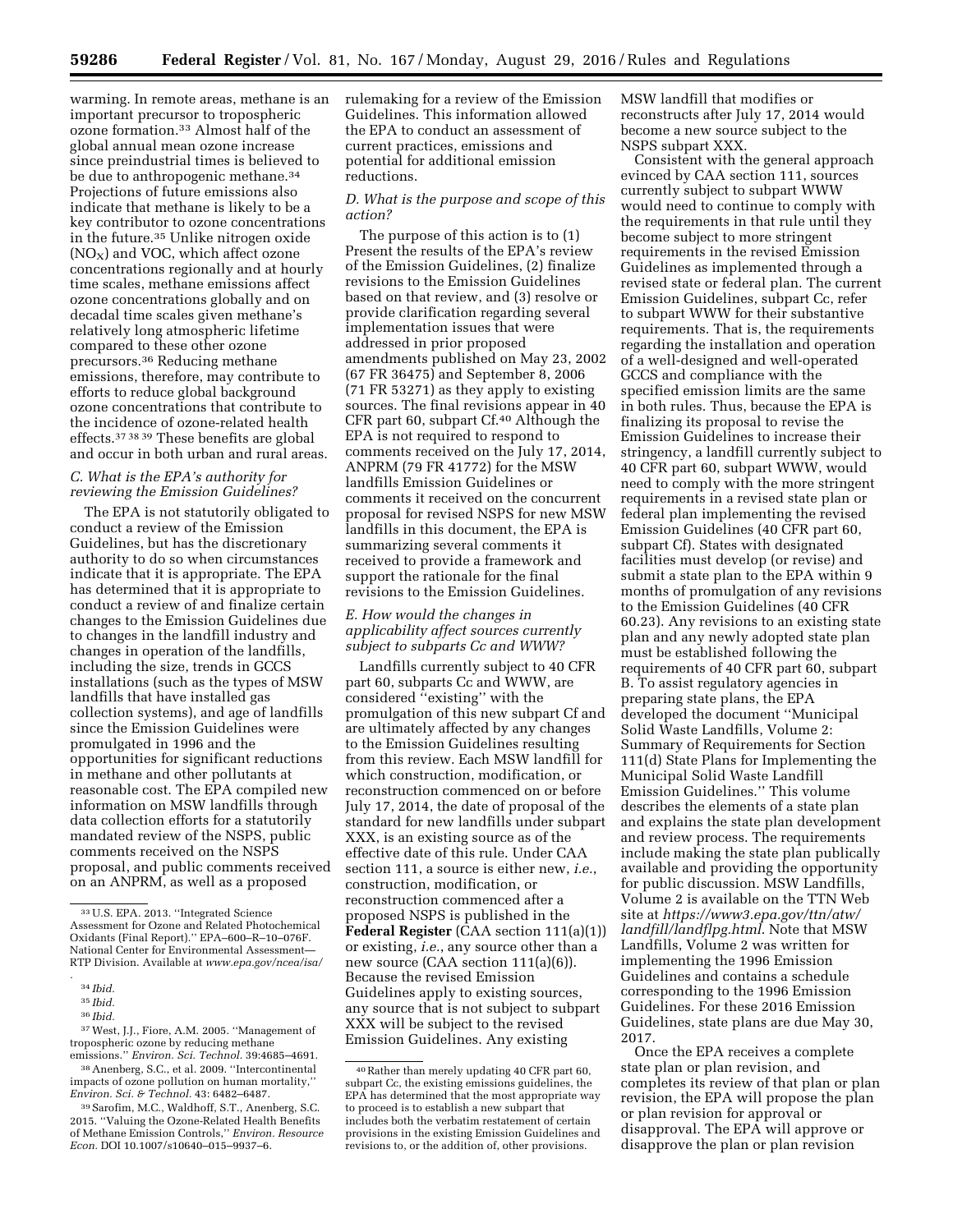according to the schedule in 40 CFR part 60, subpart B. The EPA will publish notice of state plan approvals or disapprovals in the **Federal Register**  and will include an explanation of its decision. The EPA also intends to revise the existing federal plan (40 CFR part 62, subpart GGG) to incorporate the changes and other requirements adopted in this final action revising the Emission Guidelines. The revised federal plan will apply in states that have either never submitted a state plan or not received approval of any necessary revised state plan until such time as an initial state plan or revised state plan is approved. Fifteen states and territories implement the original Emission Guidelines promulgated at subpart Cc under the Federal Plan (40 CFR part 62, subpart GGG) The revised federal plan would also apply in Indian country unless and until replaced by a tribal implementation plan (TIP).41

Because many of the landfills currently subject to 40 CFR part 60, subparts Cc and WWW, are closed, the EPA is finalizing provisions to minimize the burden on these closed landfills while continuing to protect air quality, as discussed in sections V.C and VI.C of this preamble.

#### **IV. Summary of the Final Emission Guidelines**

#### *A. What are the control requirements?*

1. Design Capacity and Emissions Thresholds

The revised Emission Guidelines retain the current design capacity thresholds of 2.5 million Mg and 2.5 million m3, but reduce the NMOC emission threshold for the installation and removal of a GCCS from 50 Mg/yr to 34 Mg/yr for landfills that are not closed as of September 27, 2017. An MSW landfill that exceeds the design capacity thresholds must install and start up a GCCS within 30 months after reporting that LFG emissions reach or exceed a NMOC level of 34 Mg/yr NMOC. The owner or operator of a landfill may control the gas by routing it to a non-enclosed flare, an enclosed combustion device, or a treatment system that processes the collected gas for subsequent sale or beneficial use.

# 2. Tier 4

The current Emission Guidelines (40 CFR part 60, subpart Cc) provide that owners or operators determine whether the landfill has exceeded the NMOC emissions threshold using one of three available modeling procedures, known as Tiers 1, 2, and 3. The EPA is finalizing in subpart Cf an additional optional methodology based on sitespecific surface methane emissions to determine when a landfill must install and operate a GCCS. This alternative emission threshold methodology, referred to as ''Tier 4,'' is based on SEM and demonstrates that surface methane emissions are below a specific threshold. The Tier 4 SEM demonstration allows certain landfills that exceed modeled NMOC emission rates using Tier 1 or 2 to demonstrate that site-specific surface methane emissions are below a surface concentration threshold (a landfill need not model emissions under Tier 3 before using Tier 4). A landfill that can demonstrate that surface emissions are below 500 ppm for four consecutive quarters does not trigger the requirement to install a GCCS even if Tier 1, 2, or 3 calculations indicate that the 34 Mg/yr threshold has been exceeded. Owners or operators continue to keep detailed records of each quarterly monitoring demonstration and must submit a Tier 4 surface emissions report annually. If a landfill measures a surface emissions reading of greater than 500 ppm methane, the landfill must submit a GCCS design plan and install and operate a GCCS.

Tier 4 is based on the results of quarterly site-specific methane emissions monitoring of the perimeter of the landfill and entire surface of the landfill along a pattern that traverses the landfill at 30-meter (98-ft) intervals, in addition to monitoring areas where visual observations may indicate elevated concentrations of LFG, such as distressed vegetation and cracks or seeps in the cover and all cover penetrations. If the landfill opts to use Tier 4 for its emission threshold determination and there is any measured concentration of methane of 500 ppm or greater from the surface of the landfill, the owner or operator must install a GCCS, and the landfill cannot go back to using Tiers 1, 2, or 3 modeling to demonstrate that emissions are below the NMOC threshold.

Tier 4 is allowed only if the landfill owner or operator can demonstrate that NMOC emissions are greater than or equal to 34 Mg/yr, but less than 50 Mg/ yr using Tier 1 or Tier 2. If both Tier 1 and Tier 2 indicate NMOC emissions of

50 Mg/yr or greater, Tier 4 cannot be used. In addition, a wind barrier must be used for Tier 4 when the average wind speed exceeds 4 miles per hour (mph)(or 2 meters per second), or gusts are above 10 mph. Tier 4 measurements cannot be conducted if the average wind speed exceeds 25 mph. Wind speed must be measured with an on-site anemometer with a continuous recorder and data logger for the entire duration of the monitoring event. The average wind speed must be determined at 5 minute intervals. The gust must be determined at 3-second intervals. Further, when conducting Tier 4 monitoring, the sampling probe must be held no more than 5 centimeters above the landfill (*e.g.,* using a mechanical device such as a wheel on a pole). Tier 4 measurements cannot be conducted if the average wind speed exceeds 25 mph

In addition, landfills with a nonregulatory GCCS are allowed to operate the GCCS during the Tier 4 SEM demonstration, however, the GCCS must have operated at least 75 percent of the hours during the 12 months leading up to the Tier 4 SEM demonstration.

#### 3. Subcategory of Closed Landfills

Because many landfills are closed and do not produce as much LFG, the EPA is finalizing the proposed subcategory for landfills that close on or before September 27, 2017. Landfills in this subcategory will continue to be subject to an NMOC emission threshold of 50 Mg/yr for determining when controls must be installed or can be removed, consistent with the NMOC thresholds in subparts Cc and WWW of 40 CFR part 60. These closed landfills would also be exempt from initial reporting requirements (*i.e.,* initial design capacity, initial NMOC emission rate, GCCS design plan, initial annual report, closure report, equipment removal report, and initial performance test report), provided that the landfill already met these requirements under subparts Cc or WWW of 40 CFR part 60.

#### 4. Criteria for Removing GCCS

Landfill emissions increase as waste is added to a landfill, but decline over time; as waste decays, a landfill produces less and less methane and other pollutants. In the proposed Emission Guidelines (80 FR 52112), the EPA recognized that many open landfills subject to the Emission Guidelines contain inactive areas that have experienced declining LFG flows. Therefore, the EPA is finalizing criteria for determining when it is appropriate to cap, remove, or decommission a portion of the GCCS. The criteria for capping, removing, or decommissioning

<sup>41</sup> Indian tribes may, but are not required to, seek approval for treatment in a manner similar to a state for purposes of developing a tribal implementation plan implementing the Emission guidelines. If a tribe obtains such approval and submits a proposed TIP, the EPA will use the same criteria and follow the same procedure in approving that plan as it does with state plans. The federal plan will apply to all affected facilities located in Indian country unless and until EPA approves an applicable TIP.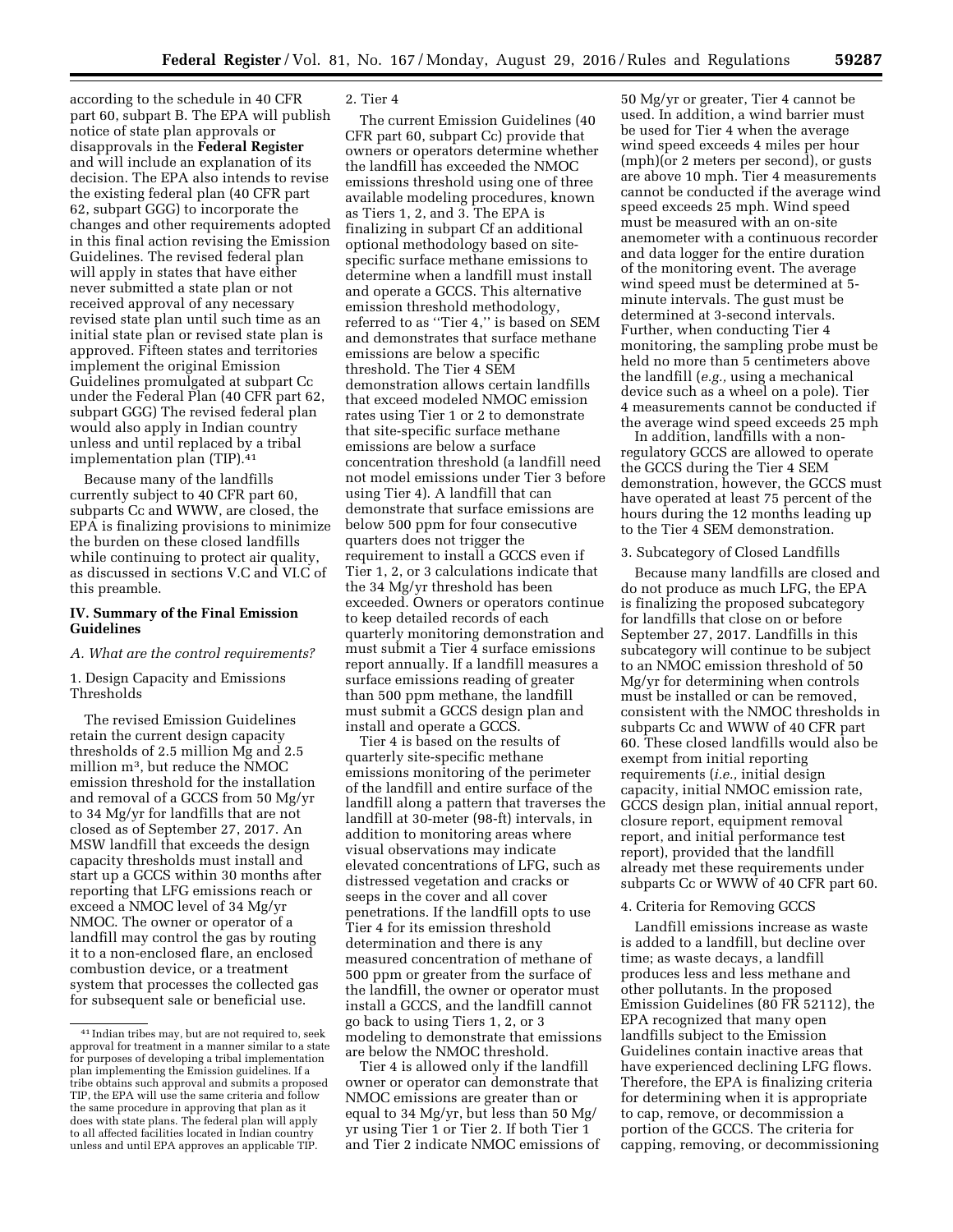the GCCS are: (1) The landfill is closed, (2) the GCCS has operated for at least 15 years or the landfill owner or operator can demonstrate that the GCCS will be unable to operate for 15 years due to declining gas flows, and (3) the calculated NMOC emission rate at the landfill is less than 34 Mg/yr on three successive test dates. For landfills in the closed subcategory, the NMOC emission rate threshold for removing controls is 50 Mg/yr.

#### 5. Excluding Non-Productive Areas From Control

The EPA is finalizing a provision that allows the use of actual flow data when estimating NMOC emissions for the purposes of excluding low- or nonproducing areas of the landfill from control. Owners or operators of landfills with physically separated, closed areas may either model NMOC emission rates, or may determine the flow rate of LFG using actual measurements, to determine NMOC emissions. Using actual flow measurements yields a more precise measurement of NMOC emissions for purposes of demonstrating the closed area represents less than 1 percent of the landfills total NMOC emissions. The Emission Guidelines historically allowed owners or operators to exclude from control areas that are non-productive. In this final action, the retained the 1 percent criteria level, rather than raising it, to prevent landfills from excluding areas from control unless emissions were very low. But, to help owners or operators demonstrate that a non-productive area may be excluded from control, the final rule allow the owner or operator to use site-specific flow measurements to determine NMOC emissions.

#### 6. Landfill Gas Treatment

The EPA is finalizing two provisions related to LFG treatment. First, the EPA is clarifying that the use of treated LFG is not limited to use as a fuel for a stationary combustion device but also allows other beneficial uses such as vehicle fuel, production of high-Btu gas for pipeline injection, and use as a raw material in a chemical manufacturing process. Second, the EPA is defining ''treated landfill gas'' as LFG processed in a treatment system meeting the requirements in 40 CFR part 60, subpart Cf, and defining ''treatment system'' as a system that filters, de-waters, and compresses LFG for sale or beneficial use. Owners or operators must develop a site-specific treatment system monitoring plan that includes monitoring parameters addressing all three elements of treatment (filtration, de-watering, and compression) to ensure the treatment system is operating properly for each intended end use of the treated LFG. They also must keep records that demonstrate that such parameters effectively monitor filtration, de-watering, and compression system performance necessary for each end use of the treated LFG. The treatment system monitoring plan must be submitted as part of the landfill's title V permit application. The permitting authority will review the permit application, including the treatment system monitoring plan, as part of the general permitting process. The treatment system monitoring parameters would be included in the permit as applicable requirements and thus become enforceable conditions (*i.e.,* the landfill monitors the treatment system monitoring parameters and maintains them in the specified range).

# *B. What are the monitoring, recordkeeping, and reporting requirements?*

#### 1. Wellhead Monitoring

The operational standard, corrective action, and corresponding recordkeeping and reporting remain for temperature and maintaining negative pressure at the wellhead. The EPA is removing the operational standards for nitrogen/oxygen levels at wellheads. Thus, the EPA is removing the corresponding requirement to take corrective action for exceedances of nitrogen/oxygen at wellheads. These adjustments to the wellhead monitoring parameters apply to all landfills. Although landfill owners or operators are not required to take corrective action based on exceedances of nitrogen/ oxygen levels at wellheads, they are required to monitor nitrogen/oxygen levels at wellheads on a monthly basis to inform any necessary adjustments to the GCCS and must maintain records of all monthly readings. The landfill owner or operator must make these records available to the Administrator upon request.

#### 2. Surface Monitoring

The EPA is finalizing the proposed requirement to monitor all surface penetrations. Landfills must conduct SEM at all cover penetrations and openings within the area of the landfill where waste has been placed and a GCCS is required to be in place and operating according to the operational standards in 40 CFR part 60, subpart Cf. Specifically, landfill owners or operators must conduct surface monitoring on a quarterly basis around the perimeter of the collection area and along a pattern that traverses the landfill

at no more than 30 meter intervals, at all cover penetrations, and where visual observations may indicate the presence of elevated concentrations of LFG, such as distressed vegetation and cracks or seeps in the cover. Cover penetrations include wellheads, but do not include items such as survey stakes, fencing or litter fencing, flags, signs, trees, and utility poles.

#### 3. Corrective Action

The owner or operator must measure the LFG temperature at the wellhead and gauge pressure in the gas collection header applied to each individual well on a monthly basis. If there is an exceedance (*i.e.,* LFG temperature of 55 degrees Celsius (131 degrees Fahrenheit) or positive pressure), the owner or operator must initiate corrective action within 5 days. If the temperature exceedance or positive pressure cannot be resolved within 15 days, then the owner or operator must determine the appropriate corrective action by conducting a root cause analysis and correct the exceedance as soon as practicable, but no later than 60 days after the first measurement of the temperature exceedance or positive pressure. For corrective action that takes longer than 60 days to fully implement, the owner or operator must also conduct a corrective action analysis and develop an implementation schedule for the corrective action that does not exceed 120 days. The owner or operator must also notify the Administrator of any corrective action exceeding 60 days within 75 days and also include a description of the root cause analysis, corrective action analysis and implementation schedule in the annual report. If corrective action is expected to take longer than 120 days after the initial exceedance, the owner or operator must submit the corrective action plan and corresponding implementation timeline to the Administrator for approval within 75 days of the first measurement of positive pressure. Owners or operators must keep records of corrective action analyses. Owners or operators must include corrective action records in the annual compliance report for corrective actions that take more than 60 days to implement.

# 4. Update and Approval of Design Plan

The EPA is reaffirming some requirements and revising others to address design plans. Design plans must continue to be prepared and approved by a professional engineer. The landfill owner or operator must then notify the Administrator that the plan is completed and provide a copy of the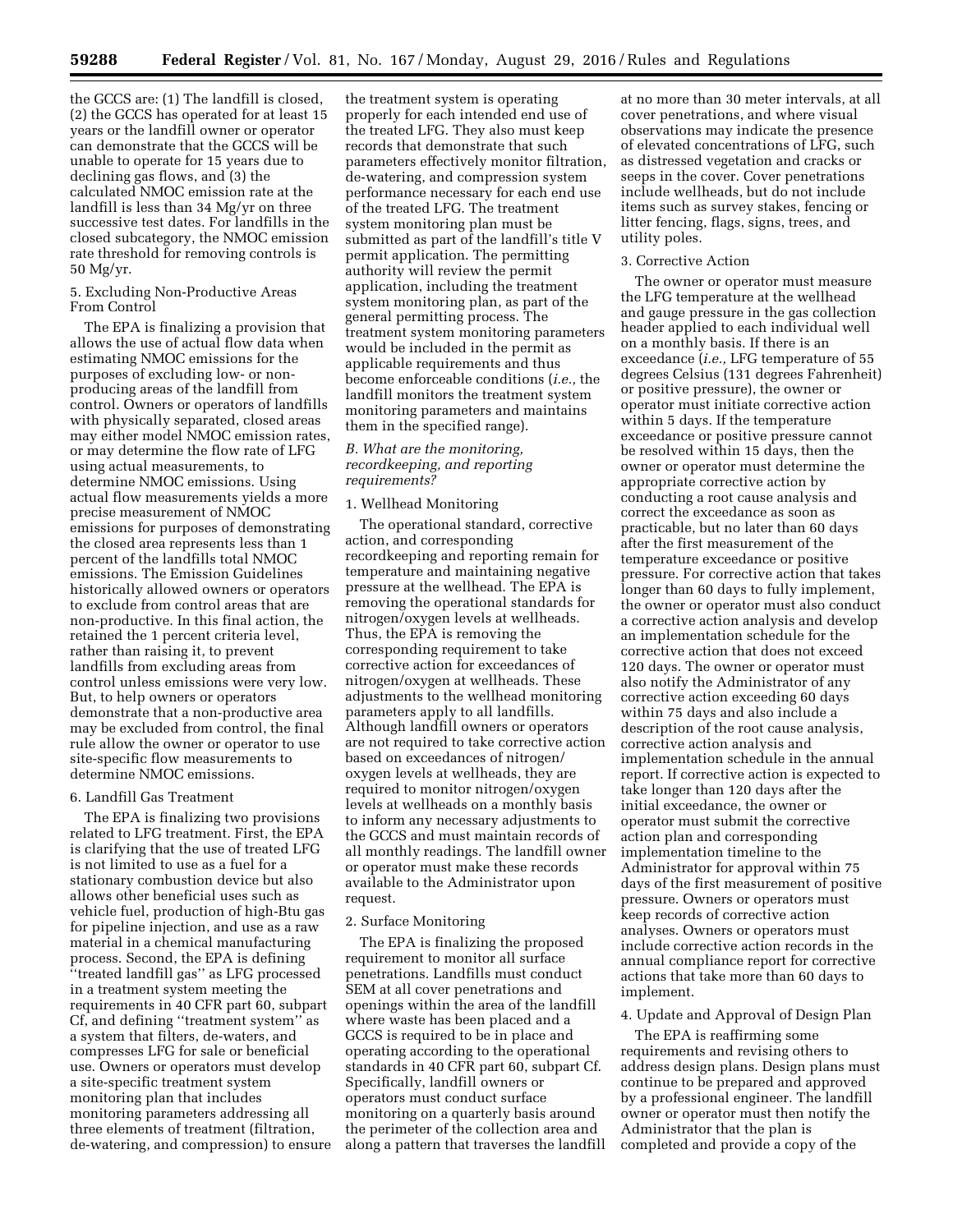plan's signature page. The Administrator will now have 90 days to make a decision about whether the plan should be submitted for review. If the Administrator chooses to review, the approval process continues at outlined in this section. However, if the Administrator indicates that submission is not required or doesn't respond within 90 days, the landfill owner or operator can continue to implement the plan with the recognition that they are proceeding at their own risk. In the event that the design plan is required to be modified to obtain approval, the owner/operator must take any steps necessary to conform any prior actions to the approved design plan and any failure to do so could result in an enforcement action.

The EPA is also finalizing two criteria for when an affected source must update its design plan and submit it to the Administrator for approval. A revised design plan must be submitted on the following timeline: (1) Within 90 days of expanding operations to an area not covered by the previously approved design plan; and (2) prior to installing or expanding the gas collection system in a manner other than the one described in the previous design plan. The final rule continues to require landfill owners or operators to prepare both an initial and revised design plan.

#### 5. Electronic Reporting

The EPA is requiring owners or operators of existing MSW Landfills to submit electronic copies of certain required performance test reports, NMOC emission rate reports, annual reports, Tier 4 emission rate reports, and wet landfilling practices through the EPA's Central Data Exchange (CDX) using the Compliance and Emissions Data Reporting Interface (CEDRI). Owners or operators are allowed to maintain electronic copies of the records in lieu of hardcopies to satisfy federal recordkeeping requirements.

The requirement to submit performance test data electronically to the EPA applies only to those performance tests conducted using test methods that are supported by the Electronic Reporting Tool (ERT). A listing of the pollutants and test methods supported by the ERT is available at: *[www3.epa.gov/ttn/chief/](http://www3.epa.gov/ttn/chief/ert/ert_info.html)  ert/ert*\_*[info.html.](http://www3.epa.gov/ttn/chief/ert/ert_info.html)* When the EPA adds new methods to the ERT, a notice will be sent out through the Clearinghouse for Inventories and Emissions Factors (CHIEF) Listserv (*www.epa.gov/airemissions-inventories/emissionsinventory-listservs*) and a notice of availability will be added to the ERT Web site. You are encouraged to check

the ERT Web site regularly for up-todate information on methods supported by the ERT.

The EPA believes that the electronic submittal of the reports addressed in this rulemaking will increase the usefulness of the data contained in those reports, is in keeping with current trends in data availability, will further assist in the protection of public health and the environment and will ultimately result in less burden on the regulated community. Electronic reporting can also eliminate paperbased, manual processes, thereby saving time and resources, simplifying data entry, eliminating redundancies, minimizing data reporting errors and providing data quickly and accurately to the affected facilities, air agencies, the EPA and the public.

The EPA Web site that stores the submitted electronic data, WebFIRE, will be easily accessible to everyone and will provide a user-friendly interface that any stakeholder could access. By making the records, data, and reports addressed in this rulemaking readily available, the EPA, the regulated community, and the public will benefit when the EPA conducts its CAArequired reviews. As a result of having reports readily accessible, our ability to carry out comprehensive reviews will be increased and achieved within a shorter period of time.

We anticipate fewer or less substantial information collection requests (ICRs) in conjunction with prospective CAArequired reviews may be needed. Under an electronic reporting system, the EPA would have air emissions and performance test data in hand; we would not have to collect these data from the regulated industry. The data would provide useful information on actual emissions, types of controls in place, locations of facilities, and other data that the EPA uses in conducting required reviews or future assessments. We expect this to result in a decrease in time spent by industry to respond to data collection requests. We also expect the ICRs to contain less extensive stack testing provisions, as we will already have stack test data electronically. Reduced testing requirements would be a cost savings to industry. The EPA should also be able to conduct these required reviews more quickly. While the regulated community may benefit from a reduced burden of ICRs, the general public benefits from the agency's ability to provide these required reviews more quickly, resulting in increased public health and environmental protection.

Air agencies could benefit from more streamlined and automated review of

the electronically submitted data. Having reports and associated data in electronic format will facilitate review through the use of software ''search'' options, as well as the downloading and analyzing of data in spreadsheet format. The ability to access and review air emission report information electronically will assist air agencies to more quickly and accurately determine compliance with the applicable regulations, potentially allowing a faster response to violations which could minimize harmful air emissions. This benefits both air agencies and the general public.

For a more thorough discussion of electronic reporting required by this rule, see the discussion in the proposed NSPS (79 FR 41818) and the 2015 proposed Emission Guidelines (80 FR 52127). In summary, in addition to supporting regulation development, control strategy development, and other air pollution control activities, having an electronic database populated with performance test data will save industry, air agencies, and the EPA significant time, money, and effort while improving the quality of emission inventories and air quality regulations and enhancing the public's access to this important information.

6. Landfills Recirculating Leachate or Adding Other Liquids

In the ANPRM and proposed Emission Guidelines, the EPA solicited input on whether additional action should be taken to address emissions from wet landfills. As discussed in section VI.A.3 of this preamble, there were a wide variety of perspectives provided in the public comments, and while many commenters supported separate thresholds for wet landfills, the EPA did not receive sufficient data to support a separate subcategory for landfills adding leachate or other liquids. In addition, the EPA has several other pending regulatory actions that could affect wet landfills. Accordingly, the EPA believes it is appropriate to further assess emissions from wet landfills prior to taking additional action. Therefore, the EPA is finalizing electronic reporting of additional data elements, as discussed in Section V.A.3 of this preamble, to inform potential action on wet landfills in the future.

# *C. Startup, Shutdown, and Malfunction Provisions*

The standards in 40 CFR part 60, subpart Cf, apply at all times, including periods of startup or shutdown, and periods of malfunction. The EPA is reaffirming the work practice standard applicable during SSM events wherein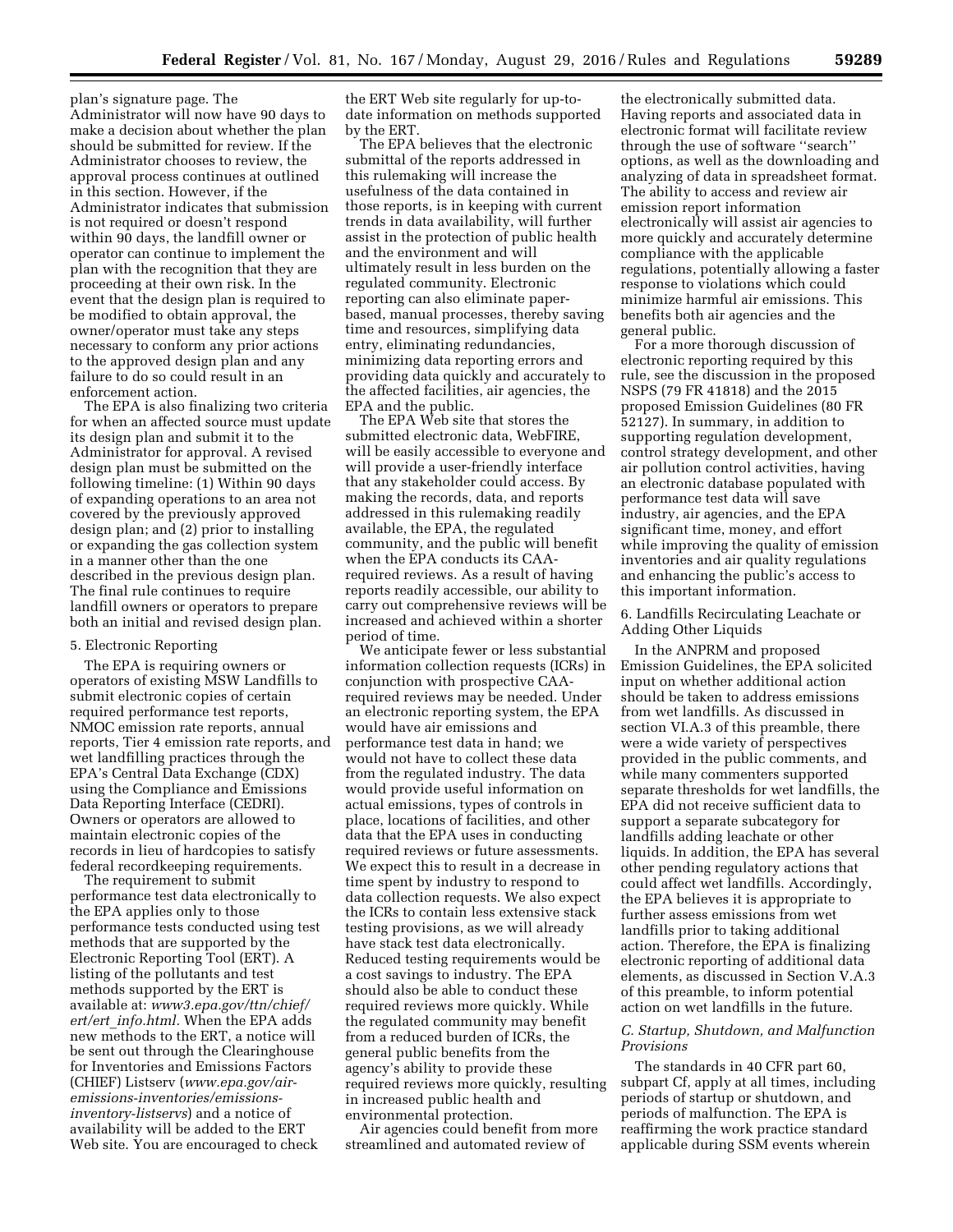the landfill owner or operator is required to shut down the gas mover system and close all valves in the collection and control system potentially contributing to the venting of the gas to the atmosphere within 1 hour of the collection or control system not operating. The landfill owner or operator must also keep records and submit reports of all periods when the collection and control device is not operating.

# **V. Summary of Significant Changes Since Proposal**

# *A. Changes to Monitoring, Recordkeeping, and Reporting*

# 1. Wellhead Monitoring

Although the EPA is finalizing the proposed removal of wellhead operational standards for nitrogen/ oxygen, the EPA has decided to retain the operational standards for temperature. The temperature standards were considered to be an essential indicator for fires, as discussed in Section VI.A.1 of this preamble.

# 2. Corrective Action

We are revising the procedural requirements for correcting positive pressure and temperature by allowing owners or operators 60 days to correct exceedances. If the owner or operator cannot achieve negative pressure or temperature of 55 degrees Celsius (131 degrees Fahrenheit) by 60 days after the initial exceedance, owners or operators must conduct a root cause analysis to identify the most appropriate corrective action, which can include, but is not limited to, expanding the GCCS. For corrective action that takes longer than 60 days, owners or operators must develop an implementation schedule to complete the corrective action as soon as practicable, but no more than 120 days following the initial positive pressure or temperature reading. Additionally, owners or operators must keep records of the corrective action analysis. Owners or operators must submit the corrective action and corresponding implementation timeline to the Administrator for approval when implementation of the corrective action is expected to take longer than 120 days after the initial exceedance.

This change provides flexibility to owners or operators in determining the appropriate remedy, as well as the timeline for implementing the remedy.

# 3. Landfills Recirculating Leachate or Adding Other Liquids

The EPA is adding additional electronic reporting requirements for wet areas of landfills. The additional

reporting applies to areas of the landfill that have recirculated leachate within the last 10 years and to areas where other liquids were added within the last 10 years.

The EPA is requiring these landfills to annually report quantities of liquids added and/or leachate recirculated. The first report will contain historical quantities, where those data are available in on-site records. The EPA is also requiring the landfill to report the surface area over which the liquids are added or the leachate is recirculated during each reporting year. The EPA is also requiring the landfill to report the total waste disposed in the area with recirculated leachate or added liquids as well as the annual waste acceptance rates in those same areas. As discussed in Section VI.A.3 of this preamble, this additional electronic reporting for wet landfills will inform potential future action on wet landfills.

# 4. Portable Gas Analyzers

We are allowing the use of portable gas composition analyzers in conjunction with Method 3A to monitor the oxygen level at a wellhead. A portable analyzer may be used to monitor the oxygen level at a wellhead provided that it is calibrated and meets all QA/QC requirements according to Method 3A. ASTM D6522–11 may be used as an alternative to Method 3A for wellhead monitoring as long as all the quality assurance is conducted as required by ASTM D6522–11. To use ASTM D6552–11, the sample location must be prior to combustion.

This change allows owners or operators to employ devices that are commonly used in practice to measure wellhead parameters. This change also eliminates the need for the landfill owner or operator to request portable analyzers as an alternative, as well as the need for agency review or approval of such requests. In addition to providing reliable results when used properly, portable analyzers have a number of benefits, including common use, the ability to provide additional information on gas composition, and the ability to download data to a spreadsheet for easy access and analysis.

#### 5. More Precise Location Data

The EPA is finalizing a requirement for landfills to report the latitude and longitude coordinates of each surface emissions exceedance (500 ppm methane or greater), as proposed, except the instrument accuracy must be at least 4 meters instead of 3 meters. This change will provide a more robust and long-term record of GCCS performance.

Landfill owners or operators and regulators can use locational data to gain perspective on how the LFG collection system is functioning over time and owners or operators will be able to track trends in GCCS performance and cover practices to ensure a well operating system and minimize emissions.

# *B. Tier 4*

The EPA is finalizing the use of Tier 4 SEM as an alternative way of determining when a landfill must install a GCCS; however, in the final rule, the final Tier 4 emissions threshold determination can be used only at landfills that have modeled NMOC emissions using Tier 1 or Tier 2 of greater than or equal to 34 Mg/yr but less than 50 Mg/yr because the landfills NESHAP (40 CFR part 63, subpart AAAA) requires landfills that have modeled NMOC emissions of 50 Mg/yr or greater to install and operate a GCCS irrespective of surface emissions. If both Tier 1 and Tier 2 indicate NMOC emissions of 50 Mg/yr or greater, Tier 4 cannot be used (a landfill need not model emissions under Tier 3 before using Tier 4). In order to verify that the landfill is eligible for Tier 4, the EPA is finalizing a provision to require landfill owners or operators that choose to use Tier 4 to continue to conduct Tier 1 and Tier 2 NMOC emission rate calculations and report results in the annual report. The EPA is also limiting the use of

Tier 4 at landfills with a GCCS installed. In order for a landfill with an operational GCCS to qualify for Tier 4, the GCCS must have operated for at least 75 percent of the 12 months prior to initiating Tier 4 testing. The EPA is finalizing reporting and recordkeeping requirements for the annual operating hours of destruction devices in order to verify that a landfill with a GCCS installed and opting for Tier 4 meets the GCCS criteria for having operated the system.

In addition, the EPA is finalizing specific requirements for the use of Tier 4 for emission threshold determinations related to wind speed. Since accurate measurements can be compromised in even moderately windy conditions, the EPA is requiring the owner or operator to use a wind barrier, similar to a funnel or other device, to minimize surface air turbulence when onsite wind speed exceeds the limits in the rule. Thus, when a wind barrier is used, the final rule allows the Tier 4 surface emissions demonstration to proceed when the average on-site wind speed exceeds 4 mph, or gusts exceed 10 mph. Tier 4 measurements cannot be conducted if the average wind speed exceeds 25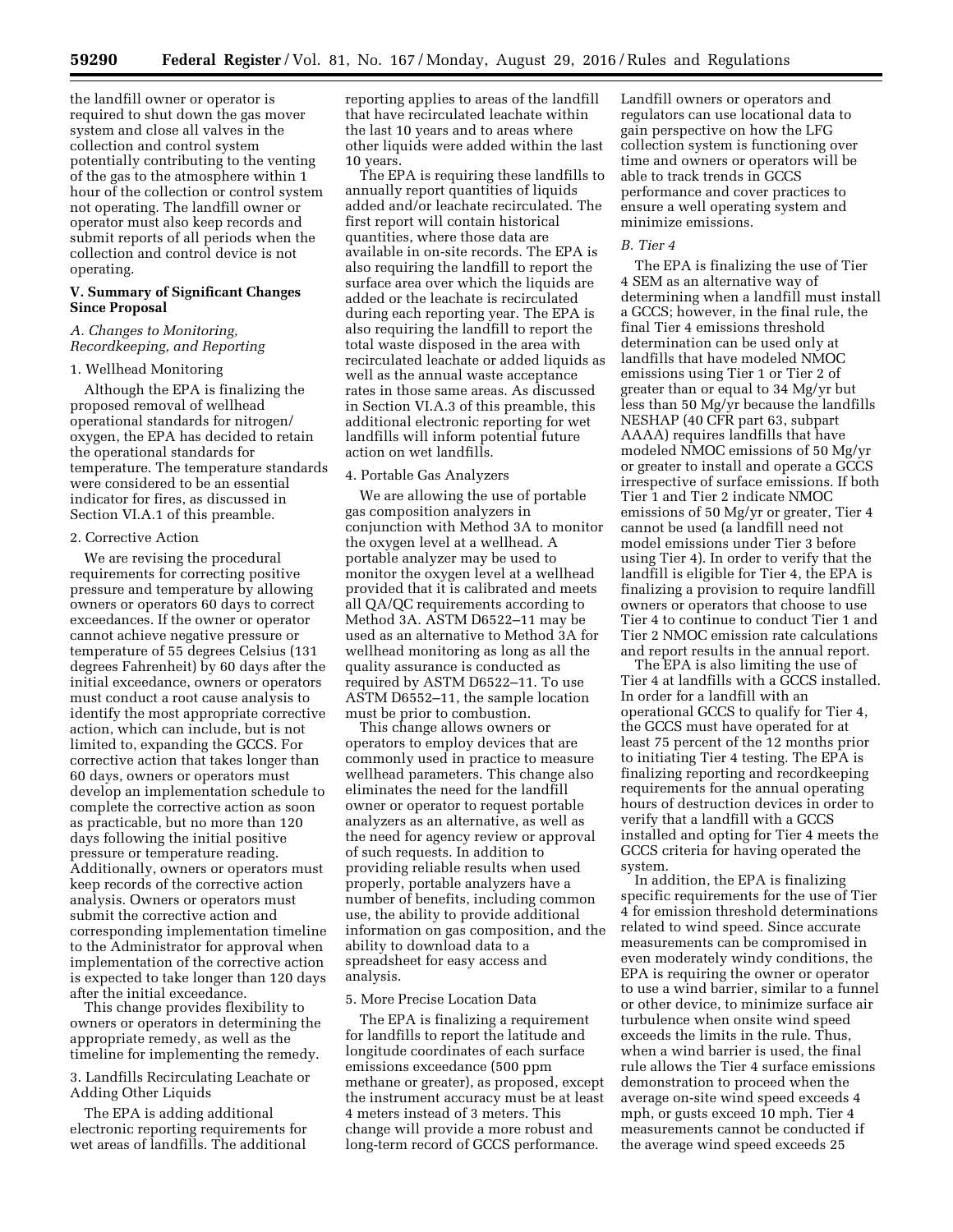mph. Although we are aware of the use of wind barriers in the field, the EPA intends to provide additional guidance on their use. In addition, the owner or operator must take digital photographs of the instrument setup, including the wind barrier. The photographs must be time and date-stamped and taken at the first sampling location prior to sampling and at the last sampling location after sampling at the end of each sampling day, for the duration of the Tier 4 monitoring demonstration. The owner or operator must maintain those photographs per the recordkeeping requirements. Wind speed must be measured with an on-site anemometer with a continuous recorder and data logger for the entire duration of the monitoring event. The average wind speed must be determined at 5-minute intervals. The gust must be determined at 3-second intervals. Further, when taking surface measurements, the sampling probe must be held no more than 5 centimeters above the landfill surface (*e.g.,* using a mechanical device such as a wheel on a pole).

The EPA is also finalizing reporting and recordkeeping requirements to ensure that a GCCS is installed in a timely manner and to improve the transparency of SEM testing. To ensure that a GCCS is installed in a timely manner, the EPA is requiring a GCCS to be installed and operated within 30 months of the most recent NMOC emission rate report in which the calculated NMOC emission rate equals or exceeds 34 Mg/yr according to Tier 2, once there is any measured concentration of methane of 500 ppm or greater from the surface of the landfill. To improve the transparency of SEM testing, landfill owners or operators must notify the delegated authority 30 days prior to conducting Tier 4 tests and maintain records of all SEM monitoring data and calibrations. In addition, landfill owners or operators must take and store digital photographs of the instrument setup. The photographs must be time and date-stamped and taken at the first sampling location prior to sampling and at the last sampling location after sampling at the end of each sampling day, for the duration of the Tier 4 monitoring demonstration.

# *C. Changes To Address Closed or Non-Productive Areas*

#### 1. Closed Landfill Subcategory

The closed landfill subcategory is expanded to include those landfills that close on or before September 27, 2017 which is 13 months after publication of the final Emission Guidelines. This change gives landfills that closed or are

planning to close time to complete the steps to reach closure.

# 2. Criteria for Removing or Decommissioning GCCS

The GCCS can be capped or removed when a landfill owner or operator demonstrates that (1) the landfill is closed, (2) the GCCS has operated for at least 15 years or the landfill owner or operator can demonstrate that the GCCS will be unable to operate for 15 years due to declining gas flows, and (3) the calculated NMOC emission rate at the landfill is less than 34 Mg/yr on three consecutive test dates (50 Mg/yr for the closed landfill subcategory). The final rule does not contain a GCCS removal criterion based on SEM.

# *D. Startup, Shutdown, and Malfunction Provisions*

In the 2015 Emission Guidelines proposal (80 FR 52103), the EPA clarified that standards apply at all times, including periods of SSM. The EPA also added requirements to estimate emissions during SSM events. Consistent with *Sierra Club* v. *EPA,* 551 F.3d 1019 (D.C. Cir. 2008), the EPA is clarifying that the standards in the Emission Guidelines, once implemented through an EPA-approved state plan or a promulgated federal plan, apply at all times. In recognition of the unique nature of landfill emissions, and consistent with the need for standards to apply at all times, including during periods of SSM, the EPA is reaffirming a work practice standard that applies during SSM events. During such events, owners or operators must shut down the gas mover system and close within 1 hour all valves in the collection and control system contributing to the potential venting of the gas to the atmosphere. The landfill owner or operator must also keep records and submit reports of all periods when the collection and control device is not operating.

#### *E. Other Corrections and Clarifications*

The use of EPA Method 25A and Method 18 (on a limited basis, *e.g.,*  specific compounds like methane) are included in the final rule. Method 25A in conjunction with Method 18 (for methane) or Method 3C can be used to determine NMOC for the outlet concentrations less than 50 ppm NMOC as carbon.

# **VI. Rationale for Significant Changes Since Proposal**

After considering public comments and further analyzing the available data, the EPA made several changes in this final rule relative to what we proposed.

A complete list of public comments received on the proposed rule and the responses to them can be viewed in the document ''Responses to Public Comments on EPA's Standards of Performance for Municipal Solid Waste Landfills and Emission Guidelines and Compliance Times for Municipal Solid Waste Landfills: Proposed Rules'' (hereafter ''Response to Comments document''), which is available in Docket EPA–HQ–OAR–2014–0451. This section of the preamble summarizes comments and presents responses to those comments for only those provisions that have changed since the 2015 proposed Emission Guidelines.

# *A. Changes to Monitoring, Recordkeeping, and Reporting*

#### 1. Wellhead Monitoring

In the 2014 proposed NSPS, the EPA requested comment on alternative wellhead monitoring requirements, including potential exclusion from the temperature and nitrogen/oxygen monitoring requirements, or a reduction in the frequency of this monitoring. For example, the EPA indicated that it could reduce the frequency of wellhead monitoring for these three parameters (temperature and nitrogen/oxygen) from monthly to a quarterly or semi-annual schedule. The EPA requested comments on whether the potential exclusion should apply to a subset of landfills or landfill areas based on beneficial use of LFG.

In the 2015 proposed Emission Guidelines, the EPA proposed to remove the operational standards (*i.e.,* the requirement to meet operating limits) for temperature and nitrogen/oxygen at the wellheads, thus removing the corresponding requirement to take corrective action for exceedances of these parameters. This approach was taken to eliminate the need for owners or operators to request higher operating values (HOVs) for these parameters, submit alternative timelines for corrective action, or expand the GCCS to address exceeding these wellhead standards. The EPA proposed to maintain the requirement to monitor nitrogen/oxygen and temperature on a monthly basis, but to remove the requirement to report exceedances from fluctuations or variations in these parameters in the annual reports. Instead of annual reporting, the EPA proposed that landfill owners or operators maintain the records of this monthly monitoring on site to inform any necessary adjustments to the GCCS and make these records available to the Administrator upon request. The EPA proposed to maintain the requirement to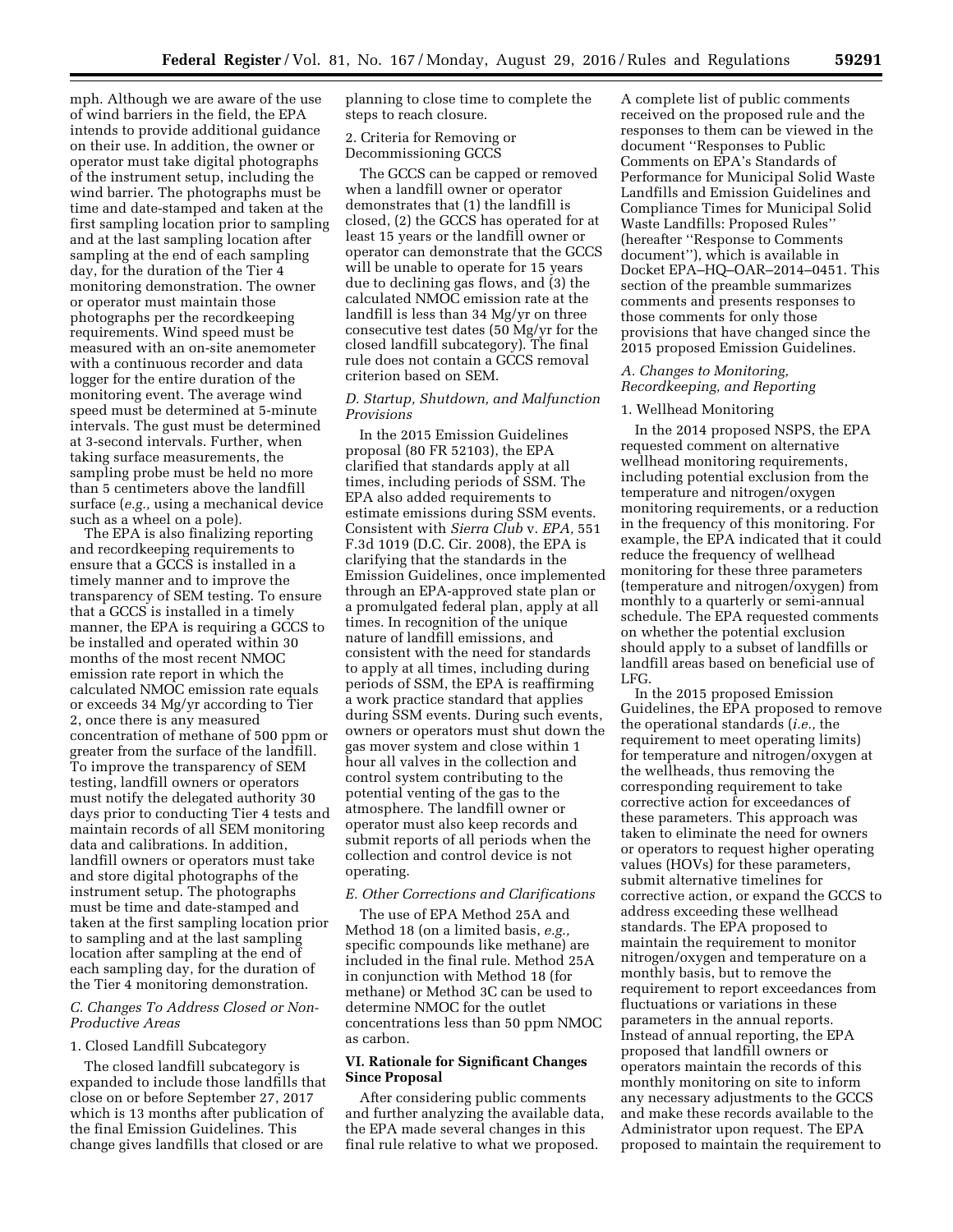operate the GCCS at negative pressure and in a manner that collects the most LFG and minimizes losses of LFG through the surface of the landfill. The EPA also requested comments on whether it should add a requirement to monitor wellhead flow rate, or any other wellhead monitoring parameters, that would help to ensure a well-operated GCCS (80 FR 52138).

*Comment:* Several commenters want the EPA to maintain the wellhead operational standards, including states, industry consultants, and environmental organizations, with one environmental organization stating that these wellhead parameters are the only warning signal for potential fire hazards. One state stated that the removal of the operational standards could lead to some landfill owners or operators not operating the GCCS in an effective manner, thus creating a potential for increased LFG emissions through the landfill surface.

Many other commenters supported removing the nitrogen/oxygen and temperature operational standards, including industry, some states), and the Small Business Association. Several commenters indicated that a lack of response to or approval of HOV requests or alternative timelines for corrective action, despite appropriate justification, is a significant administrative barrier in the current Emission Guidelines. These commenters stated that a lack of response to or approval of HOVs results in owners or operators having to install new wells to correct for temperature or oxygen exceedances even though such expansion of the GCCS does not correct the exceedance and may be contrary to a well-operated GCCS. One commenter stated that removing the operational standards would alleviate one of the most significant barriers to installing interim gas collection measures and would alleviate the corresponding administrative burden of requesting HOVs. Other commenters stated that removing the operational standards would not only reduce administrative burden, but would also facilitate early installation of GCCS and the use of appropriate best management practices to maximize gas collection. Two commenters from state agencies agreed with removing the operational standards, and agreed with retaining monthly monitoring of temperature and nitrogen/oxygen and retaining the corresponding monitoring data.

Several commenters suggested that certain monitoring data should be reported on a semi-annual basis so that agencies can identify or prevent fires. For example, state agency commenters suggested that the EPA require semi-

annual reporting of wellhead readings above 5 percent oxygen and 130 degrees Fahrenheit, which was supported by supplemental comments received from the industry and industry trade organizations. One commenter also suggested reporting of any subsurface fire. One regional agency wanted the results to be reported if temperature exceeds 150 °F and also suggested reporting any methane to carbon dioxide ratio less than 1.

Commenters that supported removal of the operational standards for temperature and nitrogen/oxygen also contended that the nitrogen/oxygen and temperature wellheads parameters are poor indicators of landfill fires or inhibited decomposition and that landfill owners or operators already have their own incentive to prevent landfill fires. Commenters added that expanding the LFG collection system by drilling new wells may introduce more air into the landfill, which can exacerbate a fire and actually increase oxygen content. Commenters (0451– 0178, 0451–0167, 0215–0191, 0215– 0121) that favored retaining the operational standards for temperature and nitrogen/oxygen contend that temperature and nitrogen/oxygen data are essential to inform regulators of the presence of the potential for a landfill fire.

*Response:* After carefully considering public comments and available data, the EPA is removing the operational standards (*i.e.,* the requirement to meet operating limits) for nitrogen/oxygen, but not temperature. Landfill owners or operators must continue to monitor nitrogen/oxygen on a monthly basis, however, to ensure that the GCCS is well maintained and operated, collects the most LFG, and minimizes losses of LFG through the surface of the landfill. Landfill owners or operators must maintain records of this monthly monitoring and make these records available to the Administrator upon request. The EPA is requiring monthly monitoring and recordkeeping for these wellhead monitoring parameters (*i.e.,*  oxygen, nitrogen, temperature, and pressure), since these are key indicators that are already being monitored by landfill owner or operators to determine how well the landfill is being operated, including the capturing and destroying landfill gas, promoting efficient anaerobic decomposition and/or preventing landfill fires.

Because of concerns regarding fire hazards, the EPA is retaining the operational standard for temperature. Landfill owners or operators must electronically submit, as part of their annual report, all readings that show

LFG temperatures greater than 55 degrees Celsius (131 degrees Fahrenheit), and document the root cause and corrective action taken to correct for this exceedance, as discussed in section VI.A.2 of this preamble. While several commenters supported removing the temperature parameter, other commenters were concerned with fire risks if the parameter was removed. In addition, given the EPA experience with consent decrees and other enforcement actions involving elevated temperature values, the EPA has decided to retain temperature as an operating standard in the final rule. This overall approach will reduce the number of requests for higher operating values and alternative timeliness for nitrogen/oxygen parameters. In addition, note that regulatory agencies can request data records of oxygen, nitrogen, or temperature monitoring, as measured on a monthly basis, at any time.

Landfills are subject to 40 CFR part 60, subpart A. These provisions require landfill owners or operators, to the extent practicable, to maintain and operate any affected facility including associated air pollution control equipment in a manner consistent with good air pollution control practice for minimizing emissions. Due to the extreme environmental consequences of a subsurface landfill fire, these provisions obligate landfill owners or operators to take all practical steps necessary to avoid landfill fires. While this action removes requirements to meet operational standards for nitrogen/ oxygen at wellheads and to make corrective actions, landfill owners or operators must continue all due diligence to ensure that the GCCS is not overdrawn, thereby creating a flammable subsurface environment.

Because the corrective action requirements for certain parameters have been retained, the EPA is reaffirming its provisions for HOVs. The HOV provisions were originally enacted to address variations in temperature between landfills and between wells. With a sufficient demonstration (*i.e.*, supporting data showing the elevated parameter does not cause fires or significantly inhibit anaerobic decomposition by killing methanogens), an HOV may be established for temperature, nitrogen, or oxygen at a particular well. The EPA encourages regulatory authorities review requests for HOVs in a timely manner and to make use of these mechanisms where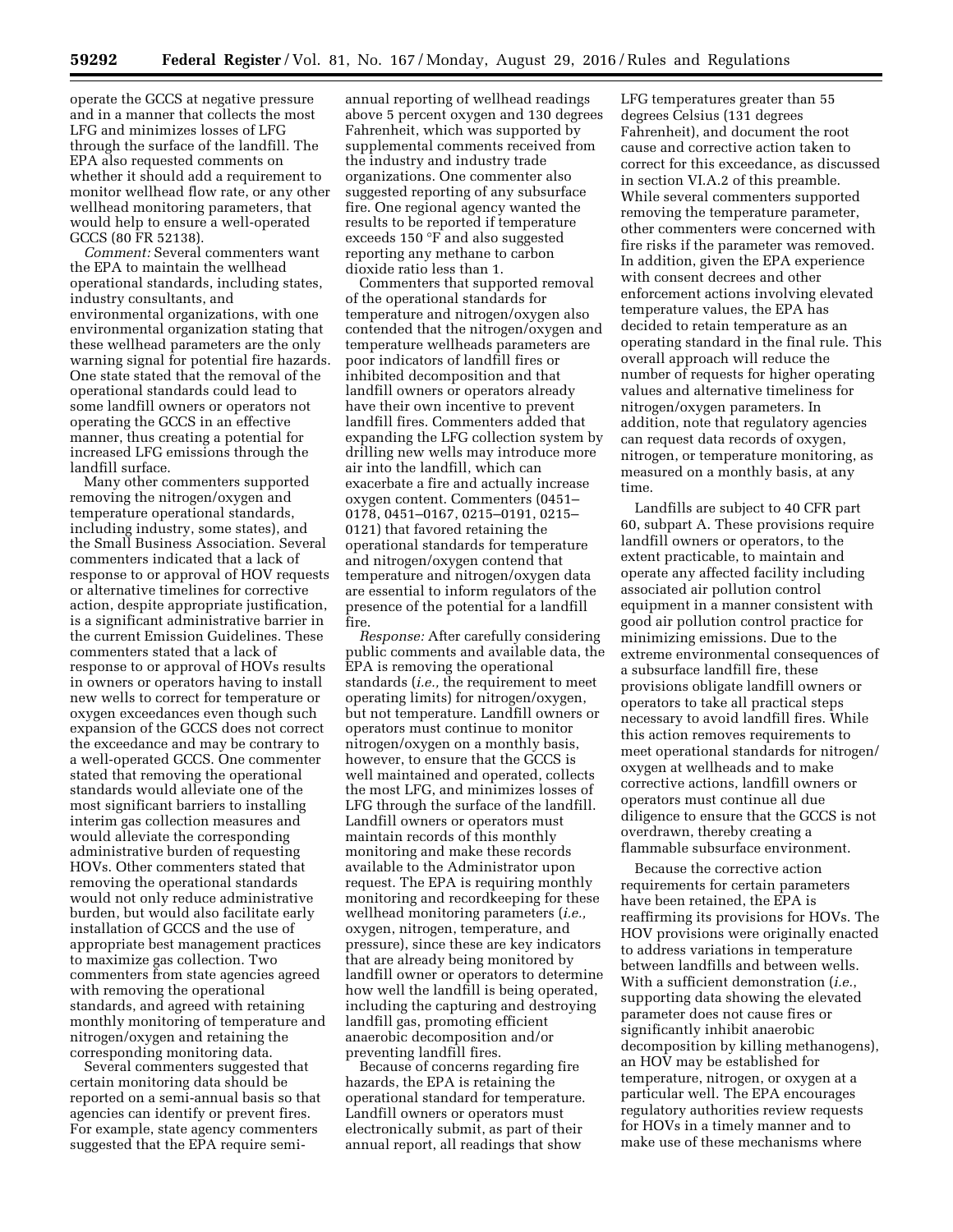appropriate.42 States may also consider HOVs when developing state plans.

# 2. Corrective Action

In a 1998 **Federal Register** notice (63 FR 32748, June 16, 1998), the EPA amended the wellhead monitoring provisions of 40 CFR part 60, subpart WWW, to allow an alternative timeline for correcting wellhead exceedances to be submitted to the Administrator for approval. The rule change made the wellhead monitoring provisions consistent with the SEM provisions, which allow an alternative remedy and corresponding timeline for correcting an exceedance to be submitted to the Administrator for approval. The EPA noted in the 1998 preamble that any timeline extending more than 120 days must be approved by the regulating agency. Since 1998, questions have been raised about the timing of correcting wellhead exceedances and whether a landfill needs agency approval for corrective action timelines that exceed 15 calendar days but are less than the 120 days allowed for expanding the GCCS.

In the 2015 Emission Guidelines proposal, the EPA clarified its intent and outlined a corresponding timeline for correcting positive pressure at a wellhead. The EPA proposed that a landfill must submit an alternative corrective action timeline request to the Administrator for approval if the landfill cannot restore negative pressure within 15 calendar days of the initial failure to maintain negative pressure and the landfill is unable to (or does not plan to) expand the gas collection system within 120 days of the initial exceedance. The EPA explained in the preamble that it did not specify a schedule in the proposed rule language by when a landfill would need to submit alternative timeline requests because the EPA determined that investigating and determining the appropriate corrective action, as well as the schedule for implementing corrective action, would be site specific and depend on the reason for the exceedance (80 FR 52126). In addition, the EPA requested comment (80 FR 52126) on an alternative timeline that extends the requirement for notification from 15 days to as soon as practicable, but no later than 60 days from when an exceedance is identified. In the 2014 ANPRM, the EPA had requested

comment on the same approach, as well as whether 60 days is the appropriate time to make necessary repairs.

*Comment:* The EPA received comments on the proposed changes, including the time allowed for corrective action and for submitting alternative timeline requests for approval by the Administrator. Regarding the timeframe for submitting a request, several state agencies recommended extending the 15-day timeline for a request to be submitted and indicated that 15 days is not sufficient time to evaluate the problem and plan for corrective action, which may often involve construction activities. There were varied opinions from the state agencies on what length of time beyond 15 days is appropriate. Two agencies supported an extension to as soon as practicable but no later than 60 days, other agencies specified that the request should be submitted within 30 days from the initial exceedance.

Industry representatives from private and publicly owned landfills as well as waste industry consultants opposed the requirement to submit a request for an alternative corrective action timeline within 15 days. The commenters were concerned that 15 days is not enough time to assess the appropriate solution across miles of interconnected piping. In addition, the commenters were concerned that a 15-day time period would increase the paperwork for both the landfill and the reviewing regulatory agency. One commenter indicated that while many repairs can be completed within 60 days, some repairs, especially in cold weather climates, may take longer. One industry commenter suggested that a timeframe of 90 days to complete any adjustments or repairs is appropriate. If the corrections could not be made within 90 days, the commenter stated that the landfill would be prepared to have the system expanded within 120 days.

Industry commenters raised the issue that the timeline for corrective action for surface exceedances in the current subpart WWW regulations, 40 CFR  $60.755(c)(4)(v)$ , allows 120 days to install a new well or other collection device or submit an alternative timeline for another corrective action. These commenters also indicated that the 1998 NSPS amendments modified the corrective action for wellhead parameter exceedances to be consistent with the timeframe allowed for correcting surface exceedances (63 FR 32748, June 16, 1998). The commenters also noted that the 1998 amendments recognized that installation of a new well may not always be the appropriate corrective

action for remedying a wellhead exceedance.

Despite the 1998 rule amendments, several of these industry commenters note that interpretation and implementation of the 1998 amendments to 40 CFR 60.755(a)(3) have been inconsistent, with some agencies only requiring the landfill owner or operator to submit requests if the corrective action will take longer than 120 days. Other states have taken the position that any exceedances that cannot be resolved within 15 days must automatically result in a requirement to expand the GCCS. One commenter referenced determinations that required landfills to submit an alternative timeline request within 15 days. One commenter indicated that the original rule never anticipated notification and a request for an alternative compliance timeline within 15 days, while another commenter indicated that the state of Texas requires landfills to submit alternative timelines only if the corrective action requires more than 120 days to complete.

In consideration of the 1998 final rule notice, industry commenters recommended that EPA require landfill owners or operators to submit an alternative timeline request for approval as soon as practicable and only in circumstances in which a system expansion or alternative corrective action will require more than 120 days to complete. One of the commenters (Republic 0451–0176) suggested that this approach was consistent with the Petroleum Refineries NSPS (40 CFR part 60, subpart Ja). The commenter noted that while the Landfills NSPS requires special approval to avoid the default corrective action of expanding the GCCS, the Refineries NSPS requires a root cause analysis to identify the appropriate corrective action, without specifying a default approach. The Refineries NSPS requires a root cause analysis and a corrective action analysis for exceedances and requires the facility to implement the corrective action within 45 days. If the corrective action cannot be completed in 45 days, the refinery must document and record all corrective actions completed to date. For actions not fully completed by day 45, they must develop an implementation schedule, as soon as practicable, for beginning and completing all corrective action.

One commenter provided some ideas for landfills to demonstrate good faith effort to comply with the 120-day corrective action schedule. They suggested the rules clarify that the landfill owner or operator is required to submit a notification to the agency that

<sup>42</sup>The EPA asserts the importance of case specific HOV requests and approvals. However, to address concerns from HOV request reviewers and those submitting requests, an example of regulatory guidance for HOV demonstrations can be found at *[http://www.epa.ohio.gov/portals/34/document/](http://www.epa.ohio.gov/portals/34/document/guidance/gd_1002.pdf)  [guidance/gd](http://www.epa.ohio.gov/portals/34/document/guidance/gd_1002.pdf)*\_*1002.pdf.*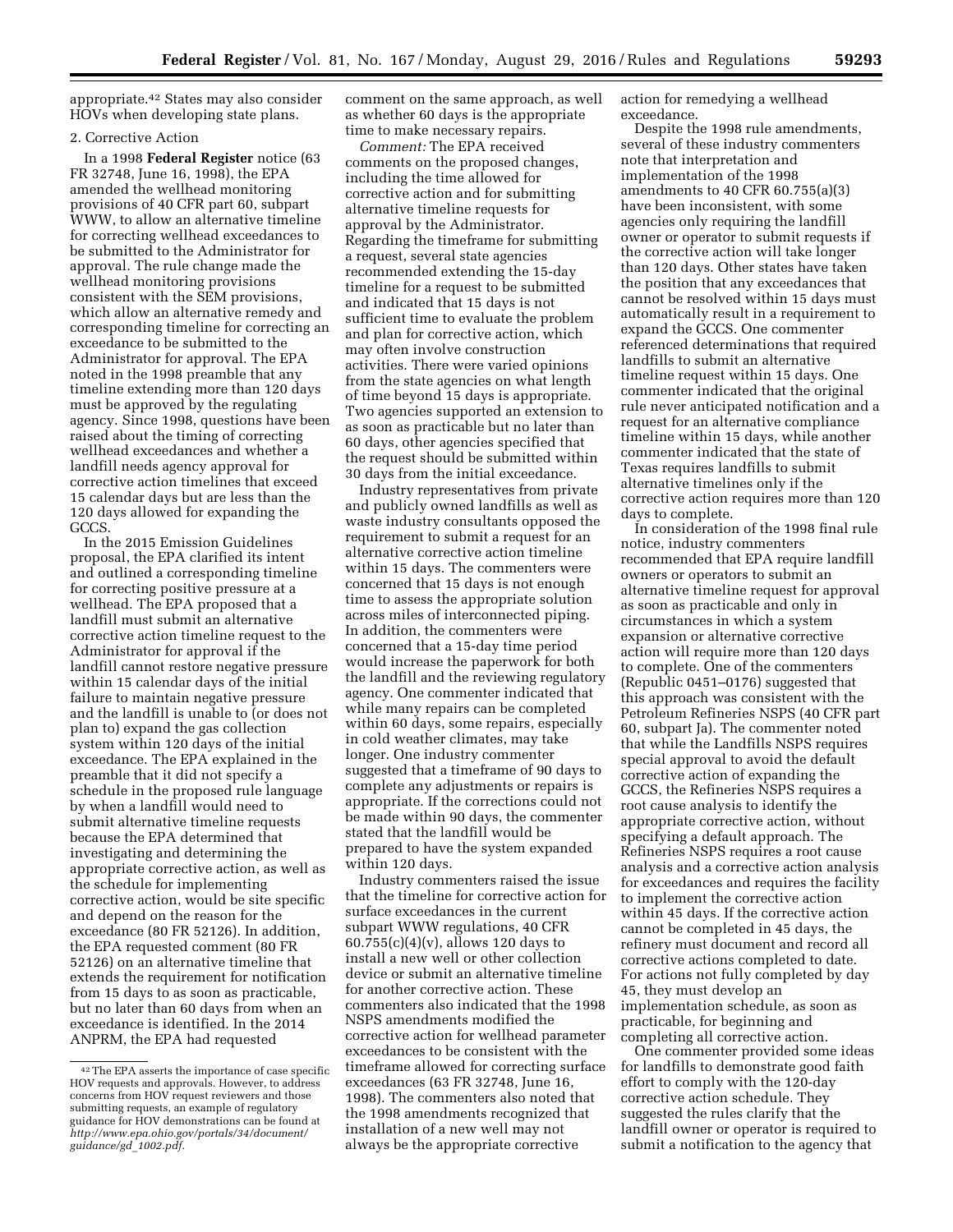identifies and describes the diagnosis performed, the results of the diagnosis, identifies the corrective measure or alternative remedy to be implemented and reason(s) why system expansion is not appropriate to correct the exceedance. Under such an approach, corrective measures other than expansion that take 0–60 days to complete from the initial exceedance would not require any notification or approval but they would be documented in the annual compliance report. For corrective actions other than expansion that take longer than 60 days but less than 120 days to complete, the landfill owner or operator would notify the regulatory agency by day 75 from the date of the initial exceedance. This would allow 45 days for the agency to review and comment, and such notification would not require agency approval so as not to delay the site from proceeding with and completing the corrective action, as long as the corrective actions are completed within the 120-day timeframe.

Industry commenters indicated that the timeline for corrective action is affected by other regulations. Two of these commenters noted that any corrective action that involves disturbing the final landfill cover could delay diagnosing the problem. All of these commenters also noted that a 60 day timeframe is problematic for landfills affected by the Asbestos NESHAP (40 CFR part 61, subpart M), which requires a 45-day notification prior to disturbing areas that may have asbestos containing material.

*Response:* The EPA is retaining the corrective action requirements for temperature in addition to negative pressure. The EPA recognizes the importance of temperature as a critical indicator of landfill fires and its effect on methanogens. Further removal of the corrective action requirements for temperature could have the unintended consequence of improper operation of a GCCS which could lead to a subsurface fire. Due to the importance of this parameter, e-reporting requirements for excessive temperature have also been established to better assess landfill fires.43

After carefully considering the comments received and evaluating the available data, the EPA is finalizing corrective action requirements that generally give owners or operators 60

days to investigate and determine the appropriate corrective action and then implement that action. The EPA has retained the requirements for temperature and positive pressure, in that if positive pressure or temperature exceedances exist, action must be initiated to correct the exceedances within 5 calendar days. This requirement has been retained to ensure the landfill takes prompt action to ensure the GCCS remains well-operated. The EPA recognizes, however, that the appropriate corrective action, as well as a schedule to implement it, is sitespecific and depends on the reason for the exceedance. Therefore, for corrective action that takes longer than 60 days after the initial exceedance to implement, the EPA is providing flexibility for the landfill to determine the appropriate course of action based on a root cause analysis. Specifically, if the owner or operator cannot achieve negative pressure or temperature of 55 degrees Celsius (131 degrees Fahrenheit) at the GCCS wellhead within 15 days, then the owner or operator must conduct a root cause analysis and correct the exceedance as soon as practicable, but no later than 60 days after positive pressure or temperature of 55 degrees Celsius (131 degrees Fahrenheit) was first measured. An implementation schedule is required for exceedances that will take longer than 60 days to correct. A root cause analysis is an assessment conducted through a process of investigation to determine the primary cause, and any other contributing cause(s), of positive pressure at a wellhead or temperature above 55 degrees Celsius (131 degrees Fahrenheit). The root cause analysis and documentation of the corrective action taken to restore negative pressure or temperature of 55 degrees Celsius (131 degrees Fahrenheit) must be kept on site as a record, but they do not have to be submitted or approved.

If negative pressure or temperature of 55 degrees Celsius (131 degrees Fahrenheit) cannot be achieved within 60 days, then the owner or operator must develop an implementation schedule to complete the corrective action(s) as soon as practicable, but no more than 120 days following the positive pressure or temperature reading. The owner or operator must also notify the Administrator within 75 days. The implementation schedule, root cause analysis, and documentation of the corrective action taken to restore negative pressure or temperature of 55 degrees Celsius (131 degrees Fahrenheit) must be submitted in the facility's next

annual report, but these items do not have to be approved.

If the exceedance cannot be corrected (or is not expected to be corrected) within 120 days, then the owner or operator must submit the root cause analysis, plan for corrective action to restore negative pressure or temperature of 55 degrees Celsius (131 degrees Fahrenheit), and the corresponding implementation timeline to the Administrator. The Administrator must approve the plan for corrective action and the corresponding timeline. The owner or operator must submit the proposed corrective action and timeline to the Administrator for approval as soon as practicable but no later than 75 days after the initial exceedance. Requiring approval by the Administrator for corrective action timelines that extend beyond 120 days is consistent with the corrective action timeline for surface emissions in 40 CFR  $60.36f(c)(4)(v)$ . This approach also prevents the landfill owner or operator from delaying submittals for corrective action requests until day 120. Once the negative pressure has been restored, the facility must document the corrective actions taken in the facility's next annual report.

For corrective action required to address positive pressure or temperature, the owner or operator must keep a record of the root cause analysis conducted, including a description of the recommended corrective action(s); the date for corrective action(s) already completed following the positive pressure reading and; and for action(s) not already completed within 60 days of the initial positive pressure reading, a schedule for implementation, including proposed commencement and completion dates. For corrective actions taking longer than 60 days to correct the exceedance, the owner or operator would also include in the annual report the root cause analysis, recommended corrective action(s), date corrective actions were completed, and schedule for implementing corrective actions. The owner or operator must also notify the Administrator within 75 days. For corrective actions taking longer than 120 days to correct the exceedance, the owner or operator would include, in a separate notification submitted to the Administrator for approval as soon as practicable, but no later than 75 days after the initial positive pressure or elevated temperature reading, the root cause analysis, recommended corrective action(s), date corrective actions taken to date were completed, and proposed schedule for implementing corrective actions.

<sup>43</sup>The need to rely on temperature in addition to pressure is also illustrated in the report titled Subsurface Heating Events at Solid Waste and Construction and Demolition Debris Landfills: Best Management Practices at *[http://](http://www.epa.state.oh.us/Portals/34/document/guidance/gd_1009.pdf) [www.epa.state.oh.us/Portals/34/document/](http://www.epa.state.oh.us/Portals/34/document/guidance/gd_1009.pdf) [guidance/gd](http://www.epa.state.oh.us/Portals/34/document/guidance/gd_1009.pdf)*\_*1009.pdf*.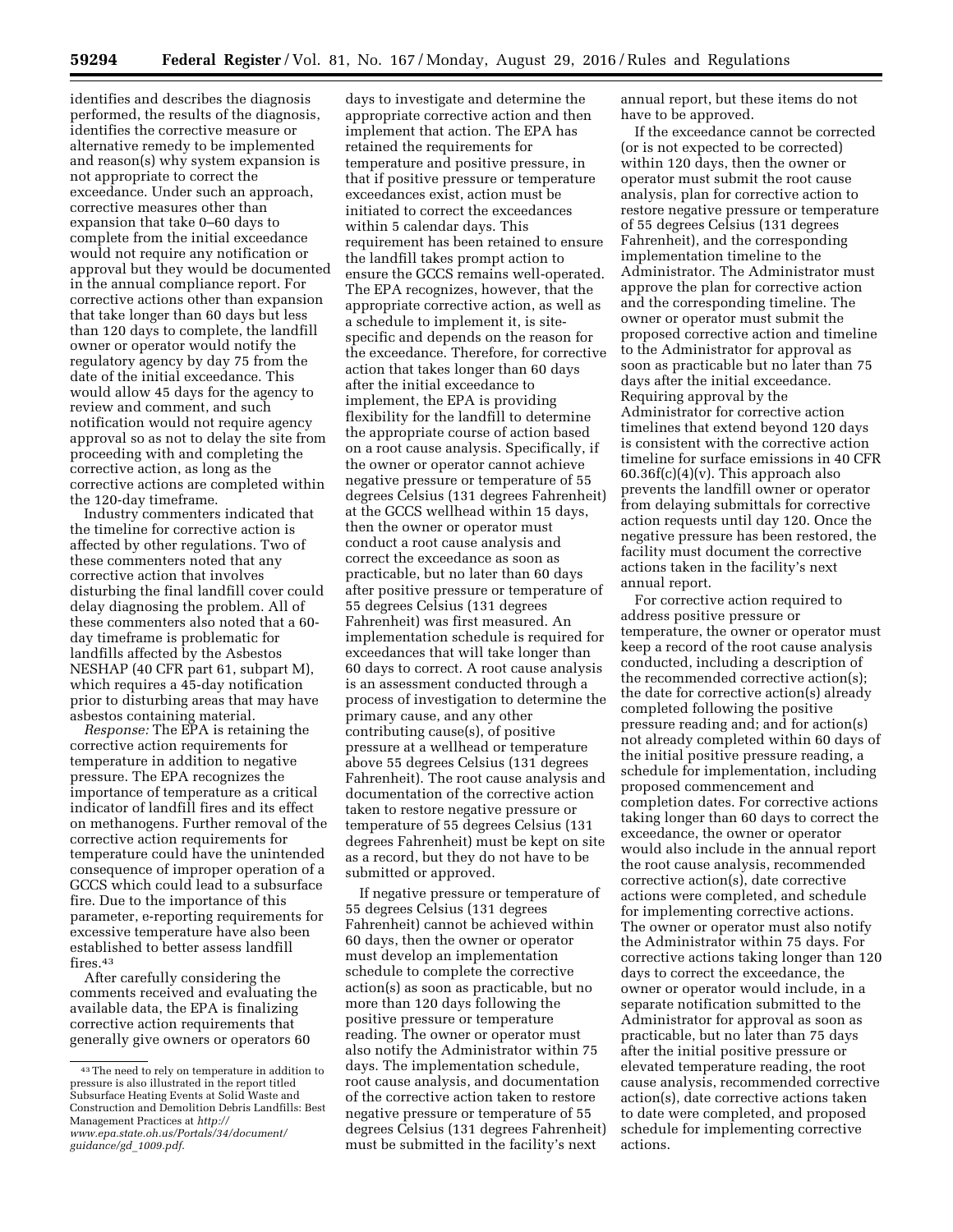# 3. Landfills Recirculating Leachate or Adding Other Liquids

In the ANPRM and proposed Emission Guidelines, the EPA solicited input on whether additional action should be taken to address emissions from wet landfills (*i.e.,* landfills that recirculate leachate or add liquids). Commenters differed on whether the EPA should require separate thresholds or different lag times for landfills that recirculate leachate or add liquids. (The lag time is the time period between when the landfill exceeds the emission rate threshold and when controls are required to be installed and started up.)

*Comments:* Commenters supported more environmentally protective requirements for wet landfills and asserted that wet landfills produce more methane but actually collect less. Commenters said that the EPA should shorten the lag time for installing controls for these landfills. Other commenters opposed separate requirements for wet landfills and contended that additional requirements for wet landfills would achieve minimal emission reductions and would result in a significant additional burden for landfills that recirculate leachate. One commenter said that the EPA should focus on potential emission reductions at landfills that recirculate leachate.

Commenters also differed on what methane generation rate (k-value) should be used in the landfill Emission Guidelines for wet landfills. One commenter indicated that they have previously provided several studies on k-values for wet landfills to EPA and urged the EPA to update the emission factors for wet landfills based on this literature prior to adjusting the control requirements at landfills recirculating leachate or adding other liquids. Another commenter asked the EPA to use higher, more representative kvalues, or perhaps a sensitivity analysis for a range of k-values to estimate the impacts of controlling emissions from wet landfills in the landfills Emission Guidelines.

*Response:* Based on the diverse nature of the feedback provided and several other outstanding EPA actions affecting the control requirements and emission factors for wet landfills, the EPA is not creating separate emission threshold or lag time requirements for wet landfills in this action. Instead, the EPA believes it is appropriate to further assess emissions from wet landfills prior to taking additional action on control requirements or changes to the k-values. As a result, the EPA is finalizing additional electronic reporting requirements for wet landfills with a

design capacity of 2.5 million Mg or greater to inform potential future action on wet landfills. The final rule is limiting reporting of these additional data to wet landfills that meet the current size threshold of 2.5 million Mg of design capacity to be consistent with the universe of landfills that are affected by the rule.

Specifically, the final Emission Guidelines require annual electronic reporting of the volume of leachate recirculated (gallons per year) and the volume of other liquids added (gallons per year), as well as the surface area over which the leachate is recirculated (or sprayed), and the surface area (acres) over which any liquids are applied. The quantity of leachate recirculated or liquids added should be based on company records or engineering estimates. The initial report will collect historical data for the 10 years preceding the initial annual reporting year, to the extent the data are available in on-site records, along with data corresponding to the initial reporting year. After the initial report, the other annual electronic reports will include only the quantities of leachate recirculated and/or added liquid and their corresponding surface areas for each the subsequent reporting year. The EPA believes many landfills, especially those operating with a Research, Development, and Demonstration (RD&D) permit, already keep records and may submit reports containing quantities of liquids added. So, the effort to track these additional data is expected to be minimal. RD&D permits are issued through Resource Conservation and Recovery Act (RCRA) subtitle D, part 258 regulations for MSW landfills. The EPA is also aware of some state rules that require reporting of leachate or added liquids outside of the Clean Air Act reporting requirements. Consolidating these data in an electronic format in a central repository can help inform how leachate or added liquids affect LFG generation and collection whether air emission standards should be adjusted for wet landfills.

The EPA is also requiring the landfill to report the total waste disposed (Mg) in the area with recirculated leachate and/or added liquids, as well as the annual waste acceptance rates (Mg/yr) in those same areas. Recognizing that the waste quantities may be tracked at the scale house entry to the landfill and not the specific cell where the liquids are added, the EPA is allowing the landfill to report data based on on-site records or engineering estimates.

The EPA is exempting landfills in the closed landfill subcategory from this

wet landfill report recognizing that this information would be difficult to obtain from this subcategory of landfills, these landfills are unlikely to still be adding liquids if closed, and also because the gas generation from these landfills is on the downward side of their gas generation curve. In addition, for similar reasons the EPA is allowing owners or operators of landfills to discontinue annual reporting of the wet landfill report after the landfill has submitted its closure report.

The EPA is also aware of annual LFG collected and annual LFG generation data electronically reported to 40 CFR part 98, subpart HH, of the GHGRP and therefore the EPA is not requesting reporting of these data in this rule to avoid duplicative requests. However, the EPA may link the wet landfill practices data collected under the landfills NSPS with the annual gas collected data under subpart HH in order to inform how liquids addition affects LFG emissions. Similarly, the EPA understands that precipitation may affect gas generation. However, since precipitation data are readily available through the National Weather Service, the EPA is not requiring reporting of this parameter. Instead, the EPA will use existing electronic data already available to link up with data collected under this final rule. These additional data will be used to assess the appropriateness of potential future action on wet areas of landfills.

The Paperwork Reduction Act (PRA) requires each federal agency to obtain OMB approval before undertaking a collection of information directed to 10 or more people. The PRA applies whether a ''collection of information is mandatory, voluntary, or required to obtain or retain a benefit.'' The EPA believes the additional data on wet landfills will be beneficial for evaluating whether separate thresholds for wet landfills are appropriate when revising future MSW landfill standards. Because the EPA understands that many of the data elements in the wet landfill report, including quantities of leachate or other liquids added and the surface areas over which those liquids are added are tracked at a state level as part of a leachate management or RDD permit, the EPA does not anticipate these data. Additionally, the EPA is allowing landfill owners or operators to report the data elements in the wet landfill monitoring report using either engineering estimates or on-site records to minimize the burden on respondents, depending on the types of records the landfill owner/operator may keep.

This is a new rule and a new collections submitted to OMB under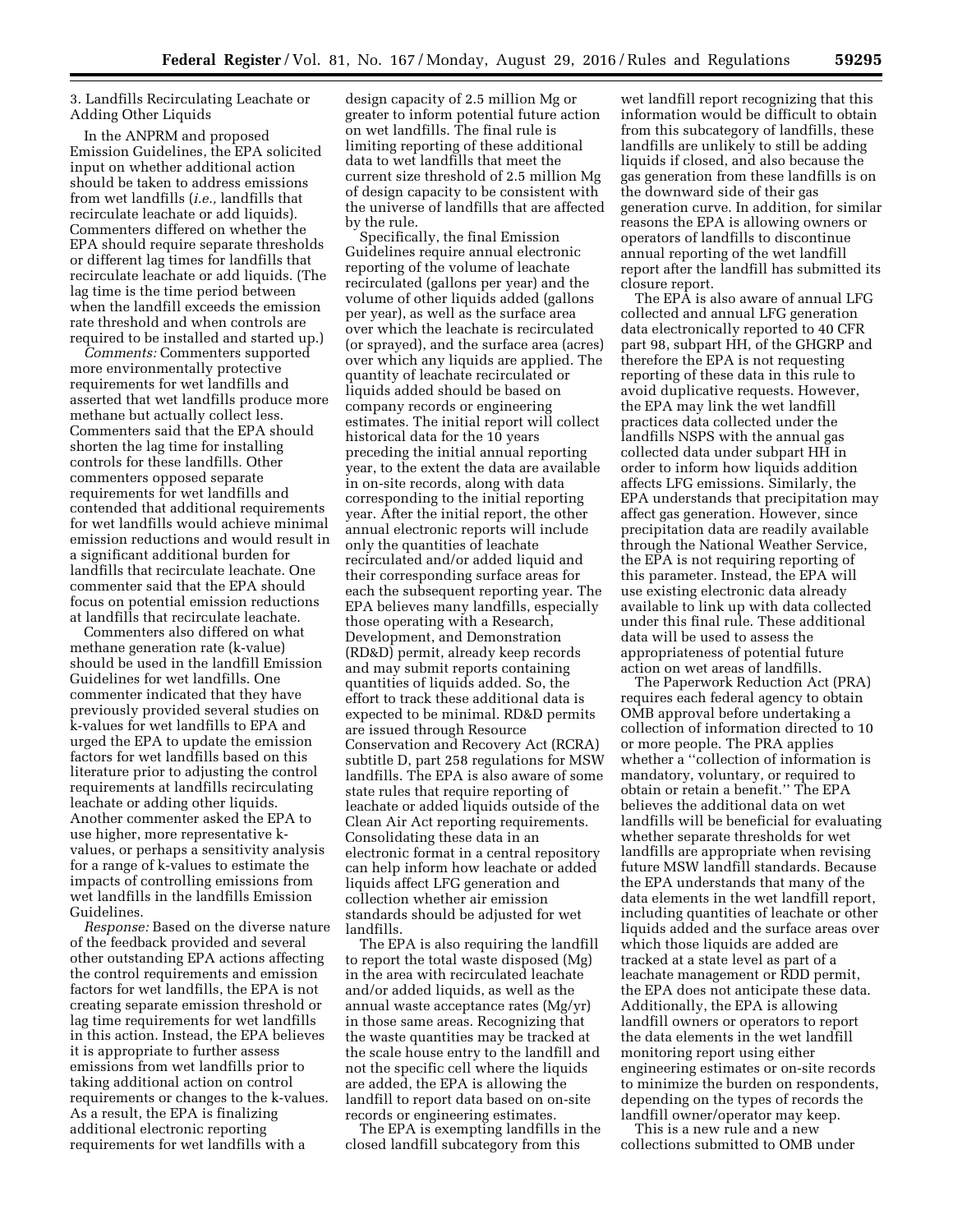EPA ICR number 2522.02. This collection is similar to collections for subpart Cc. Thus, many of the line item burden estimates in this ICR estimate are the same as the burdens submitted to OMB under ICR number 1893.06 for the most recent ICR renewal for subpart Cc.

#### 4. Portable Gas Analyzers

Commenters on the proposed NSPS (79 FR 41796) requested that the EPA specify that portable gas composition analyzers are an acceptable alternative to Methods 3A or 3C, and noted that these devices are commonly used in practice to measure wellhead parameters and are calibrated according to the manufacturer's specifications. Currently, approvals of these analyzers are done on a case-by-case basis. Therefore, in the preamble for the proposed revisions of the Emission Guidelines (80 FR 52141), the EPA requested data or information on using a portable gas composition analyzer according to Method 3A for wellhead monitoring. The EPA also requested data on other reference methods used for calibrating these analyzers.

*Comment:* Many commenters supported the use of portable gas composition analyzers and requested that the EPA specify that these analyzers may be used as an approved alternative monitoring method for well monitoring. Three state agencies indicated the use of the portable analyzers is common practice. One of these agencies stated that Method 3A and Method 3C are designed to be used in ''quasi-CEMS'' and/or ''laboratory benchtop'' situations and most landfill operators are not using this type of equipment to test wellhead LFG; instead, landfill operators are using handheld-size portable analyzers. Another state agency stated that portable gas composition analyzers (*e.g.,*  Landtec GEM 2000) are a standard for conducting MSW landfill well monitoring and the analyzers provide additional information on gas composition than what the current Emission Guidelines require, which provides operators with a better understanding of the condition of the landfill. This commenter said that a primary advantage of portable gas composition analyzers, for both landfills and regulators, is that these devices take and record the monitored readings (as well as other information on gas composition that is not required to be monitored in the Emission Guidelines), which can then be downloaded into a spreadsheet and prevent landfills from making data collection mistakes. The commenter suggested that the EPA and state air pollution control agencies

would benefit if the EPA were to require landfills to submit, in their semi-annual reports, all of the monitoring data recorded by portable gas composition analyzers.

One commenter stated that most portable gas composition analyzers can be used to measure the oxygen level at the wellhead and can be calibrated according to Method 3A, but are unlikely to be calibrated according to Method 3C (to measure oxygen or nitrogen levels) because such calibration requires the use of gas chromatograph equipment with a thermal conductivity detector and integrator. The commenter said that Method 3A is straightforward and does not specify a particular technology. Several commenters specifically referenced the comments from an equipment manufacturer that provided specific details on how its Landtec GEM Series portable analyzers are able to comply with each specific requirement in Method 3A, including the calibration requirements. Two of these commenters said that portable gas composition analyzers should be allowed in both the Emissions Guidelines and NSPS. Another of these commenters requested that the EPA add language to the rule to recognize that balance gas is commonly used as a surrogate for nitrogen.

With regard to the EPA's request for data on other reference methods used for calibrating portable gas composition analyzers, one commenter suggested that the EPA allow ASTM D6522 as an alternative to Method 3A because an analyzer can easily be calibrated for oxygen alone following ASTM D6522. The commenter stated that although the QA/QC procedures in ASTM D6522 are different from Method 3A, they are just as rigorous as Method 3A. The commenter stated that it has extensive data available showing portable gas composition analyzers are routinely calibrated according to ASTM Method D6522 for measuring NOx, CO, and oxygen during engine testing. This commenter also stated that any analyzer or device must be calibrated according to an EPA approved method and not just manufacturer's specifications.

*Response:* The EPA appreciates the commenters providing information regarding the use of portable gas composition analyzers for landfill monitoring. Commenters provided data showing that their portable gas composition analyzers are used to monitor the oxygen level at a wellhead and are capable of meeting the calibration requirements in Method 3A. Therefore, in this action, we are clarifying the use of portable gas composition analyzers with Method 3A. A portable gas composition analyzer may be used to monitor the oxygen level at a wellhead provided that the analyzer is calibrated and meets all QA/QC according to Method 3A. Although we did not receive enough information regarding calibration methods that could be used on a portable gas composition analyzer to monitor the nitrogen level at a wellhead, any portable combustion monitor analyzer that uses gas chromatography and thermal conductivity technology may be used with Method 3C. Other technologies for the measurement of nitrogen may be used in lieu of Method 3C through the administrative alternative test method process outlined in 40 CFR 60.8(b)(2).

Regarding the suggestion to allow ASTM D6522–11 as an alternative to Method 3A, the EPA thanks the commenter for their perspective. As long as all the quality assurance is conducted as required by ASTM D6522– 11, then ASTM D6522–11 may be used as an alternative to Method 3A for wellhead monitoring (prior to combustion). Examples of quality assurance required by ASTM D6522–11 include, but are not limited to: analyzers must have a linearity check, interference check, bias check using mid-level gases, stability check, and be calibrated before a test; and a calibration error check and the interference verification must be conducted after the testing has occurred. Due to a different sample matrix typically found in post-combustion gas streams as stated in the applicability of ASTM D6522–11, the interference check must be done on the oxygen measurement with the appropriate gases (*e.g.,* carbon dioxide, VOC mixture, and methane) and concentration ranges. The ASTM D6522–11 method also has calibrations before and calibration checks after testing. According to Methods 3A, 3C, and ASTM D6522–11, the data are valid only when they pass the bias check or zero and upscale calibration error check. The EPA does not believe manufacturers' specifications are rigorous enough to ensure data are of a proper quality.

#### 5. More Precise Location Data

The EPA proposed more specific requirements for reporting the locations where measured methane surface emissions are 500 ppm above background (80 FR 52124). Specifically, the EPA proposed to require landfills to report the latitude and longitude coordinates of each SEM exceedance using an instrument with an accuracy of at least 3 meters. This includes surface methane readings above 500 ppm for landfills conducting quarterly SEM with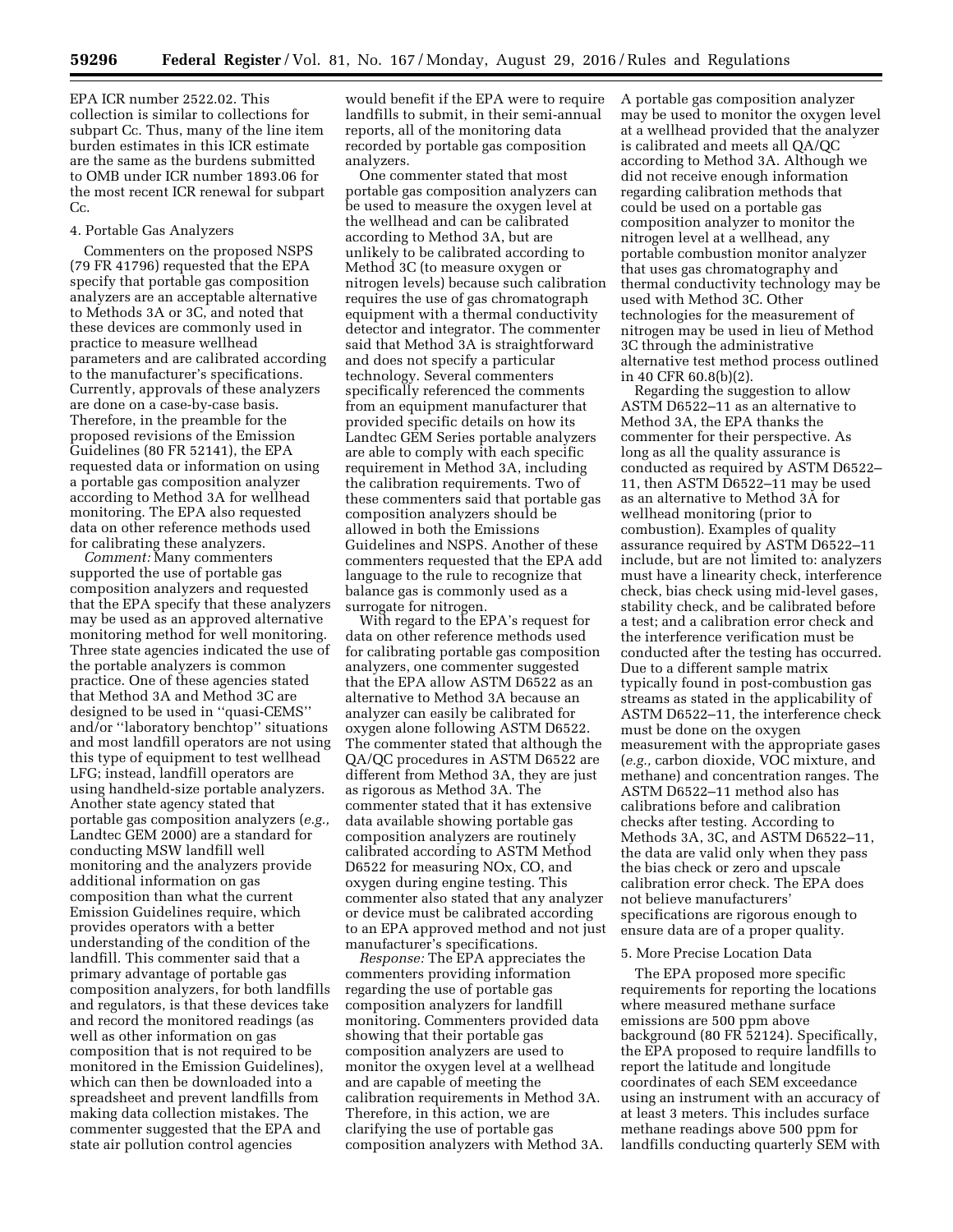GCCS in place, as well as landfills that are conducting Tier 4 SEM to determine the timing of GCCS installation.

*Comments:* Several commenters supported and several commenters opposed the EPA's proposed requirement to report the latitude and longitude coordinates of each methane surface emissions exceedance using an instrument with an accuracy of at least 3 meters.

Of those commenters that supported the requirement, one said that making global positioning system (GPS) coordinates of each exceedance available would assist owners or operators in determining the location and timing of exceedances relative to the GCCS components and would also assist in inspections and enforcement. This commenter added that these requirements provided important compliance monitoring assurances as well as important information to landfill owners or operators regarding their GCCS effectiveness. Other supportive commenters argued that all SEM data and GPS coordinates should be recorded, no matter whether there is an exceedance. One of these commenters, a state agency, said that the NSPS and Emission Guidelines have historically required retention of only exceedance data, but GPS data correlated with SEM readings would be an invaluable addition to the monitoring procedure. Another commenter said recording all SEM data (rather than only exceedances) was necessary to show compliance with the monitoring requirement; and by linking the methane readings with positioning data, the time required to process the data would be reduced. Commenters said that by correlating the SEM readings directly with the location of the reading, facilities and their regulators could easily gain a clear picture of how the LFG collection system was functioning and anticipate problems before they arose by tracking trends in the data.

Of the commenters that opposed the requirement that owners or operators of landfills report the latitude and longitude coordinates of each exceedance using an instrument with an accuracy of at least 3 meters, one said it was unclear why coordinate information must be reported, given that it merely adds burden for sites to collect and report as well as for agencies to review. Two of these commenters argued that the added expense to purchase an instrument (*i.e.,* a GPS device), use that GPS device in the field, and then plot the GPS data on a map, may provide no additional value to the operator compared to marking exceedances with marker flags. One of

these commenters stated that 3 meters is too much of an error range such that the use of GPS alone may not allow the operator to return to the exact spot of the exceedance, and may still necessitate the use of a marker flag. Another of these commenters added that the existing approach of marking exceedances at their exact physical location with a marker flag is actually more accurate because it does not rely on a technology with accuracy limitations.

Some of the commenters that oppose the requirement said that it is unclear from the docket materials (*e.g.,* the Regulatory Impact Analysis) whether the EPA evaluated: (1) If GPS equipment can achieve an accuracy of at least 3 meters; (2) the cost to purchase or rent GPS equipment; and/or (3) the size and weight of the GPS equipment with regard to requiring a technician to carry another field monitoring instrument. One of these commenters added that because GPS equipment is not typically integrated into other monitoring devices, monitoring technicians will be required to carry the GPS equipment in addition to the monitoring equipment, which could be difficult and present a safety concern.

*Response:* The EPA is finalizing a requirement for landfills to report the latitude and longitude coordinates of each surface emissions exceedance, as proposed, except the instrument accuracy must be at least 4 meters instead of 3 meters. GPS technology is readily available and is currently in use at landfills in California and other landfills employing electronic LFG data management systems. These GPS devices have the ability to identify latitude and longitude coordinates in decimal degrees with at least five decimal places. This level of accuracy and precision is consistent with the requirements in Petroleum Refinery Sector Risk and Technology Review and New Source Performance Standards (80 FR 75250). The EPA is aware of one device that is already in use by some landfills in California to conduct surface emissions monitoring and to create a more comprehensive understanding of the GCCS. The instrument, containing a flame ionization detector (FID), is linked by Bluetooth wireless technology to a GPS-enabled handheld field instrument. This instrument has an accuracy of 2– 4 meters.

When reviewing site records on the location of the traversed path and where surface emission leaks were identified, inspectors will be able to identify areas of the landfill where surface monitoring activities may be incomplete, which may assist with targeting inspections to

problem areas of the landfill. In addition, more precise location data will allow the landfill owner or operator to overlay the coordinates of surface exceedances against maps of the GCCS to determine spatial and temporal patterns of exceedances relative to GCCS components. Both the landfill owner or operator and regulators can use locational data to gain perspective on how the LFG collection system is functioning over time and will allow the landfill to track trends in GCCS performance and cover practices.

Using GPS locational data will provide a more robust and long-term record of GCCS performance compared to the short-term practice of simply marking an exceedance location with a marker flag. Owners or operators may continue the practice of marking exceedances with a flag, but GPS data will allow the landfill owner or operator to return readily to the location of the exceedance to not only take the required corrective action, but also to track and inform long-term performance of the GCCS to minimize emissions.

The EPA included the rental price of a Trimble Integrated Landfill Gas Solution device, which combines a FID linked by Bluetooth wireless technology to a GPS-enabled handheld field instrument, in the revised testing and monitoring cost analysis for both the final Emission Guidelines and final NSPS. The GPS location is recorded in real time as the technician traverses the path so the labor involved in gathering and recording the data with GPS coordinates is expected to be minimal. In fact, the recording of each surface reading and the corresponding locational data is automatic, in contrast to the older technology, which may have involved handwriting an exceedance in a notebook and then transposing the data to a computer after returning from the field. Eliminating transposing the data could reduce data entry errors and improve data accuracy and credibility. The GPS device is already in use by landfills that maintain an electronic LFG data management system to map long-term trends in GCCS performance. The GPS device weighs approximately 21 ounces (including battery weight) and can be clipped to a belt or attached to a backpack to allow the technician to complete the monitoring safely.

#### *B. Tier 4*

In the 2015 Emission Guidelines proposal, the EPA proposed Tier 4 as an alternative site-specific emission threshold determination for when a landfill must install and operate a GCCS (80 FR 52112). For both Tier 4 SEM for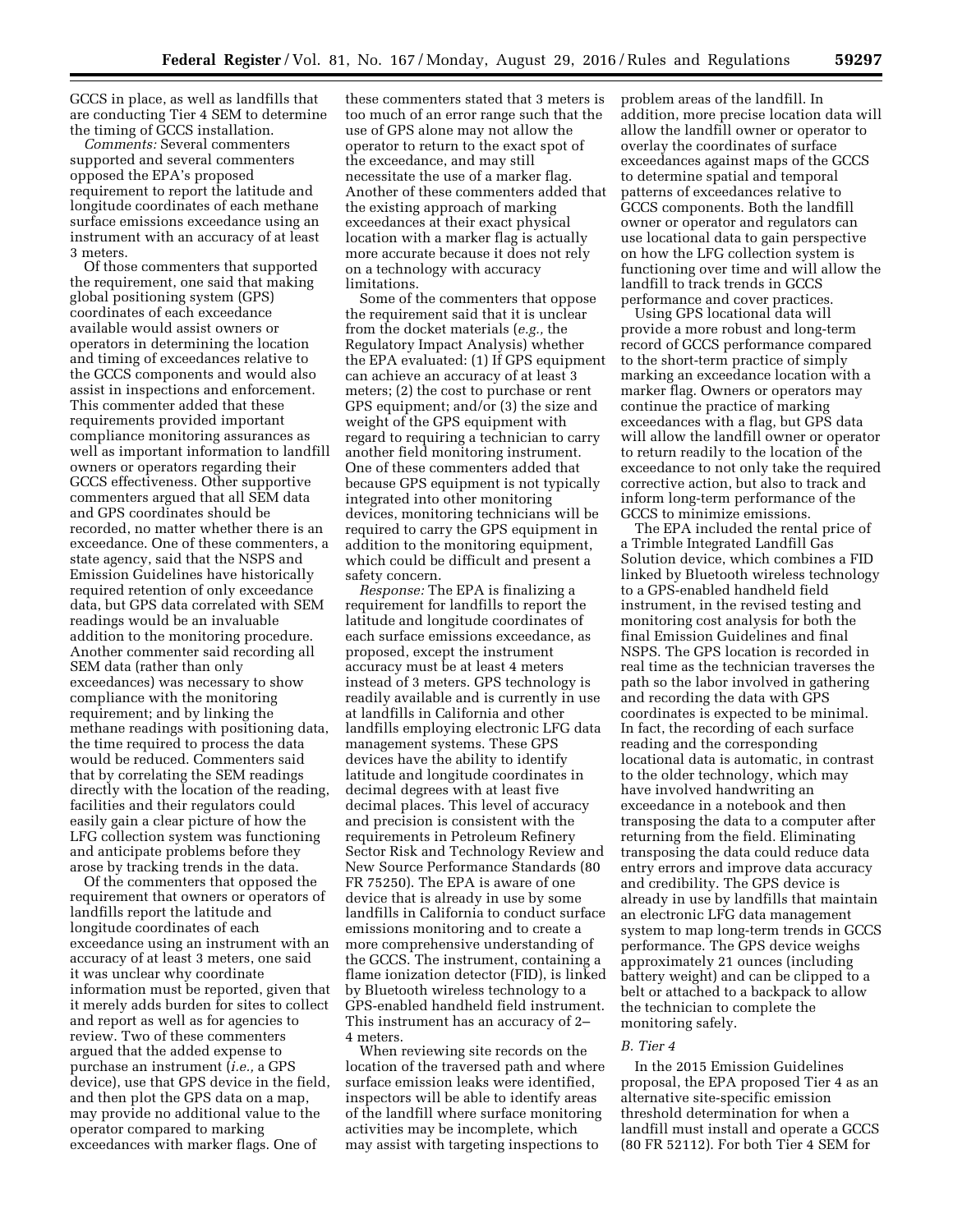determining the timing for GCCS installation and SEM to ensure a well operated GCCS, the EPA considered limiting SEM during windy conditions. Specifically, in the Emission Guidelines, the EPA proposed that SEM must be terminated when the average wind speed exceeds 5 mph or the instantaneous wind speed exceeds 10 mph. However, the EPA also proposed that the Administrator may approve alternatives to this wind speed surface monitoring termination for landfills consistently having measured winds in excess of these specified limits.

*Comments.* The EPA received numerous comments on the Tier 4 provisions included in the 2015 Emission Guidelines proposal. The discussion below includes all comments related to changes since the 2015 proposal; more detailed comments are available in the Response to Comments document. A summary of the initial comments received in response to our request for comments for a Tier 4 provision in the 2014 ANPRM was provided in the preamble to the proposal (80 FR 52112).

*Which landfills should qualify.* Some commenters believe that the EPA should limit the types of landfills that qualify for Tier 4. One commenter opposed the inclusion of a Tier 4 option for new landfills, stating that it allows a subset of new landfills to delay methane capture requirements when these landfills will be required to install a GCCS in the future and should have a GCCS designed and installed during landfill construction. One commenter encouraged the EPA to ban Tier 4 for landfills with a voluntary (nonregulatory) GCCS because it is possible that GCCS design, monitoring, recordkeeping, and reporting requirements could be avoided indefinitely through the use of a nonregulatory GCCS that may not provide the same level of control as required by the EPA landfills regulations. Another commenter thinks that Tier 4 could be conducted at landfills with a GCCS installed, but that the GCCS should follow typical operational conditions during the Tier 4 test. In other words, if portions of the site are typically offline due to decreased gas flow, the commenter (0215–0197) thinks those portions must remain offline during Tier 4. Further, one commenter believes that no means of gas control whatsoever should be employed during the Tier 4 exemption.

*Frequency.* There were a variety of opinions on how often SEM should be conducted for Tier 4. One commenter suggested the SEM should be done annually instead of quarterly. Two other commenters were concerned with reducing the frequency to semi-annually unless the landfill no longer accepted waste. One of these commenters noted that if a landfill has already crossed the 34 Mg/yr NMOC threshold and the facility continues to receive solid waste, then the expected gas generation will continue to increase.

*Windy conditions.* Many commenters, including many state agencies, opposed limiting surface monitoring during windy conditions, stating that the wind restrictions would be a significant inhibitor to completing the required monitoring in many regions of the country due to typical windy conditions. Commenters also stated that it would be difficult to schedule and reschedule dedicated sampling crews.

Commenters claimed that climate conditions across the United States are too variable, that monitoring the wind using an anemometer is not representative of wind conditions where the surface monitoring is required (5–10 cm of surface), and that it is difficult to assemble monitoring team and schedule monitoring events if they may be cancelled due to wind. One commenter supports the development of a Tier 4 SEM methodology that is functional during windy conditions. Other commenters support the removal of the wind speed criteria and replacement with a requirement that surface monitoring be performed during typical meteorological conditions. Lastly, one commenter pointed out that the Tier 4 proposal is inconsistent with the ongoing quarterly SEM requirements since Tier 4 has wind restrictions and the ongoing quarterly SEM does not.

One commenter noted that EPA recognized wind speed can skew the results of SEM. Another commenter did not submit comments specific to the wind speed limitations; however, this commenter supported the SEM approach in the CA LMR, which does include wind speed restrictions.

*Reporting requirement.* Commenters supported the notification requirement; however, one commenter believes landfills should not be required to reschedule monitoring events based on the availability of regulatory authorities. Furthermore, two commenters thought the notification requirement was acceptable but with the existing wind requirements, coordination with regulators could become even more challenging. Another commenter did not support the notification requirement because Tier 4 is voluntary.

*Response:* After considering public comments and input from small entity outreach, the EPA is finalizing Tier 4 SEM procedures for determining when a landfill must install a GCCS. Tier 4 provides operational flexibility and allows owners or operators of landfills that have exceeded the modeled NMOC emission rate threshold to demonstrate that site-specific surface methane emissions are below a specific threshold. Commenters raised some valid points, however, and based on our consideration of that input, we are making some adjustments to the final rule.

In response to public comments concerned with implementation of Tier 4 with wind speed restrictions, the EPA is retaining a wind speed limitation with allowance of a wind barrier when onsite wind speed exceeds the limits in the regulation. The EPA is also providing additional clarifications about probe placement (as described in sections IV.A.2 and V.B of this preamble) for Tier 4 SEM. In the proposed NSPS (80 FR 52136), the EPA acknowledged concerns about the accuracy of SEM under windy conditions. The EPA is including the wind speed restriction, because air movement can affect whether the monitor is accurately reading the methane concentration during surface monitoring. Because Tier 4 is an optional emission threshold methodology, the EPA believes that wind speed restrictions and the use of wind barriers are appropriate to ensure the reliability of the results, which in turn determine the timing of GCCS installation. We also refined the wind speed criteria to account for gusts up to 10 mph. The EPA is not finalizing a variance for wind speed, but is allowing the use of a wind barrier. In the proposed NSPS (80 FR 52136), the EPA acknowledged concerns about the accuracy of SEM under windy conditions. The EPA also expressed concern about whether monitors could accurately read methane concentrations or provide representative results. The EPA has provided the Tier 4 approach as a flexible alternative to traditional modeling based approaches; but still asserts the importance of accurate measurements due to the use of the SEM approach to determine installation of controls.

In addition, Tier 4 is allowed only if the landfill owner or operator can demonstrate that NMOC emissions are greater than or equal to 34 Mg/yr but less than 50 Mg/yr using Tier 1 or Tier 2 (a landfill need not model emissions under Tier 3 before using Tier 4). Tier 3 was not required because tiers 1 and 2 are more commonly used. If both Tier 1 and Tier 2 indicate NMOC emissions of 50 Mg/yr or greater, then Tier 4 cannot be used. This change avoids a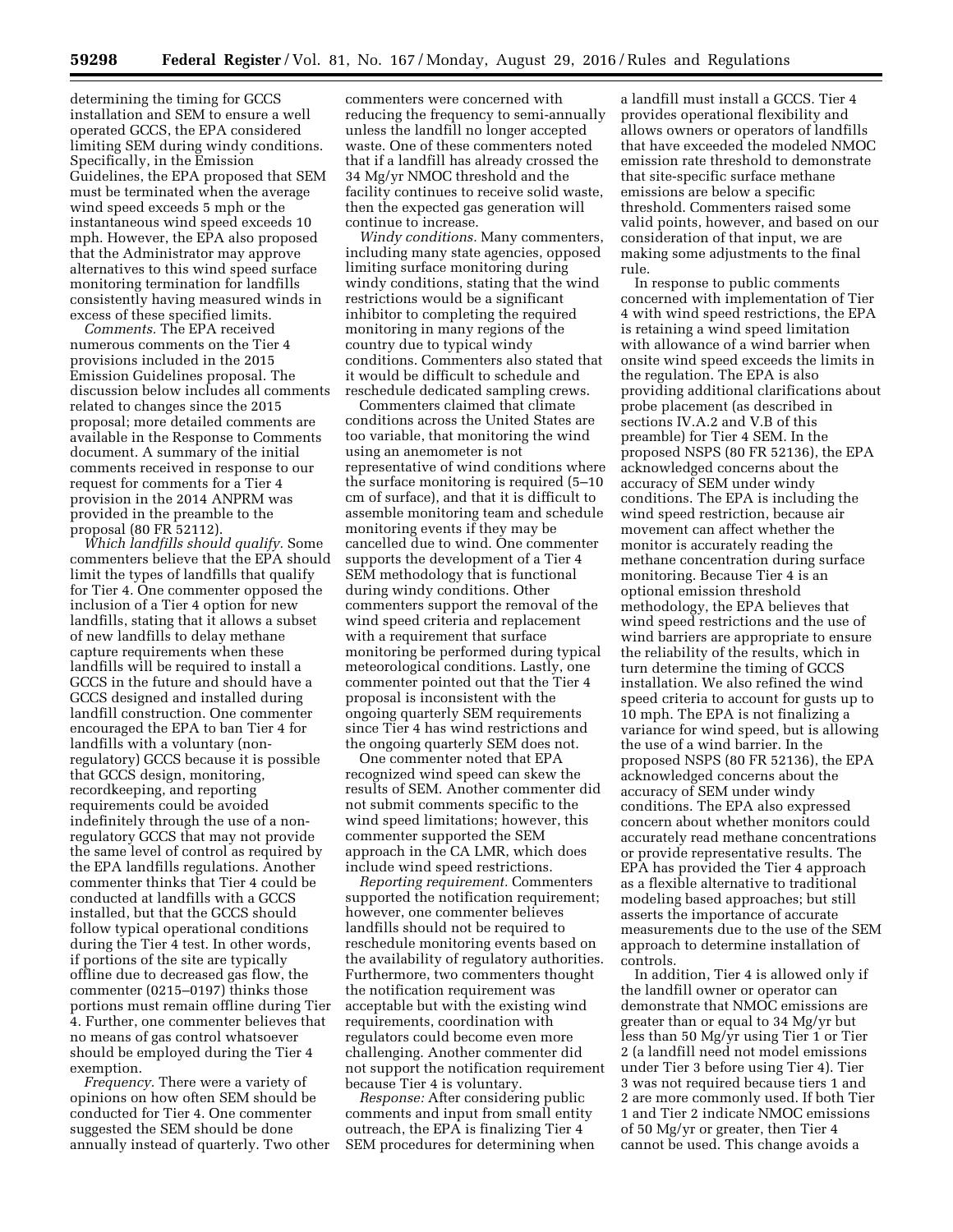potential conflict between what is required under the Emission Guidelines and what is required by the landfills NESHAP for landfills with modeled NMOC emissions greater than 50 Mg/yr. It also ensures that landfills with modeled NMOC emissions at 50 Mg/yr or more continue to be required to install controls at an NMOC level and on a schedule that is at least as stringent as the current NSPS (40 CFR part 60, subpart WWW). To demonstrate that NMOC emissions are less than 50 Mg/ yr according to Tier 1 and Tier 2, landfill owners or operators will continue to calculate the NMOC emission rate and report results annually.

Regarding frequency of monitoring, the EPA is finalizing an approach where quarterly SEM is required for Tier 4 indefinitely unless the landfill is closed. Closed landfills would be able to reduce the frequency of surface emission monitoring to annually after four quarters of no surface exceedances. Landfills that are closed are on the downside of their gas generation profile.

Regarding landfills equipped with a non-regulatory GCCS, the EPA is allowing the non-regulatory GCCS to be in operation during the Tier 4 SEM demonstration, but only if the nonregulatory GCCS has operated for at least 75 percent of the hours the 12 months leading up to the Tier 4 SEM demonstration (6,570 hours), as discussed below. The EPA recognizes that many landfills have acted early to control their emissions and installed a GCCS before surpassing the size and NMOC emission thresholds in the landfills regulations in order to recover and utilize LFG methane for beneficial use, flare for carbon credits, control odors, or meet state-specific regulations that may be more stringent than the federal NSPS standards. Thus, during the SEM demonstration, the nonregulatory GCCS must continue to operate as it normally would to collect and control as much LFG as possible. Although these landfills do not operate their GCCS under the landfills NSPS, they employ the same technology that would be applied to comply with the landfills NSPS. Many of these nonregulatory GCCSs are located at sites that are likely to eventually exceed the NSPS size and NMOC emissions thresholds and thus if no exceedances are identified during a Tier 4 SEM, the system is operating at a level consistent with the landfills NSPS collection and control requirements and operational standards at a point in time earlier than when federal regulations would require. These near-term methane reductions from non-regulatory GCCS are beneficial

to the environment and the goal of achieving short-term emission reductions of methane, a potent greenhouse gas. In addition, landfill owners or operators have incentive to operate the GCCS as efficiently as possible to collect and control LFG to avoid surface exceedances, as it would reduce paperwork requirements associated with the compliance provisions of the landfills NSPS. The non-regulatory GCCS would have to be robust to keep readings below 500 ppm methane during an SEM demonstration.

To not allow the Tier 4 demonstration while a non-regulatory GCCS is in operation under these circumstances would create a disincentive for landfill owners or operators to install control systems voluntarily before emissions reach the regulatory threshold for review. The requirement to operate the GCCS at least 75 percent of the hours during the 12 months leading up to the Tier 4 SEM demonstration (described below) will ensure that the nonregulatory GCCS is in regular use and thus represents accurate operation of the facility.

The landfill owner or operator is allowed to operate the non-regulatory GCCS during the Tier 4 demonstration, but only if the non-regulatory GCCS has operated for at least 75 percent of the hours during the 12 months leading up to the Tier 4 SEM demonstration (6,570 of 8,760 hours). To demonstrate that the non-regulatory GCCS operated at least 75 percent of the hours during the 12 months leading up to the Tier 4 SEM demonstration, landfill owners or operators must keep records of the total operating hours of the gas collection system as measured for each destruction device (*i.e.,* at the flare, engine, or other destruction device), as well as the annual operating hours where active gas flow was sent to each destruction device. If the non-regulatory GCCS has not operated at least 75 percent of the hours during the 12 months leading up to the Tier 4 SEM demonstration, then the landfill is not eligible for Tier 4. The EPA seeks to encourage use of voluntary non-regulatory GCCS systems for early gas collection before emissions reach the regulatory threshold for review, while still allowing landfill owners and operators to use Tier 4 surface emissions monitoring approach to determine if a GCCS is required. We believe that requiring the operation of the nonregulatory GCCS at least 75 percent of the hours during the 12 months leading up to the Tier 4 SEM demonstration (described below) will ensure that the non-regulatory GCCS is in regular use and thus results would be representative of the operation of the landfill.

Regarding other recordkeeping and reporting requirements associated with Tier 4, landfill owners or operators choosing Tier 4 would continue to calculate the NMOC emission rate and report results in the annual report to demonstrate that NMOC emissions are less than 50 Mg/yr. Once there is any measured concentration of methane of 500 ppm or greater from the surface of the landfill, the EPA is requiring a GCCS to be installed and operated within 30 months of the most recent NMOC emission rate report in which the calculated NMOC emission rate equals or exceeds 34 Mg/yr according to Tier 2. Starting the 30 months from the most recent NMOC emission rate report ensures that a GCCS is installed in a timely manner. The EPA believes that if a landfill owner or operator chooses to use Tier 4 SEM, it is appropriate to require the installation and operation of a GCCS when any reading of 500 ppm or greater is detected during the quarterly SEM event. Since Tier 4 is allowed only if the landfill owner or operator can demonstrate that NMOC emissions are greater than or equal to 34 Mg/yr NMOC, but less than 50 Mg/yr using Tier 1 or Tier 2, we would expect the methane emissions at the landfill to be below the 500 ppm threshold. If an exceedance of the threshold is detected, it would be indicative of higher emissions than would normally be expected at a landfill.

The EPA is also finalizing a recordkeeping requirement to take and store digital photographs of the instrument setup. The photographs must be time and date-stamped and taken at the first sampling location prior to sampling and at the last sampling location after sampling at the end of each sampling day, for the duration of the Tier 4 monitoring demonstration. The EPA believes these records will help provide credibility to the Tier 4 sampling results.

The EPA is also finalizing a requirement to notify delegated authorities 30 days prior to the Tier 4 test so that officials can be present to observe the SEM. This notification is consistent with other notification requirements for stack testing. This notification requirement will also mitigate concerns that the SEM is being conducted incorrectly and ensure transparency of results achieved during the SEM approach. In the event the Tier 4 SEM is postponed due to weather conditions or other unforeseen events, the EPA is requiring the owner or operator to notify the delegated authority to arrange a rescheduled Tier 4 SEM date.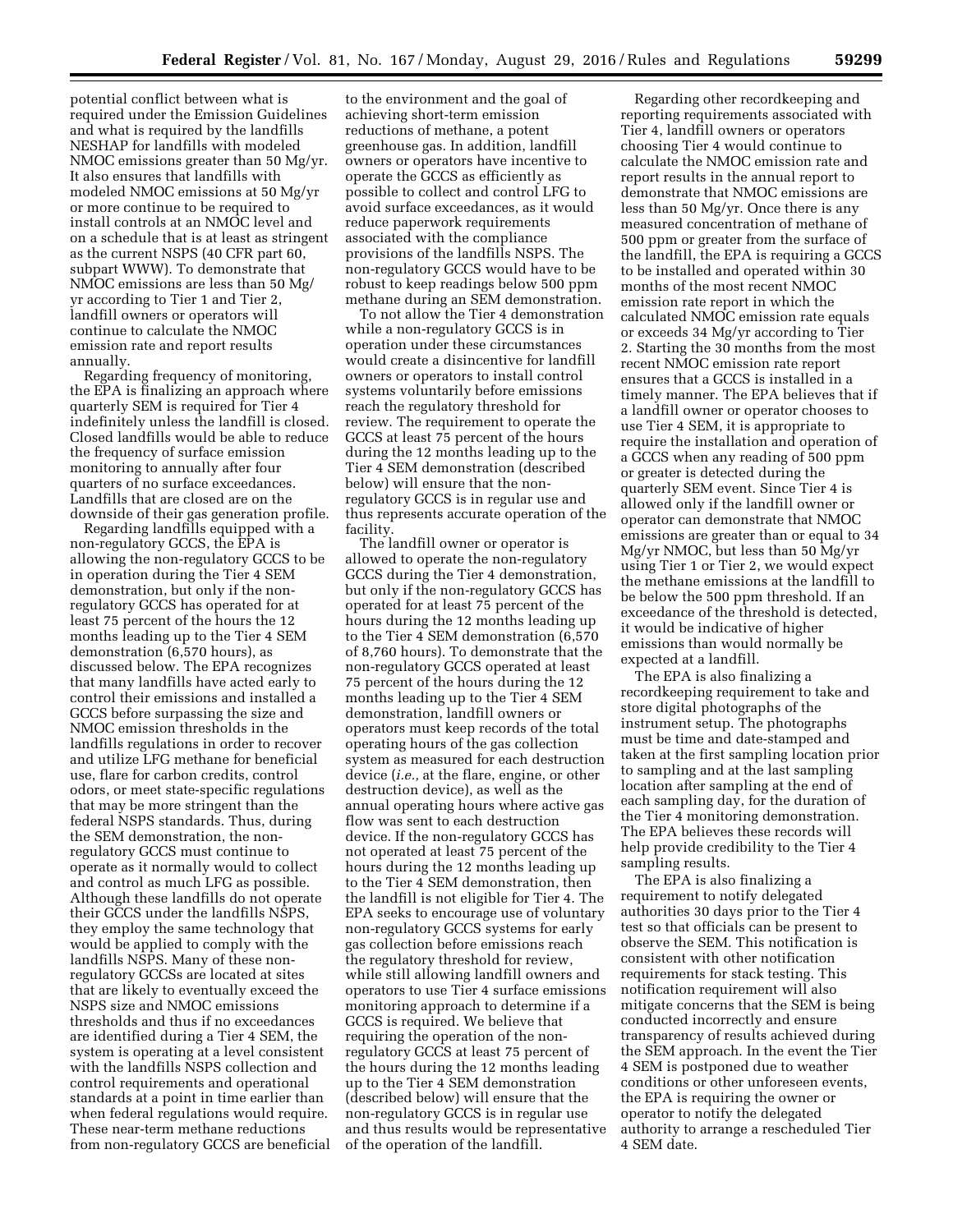*Emerging Measurement Technologies.*  This rulemaking provides certain MSW landfill owners or operators the option of using either modeling or the Tier 4 SEM approach to determine whether controls are required to be installed at specific landfills. Current modeling approaches, which rely on the decomposition rate of different waste streams buried in a landfill, are prone to uncertainties due to inaccuracies in input data and often unverifiable assumptions. Current surface emission measurement methodologies can also have associated uncertainties.

New methane emissions measurement methodologies are emerging that are anticipated to provide landfill methane emission rates (mass per unit time) over time, thereby reducing significantly the uncertainty associated with current modeling and emission measurements approaches. Two promising examples of new methane measurement methodologies being used by research groups to quantify landfill methane emissions are mobile tracer correlation (TC) 44 45 46 47 and discrete area source eddy covariance (DASEC).48

1. *Mobile tracer correlation.* This methodology provides a ''snap-shot in time'' assessment of whole facility methane emissions using on-site release of atmospheric tracer gases. It provides a total mass emission rate of methane (or other gas) per unit of time. An instrumented vehicle driving 1 km to 4 km downwind of the landfill simultaneously measures the emitted landfill methane plume along with the superimposed tracer gas release. The landfill methane emission rate is determined through a simple ratio to the known tracer gas release rate. The technique has been demonstrated using

45Quantification of methane emissions from 15 Danish landfills using the mobile tracer dispersion method, Mønster, J.; Samuelsson, J.; Kjeldsen, P.; Scheutz, C. Waste Manage. 2015, 35 (0), 177–186.

46Methane Emissions Measured at Two California Landfills by OTM–10 and an Acetylene Tracer Method, Green, R.B., Hater, G.R., Thoma, E.D., DeWees, J., Rella, C.W., Crosson, E.R., Goldsmith, C.D., Swan, N., Proceedings of the Global Waste Management Symposium, San Antonio, TX, October 3–6, 2010.

47 Development of Mobile Measurement Method Series OTM 33; Thoma, E.D.; Brantley, H.L.; Squier, B.; DeWees, J.; Segall, R.; Merrill, R.; Proceedings of the Air and Waste Management Conference and Exhibition, Raleigh, NC, June 22–25, 2015.

48Using Eddy Covariance to Quantify Methane Emissions from a Dynamic Heterogeneous Area, Xu, L., Lin, X., Amen, J., Welding, K. and McDermitt, D. Impact of changes in barometric pressure on landfill methane emission. Global Biogeochemical Cycles 2014, 28(7), pp. 679–695.

a variety of tracer gases and instruments by a number of groups to investigate emissions from landfills and other sources. The mobile tracer correlation approach is under development by the EPA as a Category C ''other test method (OTM)'' with potential posting in 2017 (*[https://www3.epa.gov/ttnemc01/](https://www3.epa.gov/ttnemc01/prelim.html)  [prelim.html\).](https://www3.epa.gov/ttnemc01/prelim.html)* 

2. *Eddy covariance (EC).* This micrometeorological method estimates the source emission rate from the vertical wind speed and gas concentration above the emitting surface. This technique measures the emissions flux in mass of methane (or other gas) per unit area. The technique is well-established for measurement of emission fluxes from spatially-extended homogenous sources, such as very large, flat fields. Discrete area source eddy covariance (DASEC) is an application of EC to finite, heterogeneous area sources. This application of EC has been recently demonstrated on landfills, although method development questions on the effects of topography and variable observational foot print remain. DASEC provides the potential for long term (near continuous) measurements of discrete sections of a landfill using solar-powered on-site instrumentation. Development of this type of long term measurement capability is critical to better understand and \*track changes in landfill emissions overtime that may be caused by both site management and atmospheric factors.

In sum, as noted above, these techniques are still being investigated and additional work will be needed before the EPA can deem them ready for use in this application. Once additional research is completed, we believe that DASEC used in combination with mobile TC will provide a characterization of methane landfill emissions with significantly reduced uncertainty over current models or measurement techniques.

# *C. Changes To Address Closed or Non-Productive Areas*

#### 1. Closed Landfill Subcategory

In the 2015 Emission Guidelines proposal, the EPA proposed a separate subcategory for landfills that closed before August 27, 2015. These landfills would be subject to an NMOC emission threshold of 50 Mg/yr NMOC for determining when controls must be installed or removed, rather than the 34 Mg/yr NMOC emission threshold (or corresponding Tier 4 emission threshold) that would apply to open landfills. In addition, the EPA requested comments on extending the subcategory of closed landfills to those that close no

later than 13 months after publication of the final Emission Guidelines in the **Federal Register**.

*Comment:* Commenters generally favored the creation of a closed landfill subcategory and believe it was appropriate for closed landfills to be categorized separately. One commenter agreed that a separate category is appropriate, but only if EPA decides to lower the NMOC emission threshold thus ensuring that closed landfills with low emissions are not burdened with a requirement to install a GCCS. Another commenter suggested that the EPA exempt closed landfills from 40 CFR part 60, subpart Cf, entirely since facilities that no longer have income from waste acceptance have financially planned for closure. The commenter believes that if these landfills were included in the new rule, it would cause financial burden.

Many commenters, including one state agency, support the expansion of the closed landfill subcategory to include those facilities that closed no later than 13 months of publication of the Emission Guidelines. Commenters believe it is critical that landfills that are planning to close are given the necessary time to meet all criteria and file required documentation to achieve closed status. Another commenter believes the EPA should provide the opportunity for landfills to be closed under the Emission Guidelines until the state or federal regulations implementing the revised Emission Guidelines are effective (*i.e.,* through a revised state or federal plan). This would allow more landfills nearing the end of their useful lifetime with little ability to change their fees or plan for longer GCCS operation the chance to close and remain under current regulations.

*Response:* After considering public comments, the EPA is finalizing the subcategory for closed landfills and is expanding the subcategory to include those landfills that close on or before September 27, 2017. Landfills in the closed landfill subcategory continue to be subject to a 50 Mg/yr NMOC emission rate threshold for installing a GCCS, consistent with the NMOC threshold in 40 CFR part 60, subparts Cc and WWW.

The EPA recognizes that after landfills stop accepting waste and close, LFG flows decline as well as the corresponding ability to achieve additional reductions. Many of these closed landfills are subject to the emission control requirements in the current Emission Guidelines (40 CFR part 60, subpart Cc, or corresponding state or federal plan) or the current

<sup>44</sup> Development of a mobile tracer correlation method for assessment of air emissions from landfills and other area sources, Foster-Wittig, T.A.; Thoma, E.D.; Green, R.B.; Hater, G.R.; Swan, N.D.; Chanton, J.P. Atmos. Environ. 2015, 102 (0), 323– 330.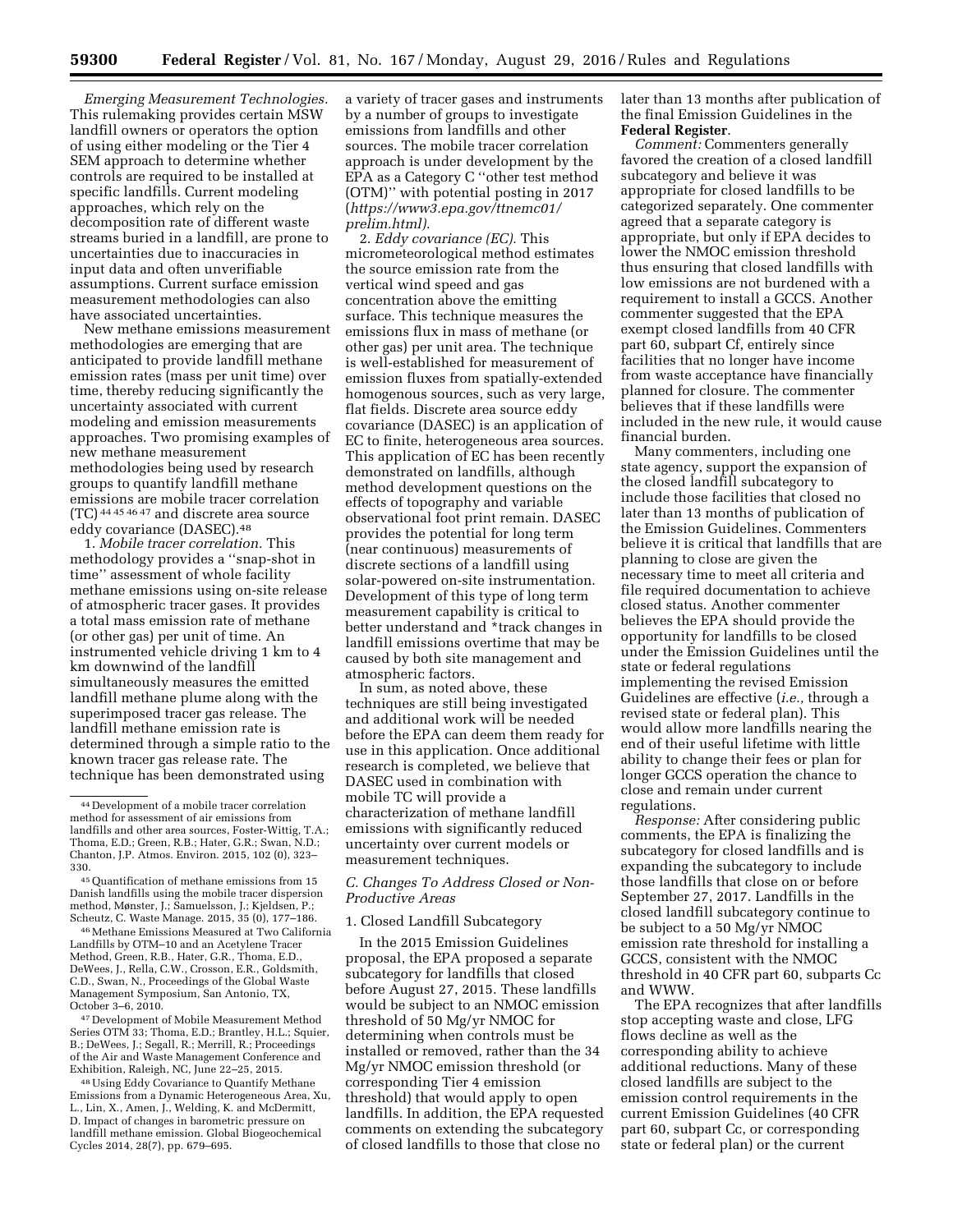NSPS (40 CFR part 60, subpart WWW) and have achieved significant reductions. However, commenters report that declining gas flows make it difficult to operate a GCCS according to the landfills regulations and many closed landfills must use supplemental fuel to properly operate control devices such as flares for example. In addition, many closed landfills no longer have income from tipping fees, and have either decommissioned their GCCS or are in process of doing so. Thus, the EPA recognizes that it could be financially burdensome for landfills that are already closed to restart or expand their GCCS. For these reasons, the EPA is finalizing the subcategory of closed landfills.

To give closed landfills or landfills that are planning to close more time to complete the steps to reach closure, the EPA is expanding the closed landfill subcategory to include those landfills that close on or before September 27, 2017. Closed landfills must submit a closure report to the Administrator within 30 days of waste acceptance cessation. The Administrator may request additional information as may be necessary to verify that permanent closure has taken place in accordance with the closure requirements under RCRA (40 CFR 258.60). Closure criteria include a requirement to prepare a written closure plan and to install a final cover system that is designed to minimize infiltration and erosion.

Landfills in the closed landfill subcategory of the Emission Guidelines would be exempt from initial reporting requirements in subpart Cf, provided that the landfill already met these requirements under subparts Cc or WWW of 40 CFR part 60.

For landfills that are expected to close after September 27, 2017, the EPA understands that gas quality will remain a concern and has revised the GCCS removal criteria, as discussed in section IV.A.5 of this preamble.

# 2. Criteria for Removing or Decommissioning a GCCS

The proposed revisions to the Emission Guidelines in 2015 modified the criteria that allow a landfill owner or operator to cap or remove the GCCS. Specifically, the proposal refined the 15-year criterion by allowing a landfill owner or operator to demonstrate that the GCCS will be unable to operate for 15 years due to declining gas flows. In addition, the EPA tightened the NMOC emissions criterion, requiring the controls until the NMOC emissions were below 34 Mg/yr for three consecutive quarters to be consistent with the emission threshold for

installing controls. For closed landfills, the NMOC emissions criterion remained at 50 Mg/yr to be consistent with the emission threshold for the closed landfill subcategory. Finally, the proposed Emission Guidelines added an alternative removal criterion based on site-specific SEM of methane. This alternative would allow the owner or operator to demonstrate for four consecutive quarters that there are no surface emissions of 500 ppm or greater from the closed landfill or area of an open landfill that is closed. The EPA received numerous comments on the revised set of GCCS removal criteria.

*Comment:* Commenters did not agree on the proposed alternative to allow an SEM demonstration as a criterion for removing a GCCS. Commenters in favor of an SEM demonstration for GCCS removal agreed with the flexibility that the approach would offer, but commenters that opposed the criterion expressed concern about emissions once the GCCS was no longer operating.

Some commenters opposed SEM procedures for determining removal or decommissioning of the GCCS. One commenter expressed concerns with relying on surface emission testing because the intervals are too far apart to detect localized high emissions and low surface emission readings during a dormant period could lead to uncontrolled emissions at a later period. The commenter (0215–0121) added that even in a closed landfill the decay process is not complete and gas collection systems should stay in place. Another commenter opposed SEM specifically at closed areas of open landfills due to gas migration concerns and difficulty in defining these areas.

Several commenters representing industry and state agency interests supported the use of SEM procedures to help determine the removal or decommissioning of existing GCCS. Commenters supported the use of SEM to allow the flexibility to confirm when a closed landfill or area of an open landfill that is closed is no longer producing gas in significant quantities could remove or decommission all or a portion of the GCCS. Several of these commenters referenced a rationale similar to the one they provided for supporting the use of Tier 4 SEM for determining GCCS installation as discussed in section VI.B of this preamble.

Commenters that supported an SEM demonstration for GCCS removal presented several options on how to implement the SEM procedure. Several commenters requested that the EPA provide a ''step-down'' procedure for scaling down GCCS operations in

nonproducing areas and allowing a GCCS to be removed from rule applicability. Two commenters made recommendations on SEM procedures for GCCS removal or decommissioning, which included shutting down the GCCS for 30 days following a Tier 2 test showing NMOC emissions below the threshold, then relying on subsequent SEM demonstrations and corrective action to determine whether the GCCS could remain off. Other commenters also stated that when considering SEM for removing the GCCS, quarterly SEM should be performed at steady state conditions. As LFG generation declines, one commenter suggested that some wells may be removed from service; however, such wells must not be turned on in order to pass quarterly SEM and subsequently turned back off for the remainder of the quarter. Another commenter suggested that EPA not rely solely on surface emissions when defining a closed landfill in arid areas, but instead should consider the gas quality being collected (methane, carbon dioxide, negative pressure, or nitrogen/ oxygen content) when determining when a GCCS can be removed.

Regarding the 15-year criterion in the 2015 Emission Guidelines, several commenters noted that the provision to allow landfills to demonstrate the GCCS could not be operated for 15 years due to declining flow was vague, and more guidance was needed to provide instructions to landfills on how to demonstrate this to regulators.

*Response:* After considering public comments, the EPA is finalizing criteria for capping, removing, or decommissioning the GCCS that are similar to the criteria in 40 CFR part 60, subpart Cc, but have been adjusted to reflect the NMOC emission threshold in the final rule and to provide flexibility on the requirement to operate the GCCS for 15 years. The final criteria are: (1) The landfill is a closed landfill, (2) the GCCS has been in operation for 15 years or the landfill owner or operator can demonstrate that the GCCS will be unable to operate for 15 years due to declining gas flows, and (3) three successive tests for NMOC emissions are below the NMOC emission threshold of 34 Mg/yr for open landfills and below 50 Mg/yr NMOC for closed landfills. The three successive tests for NMOC emissions makes the threshold for removing a GCCS consistent with the threshold for installing a GCCS. The EPA is not finalizing an alternative set of criteria for capping, removing, or decommissioning a GCCS that includes a SEM demonstration.

While a SEM approach has been allowed for installation of controls, the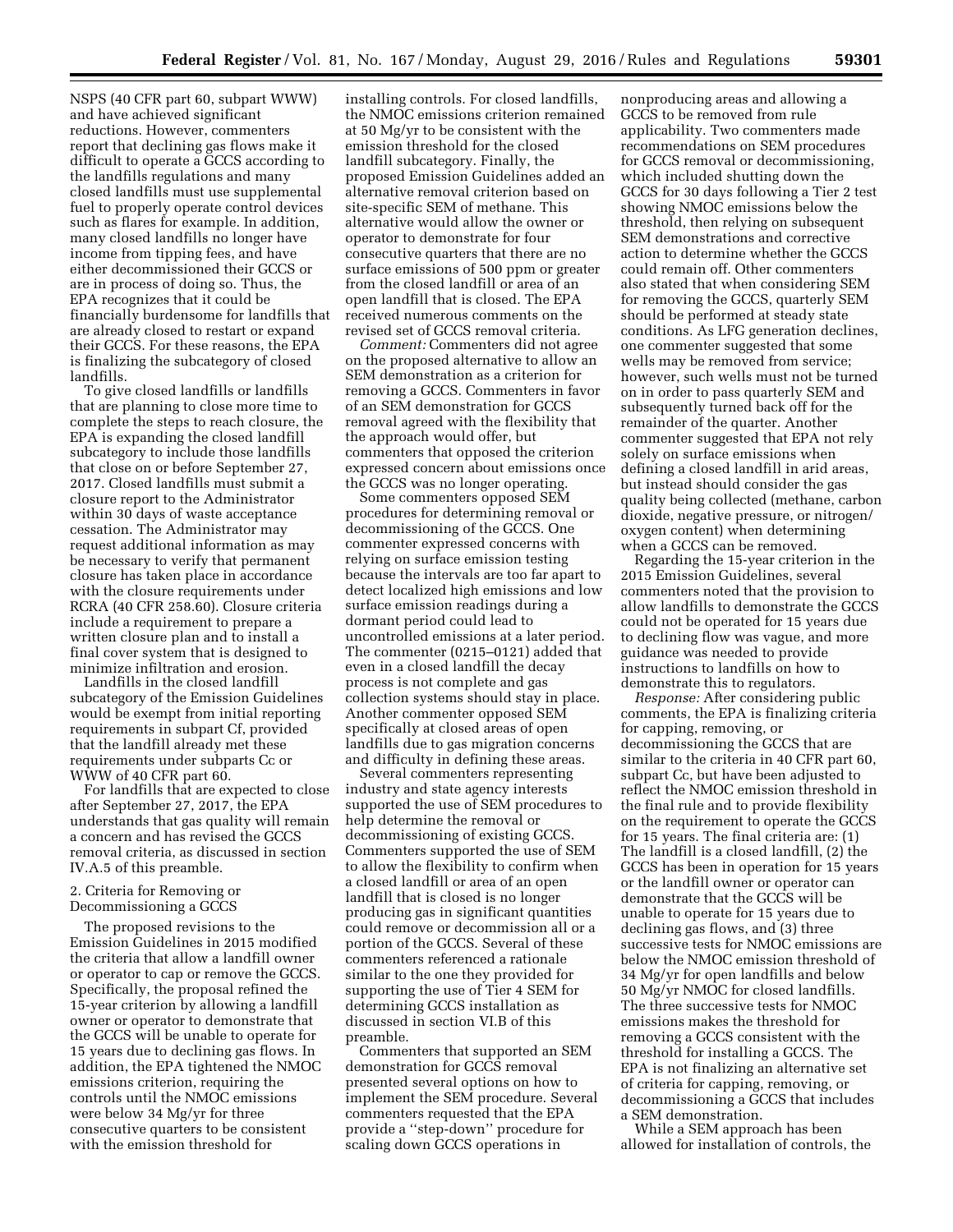EPA believes it is not appropriate to allow SEM demonstrations for capping, removing, or decommissioning a control system. The EPA recognizes the unique emissions profile for landfills including the ability of these sources to release emissions for decades. For these reasons, the EPA believes it is appropriate to ensure that controls are installed and properly maintained for the appropriate period of time. The EPA believes sufficient flexibility has been added to the control removal approach by allowing a demonstration of the system's inability to operate for 15 years due to declining gas flows and a calculation of the NMOC emission rate. Further, during the comment period, concerns were raised about changes in the waste mass over time and how the SEM approach could inadvertently allow landfills whose emissions were in a period of dormancy, rather than a decline in their emissions profile, to remove controls. Agency enforcement personnel are also aware of situations where the installation of additional wells led to additional gas capture at sites asserting declining emissions. The EPA understands the importance of gas capture from landfills and believes the SEM approach for control removal may have the unintended consequence of allowing controls to be removed when significant gas capture is still possible. As a result, the EPA is not finalizing the SEM approach for removal.

Several commenters noted that the provision provided in the 2015 Emission Guidelines to allow landfills to demonstrate the GCCS could not be operated for 15 years due to declining flow was vague, and more guidance was needed to provide instructions to landfills on how to demonstrate this to regulators.

Regarding the 15-year criterion, the EPA is retaining the requirement to operate the GCCS for 15 years, but is providing flexibility to address declining gas flow in areas where the GCCS has not operated for 15 years. If the landfill is closed and the NMOC emission rate is less than 34 Mg/yr, but the GCCS has not operated for 15 years, the landfill owner or operator can demonstrate that the GCCS will be unable to operate for 15 years due to declining gas flows. The EPA is providing this flexibility to address areas of declining gas flows due to the age of the waste, arid climate, or low organic content. Given that there are unique situations that could cause low gas flow, or low gas quality which would cause a GCCS to be unable to operate for 15 years, the EPA is not providing prescriptive criteria for how a landfill owner or operator can

demonstrate that a GCCS could not operate for 15 years and will proceed with a site-specific approach for handling these unique cases. Some examples of data elements that could be used to demonstrate a GCCS is unable to operate may include supplemental fuel use at the flare to sustain operations or LFG quality sample measurements showing methane content lower than what is viable for combustion in the destruction device.

# *D. Startup, Shutdown, and Malfunction Provisions*

In July 2014, the EPA proposed that the standards in subpart XXX apply at all times, including periods of startup or shutdown, and periods of malfunction. In addition, the proposed NSPS included recordkeeping and reporting requirements for all landfill owners or operators to estimate emissions during such periods.

Similarly, the EPA proposed standards that apply at all times in the August 2015 proposed Emission Guidelines. However, the EPA considered how the landfill emissions differ from those generated by industrial or manufacturing sources. Specifically, the EPA noted that landfill emissions are produced by a continuous biological process that cannot be stopped or restarted. Therefore, the primary concern related to SSM is with malfunction of the landfill GCCS and associated monitoring equipment, not with the startup or shutdown of the entire source. SSM periods that we have determined should be covered by the work practice standard are those periods when the landfill GCCS and associated monitoring equipment are not operating.

To address these SSM periods, the EPA proposed in the 2015 Emission Guidelines that in the event the collection or control system is not operating the gas mover system must be shut down and all valves in the GCCS contributing to venting of gas to the atmosphere must be closed within 1 hour of the collection or control system not operating. This provision is consistent with 40 CFR part 60, subpart WWW. Additionally, the EPA proposed recordkeeping of combustion temperature, bypass flow, and periods when the flare flame or the flare pilot flame is out. The EPA received numerous comments on the 2014 proposed changes to the NSPS and the additional proposed edits made in the 2015 Emission Guidelines. A summary of these comments are presented below.

*Sierra Club* v. *EPA, 551 F.3d 1019 (D.C. Cir. 2008).* Many commenters stated that the *Sierra Club* decision applies only to rules with numerical

emission limits and not to rules that are specified as a work practice. One of these commenters elaborated that *Sierra Club* applies to section 111 of the Clean Air Act. Therefore, the commenter concluded that landfills subject to the NSPS are not bound by the findings of *Sierra Club* and instead they are legally allowed to develop a clear and achievable landfill rule by considering the unique circumstances that a landfill is a biological process that cannot be stopped or restarted and that the gas collection and control systems must periodically be shut down for maintenance, repair, and expansion.

*Retain the 5 day/1-hour exemption for SSM events.* Many commenters, including affected industry commenters and some state agencies, disagreed with removing the provisions in 40 CFR part 60, subpart WWW, which allow for exemption periods of 5 days for collection systems and 1 hour for treatment or control devices. These commenters indicated that by removing this provision, state and local agencies could misconstrue the rule to require that a landfill must operate the gas collection system at all times, even during SSM, including periods of collection system construction, expansion, and repair. These commenters suggested instead of removing the exemption provision during periods of SSM, compliance can be maintained as long as the landfill owner or operator minimizes emissions of LFG by following the applicable work practices and restores the system to operation as expeditiously as practicable.

One of the state agency commenters, suggested that the 5-day and 1-hour time limitations in subpart WWW are appropriate for most situations and instead of removing these exemptions, the new subpart XXX could provide a mechanism for the facility to apply to the Administration for an extension of those timeframes. On the contrary, one state agency commenter and an NGO agreed with the standards applying at all times, including periods of SSM.

*If the 5 day/1-hour exemption is not retained, the EPA should add a work practice standard for SSM events.* One commenter was concerned that the preamble language for the 2014 proposed Emission Guidelines does not clarify how a landfill can demonstrate compliance with the standard during SSM events stating that ''compliance with proposed 40 CFR 60.34f(e) does not constitute compliance with the applicable standards in proposed 40 CFR 60.36f'' and that ''by shutting down flow to the flare or other control devices a source is unlikely to be in violation of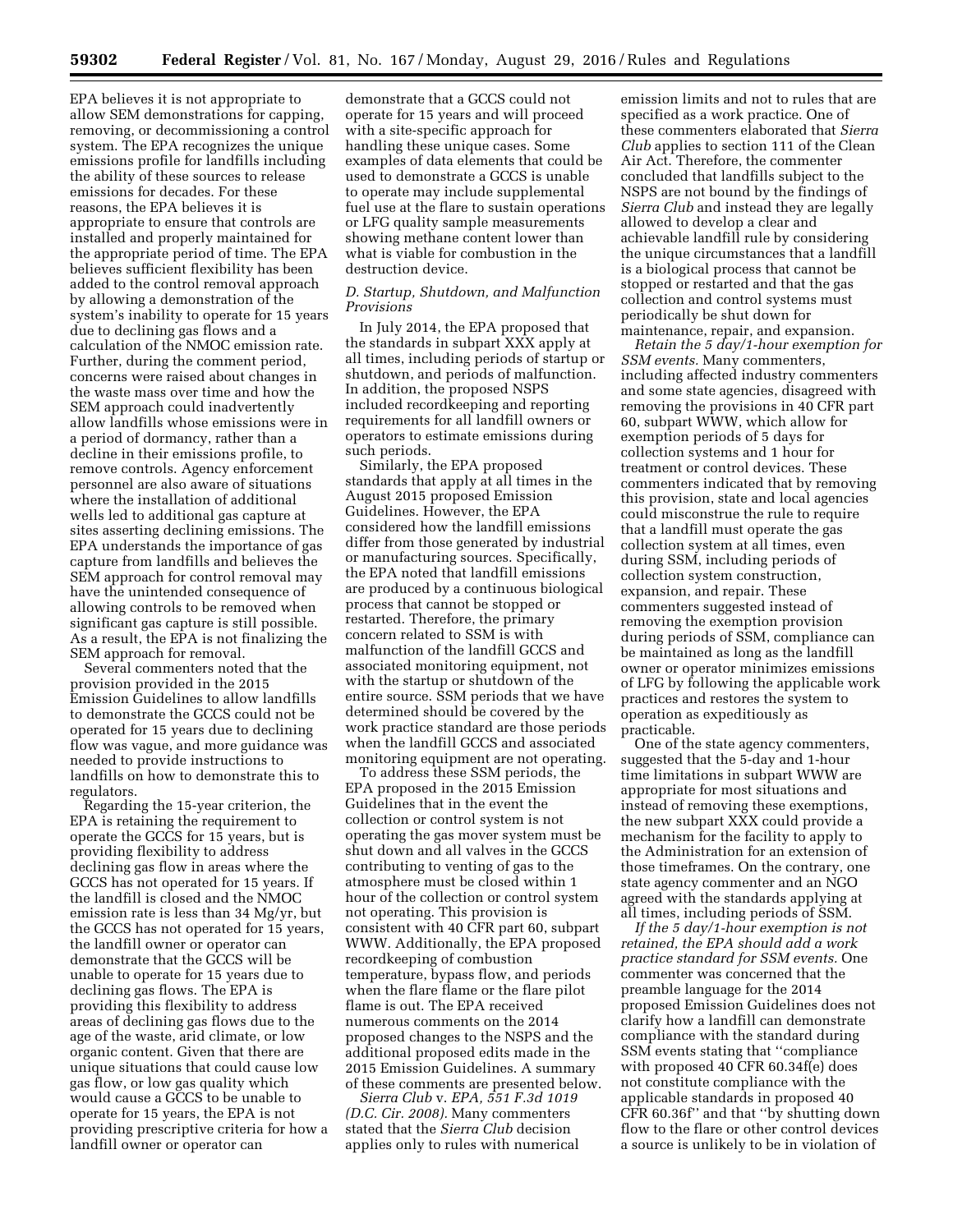the 98 percent emission reduction requirements since there will be no gas flowing to the control device'' (see 80 FR 52134–52135). This commenter stated that EPA must clarify this confusion and specify a clear set of work practices (*e.g.,* shut down of the gas mover system and prevention of venting) that constitute compliance during SSM periods when the collection or control system is not operated. Several other industry commenters and the U.S. Small Business Administration also asked that the rule specifically accommodate periods when the collection system is not operating during activities associated with construction, expansion, repair, replacement, testing, upgrades, or other maintenance of the system or its components.

*Reporting requirement to estimate NMOC emissions whenever the collection system or control system is not operating.* Two commenters representing a state agency and an NGO supported reporting NMOC emissions during SSM periods. Several industry commenters provided numerous technical arguments to explain the infeasibility of accurately estimating NMOC emissions during the short periods of SSM. For example, methods to estimate LFG emissions are based on site-specific variables that estimate LFG generation over the life of the landfill, typically on an annual basis, and cannot be used to estimate hourly or daily emissions. Accordingly, the commenters contended that it is technically and practically inappropriate to require landfill owners/operators to make this estimate for the time periods that the gas collection or control systems are not operated, given the substantial technical uncertainties involved in estimating these emissions over discrete, shortterm time periods. Further, other commenters noted that emissions during SSM are expected to be very low, reporting SSM emissions is an onerous and meaningless exercise and is likely to overestimate emissions.

Two commenters asked that if the reporting requirement is retained, the EPA should limit the reporting to periods when the flare is free venting because these are the only emissions that can be estimated accurately. Several commenters asked EPA to develop guidance on how to estimate emissions during SSM if this requirement is retained in the final rule.

Several commenters stated that because there should be no deviation from the rule when the work practices of the rule are followed, there are no excess emissions, and the reported emissions are not relevant to

determining compliance. Commenters are concerned that if estimated NMOC emissions are reported, states will deem the reported emissions to be ''excess emissions,'' which could be treated as a serious violation. Therefore, reporting these emissions poses the risk of state or citizen suits for enforcement, even when a landfill is following all requirements of the rule.

*Other Comments.* Several commenters added that because SSM provisions apply to numerical emission limitations and a numerical limitation applies only to the control device (not the collection devices), commenters stated that SSM provisions should address only operation of the control devices during periods when LFG is routed from the collection system.

Several commenters indicated that EPA must retain an allowance of 5 days/ 1 hour for downtime events so that states do not file enforcement actions for downtime events that are shorter than the previously allowed 5 days/1-hour allowance. These commenters also asked the EPA to clarify that the 1-hour allowance for shutting vents allows for free venting for 1 hour such that venting during this time period does not constitute ''excess emissions'' that can be deemed a serious violation.

*Response:* The EPA recognizes that landfills are not typical affected sources that can be started up or shut down. Landfill emissions are produced by a continuous biological process that cannot be stopped or shut down. The EPA also recognizes that the primary concern is with malfunction of the LFG collection and control system and associated monitoring equipment, not with the startup, shutdown, or malfunction of the entire source. The EPA received extensive comments on the proposed requirements applicable to landfills during SSM events, as summarized above. Consistent with the recent Court decision that vacated the exemption in 40 CFR 63.6(f)(1) and (h)(1) for SSM (*Sierra Club* v. *EPA,* 551 F.3d 1019), the EPA has established standards in this rule that apply at all times.

The general provisions in 40 CFR part 60 provide that emissions in excess of the level of the applicable emissions limit during periods of SSM shall not be considered a violation of the applicable emission limit *unless otherwise specified in the applicable standard* (see 40 CFR 60.8(c)) (emphasis added). As reflected in the italicized language, an individual subpart can supersede this provision.

The EPA is finalizing a requirement in 40 CFR 60.465(e) whereby the standards apply at all times, including periods of

SSM. However, the final rule incorporates a work practice during periods of SSM. During these SSM events, owners or operators must shut down the gas mover system and close within 1 hour all valves in the GCCS contributing to venting of the gas to the atmosphere. The landfill owner or operator must also keep records and submit reports of all periods when the collection and control device is not operating. The EPA, however, is not reinstating the 5-day exemption for SSM periods because the provision provides an exemption from compliance with the standard during SSM periods, which the EPA does not have the authority to do under the reasoning of the Sierra Club decision.

#### *E. Other Corrections and Clarifications*

#### 1. Test Methods

In the 2014 proposed NSPS, the EPA did not include EPA Method 18 or EPA Method 25A. In the 2015 proposed Emission Guidelines, the EPA proposed to include Method 25A based on public comments received on the 2014 proposed NSPS and the EPA's recognition that the use of Method 25A is necessary for measuring outlet concentrations less than 50 ppm NMOC. However, the EPA did not propose to include Method 18 (80 FR 52112) because the EPA had determined that Method 18 was not appropriate or cost effective for testing the large number of NMOCs found in landfill samples. Specifically, 40 target analytes are listed in the current landfills section of AP–42 and 160 analytes are listed in the draft landfills section AP–42. The EPA determined that the extensive quality assurance required by the method makes the method technically and economically prohibitive for all the potential target analytes.

*Comment:* Commenters requested that the EPA retain both Method 18 and 25A in the final rule and cited a number of reasons that the EPA should retain them, including both technical and legal reasons. Commenters stated that landfill owners or operators have relied on these test methods to demonstrate compliance for performance testing of enclosed flares as a part of EPA policy for over a decade under 40 CFR 60.764 [60.754]. One commenter emphasized the importance of Method 25A because its use is required for many sources with an outlet concentration of less than 50 ppmv NMOC as carbon.

The commenters noted that the majority of LFG destruction devices show NMOC concentrations below 50 ppmv as carbon. Due to issues with Methods 25/25C in measuring NMOC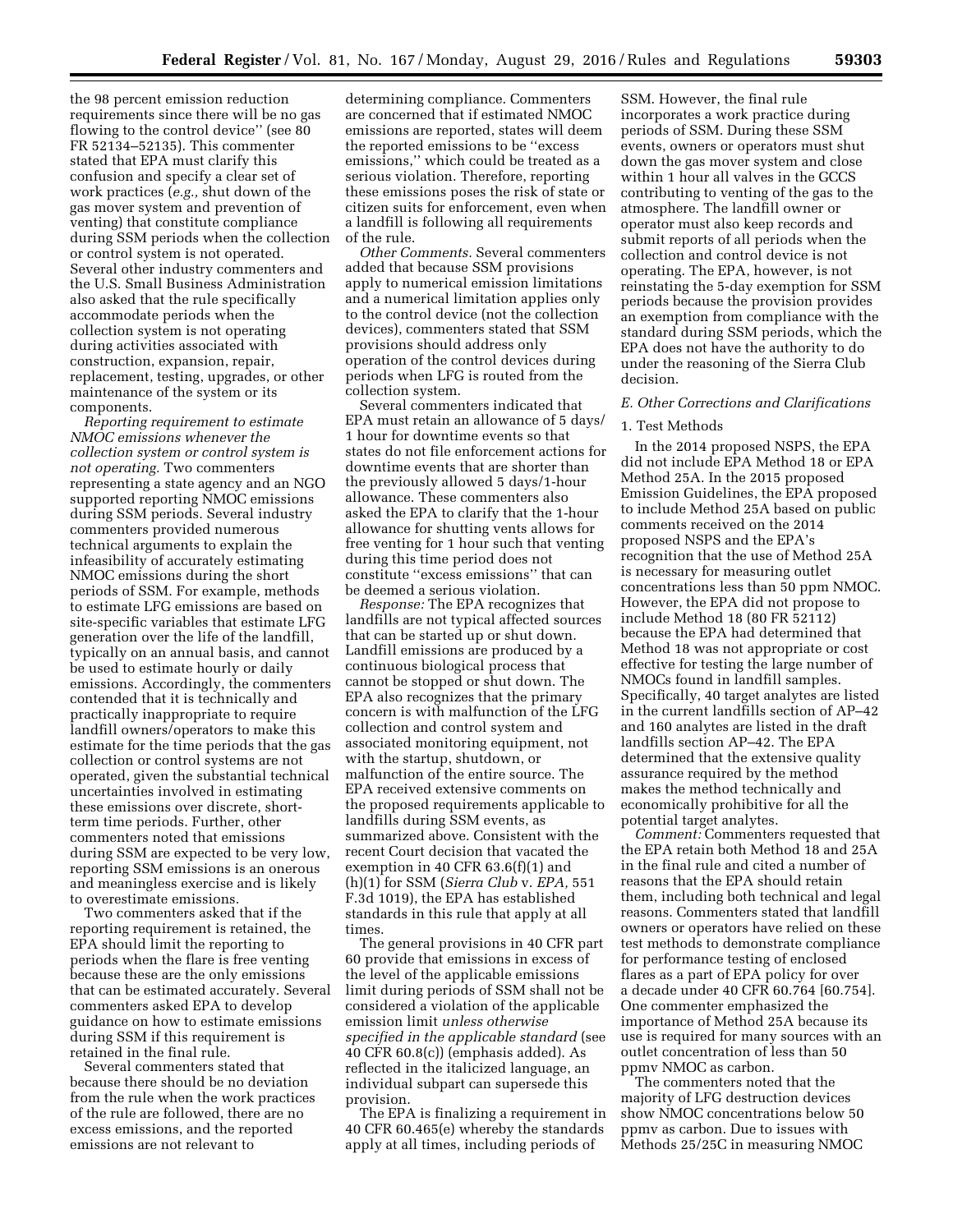content under this level, commenters observed that the proposed NSPS rule change effectively removes the ability to accurately measure compliance with the 20 ppmv outlet standard for a large class of enclosed combustors. Commenter believes that Method 25A is the superior testing methodology for certain circumstances and is more commonly used in practice. Commenters cited limitations of Method 25, including sensitivity of the test method to water and carbon dioxide and the inability to measure NMOC content below 50 ppmv as carbon.

Commenters also contended that the EPA did not provide any justification for removing these methods. Commenters stated that the EPA did not provide any factual data, methodology, or any legal or policy justification for its proposed exclusion of Method 25A or Method 18; thus commenters claimed that the EPA did not satisfy the noticeand-comment requirements of the CAA.

*Response:* After considering public comments, the EPA is including both EPA Method 25A and Method 18 (on a limited basis, *i.e.,* compound specific) in the final landfills regulations (40 CFR part 60, subparts Cf and XXX).

After reviewing the comments received on the NSPS for new landfills proposed on July 17, 2014, the EPA recognizes that the use of Method 25A is necessary for measuring outlet concentrations less than 50 ppm NMOC. EPA Method 25A determines total gaseous organic concentration of vapor (total organic compounds). Because the rule regulates NMOC, EPA Method 18 or Method 3C are needed to determine the concentration of methane in the gas stream. Method 25A, in conjunction with Methods 18 or 3C (for methane), can be used to determine NMOC for the outlet concentrations less than 50 ppm NMOC as carbon. Note that Method 25A FIDs are insensitive to formaldehyde.

While Method 18 may be used in conjunction with Method 25A for methane or specific compounds of interest, there are limitations on the number of analytes that can be reasonably quantified in measuring the sum of all NMOCs. With the possibility of 40 target analytes listed in the current landfill section of AP–42 (160 analytes in the draft landfill AP–42), Method 18 is not an appropriate or cost effective method to test all NMOCs found in landfill samples. The extensive QA required by the method makes the method technically and economically prohibitive for all the potential target analytes.

# 2. Tier 2 Sampling Procedure

The EPA continues to believe that the number of samples required per hectare is appropriate for Tier 2. As described in 40 CFR 60.764, the EPA is reaffirming that the two samples are required per hectare and if additional samples are taken, all samples must be used in determining the site-specific NMOC concentration. Landfill owners or operators must also ensure that the probes are evenly distributed over the landfill surface. The EPA explored a number of methods, including a statistical approach, when establishing requirements for the number and location of Tier 2 samples for the original rule. Public commenters raised significant concerns with approaches based on equations. As such, the EPA determined that a simplified method (2 samples per hectare) was best and received no public comments to the contrary.

#### 3. Non-degradable Waste

The EPA is reaffirming that all the waste must be included in calculating the design capacity. Non-degradable waste cannot be subtracted from the permitted landfill design capacity. However, non-degradable waste can be subtracted from the mass of solid waste when calculating the NMOC emission rate because such waste would not produce NMOC emissions. Nondegradable waste is defined as waste that does not break down through chemical or microbiological activity. Examples include concrete, municipal waste combustor ash, and metals. Petroleum contaminated soils (PCS) and paper mill sludges likely contain organics that could be emitted as MSW LFG emissions. Therefore, emissions from PCS and sludges would need to be accounted for in the emission estimate only. The EPA is also reaffirming that documentation of the nature and amount of non-degradable waste needs to be maintained when subtracting the mass of non-degradable waste from the total mass of waste for NMOC emission rate calculations.

#### **VII. Impacts of This Final Rule**

For most Emission Guidelines, the EPA analyzes the impacts in the year the standard is implemented. If the Emission Guidelines are promulgated and published in August 2016, then the implementation year would be 2017 based on the following: states have 9 months to prepare a state plan implementing the guidelines (May 2017); the EPA has 4 months to review the plan (September 2017); and if necessary, the state has an additional 2

months to revise and submit a corrected plan based on any comments from the EPA (November 2017). Concurrently, the EPA must promulgate a federal plan within 6 months after the state plan is due, consistent with 40 CFR 60.27(d), or November 2017. Thus, the EPAapproved state plan and updated federal plan implementing the Emission Guidelines are expected to become effective in November 2017. Although late 2017 is the estimated implementation year, the reporting and control timeframe allows 3 months to submit the first NMOC emission report and then 30 months after reporting the NMOC emission rate results before the GCCS is required to be installed. Therefore, the first year that affected landfills could have controls installed under the final rule will be late 2020.

Because of the necessarily lengthy implementation process, the EPA is assessing impacts in year 2025 as a representative year for the landfills Emission Guidelines. While the year 2025 differs somewhat from the expected first year of implementation for the Emission Guidelines (year 2020), the number of existing landfills required to install controls under the final rule in year 2025 is the same as those estimated to control in the estimated first year of implementation. Further, year 2025 represents a year in which several of the landfills subject to control requirements will have had to expand their GCCS according the expansion lag times set forth in 40 CFR part 60, subpart Cf.

The landfills dataset used for estimating the impacts of the Emission Guidelines is discussed in detail in the August 27, 2015 proposed revisions to the Emission Guidelines (80 FR 52116– 52117). The EPA made several significant edits to the dataset since the August 2015 proposal, based on public comments received; new data made available from the landfills reporting 2014 emissions to 40 CFR part 98, subpart HH, of GHGRP; and consultations with EPA regional offices, and state and local authorities to identify additional landfills expected to undergo a modification within the next 5 years. After incorporating all of the updates to the inventory and removing the landfills expected to modify, the revised dataset to analyze the impacts of the final rule now has 1,851 existing landfills that accepted waste after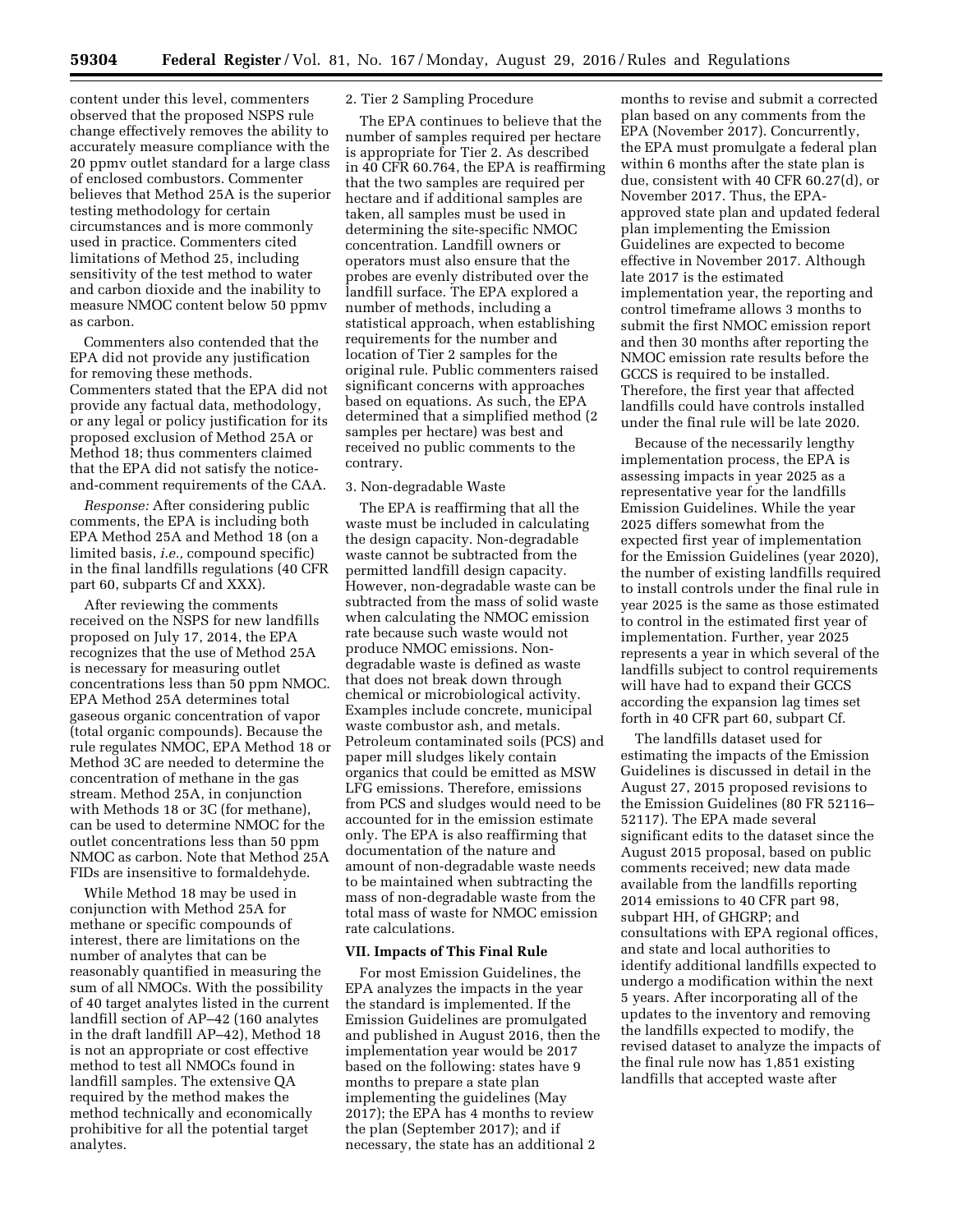1987 49 and opened prior to 2014.50 A detailed discussion of updates made to the landfill dataset is in the docketed memorandum, ''Summary of Updated Landfill Dataset Used in the Cost and Emission Reduction Analysis of Landfills Regulations, 2016.''

The methodology used for estimating the impacts of the Emission Guidelines is discussed in detail in the August 27, 2015 proposed revisions to the Emission Guidelines (80 FR 52116–52117). The EPA made several significant edits to the methodology since the August 2015 proposal based on public comments and comments on a separate peer review of the EPA Landfill Gas Energy Cost (LFGcost) model.51 Notably, the EPA adjusted its assumption of gas collection efficiency to an average of 85 percent.

The impacts analysis at the proposal did not apply a collection efficiency assumption. However, in consideration of public comments received and EPA assumptions in subpart HH of the GHGRP, and analyses performed for marginal abatement cost curves, the EPA has included an 85 percent average gas collection efficiency factor to reflect a more realistic indicator of GCCS performance.52 In addition, Chapter 2.4 of the EPA AP–42 for MSW landfills cites a range of collection efficiencies for LFG between 60 and 85 percent. The EPA also adjusted the electricity purchase price and anticipated revenue estimates using forecasted commercial retail electricity rate data and forecasted electricity generation price data for

different Energy Information Administration (EIA) Electricity Market Module regions.<sup>53</sup> 54

A detailed discussion of the methodology and equations used to estimate the impacts of the final rule are available in the docketed memorandum ''Revised Methodology for Estimating Cost and Emission Impacts of MSW Landfill Regulations, 2016.'' The results of applying this methodology to the population of existing landfills potentially subject to the final rule are in the docketed memorandum ''Revised Cost and Emission Impacts Resulting from the Landfill EG Review, 2016.'' Table 2 of this preamble summarizes the emission reductions and costs associated with the final rule.

# TABLE 2—EMISSION REDUCTIONS AND COSTS FOR FINAL RULE IN YEAR 2025 AT EXISTING LANDFILLS (2012\$)

| Option                                                                   | Landfills<br>affected by<br>final rule <sup>a</sup> | Number<br>of landfills<br>affected <sup>b</sup> | Number of<br>landfills<br>controlling | Number of<br>landfills<br>reporting<br>but not<br>controlling <sup>c</sup> | Annual<br>Net cost<br>(million<br>\$2012) | Annual<br><b>NMOC</b><br>reductions<br>(Mg\yr) | Annual<br>methane<br>reductions<br>(million | Annual<br>CO <sub>2</sub> e<br>reductions<br>(million | NMOC Cost<br>effectiveness<br>$(S\backslash\text{Mq})$ | Methane cost<br>effectiveness<br>$(S\backslash\text{Mq})$ | CO <sub>2</sub> e Cost<br>effectiveness<br>$($\mathbb{R})^d$ |
|--------------------------------------------------------------------------|-----------------------------------------------------|-------------------------------------------------|---------------------------------------|----------------------------------------------------------------------------|-------------------------------------------|------------------------------------------------|---------------------------------------------|-------------------------------------------------------|--------------------------------------------------------|-----------------------------------------------------------|--------------------------------------------------------------|
| (2.5)<br>Mq<br>million<br>Baseline<br>design<br>capacity\50 Mg\yr NMOC). | All                                                 | 1014                                            | 638                                   | 177                                                                        | 642                                       | 58.770                                         | Mg\yr)<br>9.3                               | $m t \ yr$ ) <sup>d</sup><br>231                      | 10.900                                                 | 69.3                                                      | 2.8                                                          |
| Incremental values vs. the Baseline                                      |                                                     |                                                 |                                       |                                                                            |                                           |                                                |                                             |                                                       |                                                        |                                                           |                                                              |
| Final Option (2.5 million Mg design ca-<br>pacity/34 Mg/yr NMOC).        | Open                                                | 0                                               | 93                                    | $-100$                                                                     | $e$ 54.1                                  | 1.810                                          | 0.285                                       | 7.1                                                   | 29,900                                                 | 190                                                       | 7.6                                                          |

aThe final option in this table shows the impacts of reducing the NMOC emission threshold to 34 Mg/yr on open landfills only, and retaining the NMOC threshold of 50 Mg/yr for the closed landfill subcategory.<br>D Landfills are affected by the landfills Emission Guidelines based on design capacity. Once affected, they calculate and report emissions until they exceed the NMOC threshold, which triggers

control requirements. Since we are not changing the size threshold, there are no incremental landfills affected.<br>Since the number of landfills affected remains the same as the baseline, the number of landfills reporting NM

under the final rule.<br>"Results do not include secondary CO<sub>2</sub> impacts.<br>"The annualized net cost for the final Emission Guidelines is estimated to be \$54.1 million (2012\$) in 2025, when using a 7 percent discount rate. The ing and monitoring. These control costs are offset by \$39.3 million in revenue from electricity sales, which is incorporated into the net control costs for certain landfills that are expected to generate revenue by using the LFG to produce electricity

# *A. What are the air quality impacts?*

The EPA estimates that the final rule will achieve nearly an additional 3 percent reduction in NMOC from existing landfills, or 1,810 Mg/yr, when compared to the baseline, as shown in Table 2 of this preamble. The final rule would also achieve 0.285 million Mg of methane reductions (7.1 million mtCO2e) in 2025. These reductions are achieved by reducing the NMOC threshold from 50 Mg/yr to 34 Mg/yr open landfills.

# *B. What are the water quality and solid waste impacts?*

Leachate is the liquid that passes through the landfilled waste and strips contaminants from the waste as the leachate percolates. Precipitation generates the vast majority of leachate volume. Installation of a gas collection system will generate additional liquid, in the form of gas condensate, and it will be routed to the same leachate treatment mechanisms in place for controlling precipitation-based leachate. Collected leachate can be treated on site or transported off site to wastewater

treatment facilities. Some landfills have received permits allowing for recirculation of leachate in the landfill, which may further reduce the volume of leachate requiring treatment. Additional liquid generated from gas condensate is not expected to be significant and insufficient data are available to estimate the increases in leachate resulting from expanded gas collection and control requirements.

The additional gas collection and control components required by this final rule have finite lifetimes (approximately 15 years) and these

<sup>49</sup>November 8, 1987, is the date on which permit programs were established under the Hazardous and Solid Waste Amendments of RCRA. This date was also selected as the regulatory cutoff in the Emission Guidelines for landfills no longer receiving wastes because the EPA judged states would be able to identify active facilities as of this date. The data available to EPA include an open year without the month and so the analysis uses a cutoff year of 1988 for landfill closure year.

<sup>50</sup> July 17, 2014, is the proposal date of the revised NSPS for MSW landfills in 40 CFR part 60, subpart XXX. A landfill opening or commencing construction on its modification after this date would become subject to this new subpart and

would not be subject to the revised Emission Guidelines. The EPA cannot predict the exact month a model landfill will open so the analysis uses a cutoff year of 2014.

<sup>51</sup>See the docketed 2016 RIA for additional discussion of changes made on the methodology for estimating impacts as a result of the LFGcost peer review.

<sup>&</sup>lt;sup>52</sup> USEPA. Global Mitigation of Non-CO<sub>2</sub> Greenhouse Gases: 2010–2030. EPA–430–R–13– 011.

 $^{53}\rm{See}$  the docketed 2016 RIA for additional discussion of changes made to electricity pricing assumptions.

<sup>54</sup>To map existing landfill sites to EIA's Electricity Market Module regions, the sites' geospatial coordinates were overlayed on a map of the EMM regions. The AEO Electricity Market Module regions are commensurate with the eGRID2012 primary regions for which a shapefile is available at *[https://www.epa.gov/energy/download](https://www.epa.gov/energy/download-egrid2012-shapefiles)[egrid2012-shapefiles.](https://www.epa.gov/energy/download-egrid2012-shapefiles)* For expected new landfills within a state the specific location is unknown, therefore the landfill is located at the state's centroid for purposes of mapping the site to an EMM region.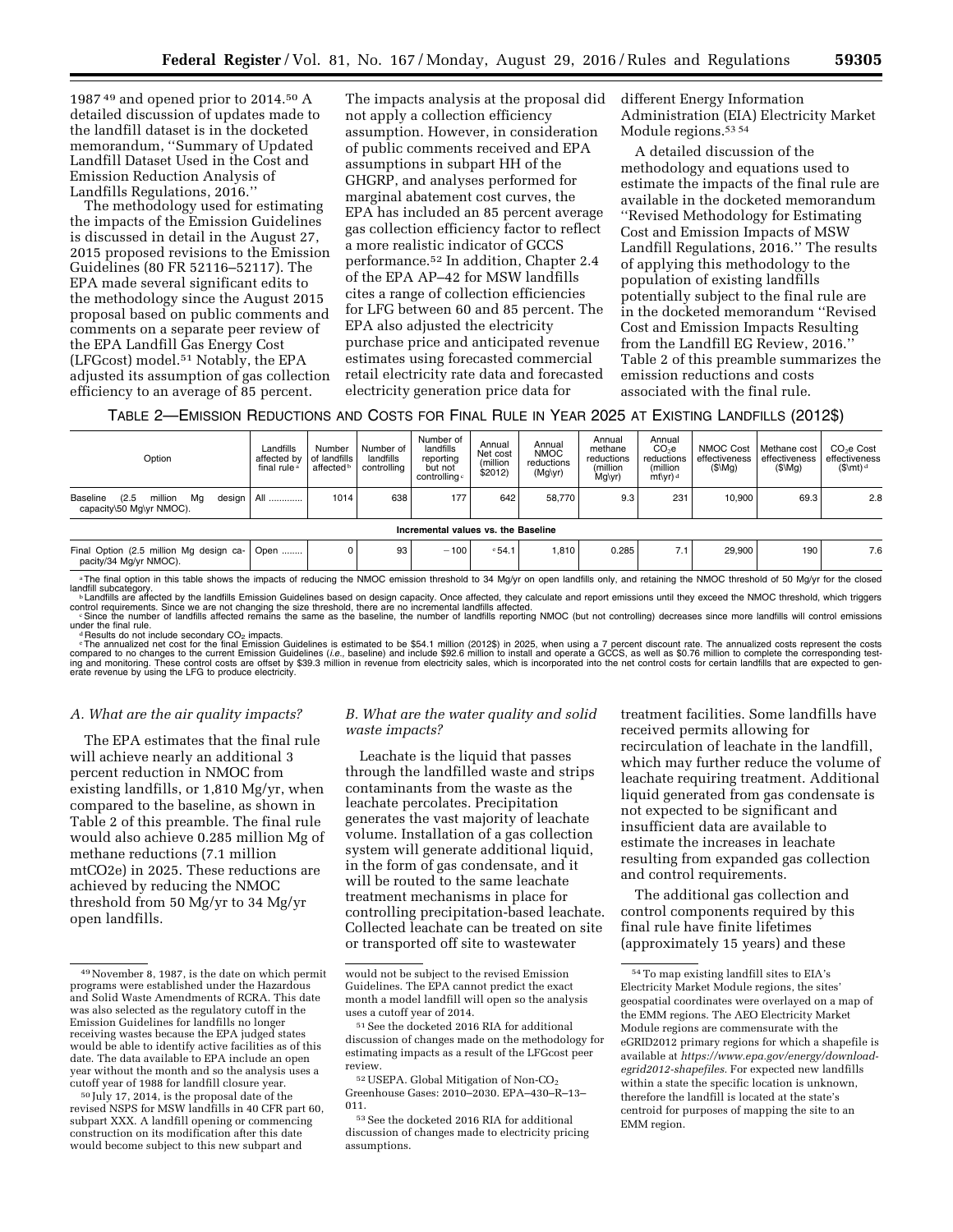pipes and wells will be capped or disposed of at the end of their useful life. There are insufficient data to quantify the solid waste resulting from disposal of this control infrastructure.

Further, the incremental costs of control for the final rule of \$54.1 million in 2025 (7% discount rate, 2012\$) are not expected to have an appreciable market effect on the waste disposal costs, tipping fees, or the amount of solid waste disposed in landfills because the costs for gas collection represent a small portion of the overall costs to design, construct, and operate a landfill. The handling of waste by the private companies in the industry was estimated to generate \$55 billion of revenue in 2011, of which landfilling contributed \$13 billion, while a more recent estimate shows the U.S. nonhazardous solid waste services industry generated about \$60 billion in annual revenues in 2015. These revenue estimates do not include activity related to publicly owned landfills. For more information, see the ''Regulatory Impact Analysis for the Final Revisions to the Emission Guidelines for Existing Sources and the New Source Performance Standards in the Municipal Solid Waste Landfills Sector, 2016'' (hereafter ''2016 RIA'') included in the docket. There also is insufficient information to quantify the effect increased gas control costs might have on the amount of solid waste disposed in landfills versus other disposal mechanisms such as recycling, waste-toenergy, or composting. Note that elements of this final rule—notably lowering the NMOC threshold to 34 Mg/ yr—provide additional incentives to separate waste.

#### *C. What are the secondary air impacts?*

Secondary air impacts may include grid emissions from purchasing electricity to operate the GCCS components, by-product emissions from combustion of LFG in flares or energy recovery devices, and offsets to conventional grid emissions from new LFG energy supply.

The secondary air impacts are presented as net impacts, considering both the energy demand and energy supply resulting from the final rule. The methodology used to prepare the estimated secondary impacts for this preamble is discussed in the docketed memorandum ''Revised Estimates of Secondary Impacts of the Landfills Emission Guidelines Review, 2016.''

While we do expect NOx and sulfur  $divide (SO<sub>2</sub>)$  emission changes as a result of these guidelines, we expect these changes to be small and these changes have not been estimated. The

net impacts were computed for CO<sub>2</sub>e. After considering the offsets from LFG electricity, the impacts of the final rule are expected to reduce  $CO<sub>2</sub>$  emissions by 277,000 metric tons per year. These  $CO<sub>2</sub>$ emission reductions are in addition to the methane emission reductions achieved from the direct destruction of methane in flares or engines presented in Table 2 of this preamble.

#### *D. What are the energy impacts?*

The final rule is expected to have a very minimal impact on energy supply and consumption. Active gas collection systems require energy to operate the blowers and pumps and the final rule will increase the volume of LFG collected. When the least cost control is a flare, energy may be purchased from the grid to operate the blowers of the LFG collection system. However, when the least cost control option is an engine, the engine may provide this energy to the gas control system and then sell the excess to the grid. Considering the balance of energy generated and demanded from the estimated least cost controls, the final rule is estimated to supply 0.51 million megawatt hours (MWh) of additional renewable LFG energy per year, which will reduce the need for conventional fossil-based energy sources.

#### *E. What are the cost impacts?*

To meet the final rule emission thresholds, a landfill is expected to install the least cost control for combusting the LFG. The cost estimates evaluated each landfill to determine whether a gas collection and flare or a gas collection with flare and engine equipment would be least cost, after considering local power buyback rates and whether the quantity of LFG was sufficient to generate electricity. The control costs include the costs to install and operate gas collection infrastructure such as wells, header pipes, blowers, and an enclosed flare. For landfills for which the least cost control option is an engine, the costs also include the cost to install and operate one or more reciprocating internal combustion engines to convert the LFG into electricity. Revenue from electricity sales was incorporated into the net control costs using forecasted electricity generation price data from EIA Electricity Market Module regions. Testing and monitoring costs at controlled landfills include the cost to conduct initial performance tests on the enclosed flare or engine control equipment, quarterly surface monitoring, continuous combustion monitoring, and monthly wellhead monitoring. At uncontrolled landfills,

the testing and monitoring costs include calculation and reporting of NMOC emission rates.

The nationwide incremental annualized net cost for the final rule is \$54.1 million, when using a 7 percent discount rate and 2012\$. The annualized net costs of \$54.1 million represent the costs compared to no changes to the current Emission Guidelines (*i.e.,* baseline) and include \$92.6 million to install and operate a GCCS, as well as \$0.76 million to complete the corresponding testing and monitoring. These control costs are offset by \$39.3 million in revenue from electricity sales, which is incorporated into the net control costs for certain landfills that are expected to generate revenue by using the LFG to produce electricity.

#### *F. What are the economic impacts?*

Because of the relatively low net cost of the final rule compared to the overall size of the MSW industry, as well as the lack of appropriate economic parameters or model, the EPA is unable to estimate the impacts on the supply and demand for MSW landfill services. However, because of the relatively low incremental costs, the EPA does not believe the final rule would lead to substantial changes in supply and demand for landfill services or waste disposal costs, tipping fees, or the amount of waste disposed in landfills. Hence, the overall economic impact of the final rule should be minimal on the affected industries and their consumers.

#### *G. What are the benefits?*

This final action is expected to result in significant emissions reductions from existing MSW landfills. By lowering the NMOC emissions threshold to 34 Mg/yr, these final guidelines would achieve reductions of more than 1,810 Mg/yr NMOC and 285,000 metric tons of methane  $(7.1 \text{ million mtCO}_2)$ . In addition, the guidelines are expected to result in the net reduction of 277,000 metric tons  $CO<sub>2</sub>$ , due to reduced demand for electricity from the grid as landfills generate electricity from LFG.

This rule is expected to result in significant public health and welfare benefits resulting from the climate benefits due to anticipated methane and CO2 reductions. Methane is a potent GHG that, once emitted into the atmosphere, absorbs terrestrial infrared radiation that contributes to increased global warming and continuing climate change. Methane reacts in the atmosphere to form tropospheric ozone and stratospheric water vapor, both of which also contribute to global warming. When accounting for the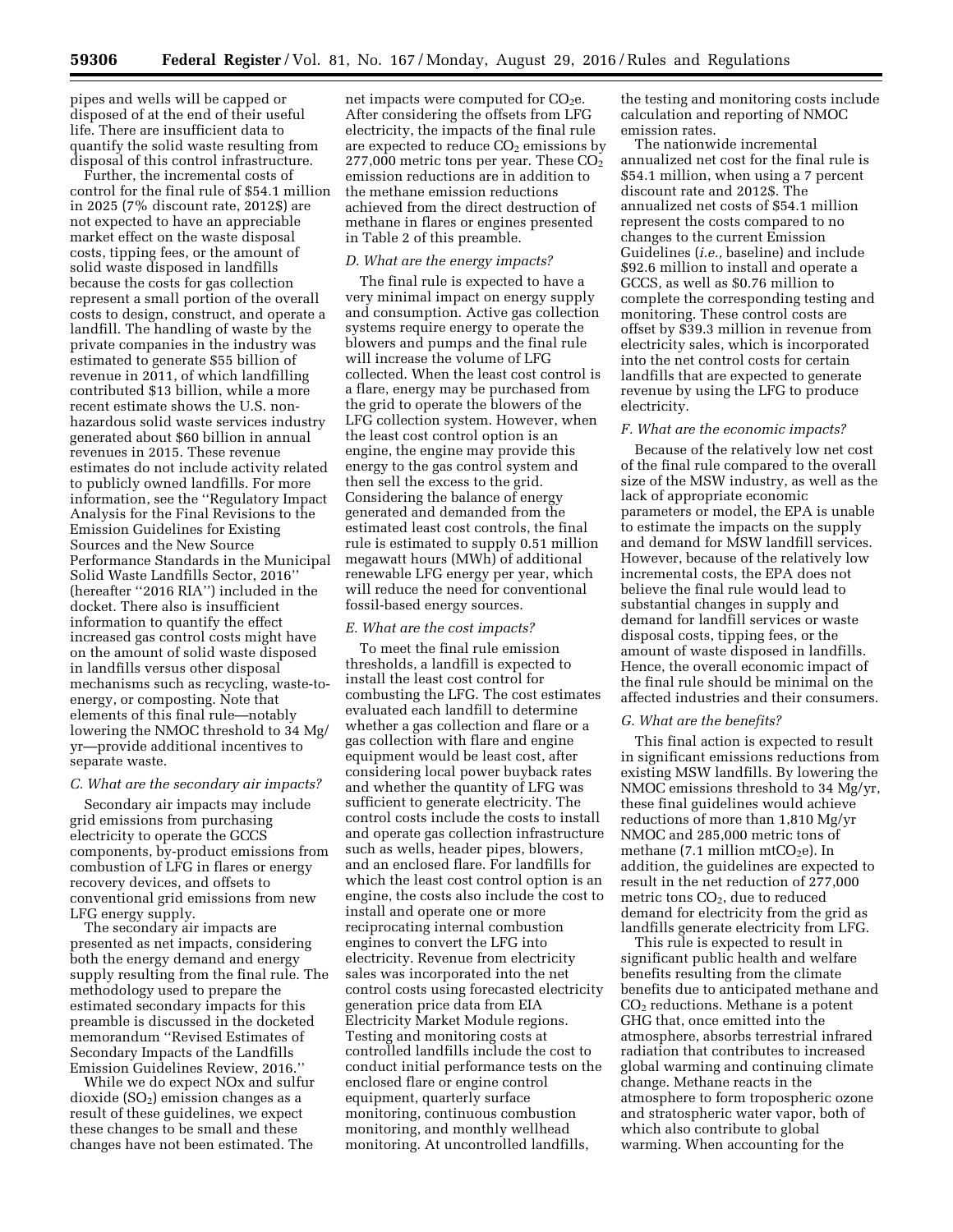impacts of changing methane, tropospheric ozone, and stratospheric water vapor concentrations, the Intergovernmental Panel on Climate Change (IPCC) 5th Assessment Report (2013) found that historical emissions of methane accounted for about 30 percent of the total current warming influence (radiative forcing) due to historical emissions of greenhouse gases. Methane is therefore a major contributor to the climate change impacts described in section III.B of this preamble. The remainder of this section discusses the methane reductions expected from this proposed rule and the associated monetized benefits.

As discussed in section IV of this preamble, this rulemaking includes several changes to the Emission Guidelines for MSW landfills that will decrease methane emissions from this sector. Specifically, the final emission guideline changes are expected to reduce methane emissions from all landfills in 2025 by about 285,000 metric tons of methane.

We calculated the global social benefits of these methane emission reductions using estimates of SC–CH<sub>4</sub>, a metric that estimates the monetary value of impacts associated with marginal changes in methane emissions in a given year. The SC–CH4 estimates applied in this analysis were developed by Marten et al. (2014) and are discussed in greater detail below.

A similar metric, the social cost of  $CO<sub>2</sub>$  (SC–CO<sub>2</sub>), provides important context for understanding the Marten et al. SC–CH<sub>4</sub> estimates.<sup>55</sup> The SC–CO<sub>2</sub> is a metric that estimates the monetary value of impacts associated with marginal changes in  $CO<sub>2</sub>$  emissions in a given year. It includes a wide range of anticipated climate impacts, such as net changes in agricultural productivity and human health, property damage from increased flood risk, and changes in energy system costs, such as reduced costs for heating and increased costs for air conditioning. Estimates of the SC– CO2 have been used by the EPA and other federal agencies to value the impacts of  $CO<sub>2</sub>$  emissions changes in benefit cost analysis for GHG-related rulemakings since 2008.

The SC– $CO<sub>2</sub>$  estimates were developed over many years, using the best science available, and with input from the public. Specifically, an interagency working group (IWG) that

included the EPA and other executive branch agencies and offices used three integrated assessment models (IAMs) to develop the SC–CO<sub>2</sub> estimates and recommended four global values for use in regulatory analyses. The  $SC$ – $CO<sub>2</sub>$ estimates were first released in February 2010 and updated in 2013 using new versions of each IAM.

The 2010  $SC$ – $CO<sub>2</sub>$  Technical Support Document (TSD) provides a complete discussion of the methods used to develop these estimates and the current SC–CO2 TSD presents and discusses the 2013 update (including recent minor technical corrections to the estimates).56

The  $SC$ – $CO<sub>2</sub>$  TSDs discuss a number of limitations to the  $SC$ – $CO<sub>2</sub>$  analysis, including the incomplete way in which the IAMs capture catastrophic and noncatastrophic impacts, their incomplete treatment of adaptation and technological change, uncertainty in the extrapolation of damages to high temperatures, and assumptions regarding risk aversion. Currently, IAMs do not assign value to all of the important physical, ecological, and economic impacts of climate change recognized in the climate change literature due to a lack of precise information on the nature of damages and because the science incorporated into these models understandably lags behind the most recent research. Nonetheless, these estimates and the discussion of their limitations represent the best available information about the social benefits of  $CO<sub>2</sub>$  reductions to inform benefit-cost analysis. The EPA and other agencies continue to engage in research on modeling and valuation of climate impacts with the goal to improve these estimates, and continue to consider feedback on the  $SC$ – $CO<sub>2</sub>$ estimates from stakeholders through a range of channels, including public comments received on Agency rulemakings, a separate Office of Management and Budget (OMB) public comment solicitation, and through regular interactions with stakeholders and research analysts implementing the SC–CO2 methodology. See the docketed 2016 RIA for additional details.

A challenge particularly relevant to this rule is that the IWG did not estimate the social costs of non- $CO<sub>2</sub>$ GHG emissions at the time the  $SC$ – $CO<sub>2</sub>$ estimates were developed. In addition, the directly modeled estimates of the social costs of non- $CO<sub>2</sub>$  GHG emissions previously found in the published literature were few in number and varied considerably in terms of the

models and input assumptions they employed 57 (EPA 2012). In the past, the EPA has sought to understand the potential importance of monetizing non-CO2 GHG emissions changes through sensitivity analysis using an estimate of the GWP of  $CH<sub>4</sub>$  to convert emission impacts to  $CO<sub>2</sub>$  equivalents, which can then be valued using the  $SC$ – $CO<sub>2</sub>$ estimates. This approach approximates the SC–CH4 using estimates of the SC–  $CO<sub>2</sub>$  and the GWP of methane.

The published literature documents a variety of reasons that directly modeled estimates of SC–CH4 are an analytical improvement over the estimates from the GWP approximation approach. Specifically, several recent studies found that GWP-weighted benefit estimates for CH4 are likely to be lower than the estimates derived using directly modeled social cost estimates for these gases.58 The GWP reflects only the relative integrated radiative forcing of a gas over 100 years in comparison to CO2. The directly modeled social cost estimates differ from the GWP-scaled SC–CO2 because the relative differences in timing and magnitude of the warming between gases are explicitly modeled, the non-linear effects of temperature change on economic damages are included, and rather than treating all impacts over a hundred years equally, the modeled damages over the time horizon considered (300 years in this case) are discounted to present value terms. A detailed discussion of the limitations of the GWP approach can be found in the 2016 RIA.

In general, the commenters on previous rulemakings strongly encouraged the EPA to incorporate the monetized value of non-CO<sub>2</sub> GHG impacts into the benefit cost analysis. However, they noted the challenges associated with the GWP approach, as discussed above, and encouraged the use of directly modeled estimates of the SC–CH4 to overcome those challenges.

Since then, a paper by Marten et al. (2014) has provided the first set of published SC–CH4 estimates in the peerreviewed literature that are consistent with the modeling assumptions

<sup>55</sup>Previous analyses have commonly referred to the social cost of carbon dioxide emissions as the social cost of carbon or SCC. To more easily facilitate the inclusion of non- $CO<sub>2</sub>$  GHGs in the discussion and analysis the more specific SC–CO2 nomenclature is used to refer to the social cost of CO<sub>2</sub> emissions.

 $^{56}\,$  Both the 2010 SC–CO $_2$  TSD and the current TSD are available at: *[https://www.whitehouse.gov/](https://www.whitehouse.gov/omb/oira/social-cost-of-carbon)  [omb/oira/social-cost-of-carbon.](https://www.whitehouse.gov/omb/oira/social-cost-of-carbon)* 

<sup>57</sup>U.S. EPA. 2012. Regulatory Impact Analysis Final New Source Performance Standards and Amendments to the National Emissions Standards for Hazardous Air Pollutants for the Oil and Natural Gas Industry. Office of Air Quality Planning and Standards, Health and Environmental Impacts Division. April. *[http://www.epa.gov/ttn/ecas/](http://www.epa.gov/ttn/ecas/regdata/RIAs/oil_natural_gas_final_neshap_nsps_ria.pdf) [regdata/RIAs/oil](http://www.epa.gov/ttn/ecas/regdata/RIAs/oil_natural_gas_final_neshap_nsps_ria.pdf)*\_*natural*\_*gas*\_*final*\_*neshap*\_*nsps*\_ *[ria.pdf.](http://www.epa.gov/ttn/ecas/regdata/RIAs/oil_natural_gas_final_neshap_nsps_ria.pdf)* Accessed April 7, 2016.

<sup>58</sup>See Waldhoff et al. (2011); Marten and Newbold (2012); and Marten et al. (2014).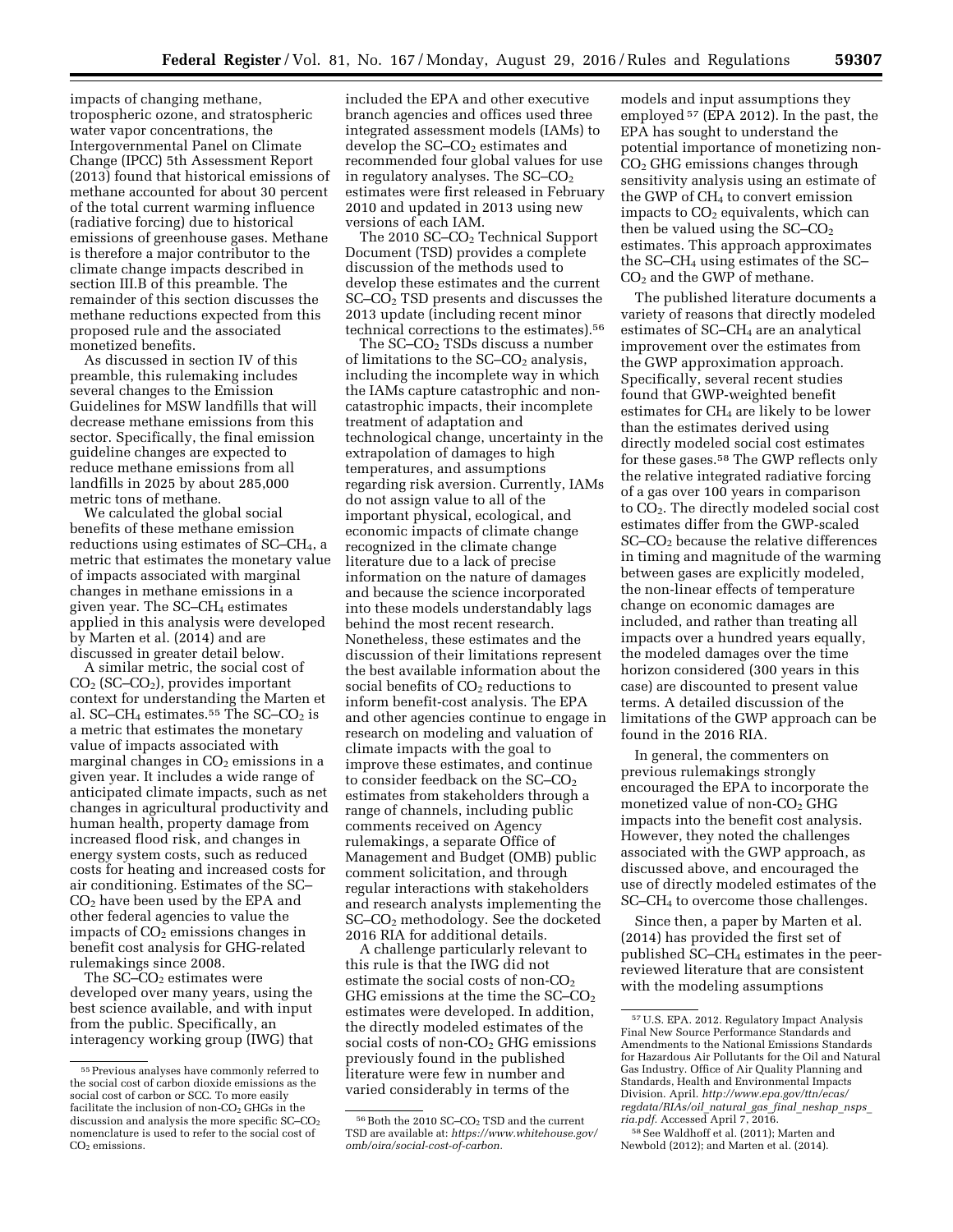underlying the  $SC$ – $CO<sub>2</sub>$  estimates.<sup>5960</sup> Specifically, the estimation approach of Marten et al. used the same set of three IAMs, five socioeconomic-emissions scenarios, equilibrium climate

sensitivity distribution, three constant discount rates, and aggregation approach used by the IWG to develop the  $SC$ – $CO<sub>2</sub>$  estimates.

The SC–CH4 estimates from Marten, et al. (2014) are presented in Table 3 of

this preamble. More detailed discussion of the methodology, results, and a comparison to other published estimates can be found in the 2016 RIA and in Marten, et al.

# TABLE  $3-$ Social Cost of CH $_4$ , 2012–2050  $^{\rm a}$

[In 2012\$ per metric ton (Source: Marten et al., 2014b]

|      | $SC-CH4$   |            |              |                       |  |  |
|------|------------|------------|--------------|-----------------------|--|--|
| Year | 5% Average | 3% Average | 2.5% Average | 3% 95th<br>percentile |  |  |
| 2012 | \$430      | \$1000     | \$1400       | 2800                  |  |  |
| 2015 | 490        | 1100       | 1500         | 3000                  |  |  |
| 2020 | 580        | 1300       | 1700         | 3500                  |  |  |
| 2025 | 700        | 1500       | 1900         | 4000                  |  |  |
| 2030 | 820        | 1700       | 2200         | 4500                  |  |  |
| 2035 | 970        | 1900       | 2500         | 5300                  |  |  |
| 2040 | 100        | 2200       | 2800         | 5900                  |  |  |
| 2045 | 1300       | 2500       | 3000         | 6600                  |  |  |
| 2050 | 1400       | 2700       | 3300         | 7200                  |  |  |

aThe values are emissions-year specific. Estimates using several discount rates are included because the literature shows that estimates of the SC–CO2 (and SC–CH4) are sensitive to assumptions about the discount rate, and because no consensus exists on the appropriate rate to use in an intergenerational context (where costs and benefits are incurred by different generations). The fourth value is the 95th percentile of the SC–CH<sub>4</sub> estimates across three models using a 3 percent discount rate. It is included to represent higher-than-expected impacts from tempera-<br>ture change further out in the tails of the SC–CH<sub>4</sub> distribution.

<sup>b</sup> The estimates in this table have been adjusted to reflect recent minor technical corrections to the SC–CO<sub>2</sub> estimates. See the Corrigendum to Marten et al. (2014), *[http://www.tandfonline.com/doi/abs/10.1080/14693062.2015.1070550.](http://www.tandfonline.com/doi/abs/10.1080/14693062.2015.1070550)* 

The application of these directly modeled SC–CH4 estimates from Marten et al. (2014) in a benefit-cost analysis of a regulatory action is analogous to the use of the  $SC$ – $CO<sub>2</sub>$  estimates. In addition, the limitations for the  $SC$ – $CO<sub>2</sub>$ estimates discussed above likewise apply to the  $SC-CH_4$  estimates, given the consistency in the methodology.

In early 2015, the EPA conducted a peer review of the application of the Marten, et al.  $(2014)$  non-CO<sub>2</sub> social cost estimates in regulatory analysis and received responses that supported this application. See the 2016 RIA for a detailed discussion.

The EPA also carefully considered the full range of public comments and associated technical issues on the Marten et al. SC–CH<sub>4</sub> estimates received

through this rulemaking. The comments addressed the technical details of the SC–CO2 estimates and the Marten et al. SC–CH4 estimates as well as their application to this rulemaking analysis. One comment letter also provided constructive recommendations to improve the SC–CO2 and SC–CH4 estimates in the future. Based on the evaluation of the public comments on this rulemaking, the favorable peer review of the Marten et al. application, and past comments urging the EPA to value non- $CO<sub>2</sub>$  GHG impacts in its rulemakings, the agency has concluded that the estimates represent the best scientific information on the impacts of climate change available in a form appropriate for incorporating the damages from incremental CH4

emissions changes into regulatory analysis. The EPA has included those benefits in the main benefits analysis. See the EPA's Response to Comments document for the complete response to comments received on the  $SC-CH<sub>4</sub>$  as part of this rulemaking.

The methane benefits based on Marten et al. (2014) are presented for the year 2025. Applying this approach to the methane reductions estimated for these guidelines, the 2025 methane benefits vary by discount rate and range from about \$200 million to approximately \$1.1 billion; the mean SC–CH4 at the 3-percent discount rate results in an estimate of about \$430 million in 2025, as presented in Table 4 of this preamble.

# TABLE 4—ESTIMATED GLOBAL BENEFITS OF  $CH_4$  Reductions in 2025

[In millions, 2012\$]

|                           | Discount rate and statistic |            |              |                       |  |
|---------------------------|-----------------------------|------------|--------------|-----------------------|--|
| Million metric tons $CH4$ | 5% Average                  | 3% Average | 2.5% Average | 3% 95th<br>percentile |  |
| 0.285                     | \$200                       | \$430      | \$550        | \$1,100               |  |

The vast majority of this action's climate-related benefits are associated with methane reductions. Additional

climate-related benefits are expected from the guidelines' secondary air impacts, specifically, a net reduction in

60Marten, A. L., E. A. Kopits, C. W. Griffiths, S. C. Newbold & A. Wolverton (2014). Incremental  $CH<sub>4</sub>$  and  $N<sub>2</sub>O$  mitigation benefits consistent with the

<sup>59</sup>Marten et al. (2014) also provided the first set of SC–N2O estimates that are consistent with the assumptions underlying the IWG  $SC$ – $CO<sub>2</sub>$  estimates.

 $CO<sub>2</sub>$  emissions. Monetizing the net  $CO<sub>2</sub>$ reductions with the SC–CO<sub>2</sub> estimates described in this section yields benefits

U.S. Government's SC-CO<sub>2</sub> estimates, Climate Policy, DOI: 10.1080/14693062.2014.912981.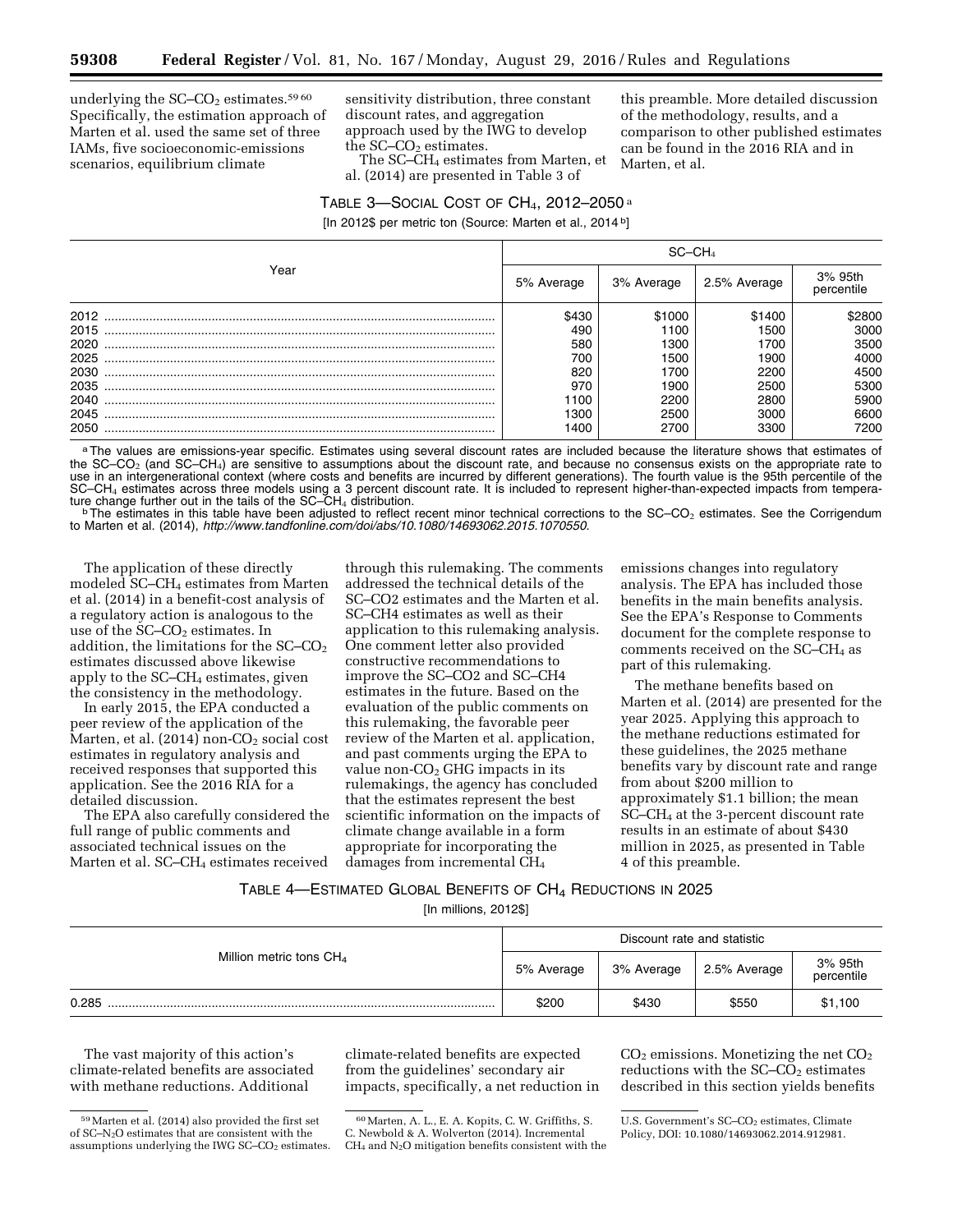of \$14 million in the year 2025 (average SC–CO2, 3 percent discount rate, 2012\$). Monetized climate benefits associated with reductions in methane and secondary CO2 emissions are approximately \$440 million in 2025  $(2012\$ ), based on the average SC–CH<sub>4</sub> at a 3 percent discount rate and the average SC–CO2 at a 3 percent discount rate. See the 2016 RIA for more details.

In addition to the limitation discussed above, and the referenced documents, there are additional impacts of individual GHGs that are not currently captured in the IAMs used in the directly modeled approach of Marten et al. (2014), and therefore not quantified for the rule. For example, the NMOC portion of LFG can contain a variety of air pollutants, including VOC and various organic HAP. VOC emissions are precursors to both  $PM_{2.5}$  and ozone formation, while methane is a GHG and a precursor to global ozone formation. These pollutants are associated with substantial health effects, welfare effects, and climate effects, which are discussed in section III.B of this preamble. The ozone generated by methane has important non-climate impacts on agriculture, ecosystems, and human health. The 2016 RIA describes the specific impacts of methane as an ozone precursor in more detail and discusses studies that have estimated monetized benefits of these methane generated ozone effects. The EPA continues to monitor developments in this area of research.

Finally, these final Emission Guidelines will yield benefits from reductions in VOC and HAP emissions and from reductions in methane as a precursor to global background concentrations of tropospheric ozone. With the data available, we are not able to provide quantified health benefit estimates for the reduction in exposure to HAP, ozone, and  $PM_{2.5}$  for this rule. This is not to imply that there are no benefits of the rules; rather, it is a reflection of the difficulties in modeling the direct and indirect impacts of the reductions in emissions for this sector with the data currently available.<sup>61</sup> In

addition to health improvements, there will be improvements in visibility effects, ecosystem effects, and climate effects.

Although we do not have sufficient information or modeling available to provide quantitative estimates of the health benefits associated with HAP, ozone, and  $PM<sub>2.5</sub>$  reductions, we include a qualitative assessment of the public health effects associated with exposure to HAP, ozone, and  $PM_{2.5}$  in the 2016 RIA for this rule. These qualitative impact assessments are briefly summarized in section III.B of this preamble, but for more detailed information, please refer to the 2016 RIA, which is available in the docket.

Based on the monetized benefits and costs of the final emission guidelines, the annual net benefits of the rule are estimated to be \$390 million (\$2012) in 2025 based on the average SC–CH4 at a 3 percent discount rate and costs at a 7 percent discount rate.

# **VIII. Statutory and Executive Order Reviews**

Additional information about these statues and Executive Orders can be found at *[http://www2.epa.gov/laws](http://www2.epa.gov/laws-regulations/laws-and-executive-orders)[regulations/laws-and-executive-orders.](http://www2.epa.gov/laws-regulations/laws-and-executive-orders)* 

*A. Executive Order 12866: Regulatory Planning and Review and Executive Order 13563: Improving Regulation and Regulatory Review* 

This action is an economically significant regulatory action that was submitted to OMB for review. Any changes made in response to OMB recommendations have been documented in the docket. The EPA prepared an economic analysis of the potential costs and benefits associated with the proposed Emission Guidelines. The analysis is documented in the 2016 RIA, which is available in docket EPA– HQ–OAR–2014–0451 and is briefly summarized in section VII of this preamble.

#### *B. Paperwork Reduction Act (PRA)*

OMB has approved the information collection activities contained in this rule under the PRA and has assigned OMB control number 2060–NEW. The Information Collection Request (ICR) document that the EPA prepared for the final Emission Guidelines has been assigned EPA ICR number 2522.02. You can find a copy of the ICR in the docket for this rule, and it is briefly summarized here.

The information required to be collected is necessary to identify the regulated entities subject to the final rule and to ensure their compliance with the final Emission Guidelines. The recordkeeping and reporting requirements are mandatory and are being established under authority of CAA section 114 (42 U.S.C. 7414). All information other than emissions data submitted as part of a report to the agency for which a claim of confidentiality is made will be safeguarded according to CAA section 114(c) and the EPA's implementing regulations at 40 CFR part 2, subpart B.

*Respondents/affected entities:* MSW landfills that accepted waste after November 8, 1987, and commenced construction, reconstruction, or modification on or before July 17, 2014.

*Respondent's obligation to respond:*  Mandatory (40 CFR part 60, subpart Cf).

*Estimated number of respondents:*  1,192 MSW landfills.

*Frequency of response:* Initially, occasionally, and annually.

*Total estimated burden:* 679,668 hours (per year) for the responding facilities and 17,829 hours (per year) for the agency. These are estimates for the average annual burden for the first 3 years after the rule is final. Burden is defined at 5 CFR 1320.3(b).

*Total estimated cost:* \$45,225,362 (per year), which includes annualized capital or operation and maintenance costs, for the responding facilities and 1,161,840 (per year) for the agency. These are estimates for the average annual cost for the first 3 years after the rule is final.

An agency may not conduct or sponsor, and a person is not required to respond to, a collection of information unless it displays a currently valid OMB control number. The OMB control numbers for the EPA's regulations in 40 CFR are listed in 40 CFR part 9.

# *C. Regulatory Flexibility Act (RFA)*

I certify that this action will not have a significant economic impact on a substantial number of small entities under the RFA. This action will not impose any requirements on small entities. Specifically, Emission Guidelines established under CAA section 111(d) do not impose any requirements on regulated entities and, thus, will not have a significant economic impact upon a substantial number of small entities. After Emission Guidelines are promulgated, states and U.S. territories establish standards on existing sources, and it is those state requirements that could potentially impact small entities.

<sup>61</sup>Previous studies have estimated the monetized benefits-per-ton of reducing VOC emissions associated with the effect that those emissions have on ambient  $PM_{2.5}$  levels and the health effects associated with PM2.5 exposure (Fann, Fulcher, and Hubbell, 2009). While these ranges of benefit-perton estimates can provide useful context, the geographic distribution of VOC emissions from the MSW landfills sector are not consistent with emissions modeled in Fann, Fulcher, and Hubbell (2009). In addition, the benefit-per-ton estimates for VOC emission reductions in that study are derived from total VOC emissions across all sectors. Coupled with the larger uncertainties about the relationship between VOC emissions and PM2.5 and the highly localized nature of air quality responses

associated with HAP and VOC reductions, these factors lead us to conclude that the available VOC benefit-per-ton estimates are not appropriate to calculate monetized benefits of these rules, even as a bounding exercise.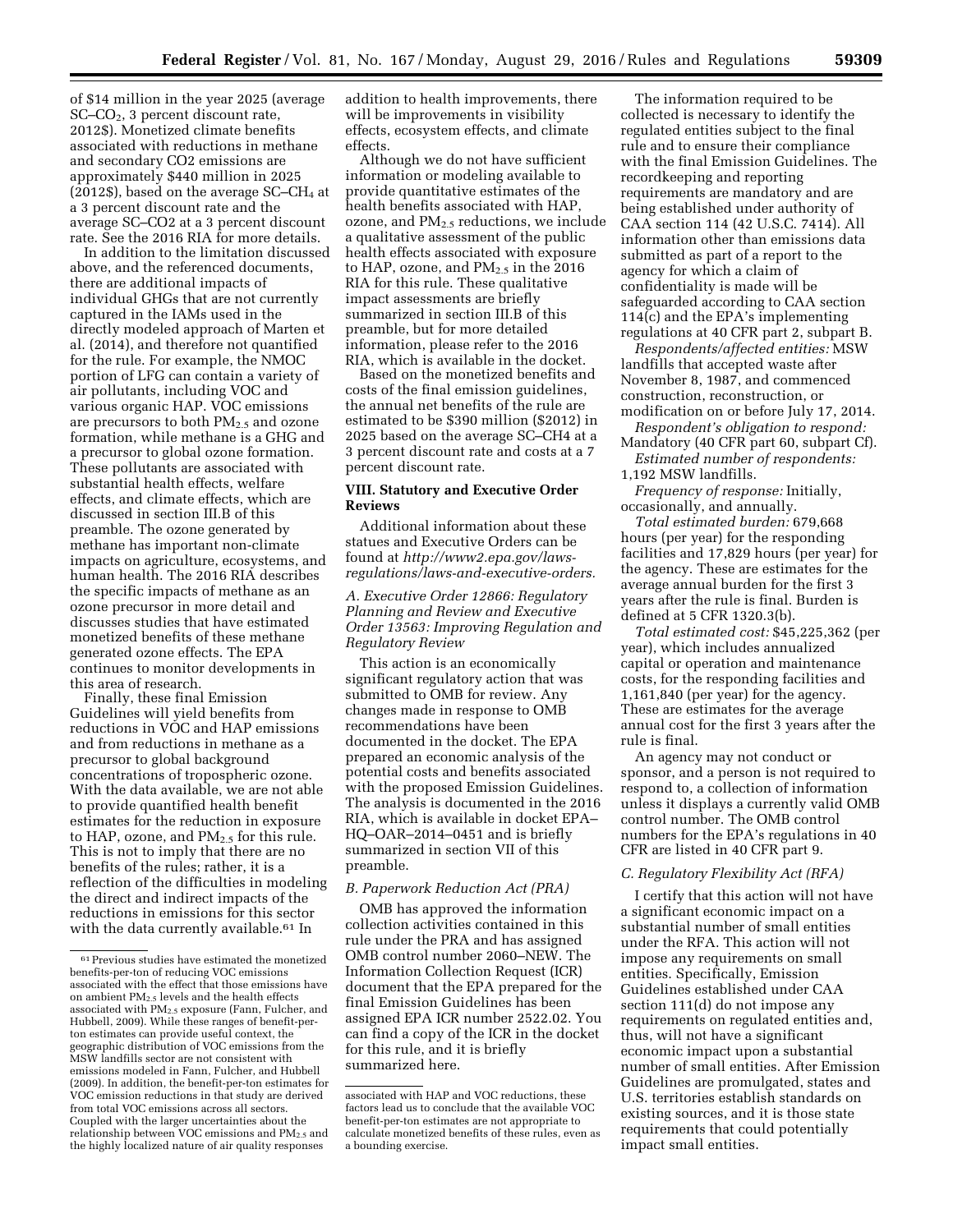Our analysis here is consistent with the analysis of the analogous situation arising when the EPA establishes National Ambient Air Quality Standards (NAAQS), which do not impose any requirements on regulated entities. As here, any impact of a NAAQS on small entities would only arise when states take subsequent action to maintain and/ or achieve the NAAQS through their state implementation plans. See *American Trucking Assoc.* v. *EPA,* 175 F.3d 1029, 1043–45 (D.C. Cir. 1999). (NAAQS do not have significant impacts upon small entities because NAAQS themselves impose no regulations upon small entities.)

Nevertheless, the EPA is aware that there is substantial interest in the rule among small entities. The EPA conducted stakeholder outreach as detailed in sections XI.C and XI.E of the preamble to the proposed Standards of Performance for MSW Landfills (79 FR 41828–41829; July 17, 2014) and in sections VIII.C and VIII.E of this preamble. The EPA convened a Small Business Advocacy Review (SBAR) Panel in 2013 for the landfills rulemaking. The EPA originally planned a review of the Emission Guidelines and NSPS in one action, but the actions were subsequently divided into separate rulemakings. The SBAR Panel evaluated the assembled materials and smallentity comments on issues related to the rule's potential effects and significant alternative regulatory approaches. A copy of the ''Summary of Small Entity Outreach'' is available in the rulemaking docket EPA–HQ–OAR–2014–0451. While formulating the provisions of the rule, the EPA considered the input provided over the course of the stakeholder outreach as well as the input provided in the many public comments, and we have incorporated many of the suggestions in this final rule.

# *D. Unfunded Mandates Reform Act (UMRA)*

This action does not contain any unfunded mandate of \$100 million or more as described in UMRA, 2 U.S.C. 1531–1538. The final Emission Guidelines apply to landfills that were constructed, modified, or reconstructed after November 8, 1987, and that commenced construction, reconstruction, or modification on or before July 17, 2014. Impacts resulting from the final Emission Guidelines are below the applicable threshold.

We note however, that the final Emission Guidelines may significantly or uniquely affect small governments because small governments operate landfills. The EPA consulted with small

governments concerning the regulatory requirements that might significantly or uniquely affect them. In developing this rule, the EPA consulted with small governments pursuant to a plan established under section 203 of the UMRA to address impacts of regulatory requirements in the rule that might significantly or uniquely affect small governments. The EPA also held meetings as discussed in section VIII.E of this preamble under Federalism consultations.

#### *E. Executive Order 13132: Federalism*

The EPA has concluded that the final Emission Guidelines may have federalism implications, because the rule imposes substantial direct compliance costs on state or local governments and the federal government will not provide the funds necessary to pay those costs.

The EPA provides the following federalism summary impact statement. The EPA consulted with state and local officials, including their representative national organizations, early in the process of developing the proposed action to permit them to have meaningful and timely input into its development. In developing the regulatory options reflected in the proposed rule as well as this final action, the EPA consulted with 8 national organizations representing state and local elected officials, including the National Governors Association, the National League of Cities, the National Association of Counties, the National Conference of State Legislatures, the United States Conference of Mayors, the County Executives of America, the Council of State Governments, and the National Association of Towns and Townships. Additionally, the Environmental Council of the States, the National Association of Clean Air Agencies and the Association of State and Territorial Solid Waste Management Officials participated in pre-proposal briefings. Finally, in addition to these associations, over 140 officials representing state and local governments across the nation participated in at least one of three preproposal briefings in the Fall of 2013 (September 10, 2013, November 7, 2013, and November 14, 2013.

In the spirit of Executive Order 13132, and consistent with EPA policy to promote communications between the EPA and state and local governments, the EPA specifically solicited input prior to proposal from these intergovernmental associations, their members, and the participating state and local officials during and in followup to these briefings. As a result of the

first phase of pre-proposal intergovernmental outreach, the EPA received comments from [over 40] entities representing State and local governments. As the development of the rule continued, and in the interest of sharing additional information with its intergovernmental partners prior to proposing the rule, EPA conducted an additional Federalism outreach meeting on April 15, 2015.

The principal intergovernmental concerns raised during the pre-proposal consultations, as well as during the proposed rule's public comment period, include: Implementation concerns associated with shortening of gas collection system installation and/or expansion timeframes; concerns regarding significant lowering of the design capacity or emission thresholds; the need for clarifications associated with wellhead operating parameters; and, the need for consistent, clear, and rigorous surface monitoring requirements. In response to these comments and based upon the data currently available, the EPA has decided not to adjust the design capacity or significantly lower the emission threshold. The EPA has also decided not to adjust the time allotted for installation of the GCCS or expansion of the wellfield. In 80 FR 52121 (the proposed rule), the EPA highlighted specific concerns raised by commenters, which included state agencies as well as landfill owners and operators, about the interaction between shortened lag times and design plan approvals, costs and safety concerns associated with reduced lag times, and the need for flexibility for lag time adjustments. Wellhead operating parameters have been adjusted to limit corrective action requirements to negative pressure and temperature. The EPA also acknowledged concerns about wellhead operating parameters in 80 FR 52121 and reviewed public comments in favor of and against retention of the parameters during the public comment period as described in section VI.A.1 of this preamble.

As described section VI.B of this preamble, the EPA is finalizing a SEM approach for determining GCCS installation. Commenters were generally supportive of this approach and recognized the additional flexibility provided as an alternative to the traditional approach for determining GCCS installation based on a series of models. The EPA is also finalizing a subcategory for closed landfills as outlined in section VI.C of this preamble. While federalism commenters primarily supported this approach, some representatives of local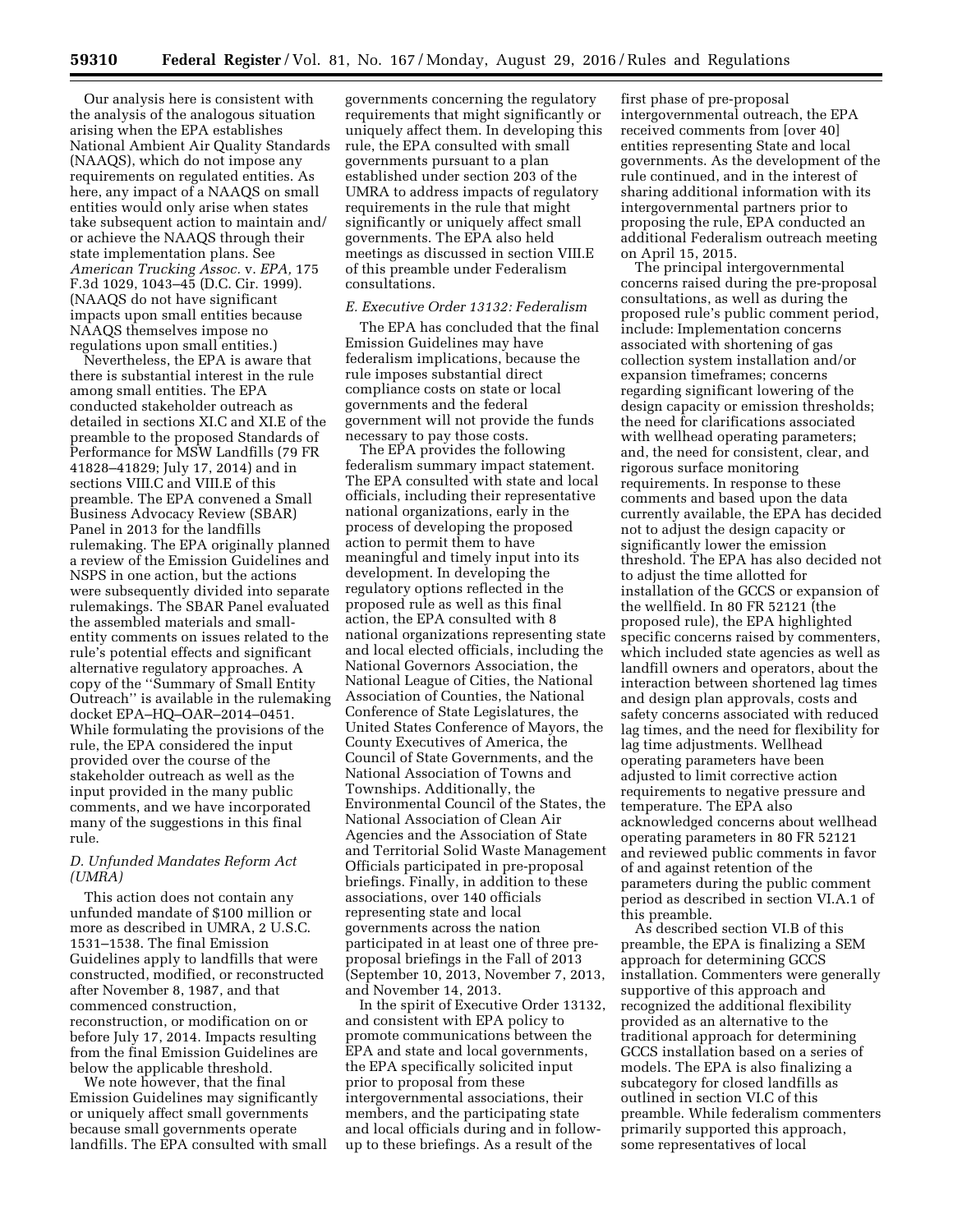governments opposed it due to trends in ownership and size of landfills and the perception that landfills owned by these entities should not benefit from subcategorization.

A complete list of the comments from State and local governments has been provided to OMB and has been placed in the docket for this rulemaking. In addition, the detailed response to comments from these entities is contained in the EPA's Response to Comments document for this rulemaking.

As required by section 8(a) of Executive Order 13132, the EPA included a certification from its Federalism Official stating that the EPA had met the Executive Order's requirements in a meaningful and timely manner when it sent the draft of this final action to OMB for review pursuant to Executive Order 12866. A copy of this certification is included in the public version of the official record for this final action.

# *F. Executive Order 13175: Consultation and Coordination With Indian Tribal Governments*

This action has tribal implications. However, it will neither impose substantial direct compliance costs on federally recognized tribal governments, nor preempt tribal law. The database used to estimate impacts of the final 40 CFR part 60, subpart Cf, identified one tribe, the Salt River Pima-Maricopa Indian Community, which owns three landfills potentially subject to the final Emission Guidelines. One of these landfills is open, the Salt River Landfill, and is already controlling emissions under the current NSPS/EG framework, so while subject to this subpart, the costs of this proposal are not substantial. The two other landfills are closed and anticipated to meet the definition of the closed landfill subcategory. One of the closed landfills, the Tri Cities Landfill, is already controlling emissions under the current NSPS/EG framework and will not incur substantial additional compliance costs under subpart Cf. The other landfill, North Center Street Landfill, is not estimated to install controls under the current NSPS/EG framework.

As required by section 7(a), the EPA's Tribal Consultation Official has certified that the requirements of the Executive Order have been met in a meaningful and timely manner. A copy of the certification is included in the docket for this action.

# *G. Executive Order 13045: Protection of Children From Environmental Health Risks and Safety Risks*

This action is subject to Executive Order 13045 (62 FR 19885, April 23, 1997) because it is a significant regulatory action as defined by Executive Order 12866, and the EPA believes that the environmental health or safety risk addressed by this action has a disproportionate effect on children. Accordingly, the EPA has evaluated the environmental health and welfare effects of climate change on children.

Greenhouse gases including methane contribute to climate change and are emitted in significant quantities by the landfill sector. The EPA believes that the GHG emission reductions resulting from implementation of this final rule will further improve children's health.

The assessment literature cited in the EPA's 2009 Endangerment Finding concluded that certain populations and life stages, including children, the elderly, and the poor, are most vulnerable to climate-related health effects. The assessment literature since 2009 strengthens these conclusions by providing more detailed findings regarding these groups' vulnerabilities and the projected impacts they may experience.

These assessments describe how children's unique physiological and developmental factors contribute to making them particularly vulnerable to climate change. Impacts to children are expected from heat waves, air pollution, infectious and waterborne illnesses, and mental health effects resulting from extreme weather events. In addition, children are among those especially susceptible to most allergic diseases, as well as health effects associated with heat waves, storms, and floods. Additional health concerns may arise in low income households, especially those with children, if climate change reduces food availability and increases prices, leading to food insecurity within households.

More detailed information on the impacts of climate change to human health and welfare is provided in section III.B of this preamble.

# *H. Executive Order 13211: Actions That Significantly Affect Energy Supply, Distribution, or Use*

This action is not a ''significant energy action'' because it is not likely to have a significant adverse effect on the supply, distribution, or use of energy. Further, we have concluded that the final Emission Guidelines are not likely to have any adverse energy effects

because the energy demanded to operate these control systems will be offset by additional energy supply from LFG energy projects.

# *I. National Technology Transfer and Advancement Act (NTTAA) and 1 CFR Part 51*

The final Emission Guidelines involve technical standards. For the final Emission Guidelines, the EPA has decided to use EPA Methods 2, 2E, 3, 3A, 3C, 18, 21, 25, 25A, and 25C of 40 CFR part 60, appendix A.

The EPA identified 15 voluntary consensus standards (VCS) as being potentially applicable (ASTM D3154–00 (2006), ASTM D3464–96 (2007), ASTM D3796–90 (2001), ANSI/ASME PTC 19– 10–1981 Part 10, ASME B133.9–1994 (2001), ISO 10396:1993 (2007), ISO 12039:2001, ISO 10780:1994, ASTM D5835–95 (2013), ASTM D6522–11, ASTM D6420–99 (2010), CAN/CSA Z223.2–M86 (1999), ASTM D6060–96 (2009), ISO 14965:2000(E), EN 12619(1999)). The EPA determined that 14 of the 15 candidate VCS identified for measuring emissions of pollutants or their surrogates subject to emission standards in the rule would not be practical due to lack of equivalency, documentation, validation data, and other important technical and policy considerations. The agency identified no equivalent standards for Methods 2E, 21, and 25C. However, one voluntary consensus standard was identified as acceptable alternative to EPA test method for the purposes of this rule.

The voluntary consensus standard ASTM D6522–11, Standard Test Method for the Determination of Nitrogen Oxides, Carbon Monoxide, and Oxygen Concentrations in Emissions from Natural Gas-Fired Reciprocating Engines, Combustion Turbines, Boilers, and Process Heaters Using Portable Analyzers'' is an acceptable alternative to Method 3A when used at the wellhead before combustion. It is advisable to know the flammability and check the Lower Explosive Limit of the flue gas constituents, prior to sampling, in order to avoid undesired ignition of the gas. The results of ASTM D6522–11 may be used to determine nitrogen oxides and carbon monoxide emission concentrations from natural gas combustion at stationary sources. This test method may also be used to monitor emissions during short-term emission tests or periodically in order to optimize process operation for nitrogen oxides and carbon monoxide control.

The EPA's review, including review of comments for these 15 methods, is documented in the memorandum, ''Voluntary Consensus Standard Results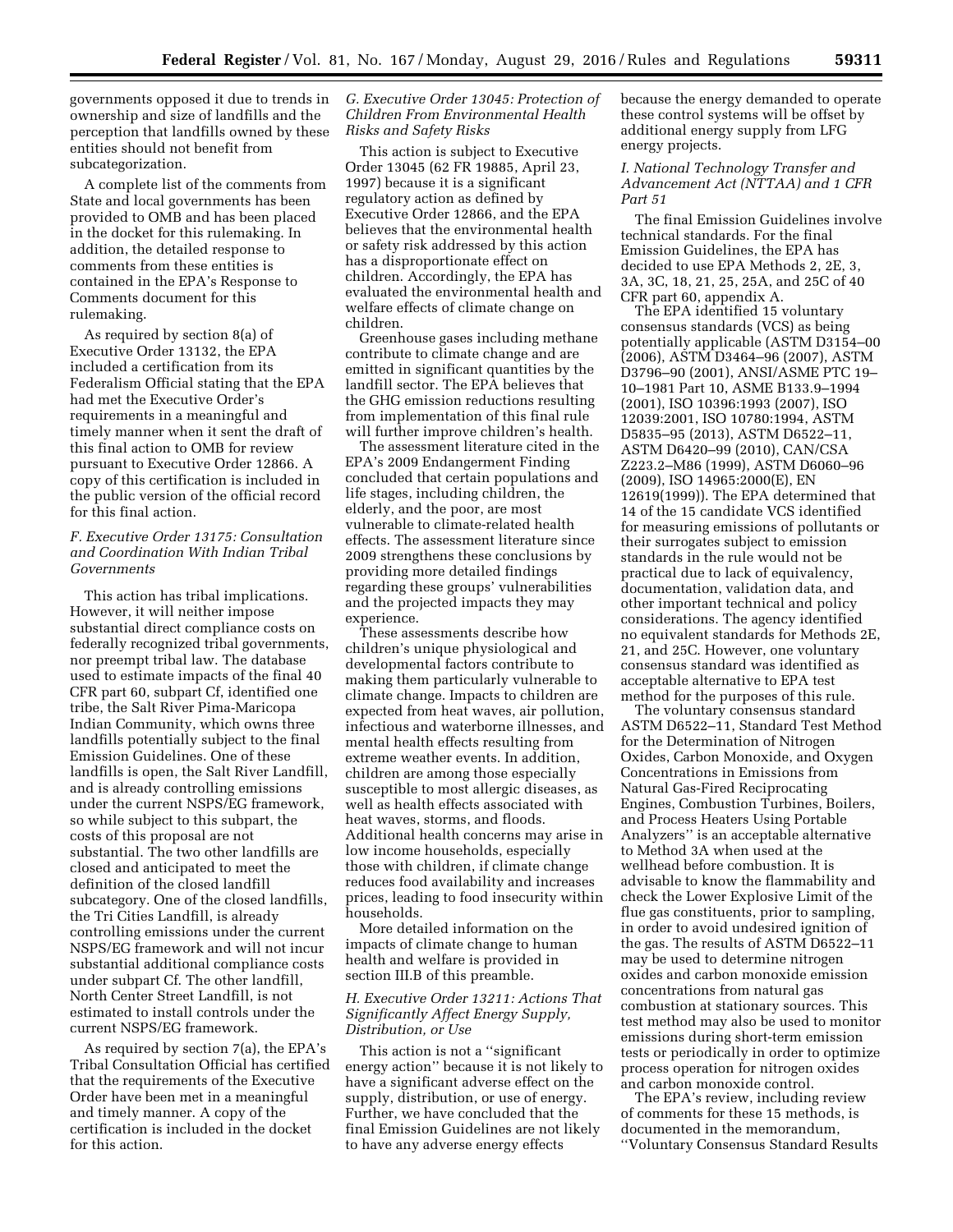for Emission Guidelines and Compliance Times for Municipal Solid Waste Landfills, 2016'' in the docket for this rulemaking (EPA–HQ–OAR–2014– 0451).

In this rule, the EPA is finalizing regulatory text for 40 CFR part 60, subpart Cf, that includes incorporation by reference in accordance with requirements of 1 CFR 51.5. Specifically, the EPA is incorporating by reference ASTM D6522–11. You may obtain a copy from American Society for Testing and Materials, 100 Barr Harbor Drive, Post Office Box C700, West Conshohocken, PA 19428–2959 or *[http://www.astm.org.](http://www.astm.org)* 

# *J. Executive Order 12898: Federal Actions To Address Environmental Justice in Minority Populations and Low-Income Populations*

The EPA believes the human health or environmental risk addressed by this action will not have potential disproportionately high and adverse human health or environmental effects on minority, low-income, or indigenous populations. The EPA has determined this because the rulemaking increases the level of environmental protection for all affected populations without having any disproportionately high and adverse human health or environmental effects on any population, including any minority, low-income, or indigenous populations. To the extent that any minority, low-income, or indigenous subpopulation is disproportionately impacted by hazardous air emissions due to the proximity of their homes to sources of these emissions, that subpopulation also stands to see increased environmental and health benefit from the emission reductions called for by this rule.

The EPA has provided meaningful participation opportunities for minority, low-income, indigenous populations and tribes during the rulemaking process by conducting and participating in community calls and webinars. Documentation of these activities can be found in the July 13, 2016, document titled, ''2016 Environmental Justice Screening Report for Municipal Solid Waste Landfills,'' a copy of which is available in the docket for this action (EPA–HQ–OAR–2014–0451).

The EPA is committed to assisting states and communities to develop plans that ensure there are no disproportionate, adverse impacts on overburdened communities. To provide information fundamental to that process, the EPA has conducted a proximity analysis for this final rulemaking that summarizes demographic data on the communities

located near landfills.62 The EPA understands that, in order to prevent disproportionately, high and adverse human health or environmental effects on these communities, both states and communities must have information on the communities living near facilities, including demographic data, and that accessing and using census data files requires expertise that some community groups may lack. Therefore, the EPA used census data from the American Community Survey (ACS) 2008–2012 to conduct a proximity analysis that can be used by states and communities as they develop state plans and as they later assess the final plans' impacts. The analysis and its results are presented in the EJ Screening Report for Municipal Solid Waste Landfills, which is located in the docket for this rulemaking at EPA–HQ–OAR–2014–0451.

The proximity analysis provides detailed demographic information on the communities located within a 3-mile radius of each affected landfill in the U.S. Included in the analysis is the breakdown by percentage of community characteristics such as income and minority status. The analysis shows a higher percentage of communities of color and people without high school diplomas living near landfills than national averages. It is important to note that the impacts of landfill emissions are not limited to a 3-mile radius and the impacts of both potential increases and decreases in landfill emissions can be felt many miles away. Still, being aware of the characteristics of communities closest to landfills is a starting point in understanding how changes in the landfill's air emissions may affect the air quality experienced by some of those already experiencing environmental burdens.

As stated in the Executive Order 12898 discussion located in section XIII.J of this preamble, the EPA believes that all communities will benefit from this final rulemaking because this action addresses the impacts of climate change by climate co-benefits achieved through reductions in the methane component of LFG. The EPA also believes that the information provided in the proximity analysis will promote engagement between vulnerable communities and their states and will be useful for states as they develop their plans.

Additionally, the EPA encourages states to conduct their own analyses of community considerations when developing their plans. Each state is uniquely knowledgeable about its own

communities and well-positioned to consider the possible impacts of plans on vulnerable communities within its state. Conducting state-specific analyses would not only help states assess possible impacts of plan options, but it would also enhance a state's understanding of the means to engage these communities that would most effectively reach them and lead to valuable exchanges of information and concerns. A state analysis, together with the proximity analysis conducted by the EPA, would provide a solid foundation for engagement between a state and its communities.

Such state-specific analyses need not be exhaustive. An examination of the options a state is considering for its plan, and any projections of likely resulting increases in landfill emissions affecting low-income populations, communities of color populations, or indigenous communities, would be informative for communities. The analyses could include available air quality monitoring data and information from air quality models, and, if available, take into account information about local health vulnerabilities such as asthma rates or access to healthcare. Alternatively, a simple analysis may consider expected landfill utilization in geographic proximity to overburdened communities. The EPA will provide states with information on its publicly available environmental justice screening and mapping tool, EJ SCREEN, which they may use in conducting a state-specific analysis. Additionally, the EPA encourages states to submit a copy of their analysis if they choose to conduct one, with their initial and final plan submittals.

#### *K. Congressional Review Act (CRA)*

This action is subject to the CRA, and the EPA will submit a rule report to each House of the Congress and to the Comptroller General of the United States. This action is a ''major rule'' as defined by 5 U.S.C. 804(2).

#### **List of Subjects in 40 CFR Part 60**

Environmental protection, Administrative practice and procedure, Air pollution control, Incorporation by reference, Reporting and recordkeeping requirements.

Dated: July 14, 2016.

# **Gina McCarthy,**

*Administrator.* 

For the reasons stated in the preamble, the Environmental Protection Agency amends title 40, chapter I of the Code of Federal Regulations as follows:

<sup>62</sup>The proximity analysis was conducted using the EPA's environmental justice mapping and screening tool, EJSCREEN.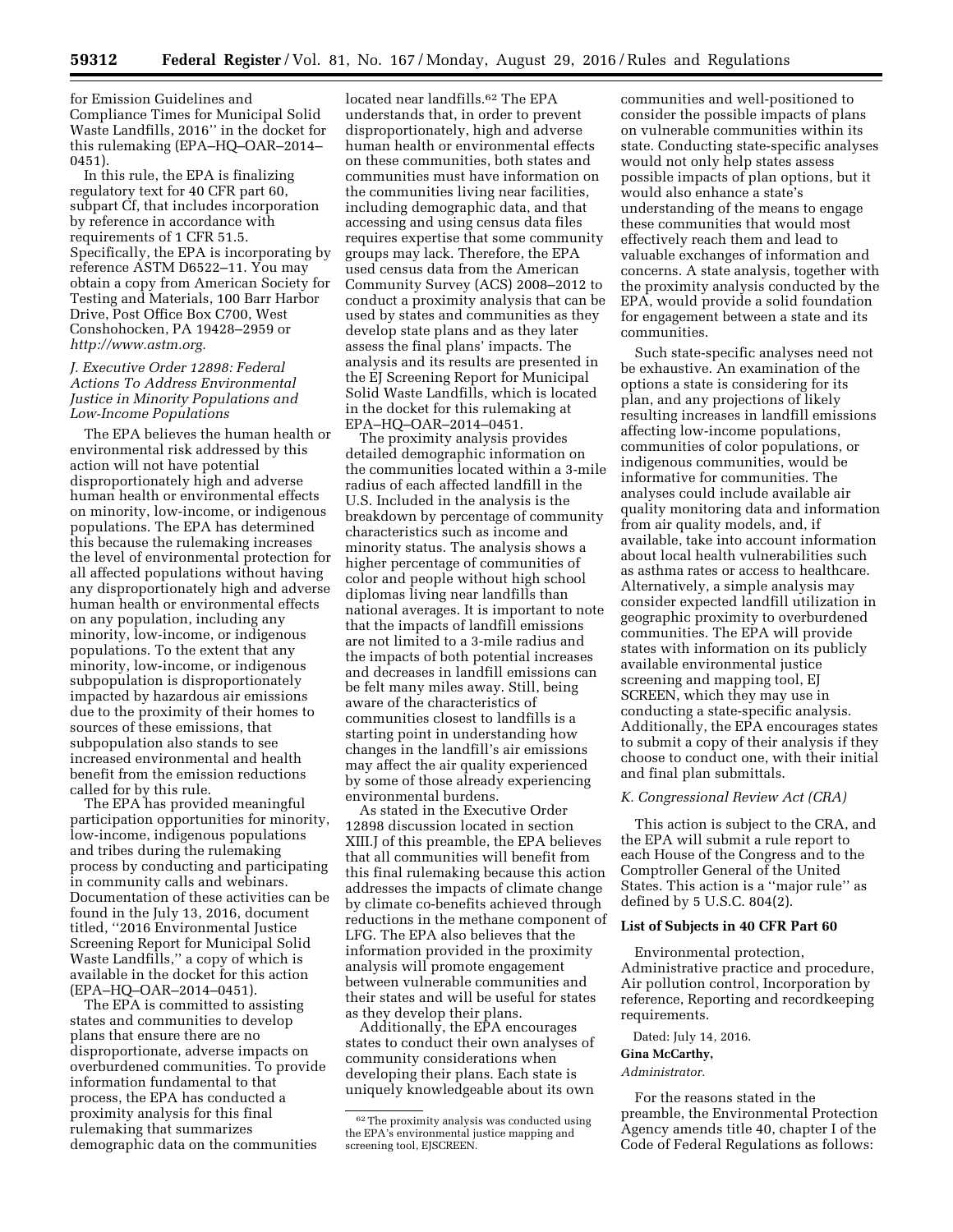#### **PART 60—STANDARDS OF PERFORMANCE FOR NEW STATIONARY SOURCES**

■ 1. The authority citation for part 60 continues to read as follows:

**Authority:** 42 U.S.C. 7401 *et seq.* 

■ 2. Section 60.17 is amended: ■ a. By redesignating paragraphs (h)(185) through (206) as paragraphs (h)(186) through (207), respectively; and ■ b. By adding a new paragraph

(h)(185).

The addition reads as follows:

#### **§ 60.17 Incorporations by reference.**

\* \* \* \* \* (h) \* \* \*

(185) ASTM D6522–11 Standard Test Method for Determination of Nitrogen Oxides, Carbon Monoxide, and Oxygen Concentrations in Emissions from Natural Gas-Fired Reciprocating Engines, Combustion Turbines, Boilers, and Process Heaters Using Portable Analyzers (Approved December 1, 2011), IBR approved for § 60.37f(a).

\* \* \* \* \*

■ 3. Part 60 is amended by adding subpart Cf to read as follows:

### **Subpart Cf—Emission Guidelines and Compliance Times for Municipal Solid Waste Landfills**

Sec.

- 60.30f Scope and delegated authorities.
- 60.31f Designated facilities.
- 60.32f Compliance times.
- 60.33f Emission Guidelines for municipal solid waste landfill emissions.
- 60.34f Operational standards for collection and control systems.
- 60.35f Test methods and procedures.
- 60.36f Compliance provisions.
- 60.37f Monitoring of operations.
- 60.38f Reporting guidelines.
- 60.39f Recordkeeping guidelines.
- 60.40f Specifications for active collection systems.

60.41f Definitions.

# **Subpart Cf—Emission Guidelines and Compliance Times for Municipal Solid Waste Landfills**

# **§ 60.30f Scope and delegated authorities.**

This subpart establishes Emission Guidelines and compliance times for the control of designated pollutants from certain designated municipal solid waste (MSW) landfills in accordance with section 111(d) of the Clean Air Act and subpart B of this part.

(a) If you are the Administrator of an air quality program in a state or United States protectorate with one or more existing MSW landfills that commenced construction, modification, or reconstruction on or before July 17, 2014, you must submit a state plan to

the U.S. Environmental Protection Agency (EPA) that implements the Emission Guidelines contained in this subpart. The requirements for state plans are specified in subpart B of this part.

(b) You must submit a state plan to EPA by May 30, 2017.

(c) The following authorities will not be delegated to state, local, or tribal agencies:

(1) Approval of alternative methods to determine the NMOC concentration or a site-specific methane generation rate constant (k).

(2) [Reserved]

#### **§ 60.31f Designated facilities.**

(a) The designated facility to which these Emission Guidelines apply is each existing MSW landfill for which construction, reconstruction, or modification was commenced on or before July 17, 2014.

(b) Physical or operational changes made to an existing MSW landfill solely to comply with an emission guideline are not considered a modification or reconstruction and would not subject an existing MSW landfill to the requirements of a standard of performance for new MSW landfills.

(c) For purposes of obtaining an operating permit under title V of the Clean Air Act, the owner or operator of an MSW landfill subject to this subpart with a design capacity less than 2.5 million megagrams or 2.5 million cubic meters is not subject to the requirement to obtain an operating permit for the landfill under part 70 or 71 of this chapter, unless the landfill is otherwise subject to either part 70 or 71. For purposes of submitting a timely application for an operating permit under part 70 or 71, the owner or operator of an MSW landfill subject to this subpart with a design capacity greater than or equal to 2.5 million megagrams and 2.5 million cubic meters on the effective date of EPA approval of the state's program under section 111(d) of the Clean Air Act, and not otherwise subject to either part 70 or 71, becomes subject to the requirements of § 70.5(a)(1)(i) or § 71.5(a)(1)(i) of this chapter 90 days after the effective date of such section 111(d) program approval, even if the design capacity report is submitted earlier.

(d) When an MSW landfill subject to this subpart is closed as defined in this subpart, the owner or operator is no longer subject to the requirement to maintain an operating permit under part 70 or 71 of this chapter for the landfill if the landfill is not otherwise subject to the requirements of either part 70 or 71

and if either of the following conditions are met:

(1) The landfill was never subject to the requirement to install and operate a gas collection and control system under § 60.33f; or

(2) The landfill meets the conditions for control system removal specified in § 60.33f(f).

(e) When an MSW landfill subject to this subpart is in the closed landfill subcategory, the owner or operator is not subject to the following reports of this subpart, provided the owner or operator submitted these reports under the provisions of subpart WWW of this part; 40 CFR part 62, subpart GGG; or a state plan implementing subpart Cc of this part on or before July 17, 2014:

(1) Initial design capacity report specified in § 60.38f(a).

(2) Initial or subsequent NMOC emission rate report specified in § 60.38f(c), provided that the most recent NMOC emission rate report indicated the NMOC emissions were below 50 Mg/yr.

(3) Collection and control system design plan specified in § 60.38f(d).

(4) Closure report specified in § 60.38f(f).

(5) Equipment removal report specified in § 60.38f(g).

(6) Initial annual report specified in § 60.38f(h).

(7) Initial performance test report in § 60.38f(i).

#### **§ 60.32f Compliance times.**

Planning, awarding of contracts, installing, and starting up MSW landfill air emission collection and control equipment that is capable of meeting the Emission Guidelines under § 60.33f must be completed within 30 months after the date an NMOC emission rate report shows NMOC emissions equal or exceed 34 megagrams per year (50 megagrams per year for the closed landfill subcategory); or within 30 months after the date of the most recent NMOC emission rate report that shows NMOC emissions equal or exceed 34 megagrams per year (50 megagrams per year for the closed landfill subcategory), if Tier 4 surface emissions monitoring shows a surface emission concentration of 500 parts per million methane or greater.

# **§ 60.33f Emission Guidelines for municipal solid waste landfill emissions.**

(a) *Landfills.* For approval, a state plan must require each owner or operator of an MSW landfill having a design capacity greater than or equal to 2.5 million megagrams by mass and 2.5 million cubic meters by volume to collect and control MSW landfill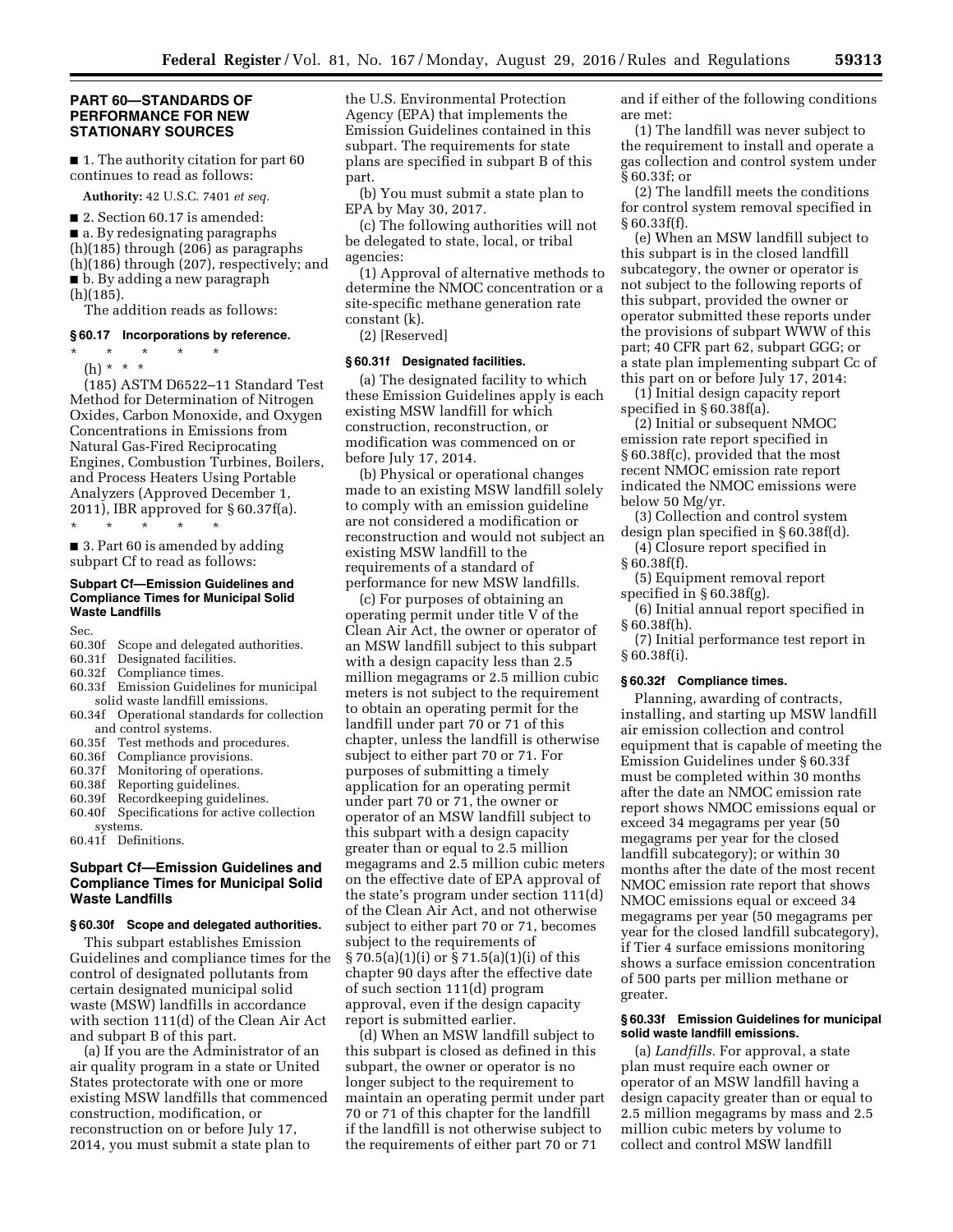emissions at each MSW landfill that meets the following conditions:

(1) The landfill has accepted waste at any time since November 8, 1987, or has additional design capacity available for future waste deposition.

(2) The landfill commenced construction, reconstruction, or modification on or before July 17, 2014.

(3) The landfill has an NMOC emission rate greater than or equal to 34 megagrams per year or Tier 4 surface emissions monitoring shows a surface emission concentration of 500 parts per million methane or greater.

(4) The landfill in the closed landfill subcategory and has an NMOC emission rate greater than or equal to 50 megagrams per year or Tier 4 surface emissions monitoring shows a surface emission concentration of 500 parts per million methane or greater.

(b) *Collection system.* For approval, a state plan must include provisions for the installation of a gas collection and control system meeting the requirements in paragraphs (b)(1) through (3) and (c) of this section at each MSW landfill meeting the conditions in paragraph (a) of this section.

(1) *Collection system.* Install and start up a collection and control system that captures the gas generated within the landfill within 30 months after:

(i) The first annual report in which the NMOC emission rate equals or exceeds 34 megagrams per year, unless Tier 2 or Tier 3 sampling demonstrates that the NMOC emission rate is less than 34 megagrams per year, as specified in  $§ 60.38f(d)(4);$  or

(ii) The first annual NMOC emission rate report for a landfill in the closed landfill subcategory in which the NMOC emission rate equals or exceeds 50 megagrams per year, unless Tier 2 or Tier 3 sampling demonstrates that the NMOC emission rate is less than 50 megagrams per year, as specified in  $§ 60.38f(d)(4);$  or

(iii) The most recent NMOC emission rate report in which the NMOC emission rate equals or exceeds 34 megagrams per year based on Tier 2, if the Tier 4 surface emissions monitoring shows a surface methane emission concentration of 500 parts per million methane or greater as specified in  $§ 60.38f(d)(4)(iii).$ 

(2) *Active.* An active collection system must:

(i) Be designed to handle the maximum expected gas flow rate from the entire area of the landfill that warrants control over the intended use period of the gas control system equipment.

(ii) Collect gas from each area, cell, or group of cells in the landfill in which the initial solid waste has been placed for a period of 5 years or more if active; or 2 years or more if closed or at final grade.

(iii) Collect gas at a sufficient extraction rate.

(iv) Be designed to minimize off-site migration of subsurface gas.

(3) *Passive.* A passive collection system must:

(i) Comply with the provisions specified in paragraphs (b)(2)(i), (ii), and (iv) of this section.

(ii) Be installed with liners on the bottom and all sides in all areas in which gas is to be collected. The liners must be installed as required under § 258.40 of this chapter.

(c) *Control system.* For approval, a state plan must include provisions for the control of the gas collected from within the landfill through the use of control devices meeting the following requirements, except as provided in § 60.24.

(1) A non-enclosed flare designed and operated in accordance with the parameters established in § 60.18 except as noted in § 60.37f(d); or

(2) A control system designed and operated to reduce NMOC by 98 weight percent; or when an enclosed combustion device is used for control, to either reduce NMOC by 98 weight percent or reduce the outlet NMOC concentration to less than 20 parts per million by volume, dry basis as hexane at 3 percent oxygen or less. The reduction efficiency or concentration in parts per million by volume must be established by an initial performance test to be completed no later than 180 days after the initial startup of the approved control system using the test methods specified in § 60.35f(d). The performance test is not required for boilers and process heaters with design heat input capacities equal to or greater than 44 megawatts that burn landfill gas for compliance with this subpart.

(i) If a boiler or process heater is used as the control device, the landfill gas stream must be introduced into the flame zone.

(ii) The control device must be operated within the parameter ranges established during the initial or most recent performance test. The operating parameters to be monitored are specified in § 60.37f.

(iii) For the closed landfill subcategory, the initial or most recent performance test conducted to comply with subpart WWW of this part; 40 CFR part 62, subpart GGG; or a state plan implementing subpart Cc of this part on or before July 17, 2014 is sufficient for compliance with this subpart.

(3) Route the collected gas to a treatment system that processes the collected gas for subsequent sale or beneficial use such as fuel for combustion, production of vehicle fuel, production of high-Btu gas for pipeline injection, or use as a raw material in a chemical manufacturing process. Venting of treated landfill gas to the ambient air is not allowed. If the treated landfill gas cannot be routed for subsequent sale or beneficial use, then the treated landfill gas must be controlled according to either paragraph  $(c)(1)$  or  $(2)$  of this section.

(4) All emissions from any atmospheric vent from the gas treatment system are subject to the requirements of paragraph (b) or (c) of this section. For purposes of this subpart, atmospheric vents located on the condensate storage tank are not part of the treatment system and are exempt from the requirements of paragraph (b) or (c) of this section.

(d) *Design capacity.* For approval, a state plan must require each owner or operator of an MSW landfill having a design capacity less than 2.5 million megagrams by mass or 2.5 million cubic meters by volume to submit an initial design capacity report to the Administrator as provided in § 60.38f(a). The landfill may calculate design capacity in either megagrams or cubic meters for comparison with the exemption values. Any density conversions must be documented and submitted with the report. Submittal of the initial design capacity report fulfills the requirements of this subpart except as provided in paragraphs (d)(1) and (2) of this section.

(1) The owner or operator must submit an amended design capacity report as provided in § 60.38f(b).

Note to paragraph (d)(1): Note that if the design capacity increase is the result of a modification, as defined in this subpart, that was commenced after July 17, 2014, then the landfill becomes subject to subpart XXX of this part instead of this subpart. If the design capacity increase is the result of a change in operating practices, density, or some other change that is not a modification as defined in this subpart, then the landfill remains subject to this subpart.

(2) When an increase in the maximum design capacity of a landfill with an initial design capacity less than 2.5 million megagrams or 2.5 million cubic meters results in a revised maximum design capacity equal to or greater than 2.5 million megagrams and 2.5 million cubic meters, the owner or operator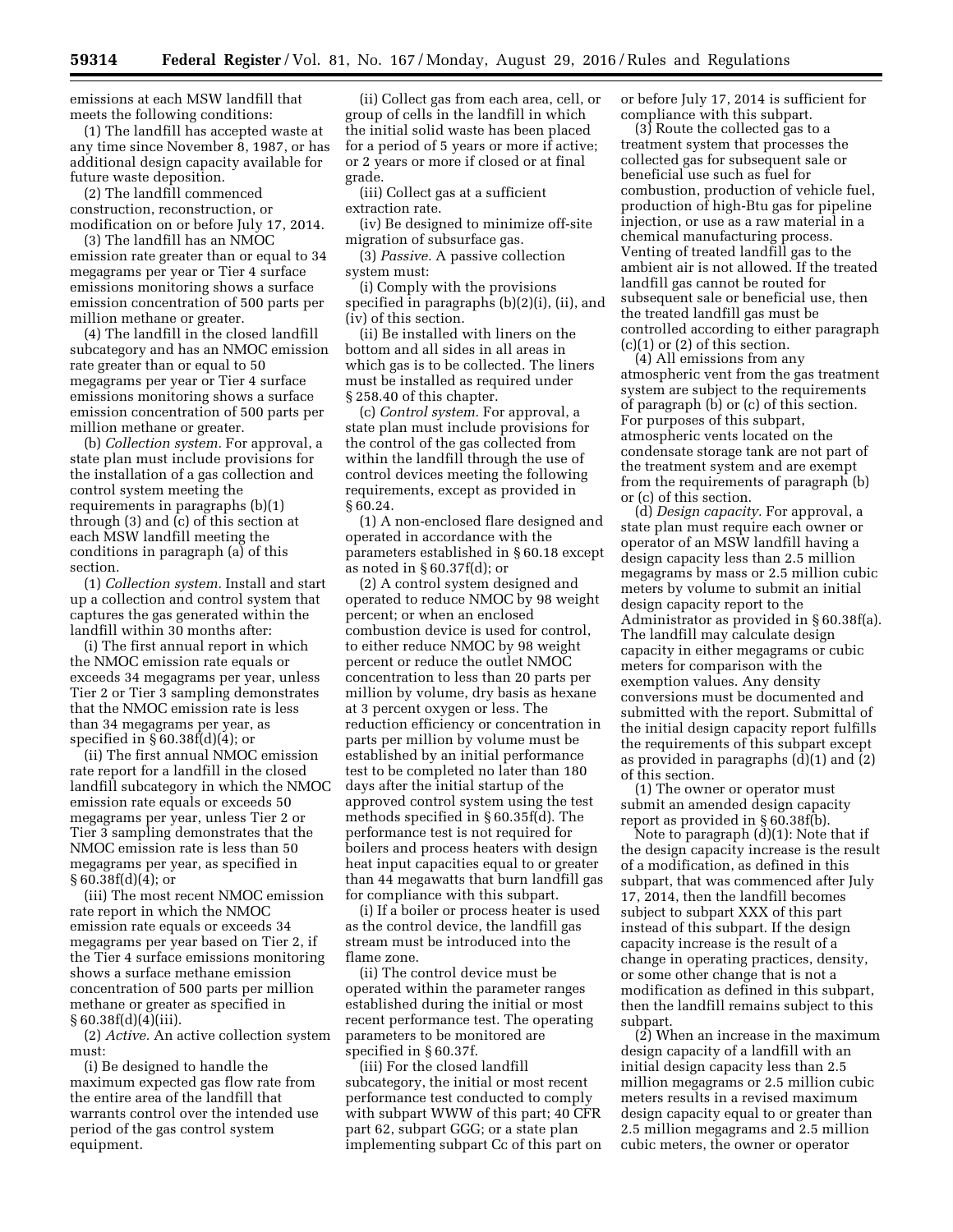must comply with paragraph (e) of this section.

(e) *Emissions.* For approval, a state plan must require each owner or operator of an MSW landfill having a design capacity equal to or greater than 2.5 million megagrams and 2.5 million cubic meters to either install a collection and control system as provided in paragraphs (b) and (c) of this section or calculate an initial NMOC emission rate for the landfill using the procedures specified in § 60.35f(a). The NMOC emission rate must be recalculated annually, except as provided in § 60.38f(c)(3).

(1) If the calculated NMOC emission rate is less than 34 megagrams per year, the owner or operator must:

(i) Submit an annual NMOC emission rate report according to § 60.38f(c), except as provided in § 60.38f(c)(3); and

(ii) Recalculate the NMOC emission rate annually using the procedures specified in § 60.35f(a) until such time as the calculated NMOC emission rate is equal to or greater than 34 megagrams per year, or the landfill is closed.

(A) If the calculated NMOC emission rate, upon initial calculation or annual recalculation required in paragraph (e)(1)(ii) of this section, is equal to or greater than 34 megagrams per year, the owner or operator must either: Comply with paragraphs (b) and (c) of this section; calculate NMOC emissions using the next higher tier in § 60.35f; or conduct a surface emission monitoring demonstration using the procedures specified in  $§ 60.35f(a)(6)$ .

(B) If the landfill is permanently closed, a closure report must be submitted to the Administrator as provided in § 60.38f(f), except for exemption allowed under § 60.31f(e)(4).

(C) For the closed landfill subcategory, if the most recently calculated NMOC emission rate is equal to or greater than 50 megagrams per year, the owner or operator must either: Submit a gas collection and control system design plan as specified in § 60.38f(d), except for exemptions allowed under § 60.31f(e)(3), and install a collection and control system as provided in paragraphs (b) and (c) of this section; calculate NMOC emissions using the next higher tier in § 60.35f; or conduct a surface emission monitoring demonstration using the procedures specified in  $\S 60.35f(a)(6)$ .

(2) If the calculated NMOC emission rate is equal to or greater than 34 megagrams per year using Tier 1, 2, or 3 procedures, the owner or operator must either: submit a collection and control system design plan prepared by a professional engineer to the Administrator within 1 year as specified in § 60.38f(d), except for exemptions allowed under § 60.31f(e)(3); calculate NMOC emissions using a higher tier in § 60.35f; or conduct a surface emission monitoring demonstration using the procedures specified in § 60.35f(a)(6).

(3) For the closed landfill subcategory, if the calculated NMOC emission rate is equal to or greater than 50 megagrams per year using Tier 1, 2, or 3 procedures, the owner or operator must either: Submit a collection and control system design plan as specified in § 60.38f(d), except for exemptions allowed under § 60.31f(e)(3); calculate NMOC emissions using a higher tier in § 60.35f; or conduct a surface emission monitoring demonstration using the procedures specified in § 60.35f(a)(6).

(f) *Removal criteria.* The collection and control system may be capped, removed, or decommissioned if the following criteria are met:

(1) The landfill is a closed landfill (as defined in § 60.41f). A closure report must be submitted to the Administrator as provided in § 60.38f(f).

(2) The collection and control system has been in operation a minimum of 15 years or the landfill owner or operator demonstrates that the GCCS will be unable to operate for 15 years due to declining gas flow.

(3) Following the procedures specified in § 60.35f(b), the calculated NMOC emission rate at the landfill is less than 34 megagrams per year on three successive test dates. The test dates must be no less than 90 days apart, and no more than 180 days apart.

(4) For the closed landfill subcategory (as defined in § 60.41), following the procedures specified in § 60.35f(b), the calculated NMOC emission rate at the landfill is less than 50 megagrams per year on three successive test dates. The test dates must be no less than 90 days apart, and no more than 180 days apart.

#### **§ 60.34f Operational standards for collection and control systems.**

For approval, a state plan must include provisions for the operational standards in this section for an MSW landfill with a gas collection and control system used to comply with the provisions of § 60.33f(b) and (c). Each owner or operator of an MSW landfill with a gas collection and control system used to comply with the provisions of § 60.33f(b) and (c) must:

(a) Operate the collection system such that gas is collected from each area, cell, or group of cells in the MSW landfill in which solid waste has been in place for:

(1) Five (5) years or more if active; or

(2) Two (2) years or more if closed or at final grade.

(b) Operate the collection system with negative pressure at each wellhead except under the following conditions:

(1) A fire or increased well temperature. The owner or operator must record instances when positive pressure occurs in efforts to avoid a fire. These records must be submitted with the annual reports as provided in § 60.38f(h)(1).

(2) Use of a geomembrane or synthetic cover. The owner or operator must develop acceptable pressure limits in the design plan.

(3) A decommissioned well. A well may experience a static positive pressure after shut down to accommodate for declining flows. All design changes must be approved by the Administrator as specified in § 60.38f(d).

(c) Operate each interior wellhead in the collection system with a landfill gas temperature less than 55 degrees Celsius (131 degrees Fahrenheit). The owner or operator may establish a higher operating temperature value at a particular well. A higher operating value demonstration must be submitted to the Administrator for approval and must include supporting data demonstrating that the elevated parameter neither causes fires nor significantly inhibits anaerobic decomposition by killing methanogens. The demonstration must satisfy both criteria in order to be approved (*i.e.,*  neither causing fires nor killing methanogens is acceptable).

(d) Operate the collection system so that the methane concentration is less than 500 parts per million above background at the surface of the landfill. To determine if this level is exceeded, the owner or operator must conduct surface testing using an organic vapor analyzer, flame ionization detector, or other portable monitor meeting the specifications provided in § 60.36(d). The owner or operator must conduct surface testing around the perimeter of the collection area and along a pattern that traverses the landfill at no more than 30-meter intervals and where visual observations indicate elevated concentrations of landfill gas, such as distressed vegetation and cracks or seeps in the cover and all cover penetrations. Thus, the owner or operator must monitor any openings that are within an area of the landfill where waste has been placed and a gas collection system is required. The owner or operator may establish an alternative traversing pattern that ensures equivalent coverage. A surface monitoring design plan must be developed that includes a topographical map with the monitoring route and the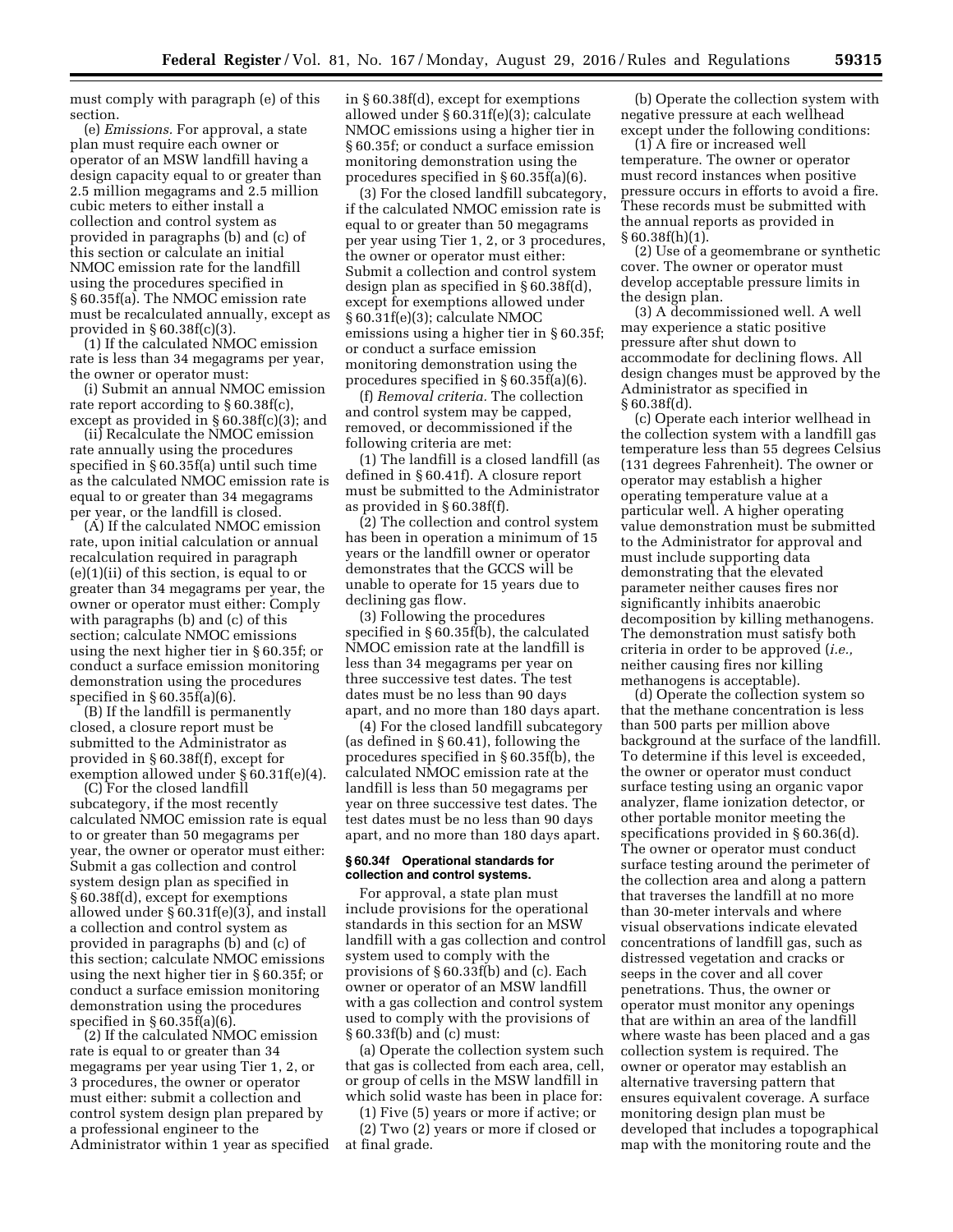rationale for any site-specific deviations from the 30-meter intervals. Areas with steep slopes or other dangerous areas may be excluded from the surface testing.

(e) Operate the system such that all collected gases are vented to a control system designed and operated in compliance with § 60.33f(c). In the event the collection or control system is not operating, the gas mover system must be shut down and all valves in the collection and control system contributing to venting of the gas to the atmosphere must be closed within 1 hour of the collection or control system not operating.

(f) Operate the control system at all times when the collected gas is routed to the system.

(g) If monitoring demonstrates that the operational requirements in paragraph

(b), (c), or (d) of this section are not met, corrective action must be taken as specified in  $\S 60.36f(a)(3)$  and  $(5)$  or  $(c)$ . If corrective actions are taken as specified in § 60.36f, the monitored exceedance is not a violation of the operational requirements in this section.

#### **§ 60.35f Test methods and procedures.**

For approval, a state plan must include provisions in this section to calculate the landfill NMOC emission rate or to conduct a surface emission monitoring demonstration.

(a)(1) *NMOC Emission Rate.* The landfill owner or operator must calculate the NMOC emission rate using either Equation 1 provided in paragraph  $(a)(1)(i)$  of this section or Equation 2 provided in paragraph (a)(1)(ii) of this section. Both Equation 1 and Equation 2 may be used if the actual year-to-year

$$
M_{NMOC} = \sum_{i=1}^{n} 2 k L_o M_i(e^{-kt_i}) (C_{NMOC}) (3.6 \times 10^{-9})
$$

Where:

Where:

- $M_{\text{NMOC}}$  = Total NMOC emission rate from the landfill, megagrams per year.
- $k = M$ ethane generation rate constant, year<sup> $-1$ </sup>.  $L<sub>o</sub>$  = Methane generation potential, cubic
- meters per megagram solid waste.  $M_i$  = Mass of solid waste in the i<sup>th</sup> section,
	- megagrams. mass of solid waste in a particular

submit an NMOC emission rate report

 $M_{\text{NMOC}} = 2L_0R$  ( $e^{-kC}-e^{-kt}$ )  $C_{\text{NMOC}}(3.6 \times 10^{-9})$ 

 $t_i$  = Age of the i<sup>th</sup> section, years.

 $C_{\text{NMOC}}$  = Concentration of NMOC, parts per million by volume as hexane.  $3.6 \times 10^{-9}$  = Conversion factor.

(B) The mass of nondegradable solid waste may be subtracted from the total

 $M_{NMOC}$  = Mass emission rate of NMOC, megagrams per year.

- Lo = Methane generation potential, cubic meters per megagram solid waste.
- $R = A$ verage annual acceptance rate,
- megagrams per year. k = Methane generation rate constant,
- year  $^{-1}$ .
- t = Age of landfill, years.
- CNMOC = Concentration of NMOC, parts per million by volume as hexane.
- c = Time since closure, years; for an active landfill  $c = 0$  and  $e^{-kc} = 1$ .
- $3.6\times10^{-9}$  = Conversion factor.

(B) The mass of nondegradable solid waste may be subtracted from the total mass of solid waste in a particular section of the landfill when calculating the value of R, if documentation of the nature and amount of such wastes is maintained.

(2) *Tier 1.* The owner or operator must compare the calculated NMOC mass emission rate to the standard of 34 megagrams per year.

(i) If the NMOC emission rate calculated in paragraph (a)(1) of this section is less than 34 megagrams per year, then the owner or operator must according to § 60.38f(c), and must recalculate the NMOC mass emission rate annually as required under § 60.33f(e).

(ii) If the NMOC emission rate calculated in paragraph (a)(1) of this section is equal to or greater than 34 megagrams per year, then the landfill owner or operator must either:

(A) Submit a gas collection and control system design plan within 1 year as specified in § 60.38f(d) and install and operate a gas collection and control system within 30 months according to § 60.33f(b) and (c);

(B) Determine a site-specific NMOC concentration and recalculate the NMOC emission rate using the Tier 2 procedures provided in paragraph (a)(3) of this section; or

(C) Determine a site-specific methane generation rate constant and recalculate the NMOC emission rate using the Tier 3 procedures provided in paragraph (a)(4) of this section.

(3) *Tier 2.* The landfill owner or operator must determine the sitespecific NMOC concentration using the

solid waste acceptance rate is known, as specified in paragraph (a)(1)(i) of this section, for part of the life of the landfill and the actual year-to-year solid waste acceptance rate is unknown, as specified in paragraph (a)(1)(ii) of this section, for part of the life of the landfill. The values to be used in both Equation 1 and Equation 2 are 0.05 per year for k, 170 cubic meters per megagram for Lo, and 4,000 parts per million by volume as hexane for the  $C_{\text{NMOC}}$ . For landfills located in geographical areas with a 30-year annual average precipitation of less than 25 inches, as measured at the nearest representative official meteorologic site, the k value to be used is 0.02 per year.

(i)(A) Equation 1 must be used if the actual year-to-year solid waste acceptance rate is known.

 $(Eq. 1)$ 

section of the landfill when calculating the value for  $M_i$  if documentation of the nature and amount of such wastes is maintained.

(ii)(A) Equation 2 must be used if the actual year-to-year solid waste acceptance rate is unknown.

 $(Eq. 2)$ 

lowing sampling procedure. The landfill owner or operator must install at least two sample probes per hectare, evenly distributed over the landfill surface that has retained waste for at least 2 years. If the landfill is larger than 25 hectares in area, only 50 samples are required. The probes should be evenly distributed across the sample area. The sample probes should be located to avoid known areas of nondegradable solid waste. The owner or operator must collect and analyze one sample of landfill gas from each probe to determine the NMOC concentration using Method 25 or 25C of appendix A of this part. Taking composite samples from different probes into a single cylinder is allowed; however, equal sample volumes must be taken from each probe. For each composite, the sampling rate, collection times, beginning and ending cylinder vacuums, or alternative volume measurements must be recorded to verify that composite volumes are equal. Composite sample volumes should not be less than one liter unless evidence can be provided to substantiate the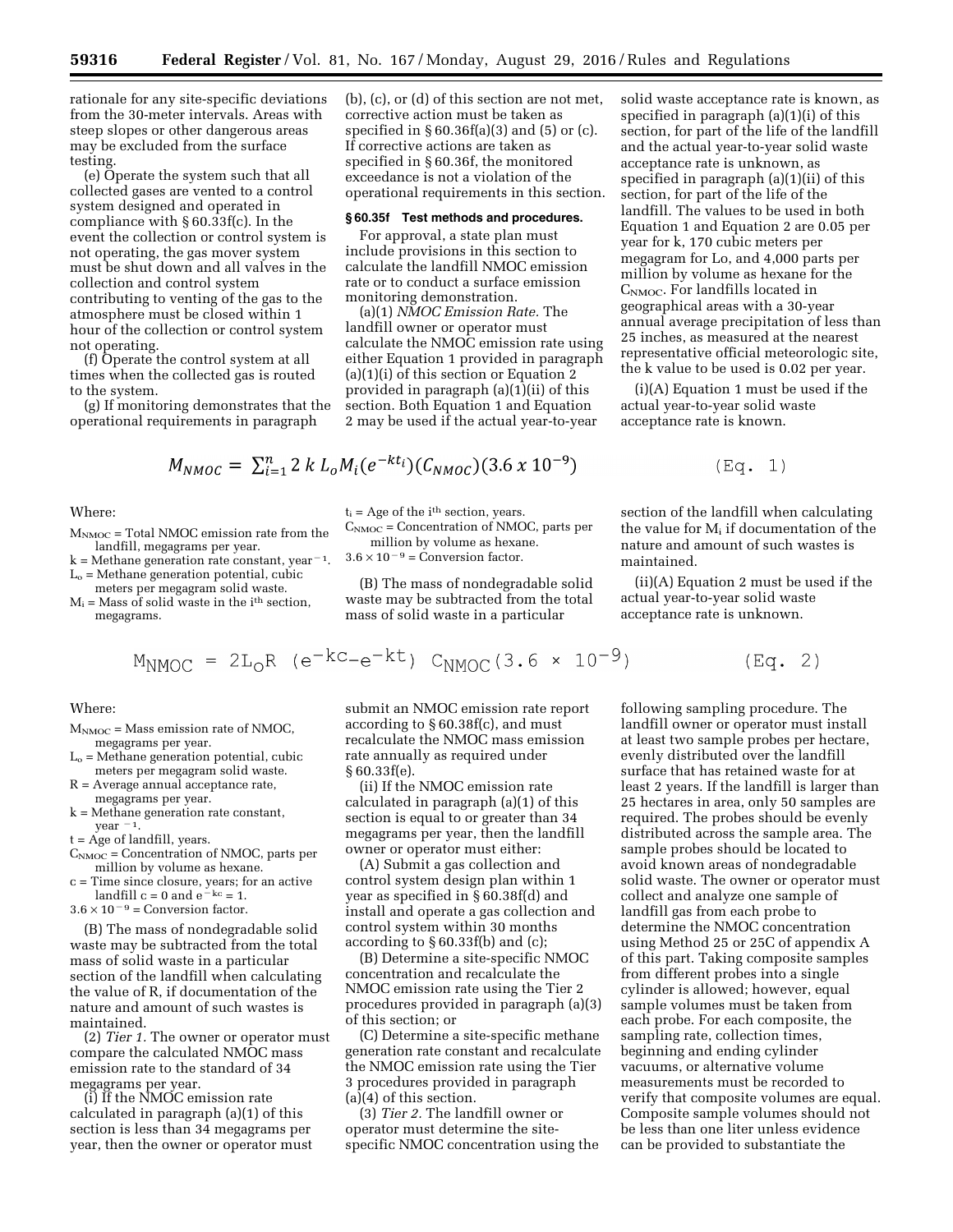accuracy of smaller volumes. Terminate compositing before the cylinder approaches ambient pressure where measurement accuracy diminishes. If more than the required number of samples is taken, all samples must be used in the analysis. The landfill owner or operator must divide the NMOC concentration from Method 25 or 25C by six to convert from  $C_{\text{NMOC}}$  as carbon to  $C_{\text{NMOC}}$  as hexane. If the landfill has an active or passive gas removal system in place, Method 25 or 25C samples may be collected from these systems instead of surface probes provided the removal system can be shown to provide sampling as representative as the two sampling probe per hectare requirement. For active collection systems, samples may be collected from the common header pipe. The sample location on the common header pipe must be before any gas moving, condensate removal, or treatment system equipment. For active collection systems, a minimum of three samples must be collected from the header pipe.

(i) Within 60 days after the date of determining the NMOC concentration and corresponding NMOC emission rate, the owner or operator must submit the results according to  $\S 60.38f(j)(2)$ .

(ii) The landfill owner or operator must recalculate the NMOC mass emission rate using Equation 1 or Equation 2 provided in paragraph  $(a)(1)(i)$  or  $(ii)$  of this section using the average site-specific NMOC concentration from the collected samples instead of the default value provided in paragraph (a)(1) of this section.

(iii) If the resulting NMOC mass emission rate is less than 34 megagrams per year, then the owner or operator must submit a periodic estimate of NMOC emissions in an NMOC emission rate report according to § 60.38f(c), and must recalculate the NMOC mass emission rate annually as required under § 60.33f(e). The site-specific NMOC concentration must be retested every 5 years using the methods specified in this section.

(iv) If the NMOC mass emission rate as calculated using the Tier 2 sitespecific NMOC concentration is equal to or greater than 34 megagrams per year, the owner or operator must either:

(A) Submit a gas collection and control system design plan within 1 year as specified in § 60.38f(d) and install and operate a gas collection and control system within 30 months according to § 60.33f(b) and (c);

(B) Determine a site-specific methane generation rate constant and recalculate the NMOC emission rate using the sitespecific methane generation rate using

the Tier 3 procedures specified in paragraph (a)(4) of this section; or

(C) Conduct a surface emission monitoring demonstration using the Tier 4 procedures specified in paragraph (a)(6) of this section.

(4) *Tier 3.* The site-specific methane generation rate constant must be determined using the procedures provided in Method 2E of appendix A of this part. The landfill owner or operator must estimate the NMOC mass emission rate using Equation 1 or Equation 2 in paragraph (a)(1)(i) or (ii) of this section and using a site-specific methane generation rate constant, and the site-specific NMOC concentration as determined in paragraph (a)(3) of this section instead of the default values provided in paragraph (a)(1) of this section. The landfill owner or operator must compare the resulting NMOC mass emission rate to the standard of 34 megagrams per year.

(i) If the NMOC mass emission rate as calculated using the Tier 2 site-specific NMOC concentration and Tier 3 sitespecific methane generation rate is equal to or greater than 34 megagrams per year, the owner or operator must either:

(A) Submit a gas collection and control system design plan within 1 year as specified in § 60.38f(d) and install and operate a gas collection and control system within 30 months according to § 60.33f(b) and (c); or

(B) Conduct a surface emission monitoring demonstration using the Tier 4 procedures specified in paragraph (a)(6) of this section.

(ii) If the NMOC mass emission rate is less than 34 megagrams per year, then the owner or operator must recalculate the NMOC mass emission rate annually using Equation 1 or Equation 2 in paragraph (a)(1) of this section and using the site-specific Tier 2 NMOC concentration and Tier 3 methane generation rate constant and submit a periodic NMOC emission rate report as provided in § 60.38f(c). The calculation of the methane generation rate constant is performed only once, and the value obtained from this test must be used in all subsequent annual NMOC emission rate calculations.

(5) *Other methods.* The owner or operator may use other methods to determine the NMOC concentration or a site-specific methane generation rate constant as an alternative to the methods required in paragraphs (a)(3) and (4) of this section if the method has been approved by the Administrator.

(6) *Tier 4.* The landfill owner or operator must demonstrate that surface methane emissions are below 500 parts per million. Surface emission

monitoring must be conducted on a quarterly basis using the following procedures. Tier 4 is allowed only if the landfill owner or operator can demonstrate that NMOC emissions are greater than or equal to 34 Mg/yr but less than 50 Mg/yr using Tier 1 or Tier 2. If both Tier 1 and Tier 2 indicate NMOC emissions are 50 Mg/yr or greater, then Tier 4 cannot be used. In addition, the landfill must meet the criteria in paragraph (a)(6)(viii) of this section.

(i) The owner or operator must measure surface concentrations of methane along the entire perimeter of the landfill and along a pattern that traverses the landfill at no more than 30 meter intervals using an organic vapor analyzer, flame ionization detector, or other portable monitor meeting the specifications provided in § 60.36f(d).

(ii) The background concentration must be determined by moving the probe inlet upwind and downwind at least 30 meters from the waste mass boundary of the landfill.

(iii) Surface emission monitoring must be performed in accordance with section 8.3.1 of Method 21 of appendix A of this part, except that the probe inlet must be placed no more than 5 centimeters above the landfill surface; the constant measurement of distance above the surface should be based on a mechanical device such as with a wheel on a pole.

(A) The owner or operator must use a wind barrier, similar to a funnel, when onsite average wind speed exceeds 4 miles per hour or 2 meters per second or gust exceeding 10 miles per hour. Average on-site wind speed must also be determined in an open area at 5 minute intervals using an on-site anemometer with a continuous recorder and data logger for the entire duration of the monitoring event. The wind barrier must surround the SEM monitor, and must be placed on the ground, to ensure wind turbulence is blocked. SEM cannot be conducted if average wind speed exceeds 25 miles per hour.

(B) Landfill surface areas where visual observations indicate elevated concentrations of landfill gas, such as distressed vegetation and cracks or seeps in the cover, and all cover penetrations must also be monitored using a device meeting the specifications provided in § 60.36f(d).

(iv) Each owner or operator seeking to comply with the Tier 4 provisions in paragraph (a)(6) of this section must maintain records of surface emission monitoring as provided in § 60.39f(g) and submit a Tier 4 surface emissions report as provided in  $\S 60.38f(d)(4)(iii)$ .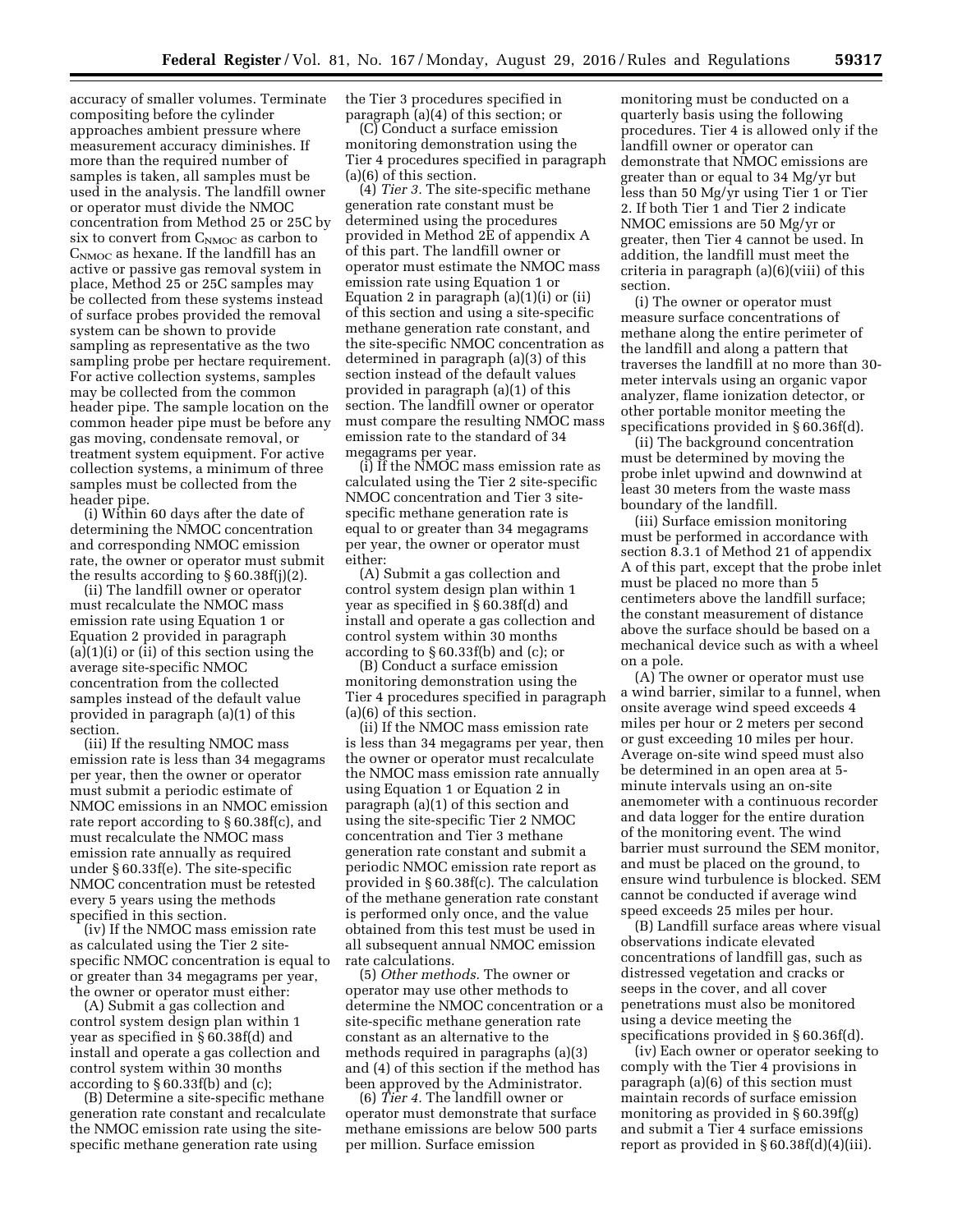(v) If there is any measured concentration of methane of 500 parts per million or greater from the surface of the landfill, the owner or operator must submit a gas collection and control system design plan within 1 year of the first measured concentration of methane of 500 parts per million or greater from the surface of the landfill according to § 60.38f(d) and install and operate a gas collection and control system according to § 60.33f(b) and (c) within 30 months of the most recent NMOC emission rate report in which the NMOC emission rate equals or exceeds 34 megagrams per year based on Tier 2.

(vi) If after four consecutive quarterly monitoring periods at a landfill, other than a closed landfill, there is no measured concentration of methane of

500 parts per million or greater from the surface of the landfill, the owner or operator must continue quarterly surface emission monitoring using the methods specified in this section.

(vii) If after four consecutive quarterly monitoring periods at a closed landfill there is no measured concentration of methane of 500 parts per million or greater from the surface of the landfill, the owner or operator must conduct annual surface emission monitoring using the methods specified in this section.

(viii) If a landfill has installed and operates a collection and control system that is not required by this subpart, then the collection and control system must meet the following criteria:

$$
\texttt{M}_{\text{NMOC}} = 1.89 \times 10^{-3} \texttt{Q}_{\text{LFG}} \texttt{CMMOC}
$$

Where:

- $M_{\text{NMOC}}$  = Mass emission rate of NMOC, megagrams per year.
- $Q<sub>LFG</sub>$  = Flow rate of landfill gas, cubic meters per minute.
- $C_{\text{NMOC}} = \text{NMOC}$  concentration, parts per million by volume as hexane.

(1) The flow rate of landfill gas,  $Q_{LFG}$ , must be determined by measuring the total landfill gas flow rate at the common header pipe that leads to the control system using a gas flow measuring device calibrated according to the provisions of section 10 of Method 2E of appendix A of this part.

(2) The average NMOC concentration,  $C<sub>NMOC</sub>$ , must be determined by collecting and analyzing landfill gas sampled from the common header pipe before the gas moving or condensate removal equipment using the procedures in Method 25 or Method 25C of appendix A of this part. The sample location on the common header pipe must be before any condensate removal or other gas refining units. The landfill owner or operator must divide the NMOC concentration from Method 25 or Method 25C by six to convert from  $C_{\text{NMOC}}$  as carbon to  $C_{\text{NMOC}}$  as hexane.

(3) The owner or operator may use another method to determine landfill gas flow rate and NMOC concentration if the method has been approved by the Administrator.

(i) Within 60 days after the date of calculating the NMOC emission rate for

purposes of determining when the system can be capped or removed, the owner or operator must submit the results according to § 60.38f(j)(2).

(ii) [Reserved]

(c) When calculating emissions for Prevention of Significant Deterioration purposes, the owner or operator of each MSW landfill subject to the provisions of this subpart must estimate the NMOC emission rate for comparison to the Prevention of Significant Deterioration major source and significance levels in § 51.166 or § 52.21 of this chapter using Compilation of Air Pollutant Emission Factors, Volume I: Stationary Point and Area Sources (AP–42) or other approved measurement procedures.

(d) For the performance test required in § 60.33f(c)(1), the net heating value of the combusted landfill gas as determined in § 60.18(f)(3) is calculated from the concentration of methane in the landfill gas as measured by Method 3C. A minimum of three 30-minute Method 3C samples are determined. The measurement of other organic components, hydrogen, and carbon monoxide is not applicable. Method 3C may be used to determine the landfill gas molecular weight for calculating the flare gas exit velocity under  $§ 60.18(f)(4).$ 

(1) Within 60 days after the date of completing each performance test (as defined in § 60.8), the owner or operator must submit the results of the

(A) The gas collection and control system must have operated for at least 6,570 out of 8,760 hours preceding the Tier 4 surface emissions monitoring demonstration.

(B) During the Tier 4 surface emissions monitoring demonstration, the gas collection and control system must operate as it normally would to collect and control as much landfill gas as possible.

(b) After the installation and startup of a collection and control system in compliance with this subpart, the owner or operator must calculate the NMOC emission rate for purposes of determining when the system can be capped, removed, or decommissioned as provided in § 60.33f(f), using Equation 3:

 $(Eq. 3)$ 

performance tests required by paragraph (b) or (d) of this section, including any associated fuel analyses, according to § 60.38f(j)(1).

(2) [Reserved]

(e) For the performance test required in § 60.33f(c)(2), Method 25 or 25C (Method 25C may be used at the inlet only) of appendix A of this part must be used to determine compliance with the 98 weight-percent efficiency or the 20 parts per million by volume outlet NMOC concentration level, unless another method to demonstrate compliance has been approved by the Administrator as provided by § 60.38f(d)(2). Method 3, 3A, or 3C must be used to determine oxygen for correcting the NMOC concentration as hexane to 3 percent. In cases where the outlet concentration is less than 50 ppm NMOC as carbon (8 ppm NMOC as hexane), Method 25A should be used in place of Method 25. Method 18 may be used in conjunction with Method 25A on a limited basis (compound specific, *e.g.*, methane) or Method 3C may be used to determine methane. The methane as carbon should be subtracted from the Method 25A total hydrocarbon value as carbon to give NMOC concentration as carbon. The landfill owner or operator must divide the NMOC concentration as carbon by 6 to convert the  $C_{\text{NMOC}}$  as carbon to  $C_{\text{NMOC}}$ as hexane. Equation 4 must be used to calculate efficiency:

#### Control Efficiency =  $(NMOC_{in} - NMOC_{out}) / (NMOC_{in})$  $(Eq. 4)$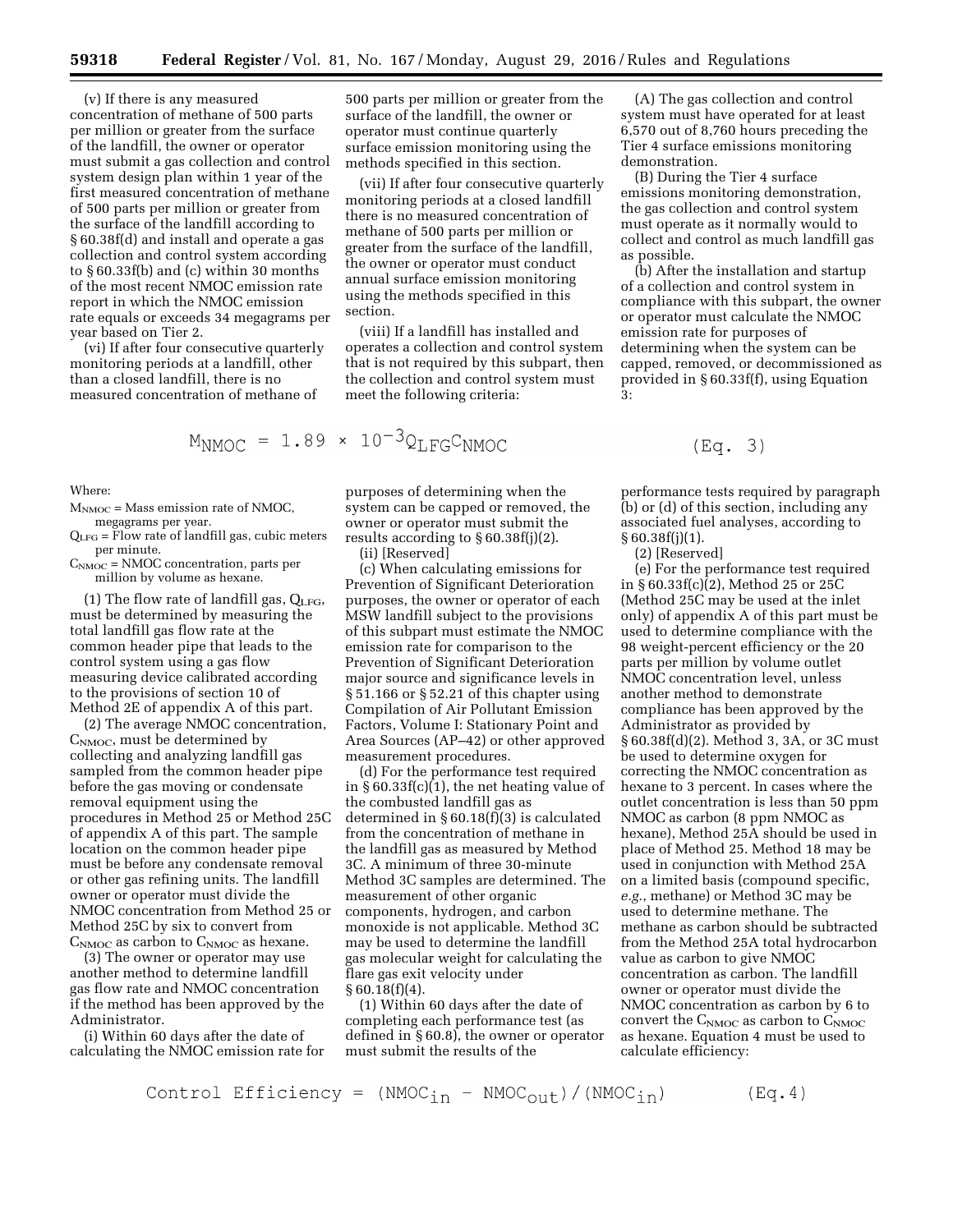Where:

NMOCin = Mass of NMOC entering control device.

NMOCout = Mass of NMOC exiting control device.

(1) Within 60 days after the date of completing each performance test (as defined in § 60.8), the owner or operator must submit the results of the performance tests, including any associated fuel analyses, according to § 60.38f(j)(1).

(2) [Reserved]

#### **§ 60.36f Compliance provisions.**

For approval, a state plan must include the compliance provisions in this section.

(a) Except as provided in § 60.38f(d)(2), the specified methods in paragraphs (a)(1) through (6) of this section must be used to determine whether the gas collection system is in compliance with  $§ 60.33f(b)(2)$ .

(1) For the purposes of calculating the maximum expected gas generation flow rate from the landfill to determine compliance with § 60.33f(b)(2)(i), either Equation 5 or Equation 6 in paragraph  $(a)(1)(i)$  or  $(ii)$  of this section must be used. The methane generation rate

 $k = M$ ethane generation rate constant, year<sup> $-1$ </sup>.

installation plus the time the owner or operator intends to use the gas mover equipment or active life of the landfill, whichever is less. If the equipment is

 $t = Age of the landfill at equipment$ 

 $Q_m = 2L_0R (e^{-kC} - e^{-kt})$ 

Where:

- $\mathbf{Q}_\mathrm{m}$  = Maximum expected gas generation flow rate, cubic meters per year.
- $L<sub>o</sub>$  = Methane generation potential, cubic meters per megagram solid waste.
- $R = A$ verage annual acceptance rate, megagrams per year.

$$
Q_{M} = \sum_{i=1}^{n} 2k L_o M_i(e^{-kt_i})
$$

Where:

- $Q_M$  = Maximum expected gas generation flow rate, cubic meters per year.
- $k = M$ ethane generation rate constant, year<sup> $-1$ </sup>.  $L<sub>o</sub>$  = Methane generation potential, cubic
- meters per megagram solid waste.  $M_i$  = Mass of solid waste in the i<sup>th</sup> section, megagrams.

 $t_i$  = Age of the i<sup>th</sup> section, years.

(iii) If a collection and control system has been installed, actual flow data may be used to project the maximum expected gas generation flow rate instead of, or in conjunction with, Equation 5 or Equation 6 in paragraph (a)(1)(i) or (ii) of this section. If the landfill is still accepting waste, the actual measured flow data will not equal the maximum expected gas generation rate, so calculations using Equation 5 or Equation 6 or other methods must be used to predict the maximum expected gas generation rate over the intended period of use of the gas control system equipment.

(2) For the purposes of determining sufficient density of gas collectors for compliance with § 60.33f(b)(2)(ii), the owner or operator must design a system of vertical wells, horizontal collectors, or other collection devices, satisfactory to the Administrator, capable of controlling and extracting gas from all portions of the landfill sufficient to meet

all operational and performance standards.

(3) For the purpose of demonstrating whether the gas collection system flow rate is sufficient to determine compliance with § 60.33f(b)(2)(iii), the owner or operator must measure gauge pressure in the gas collection header applied to each individual well monthly. If a positive pressure exists, action must be initiated to correct the exceedance within 5 calendar days, except for the three conditions allowed under § 60.34f(b). Any attempted corrective measure must not cause exceedances of other operational or performance standards.

(i) If negative pressure cannot be achieved without excess air infiltration within 15 calendar days of the first measurement of positive pressure, the owner or operator must conduct a root cause analysis and correct the exceedance as soon as practicable, but not later than 60 days after positive pressure was first measured. The owner or operator must keep records according to § 60.39f(e)(3).

(ii) If corrective actions cannot be fully implemented within 60 days following the positive pressure measurement for which the root cause analysis was required, the owner or

constant (k) and methane generation potential (Lo) kinetic factors should be those published in the most recent AP– 42 or other site-specific values demonstrated to be appropriate and approved by the Administrator. If k has been determined as specified in § 60.35f(a)(4), the value of k determined from the test must be used. A value of no more than 15 years must be used for the intended use period of the gas mover equipment. The active life of the landfill is the age of the landfill plus the estimated number of years until closure.

(i) For sites with unknown year-toyear solid waste acceptance rate:

 $(Eq. 5)$ 

installed after closure, t is the age of the landfill at installation, years.

c = Time since closure, years (for an active landfill  $c = 0$  and  $e^{-kc} = 1$ .

(ii) For sites with known year-to-year solid waste acceptance rate:

 $(Eq. 6)$ 

operator must also conduct a corrective action analysis and develop an implementation schedule to complete the corrective action(s) as soon as practicable, but no more than 120 days following the positive pressure measurement. The owner or operator must submit the items listed in § 60.38f(h)(7) as part of the next annual report. The owner or operator must keep records according to  $\S 60.39f(e)(4)$ .

(iii) If corrective action is expected to take longer than 120 days to complete after the initial exceedance, the owner or operator must submit the root cause analysis, corrective action analysis, and corresponding implementation timeline to the Administrator, according to § 60.38f(h)(7) and (k). The owner or operator must keep records according to § 60.39f(e)(5).

(4) [Reserved]

(5) For the purpose of identifying whether excess air infiltration into the landfill is occurring, the owner or operator must monitor each well monthly for temperature as provided in § 60.34f(c). If a well exceeds the operating parameter for temperature, action must be initiated to correct the exceedance within 5 calendar days. Any attempted corrective measure must not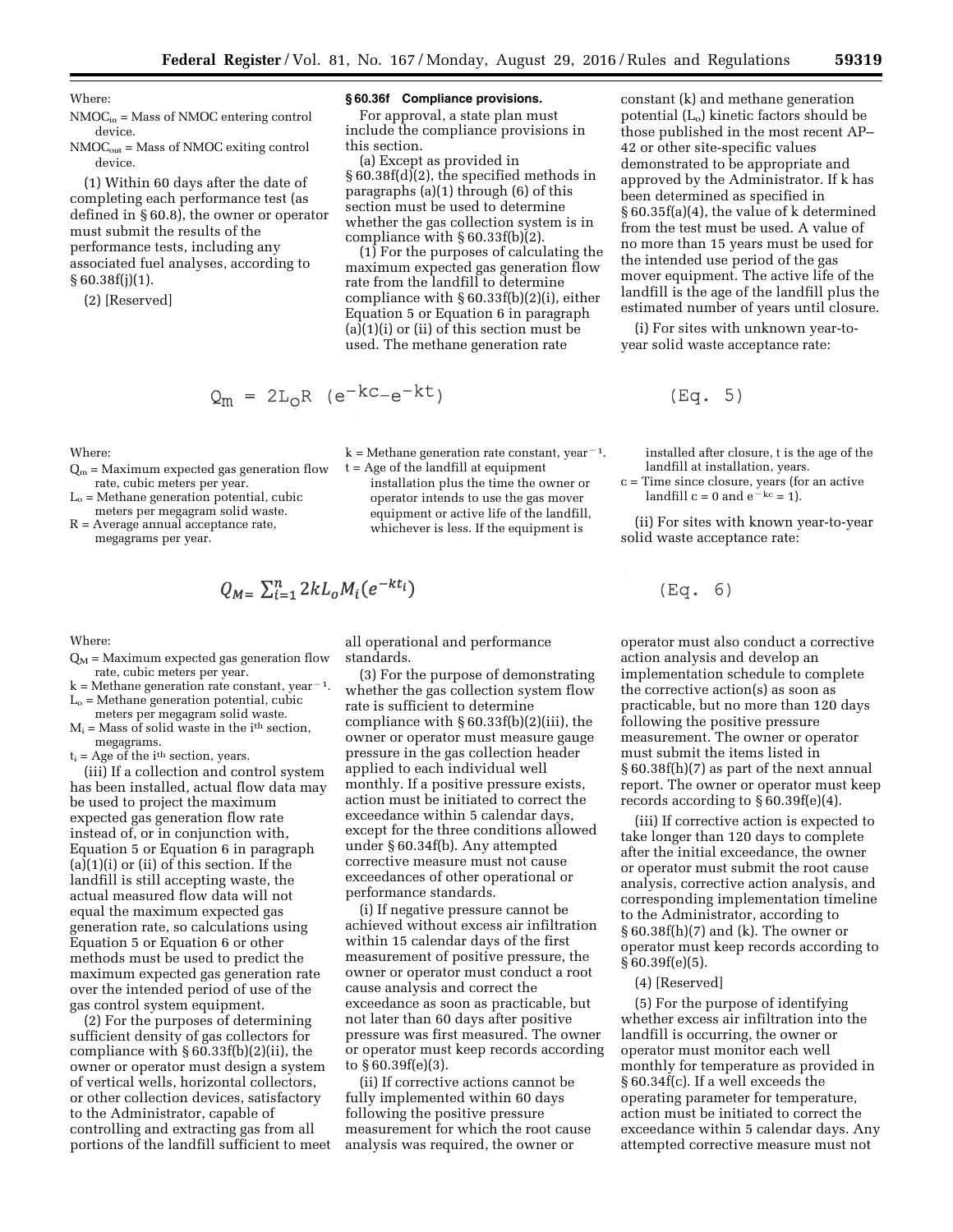cause exceedances of other operational or performance standards.

(i) If a landfill gas temperature less than 55 degrees Celsius (131 degrees Fahrenheit) cannot be achieved within 15 calendar days of the first measurement of landfill gas temperature greater than 55 degrees Celsius (131 degrees Fahrenheit), the owner or operator must conduct a root cause analysis and correct the exceedance as soon as practicable, but no later than 60 days after a landfill gas temperature greater than 55 degrees Celsius (131 degrees Fahrenheit) was first measured. The owner or operator must keep records according to  $§ 60.39f(e)(3)$ .

(ii) If corrective actions cannot be fully implemented within 60 days following the positive pressure measurement for which the root cause analysis was required, the owner or operator must also conduct a corrective action analysis and develop an implementation schedule to complete the corrective action(s) as soon as practicable, but no more than 120 days following the measurement of landfill gas temperature greater than 55 degrees Celsius (131 degrees Fahrenheit). The owner or operator must submit the items listed in § 60.38f(h)(7) as part of the next annual report. The owner or operator must keep records according to  $§ 60.39f(e)(4).$ 

(iii) If corrective action is expected to take longer than 120 days to complete after the initial exceedance, the owner or operator must submit the root cause analysis, corrective action analysis, and corresponding implementation timeline to the Administrator, according to § 60.38f(h)(7) and (k). The owner or operator must keep records according to  $§ 60.39f(e)(5).$ 

(6) An owner or operator seeking to demonstrate compliance with § 60.33f(b)(2)(iv) through the use of a collection system not conforming to the specifications provided in § 60.40f must provide information satisfactory to the Administrator as specified in § 60.38f(d)(3) demonstrating that off-site migration is being controlled.

(b) For purposes of compliance with § 60.34f(a), each owner or operator of a controlled landfill must place each well or design component as specified in the approved design plan as provided in § 60.38f(d). Each well must be installed no later than 60 days after the date on which the initial solid waste has been in place for a period of:

(1) Five (5) years or more if active; or (2) Two (2) years or more if closed or

at final grade. (c) The following procedures must be used for compliance with the surface

methane operational standard as provided in § 60.34f(d):

(1) After installation and startup of the gas collection system, the owner or operator must monitor surface concentrations of methane along the entire perimeter of the collection area and along a pattern that traverses the landfill at no more than 30-meter intervals (or a site-specific established spacing) for each collection area on a quarterly basis using an organic vapor analyzer, flame ionization detector, or other portable monitor meeting the specifications provided in paragraph (d) of this section.

(2) The background concentration must be determined by moving the probe inlet upwind and downwind outside the boundary of the landfill at a distance of at least 30 meters from the perimeter wells.

(3) Surface emission monitoring must be performed in accordance with section 8.3.1 of Method 21 of appendix A of this part, except that the probe inlet must be placed within 5 to 10 centimeters of the ground. Monitoring must be performed during typical meteorological conditions.

(4) Any reading of 500 parts per million or more above background at any location must be recorded as a monitored exceedance and the actions specified in paragraphs (c)(4)(i) through (v) of this section must be taken. As long as the specified actions are taken, the exceedance is not a violation of the operational requirements of § 60.34f(d).

(i) The location of each monitored exceedance must be marked and the location and concentration recorded. For location, you must determine the latitude and longitude coordinates using an instrument with an accuracy of at least 4 meters. The coordinates must be in decimal degrees with at least five decimal places.

(ii) Cover maintenance or adjustments to the vacuum of the adjacent wells to increase the gas collection in the vicinity of each exceedance must be made and the location must be remonitored within 10 calendar days of detecting the exceedance.

(iii) If the re-monitoring of the location shows a second exceedance, additional corrective action must be taken and the location must be monitored again within 10 days of the second exceedance. If the re-monitoring shows a third exceedance for the same location, the action specified in paragraph (c)(4)(v) of this section must be taken, and no further monitoring of that location is required until the action specified in paragraph  $(c)(4)(v)$  of this section has been taken.

(iv) Any location that initially showed an exceedance but has a methane concentration less than 500 parts per million methane above background at the 10-day re-monitoring specified in paragraph (c)(4)(ii) or (iii) of this section must be re-monitored 1 month from the initial exceedance. If the 1-month remonitoring shows a concentration less than 500 parts per million above background, no further monitoring of that location is required until the next quarterly monitoring period. If the 1 month re-monitoring shows an exceedance, the actions specified in paragraph  $(c)(4)(iii)$  or  $(v)$  of this section must be taken.

(v) For any location where monitored methane concentration equals or exceeds 500 parts per million above background three times within a quarterly period, a new well or other collection device must be installed within 120 calendar days of the initial exceedance. An alternative remedy to the exceedance, such as upgrading the blower, header pipes or control device, and a corresponding timeline for installation may be submitted to the Administrator for approval.

(5) The owner or operator must implement a program to monitor for cover integrity and implement cover repairs as necessary on a monthly basis.

(d) Each owner or operator seeking to comply with the provisions in paragraph (c) of this section or § 60.35f(a)(6) must comply with the following instrumentation specifications and procedures for surface emission monitoring devices:

(1) The portable analyzer must meet the instrument specifications provided in section 6 of Method 21 of appendix A of this part, except that ''methane'' replaces all references to ''VOC''.

(2) The calibration gas must be methane, diluted to a nominal concentration of 500 parts per million in air.

(3) To meet the performance evaluation requirements in section 8.1 of Method 21 of appendix A of this part, the instrument evaluation procedures of section 8.1 of Method 21 must be used.

(4) The calibration procedures provided in sections 8 and 10 of Method 21 of appendix A of this part must be followed immediately before commencing a surface monitoring survey.

(e) The provisions of this subpart apply at all times, including periods of startup, shutdown, or malfunction. During periods of startup, shutdown, and malfunction, you must comply with the work practice specified in § 60.34f(e) in lieu of the compliance provisions in § 60.36f.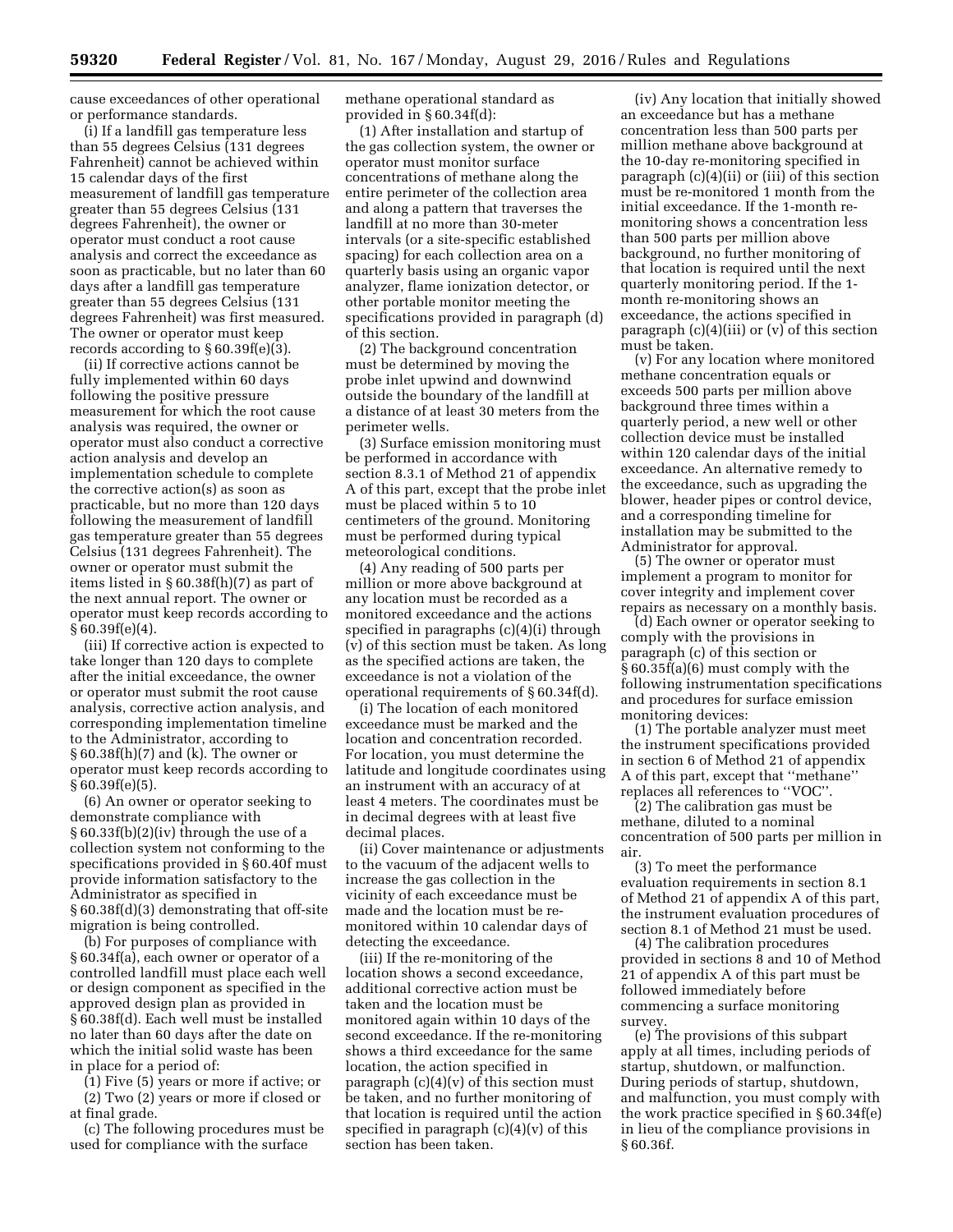#### **§ 60.37f Monitoring of operations.**

For approval, a state plan must include the monitoring provisions in this section, except as provided in § 60.38f(d)(2).

(a) Each owner or operator seeking to comply with § 60.33f(b)(2) for an active gas collection system must install a sampling port and a thermometer, other temperature measuring device, or an access port for temperature measurements at each wellhead and:

(1) Measure the gauge pressure in the gas collection header on a monthly basis as provided in § 60.36f(a)(3); and

(2) Monitor nitrogen or oxygen concentration in the landfill gas on a monthly basis as follows:

(i) The nitrogen level must be determined using Method 3C, unless an alternative test method is established as allowed by § 60.38f(d)(2).

(ii) Unless an alternative test method is established as allowed by § 60.38f(d)(2), the oxygen level must be determined by an oxygen meter using Method 3A, 3C, or ASTM D6522–11 (incorporated by reference, see § 60.17). Determine the oxygen level by an oxygen meter using Method 3A, 3C, or ASTM D6522–11 (if sample location is prior to combustion) except that:

(A) The span must be set between 10 and 12 percent oxygen;

(B) A data recorder is not required;

(C) Only two calibration gases are required, a zero and span;

(D) A calibration error check is not required; and

(E) The allowable sample bias, zero drift, and calibration drift are ±10 percent.

(iii) A portable gas composition analyzer may be used to monitor the oxygen levels provided:

(A) The analyzer is calibrated; and (B) The analyzer meets all quality assurance and quality control requirements for Method 3A or ASTM D6522–11 (incorporated by reference, see § 60.17).

(3) Monitor temperature of the landfill gas on a monthly basis as provided in § 60.36f(a)(5). The temperature measuring device must be calibrated annually using the procedure in this part 60, appendix A–1, Method 2, Section 10.3.

(b) Each owner or operator seeking to comply with § 60.33f(c) using an enclosed combustor must calibrate, maintain, and operate according to the manufacturer's specifications, the following equipment:

(1) A temperature monitoring device equipped with a continuous recorder and having a minimum accuracy of ±1 percent of the temperature being measured expressed in degrees Celsius or ±0.5 degrees Celsius, whichever is greater. A temperature monitoring device is not required for boilers or process heaters with design heat input capacity equal to or greater than 44 megawatts.

(2) A device that records flow to the control device and bypass of the control device (if applicable). The owner or operator must:

(i) Install, calibrate, and maintain a gas flow rate measuring device that must record the flow to the control device at least every 15 minutes; and

(ii) Secure the bypass line valve in the closed position with a car-seal or a lockand-key type configuration. A visual inspection of the seal or closure mechanism must be performed at least once every month to ensure that the valve is maintained in the closed position and that the gas flow is not diverted through the bypass line.

(c) Each owner or operator seeking to comply with § 60.33f(c) using a nonenclosed flare must install, calibrate, maintain, and operate according to the manufacturer's specifications the following equipment:

(1) A heat sensing device, such as an ultraviolet beam sensor or thermocouple, at the pilot light or the flame itself to indicate the continuous presence of a flame.

(2) A device that records flow to the flare and bypass of the flare (if applicable). The owner or operator must:

(i) Install, calibrate, and maintain a gas flow rate measuring device that records the flow to the control device at least every 15 minutes; and

(ii) Secure the bypass line valve in the closed position with a car-seal or a lockand-key type configuration. A visual inspection of the seal or closure mechanism must be performed at least once every month to ensure that the valve is maintained in the closed position and that the gas flow is not diverted through the bypass line.

(d) Each owner or operator seeking to demonstrate compliance with § 60.33f(c) using a device other than a nonenclosed flare or an enclosed combustor or a treatment system must provide information satisfactory to the Administrator as provided in § 60.38f(d)(2) describing the operation of the control device, the operating parameters that would indicate proper performance, and appropriate monitoring procedures. The Administrator must review the information and either approve it, or request that additional information be submitted. The Administrator may specify additional appropriate monitoring procedures.

(e) Each owner or operator seeking to install a collection system that does not meet the specifications in § 60.40f or seeking to monitor alternative parameters to those required by §§ 60.34f through 60.37f must provide information satisfactory to the Administrator as provided in § 60.38f(d)(2) and (3) describing the design and operation of the collection system, the operating parameters that would indicate proper performance, and appropriate monitoring procedures. The Administrator may specify additional appropriate monitoring procedures.

(f) Each owner or operator seeking to demonstrate compliance with the 500 parts per million surface methane operational standard in § 60.34f(d) must monitor surface concentrations of methane according to the procedures provided in § 60.36f(c) and the instrument specifications in § 60.36f(d). Any closed landfill that has no monitored exceedances of the operational standard in three consecutive quarterly monitoring periods may skip to annual monitoring. Any methane reading of 500 parts per million or more above background detected during the annual monitoring returns the frequency for that landfill to quarterly monitoring.

(g) Each owner or operator seeking to demonstrate compliance with the control system requirements in § 60.33f(c) using a landfill gas treatment system must maintain and operate all monitoring systems associated with the treatment system in accordance with the site-specific treatment system monitoring plan required in § 60.39f(b)(5)(ii) and must calibrate, maintain, and operate according to the manufacturer's specifications a device that records flow to the treatment system and bypass of the treatment system (if applicable). The owner or operator must:

(1) Install, calibrate, and maintain a gas flow rate measuring device that records the flow to the treatment system at least every 15 minutes; and

(2) Secure the bypass line valve in the closed position with a car-seal or a lockand-key type configuration. A visual inspection of the seal or closure mechanism must be performed at least once every month to ensure that the valve is maintained in the closed position and that the gas flow is not diverted through the bypass line.

(h) The monitoring requirements of paragraphs (b), (c) (d) and (g) of this section apply at all times the affected source is operating, except for periods of monitoring system malfunctions, repairs associated with monitoring system malfunctions, and required monitoring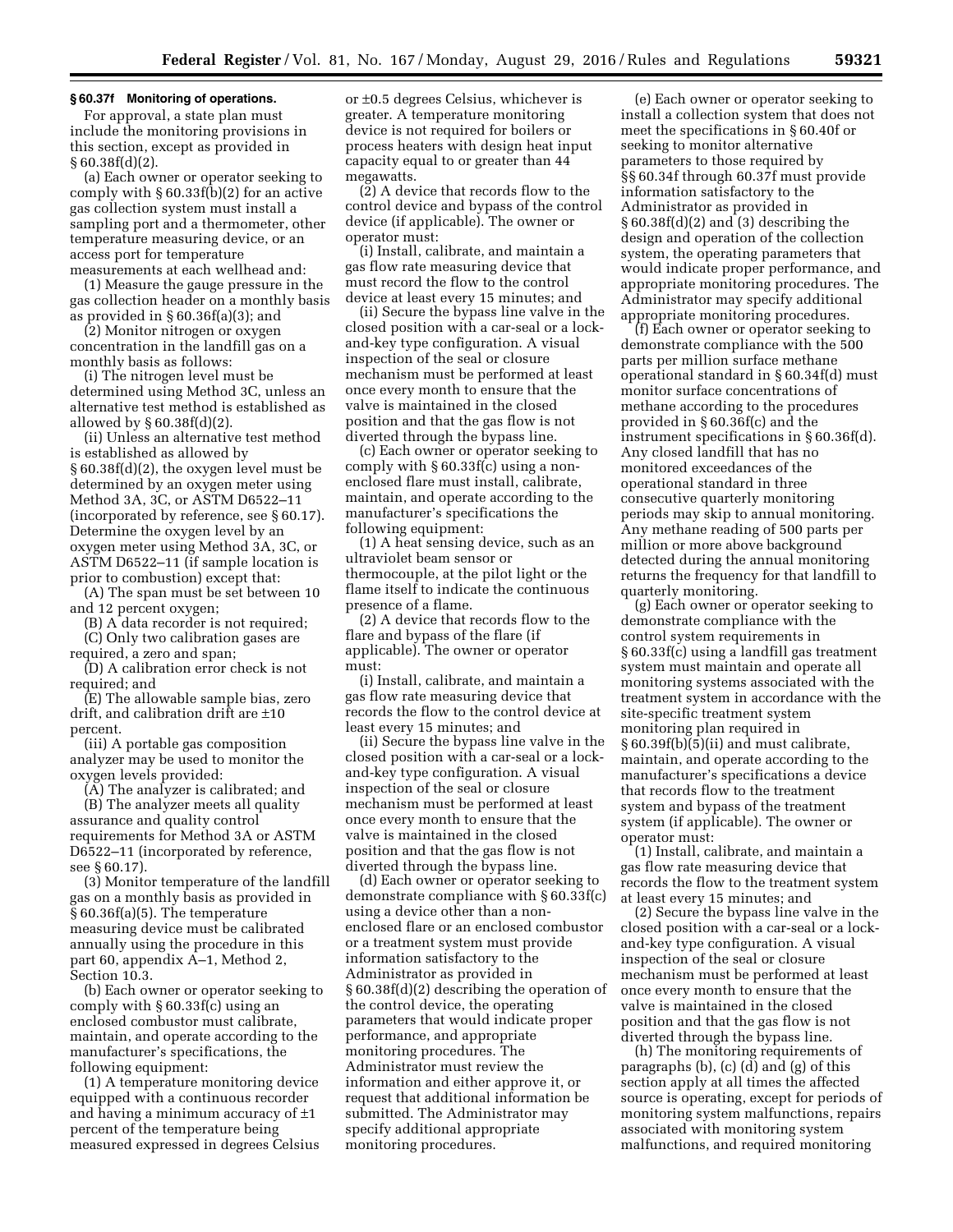system quality assurance or quality control activities. A monitoring system malfunction is any sudden, infrequent, not reasonably preventable failure of the monitoring system to provide valid data. Monitoring system failures that are caused in part by poor maintenance or careless operation are not malfunctions. You are required to complete monitoring system repairs in response to monitoring system malfunctions and to return the monitoring system to operation as expeditiously as practicable.

# **§ 60.38f Reporting guidelines.**

For approval, a state plan must include the reporting provisions listed in this section, as applicable, except as provided under §§ 60.24 and 60.38f(d)(2).

(a) *Design capacity report.* For existing MSW landfills subject to this subpart, the initial design capacity report must be submitted no later than 90 days after the effective date of EPA approval of the state's plan under section 111(d) of the Clean Air Act. The initial design capacity report must contain the following information:

(1) A map or plot of the landfill, providing the size and location of the landfill, and identifying all areas where solid waste may be landfilled according to the permit issued by the state, local, or tribal agency responsible for regulating the landfill.

(2) The maximum design capacity of the landfill. Where the maximum design capacity is specified in the permit issued by the state, local, or tribal agency responsible for regulating the landfill, a copy of the permit specifying the maximum design capacity may be submitted as part of the report. If the maximum design capacity of the landfill is not specified in the permit, the maximum design capacity must be calculated using good engineering practices. The calculations must be provided, along with the relevant parameters as part of the report. The landfill may calculate design capacity in either megagrams or cubic meters for comparison with the exemption values. If the owner or operator chooses to convert the design capacity from volume to mass or from mass to volume to demonstrate its design capacity is less than 2.5 million megagrams or 2.5 million cubic meters, the calculation must include a site-specific density, which must be recalculated annually. Any density conversions must be documented and submitted with the design capacity report. The state, local, or tribal agency or the Administrator may request other reasonable information as may be necessary to

verify the maximum design capacity of the landfill.

(b) *Amended design capacity report.*  An amended design capacity report must be submitted providing notification of an increase in the design capacity of the landfill, within 90 days of an increase in the maximum design capacity of the landfill to meet or exceed 2.5 million megagrams and 2.5 million cubic meters. This increase in design capacity may result from an increase in the permitted volume of the landfill or an increase in the density as documented in the annual recalculation required in § 60.39f(f).

(c) *NMOC emission rate report.* For existing MSW landfills covered by this subpart with a design capacity equal to or greater than 2.5 million megagrams and 2.5 million cubic meters, the NMOC emission rate report must be submitted following the procedure specified in paragraph  $(j)(\overline{2})$  of this section no later than 90 days after the effective date of EPA approval of the state's plan under section 111(d) of the Clean Air Act. The NMOC emission rate report must be submitted to the Administrator annually following the procedure specified in paragraph (j)(2) of this section, except as provided for in paragraph (c)(3) of this section. The Administrator may request such additional information as may be necessary to verify the reported NMOC emission rate.

(1) The NMOC emission rate report must contain an annual or 5-year estimate of the NMOC emission rate calculated using the formula and procedures provided in § 60.35f(a) or (b), as applicable.

(2) The NMOC emission rate report must include all the data, calculations, sample reports and measurements used to estimate the annual or 5-year emissions.

(3) If the estimated NMOC emission rate as reported in the annual report to the Administrator is less than 34 megagrams per year in each of the next 5 consecutive years, the owner or operator may elect to submit, following the procedure specified in paragraph (j)(2) of this section, an estimate of the NMOC emission rate for the next 5-year period in lieu of the annual report. This estimate must include the current amount of solid waste-in-place and the estimated waste acceptance rate for each year of the 5 years for which an NMOC emission rate is estimated. All data and calculations upon which this estimate is based must be provided to the Administrator. This estimate must be revised at least once every 5 years. If the actual waste acceptance rate exceeds the estimated waste acceptance rate in any year reported in the 5-year estimate, a

revised 5-year estimate must be submitted to the Administrator. The revised estimate must cover the 5-year period beginning with the year in which the actual waste acceptance rate exceeded the estimated waste acceptance rate.

(4) Each owner or operator subject to the requirements of this subpart is exempted from the requirements to submit an NMOC emission rate report, after installing a collection and control system that complies with § 60.33f(b) and (c), during such time as the collection and control system is in operation and in compliance with §§ 60.34f and 60.36f.

(d) *Collection and control system design plan.* The state plan must include a process for state review and approval of the site-specific design plan for each gas collection and control system. The collection and control system design plan must be prepared and approved by a professional engineer and must meet the following requirements:

(1) The collection and control system as described in the design plan must meet the design requirements in § 60.33f(b) and (c).

(2) The collection and control system design plan must include any alternatives to the operational standards, test methods, procedures, compliance measures, monitoring, recordkeeping, or reporting provisions of §§ 60.34f through 60.39f proposed by the owner or operator.

(3) The collection and control system design plan must either conform to specifications for active collection systems in § 60.40f or include a demonstration to the Administrator's satisfaction of the sufficiency of the alternative provisions to § 60.40f.

(4) Each owner or operator of an MSW landfill having a design capacity equal to or greater than 2.5 million megagrams and 2.5 million cubic meters must submit a copy of the collection and control system design plan cover page that contains the engineer's seal to the Administrator within 1 year of the first NMOC emission rate report in which the NMOC emission rate equals or exceeds 34 megagrams per year, except as follows:

(i) If the owner or operator elects to recalculate the NMOC emission rate after Tier 2 NMOC sampling and analysis as provided in § 60.35f(a)(3) and the resulting rate is less than 34 megagrams per year, annual periodic reporting must be resumed, using the Tier 2 determined site-specific NMOC concentration, until the calculated NMOC emission rate is equal to or greater than 34 megagrams per year or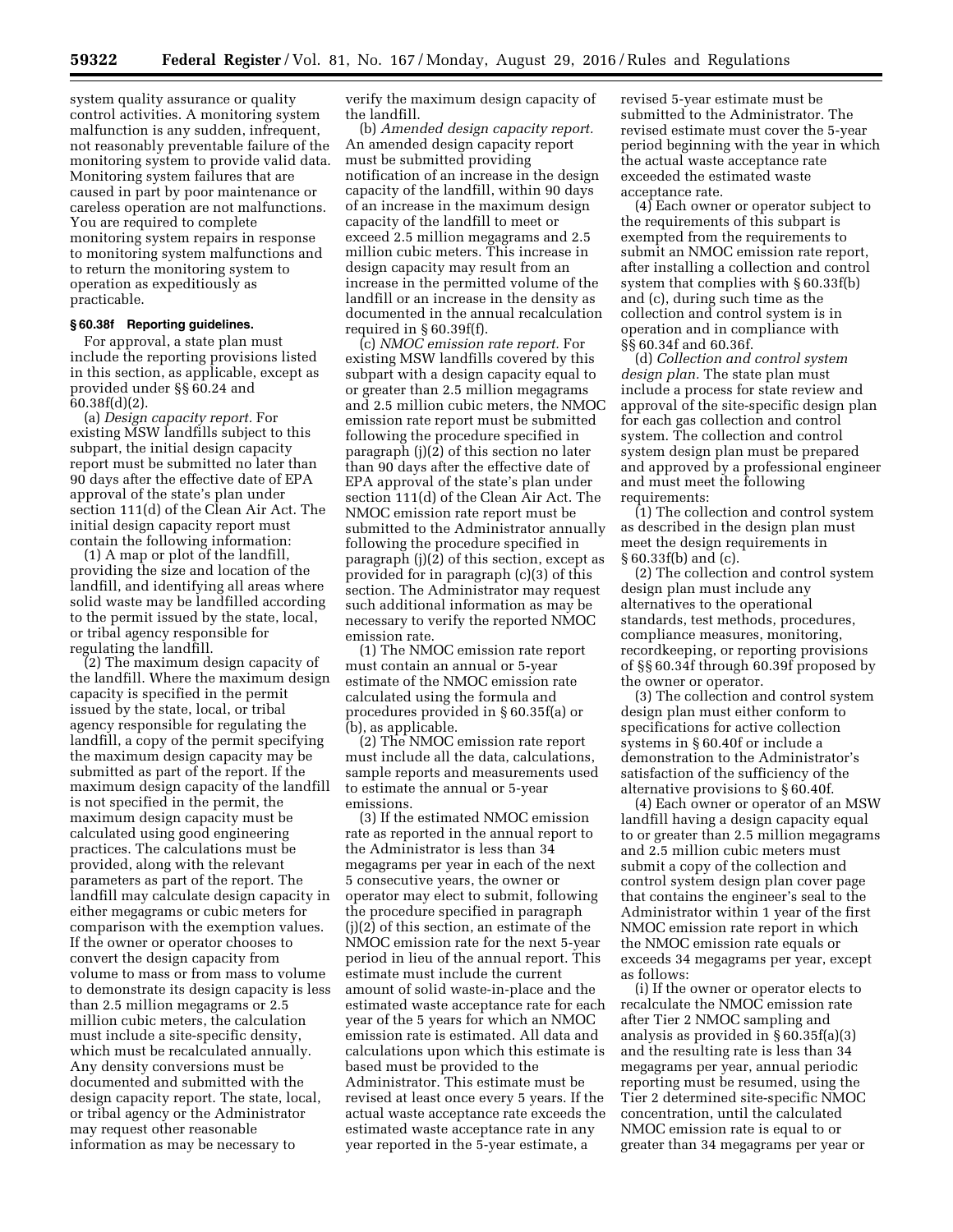the landfill is closed. The revised NMOC emission rate report, with the recalculated NMOC emission rate based on NMOC sampling and analysis, must be submitted, following the procedures in paragraph (j)(2) of this section, within 180 days of the first calculated exceedance of 34 megagrams per year.

(ii) If the owner or operator elects to recalculate the NMOC emission rate after determining a site-specific methane generation rate constant k, as provided in Tier 3 in § 60.35f(a)(4), and the resulting NMOC emission rate is less than 34 megagrams per year, annual periodic reporting must be resumed. The resulting site-specific methane generation rate constant k must be used in the NMOC emission rate calculation until such time as the emissions rate calculation results in an exceedance. The revised NMOC emission rate report based on the provisions of § 60.35f(a)(4) and the resulting site-specific methane generation rate constant k must be submitted, following the procedure specified in paragraph (j)(2) of this section, to the Administrator within 1 year of the first calculated NMOC emission rate equaling or exceeding 34 megagrams per year.

(iii) If the owner or operator elects to demonstrate that site-specific surface methane emissions are below 500 parts per million methane, based on the provisions of § 60.35f(a)(6), then the owner or operator must submit annually a Tier 4 surface emissions report as specified in this paragraph (d)(4)(iii) following the procedure specified in paragraph (j)(2) of this section until a surface emissions readings of 500 parts per million methane or greater is found. If the Tier 4 surface emissions report shows no surface emissions readings of 500 parts per million methane or greater for four consecutive quarters at a closed landfill, then the landfill owner or operator may reduce Tier 4 monitoring from a quarterly to an annual frequency. The Administrator may request such additional information as may be necessary to verify the reported instantaneous surface emission readings. The Tier 4 surface emissions report must clearly identify the location, date and time (to the nearest second), average wind speeds including wind gusts, and reading (in parts per million) of any value 500 parts per million methane or greater, other than nonrepeatable, momentary readings. For location, you must determine the latitude and longitude coordinates using an instrument with an accuracy of at least 4 meters. The coordinates must be in decimal degrees with at least five decimal places. The Tier 4 surface emission report should also include the

results of the most recent Tier 1 and Tier 2 results in order to verify that the landfill does not exceed 50 Mg/yr of NMOC.

(A) The initial Tier 4 surface emissions report must be submitted annually, starting within 30 days of completing the fourth quarter of Tier 4 surface emissions monitoring that demonstrates that site-specific surface methane emissions are below 500 parts per million methane, and following the procedure specified in paragraph (j)(2) of this section.

(B) The Tier 4 surface emissions rate report must be submitted within 1 year of the first measured surface exceedance of 500 parts per million methane, following the procedure specified in paragraph  $(j)(\overline{2})$  of this section.

(iv) If the landfill is in the closed landfill subcategory, the owner or operator must submit a collection and control system design plan to the Administrator within 1 year of the first NMOC emission rate report in which the NMOC emission rate equals or exceeds 50 megagrams per year, except as follows:

(A) If the owner or operator elects to recalculate the NMOC emission rate after Tier 2 NMOC sampling and analysis as provided in § 60.35f(a)(3) and the resulting rate is less than 50 megagrams per year, annual periodic reporting must be resumed, using the Tier 2 determined site-specific NMOC concentration, until the calculated NMOC emission rate is equal to or greater than 50 megagrams per year or the landfill is closed. The revised NMOC emission rate report, with the recalculated NMOC emission rate based on NMOC sampling and analysis, must be submitted, following the procedure specified in paragraph (j)(2) of this section, within 180 days of the first calculated exceedance of 50 megagrams per year.

(B) If the owner or operator elects to recalculate the NMOC emission rate after determining a site-specific methane generation rate constant k, as provided in Tier 3 in § 60.35f(a)(4), and the resulting NMOC emission rate is less than 50 megagrams per year, annual periodic reporting must be resumed. The resulting site-specific methane generation rate constant k must be used in the NMOC emission rate calculation until such time as the emissions rate calculation results in an exceedance. The revised NMOC emission rate report based on the provisions of § 60.35f(a)(4) and the resulting site-specific methane generation rate constant k must be submitted, following the procedure specified in paragraph (j)(2) of this section, to the Administrator within 1

year of the first calculated NMOC emission rate equaling or exceeding 50 megagrams per year.

(C) The landfill owner or operator elects to demonstrate surface emissions are low, consistent with the provisions in paragraph (d)(4)(iii) of this section.

(D) The landfill has already submitted a gas collection and control system design plan consistent with the provisions of subpart WWW of this part; 40 CFR part 62, subpart GGG; or a state plan implementing subpart Cc of this part.

(5) The landfill owner or operator must notify the Administrator that the design plan is completed and submit a copy of the plan's signature page. The Administrator has 90 days to decide whether the design plan should be submitted for review. If the Administrator chooses to review the plan, the approval process continues as described in paragraph (c)(6) of this section. However, if the Administrator indicates that submission is not required or does not respond within 90 days, the landfill owner or operator can continue to implement the plan with the recognition that the owner or operator is proceeding at their own risk. In the event that the design plan is required to be modified to obtain approval, the owner or operator must take any steps necessary to conform any prior actions to the approved design plan and any failure to do so could result in an enforcement action.

(6) Upon receipt of an initial or revised design plan, the Administrator must review the information submitted under paragraphs (d)(1) through (3) of this section and either approve it, disapprove it, or request that additional information be submitted. Because of the many site-specific factors involved with landfill gas system design, alternative systems may be necessary. A wide variety of system designs are possible, such as vertical wells, combination horizontal and vertical collection systems, or horizontal trenches only, leachate collection components, and passive systems. If the Administrator does not approve or disapprove the design plan, or does not request that additional information be submitted within 90 days of receipt, then the owner or operator may continue with implementation of the design plan, recognizing they would be proceeding at their own risk.

(7) If the owner or operator chooses to demonstrate compliance with the emission control requirements of this subpart using a treatment system as defined in this subpart, then the owner or operator must prepare a site-specific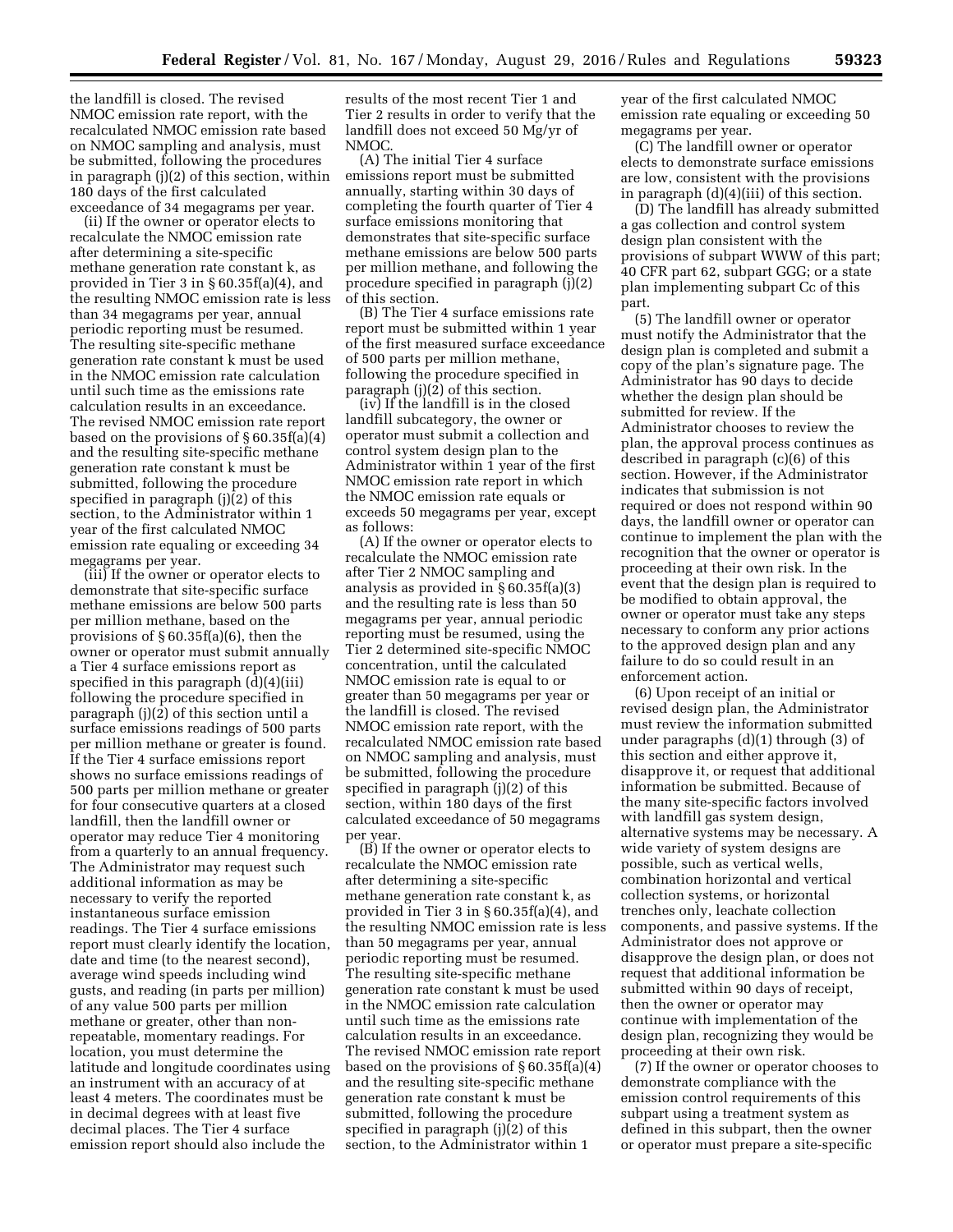treatment system monitoring plan as specified in § 60.39f(b)(5).

(e) *Revised design plan.* The owner or operator who has already been required to submit a design plan under paragraph (d) of this section, or under subpart WWW of this part; 40 CFR part 62, subpart GGG; or a state plan implementing subpart Cc of this part, must submit a revised design plan to the Administrator for approval as follows:

(1) At least 90 days before expanding operations to an area not covered by the previously approved design plan.

(2) Prior to installing or expanding the gas collection system in a way that is not consistent with the design plan that was submitted to the Administrator according to paragraph (d) of this section.

(f) *Closure report.* Each owner or operator of a controlled landfill must submit a closure report to the Administrator within 30 days of ceasing waste acceptance. The Administrator may request additional information as may be necessary to verify that permanent closure has taken place in accordance with the requirements of 40 CFR 258.60. If a closure report has been submitted to the Administrator, no additional wastes may be placed into the landfill without filing a notification of modification as described under  $§ 60.7(a)(4).$ 

(g) *Equipment removal report.* Each owner or operator of a controlled landfill must submit an equipment removal report to the Administrator 30 days prior to removal or cessation of operation of the control equipment.

(1) The equipment removal report must contain the following items:

(i) A copy of the closure report submitted in accordance with paragraph (f) of this section; and

(ii) A copy of the initial performance test report demonstrating that the 15 year minimum control period has expired, unless the report of the results of the performance test has been submitted to the EPA via the EPA's CDX, or information that demonstrates that the GCCS will be unable to operate for 15 years due to declining gas flows. In the equipment removal report, the process unit(s) tested, the pollutant(s) tested, and the date that such performance test was conducted may be submitted in lieu of the performance test report if the report has been previously submitted to the EPA's CDX; and

(iii) Dated copies of three successive NMOC emission rate reports demonstrating that the landfill is no longer producing 34 megagrams or greater of NMOC per year, unless the NMOC emission rate reports have been

submitted to the EPA via the EPA's CDX. If the NMOC emission rate reports have been previously submitted to the EPA's CDX, a statement that the NMOC emission rate reports have been submitted electronically and the dates that the reports were submitted to the EPA's CDX may be submitted in the equipment removal report in lieu of the NMOC emission rate reports; or

(iv) For the closed landfill subcategory, dated copies of three successive NMOC emission rate reports demonstrating that the landfill is no longer producing 50 megagrams or greater of NMOC per year, unless the NMOC emission rate reports have been submitted to the EPA via the EPA's CDX. If the NMOC emission rate reports have been previously submitted to the EPA's CDX, a statement that the NMOC emission rate reports have been submitted electronically and the dates that the reports were submitted to the EPA's CDX may be submitted in the equipment removal report in lieu of the NMOC emission rate reports.

(2) The Administrator may request such additional information as may be necessary to verify that all of the conditions for removal in § 60.33f(f) have been met.

(h) *Annual report.* The owner or operator of a landfill seeking to comply with § 60.33f(e)(2) using an active collection system designed in accordance with § 60.33f(b) must submit to the Administrator, following the procedures specified in paragraph (j)(2) of this section, an annual report of the recorded information in paragraphs (h)(1) through (7) of this section. The initial annual report must be submitted within 180 days of installation and startup of the collection and control system. The initial annual report must include the initial performance test report required under § 60.8, as applicable, unless the report of the results of the performance test has been submitted to the EPA via the EPA's CDX. In the initial annual report, the process unit(s) tested, the pollutant(s) tested and the date that such performance test was conducted may be submitted in lieu of the performance test report if the report has been previously submitted to the EPA's CDX. The initial performance test report must be submitted, following the procedure specified in paragraph (j)(1) of this section, no later than the date that the initial annual report is submitted. For enclosed combustion devices and flares, reportable exceedances are defined under § 60.39f(c)(1).

(1) Value and length of time for exceedance of applicable parameters monitored under § 60.37f(a)(1), (b), (c), (d), and (g).

(2) Description and duration of all periods when the gas stream was diverted from the control device or treatment system through a bypass line or the indication of bypass flow as specified under § 60.37f.

(3) Description and duration of all periods when the control device or treatment system was not operating and length of time the control device or treatment system was not operating.

(4) All periods when the collection system was not operating.

(5) The location of each exceedance of the 500 parts per million methane concentration as provided in § 60.34f(d) and the concentration recorded at each location for which an exceedance was recorded in the previous month. For location, you must determine the latitude and longitude coordinates using an instrument with an accuracy of at least 4 meters. The coordinates must be in decimal degrees with at least five decimal places.

(6) The date of installation and the location of each well or collection system expansion added pursuant to  $\S 60.36f(a)(3)$ , (a)(5), (b), and (c)(4).

(7) For any corrective action analysis for which corrective actions are required in § 60.36f(a)(3) or (5) and that take more than 60 days to correct the exceedance, the root cause analysis conducted, including a description of the recommended corrective action(s), the date for corrective action(s) already completed following the positive pressure reading, and, for action(s) not already completed, a schedule for implementation, including proposed commencement and completion dates.

(i) *Initial performance test report.*  Each owner or operator seeking to comply with § 60.33f(c) must include the following information with the initial performance test report required under § 60.8:

(1) A diagram of the collection system showing collection system positioning including all wells, horizontal collectors, surface collectors, or other gas extraction devices, including the locations of any areas excluded from collection and the proposed sites for the future collection system expansion;

(2) The data upon which the sufficient density of wells, horizontal collectors, surface collectors, or other gas extraction devices and the gas mover equipment sizing are based;

(3) The documentation of the presence of asbestos or nondegradable material for each area from which collection wells have been excluded based on the presence of asbestos or nondegradable material;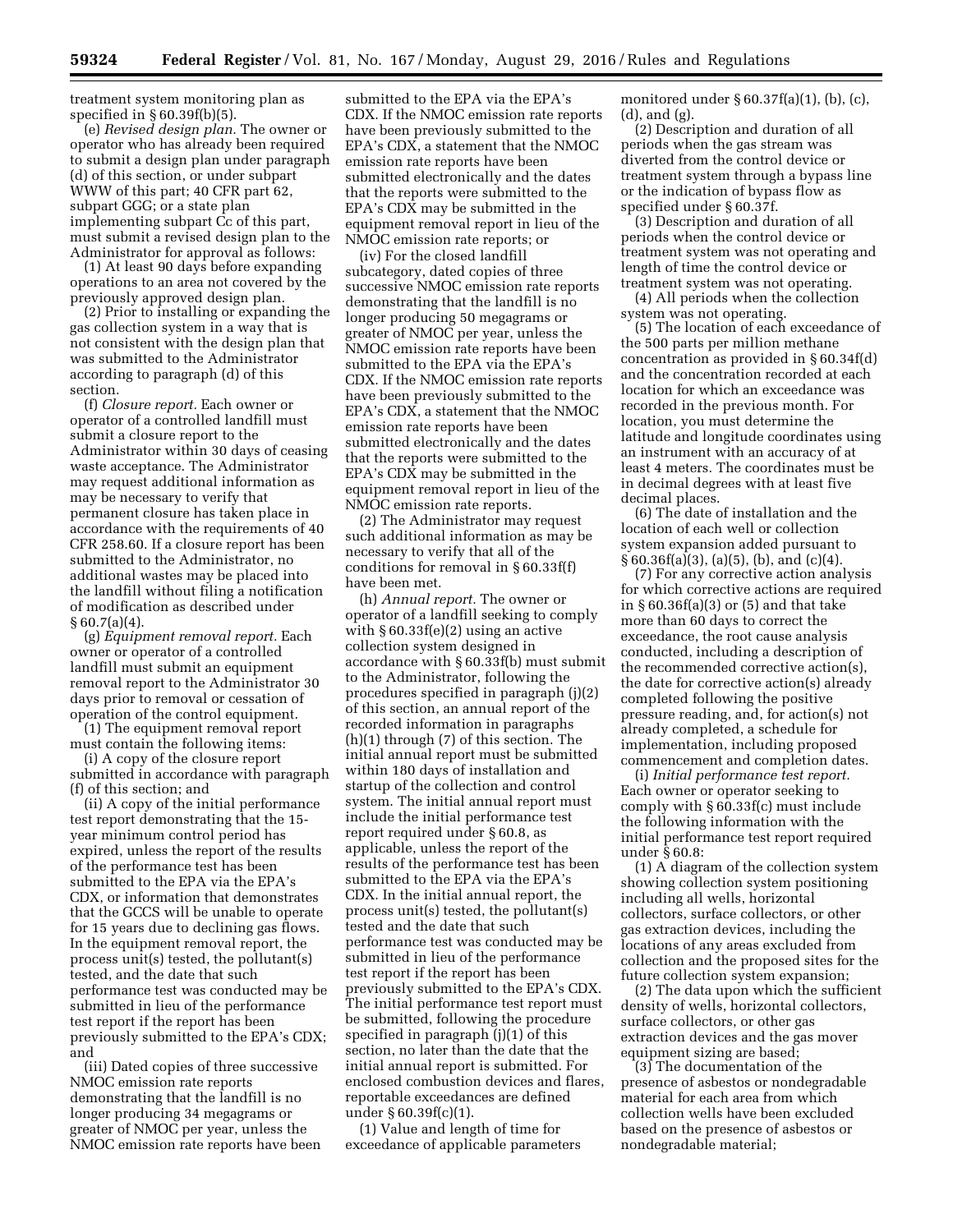(4) The sum of the gas generation flow rates for all areas from which collection wells have been excluded based on nonproductivity and the calculations of gas generation flow rate for each excluded area;

(5) The provisions for increasing gas mover equipment capacity with increased gas generation flow rate, if the present gas mover equipment is inadequate to move the maximum flow rate expected over the life of the landfill; and

(6) The provisions for the control of off-site migration.

(j) *Electronic reporting.* The owner or operator must submit reports electronically according to paragraphs (j)(1) and (2) of this section.

(1) Within 60 days after the date of completing each performance test (as defined in § 60.8), the owner or operator must submit the results of each performance test according to the following procedures:

(i) For data collected using test methods supported by the EPA's Electronic Reporting Tool (ERT) as listed on the EPA's ERT Web site (*[https://www3.epa.gov/ttn/chief/ert/ert](https://www3.epa.gov/ttn/chief/ert/ert_info.html)*\_ *[info.html](https://www3.epa.gov/ttn/chief/ert/ert_info.html)*) at the time of the test, you must submit the results of the performance test to the EPA via the Compliance and Emissions Data Reporting Interface (CEDRI). CEDRI can be accessed through the EPA's Central Data Exchange (CDX) (*[https://](https://cdx.epa.gov/) [cdx.epa.gov/](https://cdx.epa.gov/)*). Performance test data must be submitted in a file format generated through the use of the EPA's ERT or an alternative file format consistent with the extensible markup language (XML) schema listed on the EPA's ERT Web site, once the XML schema is available. If you claim that some of the performance test information being submitted is confidential business information (CBI), you must submit a complete file generated through the use of the EPA's ERT or an alternate electronic file consistent with the XML schema listed on the EPA's ERT Web site, including information claimed to be CBI, on a compact disc, flash drive or other commonly used electronic storage media to the EPA. The electronic media must be clearly marked as CBI and mailed to U.S. EPA/OAQPS/CORE CBI Office, Attention: Group Leader, Measurement Policy Group, MD C404– 02, 4930 Old Page Rd., Durham, NC 27703. The same ERT or alternate file with the CBI omitted must be submitted to the EPA via the EPA's CDX as described earlier in this paragraph  $(j)(1)(i)$ .

(ii) For data collected using test methods that are not supported by the

EPA's ERT as listed on the EPA's ERT Web site at the time of the test, you must submit the results of the performance test to the Administrator at the appropriate address listed in § 60.4.

(2) Each owner or operator required to submit reports following the procedure specified in this paragraph must submit reports to the EPA via the CEDRI. (CEDRI can be accessed through the EPA's CDX.) The owner or operator must use the appropriate electronic report in CEDRI for this subpart or an alternate electronic file format consistent with the XML schema listed on the CEDRI Web site (*[https://](https://www3.epa.gov/ttn/chief/cedri/index.html) [www3.epa.gov/ttn/chief/cedri/](https://www3.epa.gov/ttn/chief/cedri/index.html) [index.html](https://www3.epa.gov/ttn/chief/cedri/index.html)*). If the reporting form specific to this subpart is not available in CEDRI at the time that the report is due, the owner or operator must submit the report to the Administrator at the appropriate address listed in § 60.4. Once the form has been available in CEDRI for 90 calendar days, the owner or operator must begin submitting all subsequent reports via CEDRI. The reports must be submitted by the deadlines specified in this subpart, regardless of the method in which the reports are submitted.

(k) *Corrective action and the corresponding timeline.* The owner or operator must submit according to paragraphs (k)(1) and (2) of this section.

(1) For corrective action that is required according to § 60.36f(a)(3)(iii) or (a)(5)(iii) and is expected to take longer than 120 days after the initial exceedance to complete, you must submit the root cause analysis, corrective action analysis, and corresponding implementation timeline to the Administrator as soon as practicable but no later than 75 days after the first measurement of positive pressure or temperature monitoring value of 55 degrees Celsius (131 degrees Fahrenheit) or above. The Administrator must approve the plan for corrective action and the corresponding timeline.

(2) For corrective action that is required according to § 60.36f(a)(3)(iii) or (a)(5)(iii) and is not completed within 60 days after the initial exceedance, you must submit a notification to the Administrator as soon as practicable but no later than 75 days after the first measurement of positive pressure or temperature exceedance.

(l) *Liquids addition.* The owner or operator of an affected landfill with a design capacity equal to or greater than 2.5 million megagrams and 2.5 million cubic meters that has employed leachate recirculation or added liquids based on a Research, Development, and Demonstration permit (issued through Resource Conservation and Recovery

Act, subtitle D, part 258) within the last 10 years must submit to the Administrator, annually, following the procedure specified in paragraph (j)(2) of this section, the following information:

(1) Volume of leachate recirculated (gallons per year) and the reported basis of those estimates (records or engineering estimates).

(2) Total volume of all other liquids added (gallons per year) and the reported basis of those estimates (records or engineering estimates).

(3) Surface area (acres) over which the leachate is recirculated (or otherwise applied).

(4) Surface area (acres) over which any other liquids are applied.

(5) The total waste disposed (megagrams) in the areas with recirculated leachate and/or added liquids based on on-site records to the extent data are available, or engineering estimates and the reported basis of those estimates.

(6) The annual waste acceptance rates (megagrams per year) in the areas with recirculated leachate and/or added liquids, based on on-site records to the extent data are available, or engineering estimates.

(7) The initial report must contain items in paragraph (l)(1) through (6) of this section per year for the most recent 365 days as well as for each of the previous 10 years, to the extent historical data are available in on-site records, and the report must be submitted no later than:

(i) September 27, 2017, for landfills that commenced construction, modification, or reconstruction after July 17, 2014 but before August 29, 2016; or

(ii) 365 days after the date of commenced construction, modification, or reconstruction for landfills that commence construction, modification, or reconstruction after August 29, 2016.

(8) Subsequent annual reports must contain items in paragraph (l)(1) through (6) of this section for the 365 day period following the 365-day period included in the previous annual report, and the report must be submitted no later than 365 days after the date the previous report was submitted.

(9) Landfills in the closed landfill subcategory are exempt from reporting requirements contained in paragraphs (l)(1) through (7) of this section.

(10) Landfills may cease annual reporting of items in paragraphs (l)(1) through (6) of this section once they have submitted the closure report in § 60.38f(f).

(m) *Tier 4 notification.* (1) The owner or operator of an affected landfill with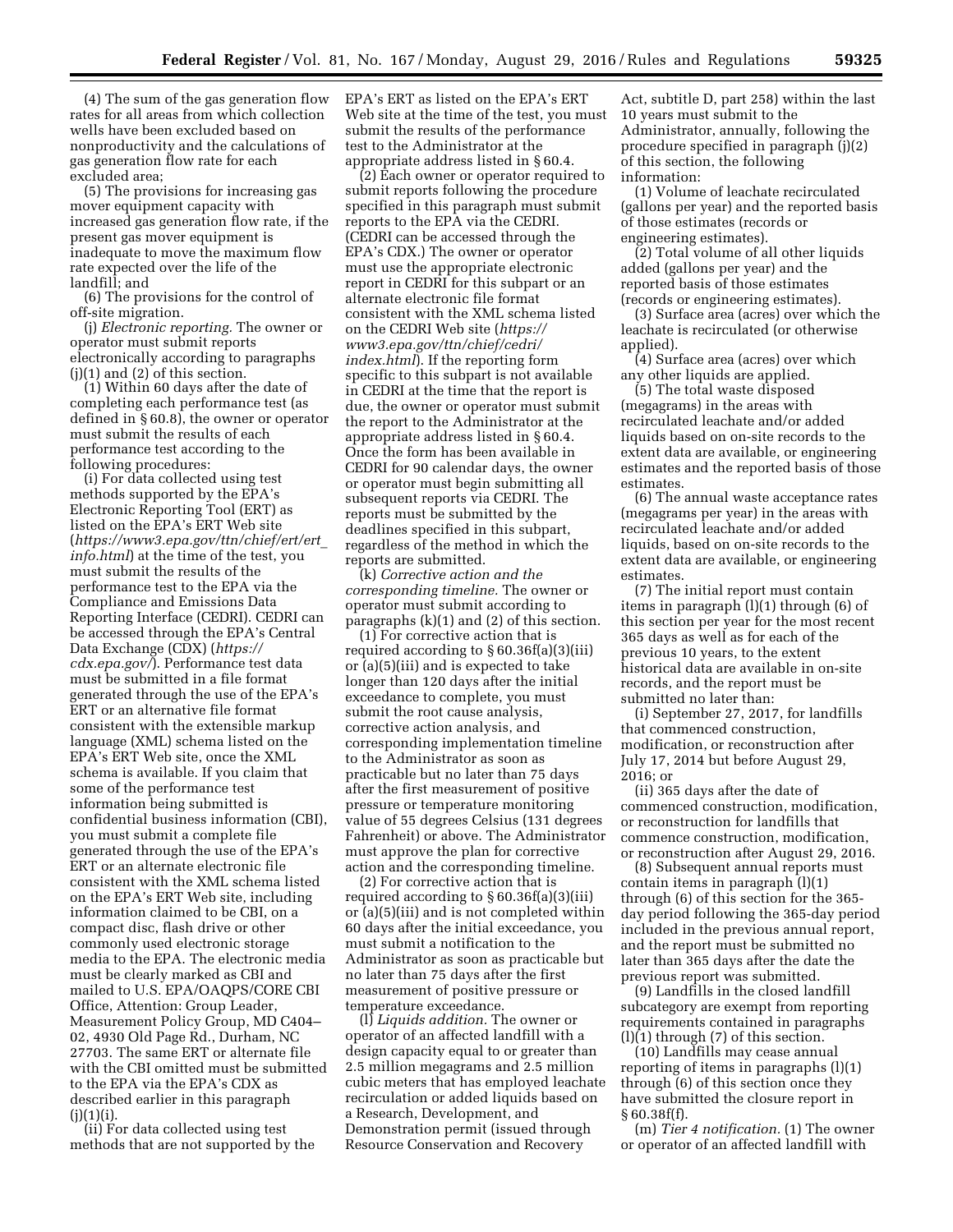a design capacity equal to or greater than 2.5 million megagrams and 2.5 million cubic meters must provide a notification of the date(s) upon which it intends to demonstrate site-specific surface methane emissions are below 500 parts per million methane, based on the Tier 4 provisions of § 60.35f(a)(6). The landfill must also include a description of the wind barrier to be used during the SEM in the notification. Notification must be postmarked not less than 30 days prior to such date.

(2) If there is a delay to the scheduled Tier 4 SEM date due to weather conditions, including not meeting the wind requirements in § 60.35f  $(a)(6)(iii)(A)$ , the owner or operator of a landfill shall notify the Administrator by email or telephone no later than 48 hours before any known delay in the original test date, and arrange an updated date with the Administrator by mutual agreement.

#### **§ 60.39f Recordkeeping guidelines.**

For approval, a state plan must include the recordkeeping provisions in this section.

(a) Except as provided in § 60.38f(d)(2), each owner or operator of an MSW landfill subject to the provisions of § 60.33f(e) must keep for at least 5 years up-to-date, readily accessible, on-site records of the design capacity report that triggered § 60.33f(e), the current amount of solid waste inplace, and the year-by-year waste acceptance rate. Off-site records may be maintained if they are retrievable within 4 hours. Either paper copy or electronic formats are acceptable.

(b) Except as provided in § 60.38f(d)(2), each owner or operator of a controlled landfill must keep up-todate, readily accessible records for the life of the control system equipment of the data listed in paragraphs (b)(1) through (5) of this section as measured during the initial performance test or compliance determination. Records of subsequent tests or monitoring must be maintained for a minimum of 5 years. Records of the control device vendor specifications must be maintained until removal.

(1) Where an owner or operator subject to the provisions of this subpart seeks to demonstrate compliance with § 60.33f(b):

(i) The maximum expected gas generation flow rate as calculated in § 60.36f(a)(1). The owner or operator may use another method to determine the maximum gas generation flow rate, if the method has been approved by the Administrator.

(ii) The density of wells, horizontal collectors, surface collectors, or other gas extraction devices determined using the procedures specified in § 60.40f(a)(1).

(2) Where an owner or operator subject to the provisions of this subpart seeks to demonstrate compliance with § 60.33f(c) through use of an enclosed combustion device other than a boiler or process heater with a design heat input capacity equal to or greater than 44 megawatts:

(i) The average temperature measured at least every 15 minutes and averaged over the same time period of the performance test.

(ii) The percent reduction of NMOC determined as specified in § 60.33f(c)(2) achieved by the control device.

(3) Where an owner or operator subject to the provisions of this subpart seeks to demonstrate compliance with § 60.33f(c)(2)(i) through use of a boiler or process heater of any size: A description of the location at which the collected gas vent stream is introduced into the boiler or process heater over the same time period of the performance testing.

(4) Where an owner or operator subject to the provisions of this subpart seeks to demonstrate compliance with § 60.33f(c)(1) through use of a nonenclosed flare, the flare type (*i.e.,* steamassisted, air-assisted, or non-assisted), all visible emission readings, heat content determination, flow rate or bypass flow rate measurements, and exit velocity determinations made during the performance test as specified in § 60.18; and continuous records of the flare pilot flame or flare flame monitoring and records of all periods of operations during which the pilot flame or the flare flame is absent.

(5) Where an owner or operator subject to the provisions of this subpart seeks to demonstrate compliance with § 60.33f(c)(3) through use of a landfill gas treatment system:

(i) *Bypass records.* Records of the flow of landfill gas to, and bypass of, the treatment system.

(ii) *Site-specific treatment monitoring plan,* to include:

(A) Monitoring records of parameters that are identified in the treatment system monitoring plan and that ensure the treatment system is operating properly for each intended end use of the treated landfill gas. At a minimum, records should include records of filtration, de-watering, and compression parameters that ensure the treatment system is operating properly for each intended end use of the treated landfill gas

(B) Monitoring methods, frequencies, and operating ranges for each monitored operating parameter based on

manufacturer's recommendations or engineering analysis for each intended end use of the treated landfill gas.

(C) Documentation of the monitoring methods and ranges, along with justification for their use.

(D) Identify who is responsible (by job title) for data collection.

(E) Processes and methods used to collect the necessary data.

(F) Description of the procedures and methods that are used for quality assurance, maintenance, and repair of all continuous monitoring systems.

(c) Except as provided in § 60.38f(d)(2), each owner or operator of a controlled landfill subject to the provisions of this subpart must keep for 5 years up-to-date, readily accessible continuous records of the equipment operating parameters specified to be monitored in § 60.37f as well as up-todate, readily accessible records for periods of operation during which the parameter boundaries established during the most recent performance test are exceeded.

(1) The following constitute exceedances that must be recorded and reported under § 60.38f:

(i) For enclosed combustors except for boilers and process heaters with design heat input capacity of 44 megawatts (150 million British thermal unit per hour) or greater, all 3-hour periods of operation during which the average temperature was more than 28 degrees Celsius (82 degrees Fahrenheit) below the average combustion temperature during the most recent performance test at which compliance with § 60.33f(c) was determined.

(ii) For boilers or process heaters, whenever there is a change in the location at which the vent stream is introduced into the flame zone as required under paragraph (b)(3) of this section.

(2) Each owner or operator subject to the provisions of this subpart must keep up-to-date, readily accessible continuous records of the indication of flow to the control system and the indication of bypass flow or records of monthly inspections of car-seals or lockand-key configurations used to seal bypass lines, specified under § 60.37f.

(3) Each owner or operator subject to the provisions of this subpart who uses a boiler or process heater with a design heat input capacity of 44 megawatts or greater to comply with § 60.33f(c) must keep an up-to-date, readily accessible record of all periods of operation of the boiler or process heater. (Examples of such records could include records of steam use, fuel use, or monitoring data collected pursuant to other state, local,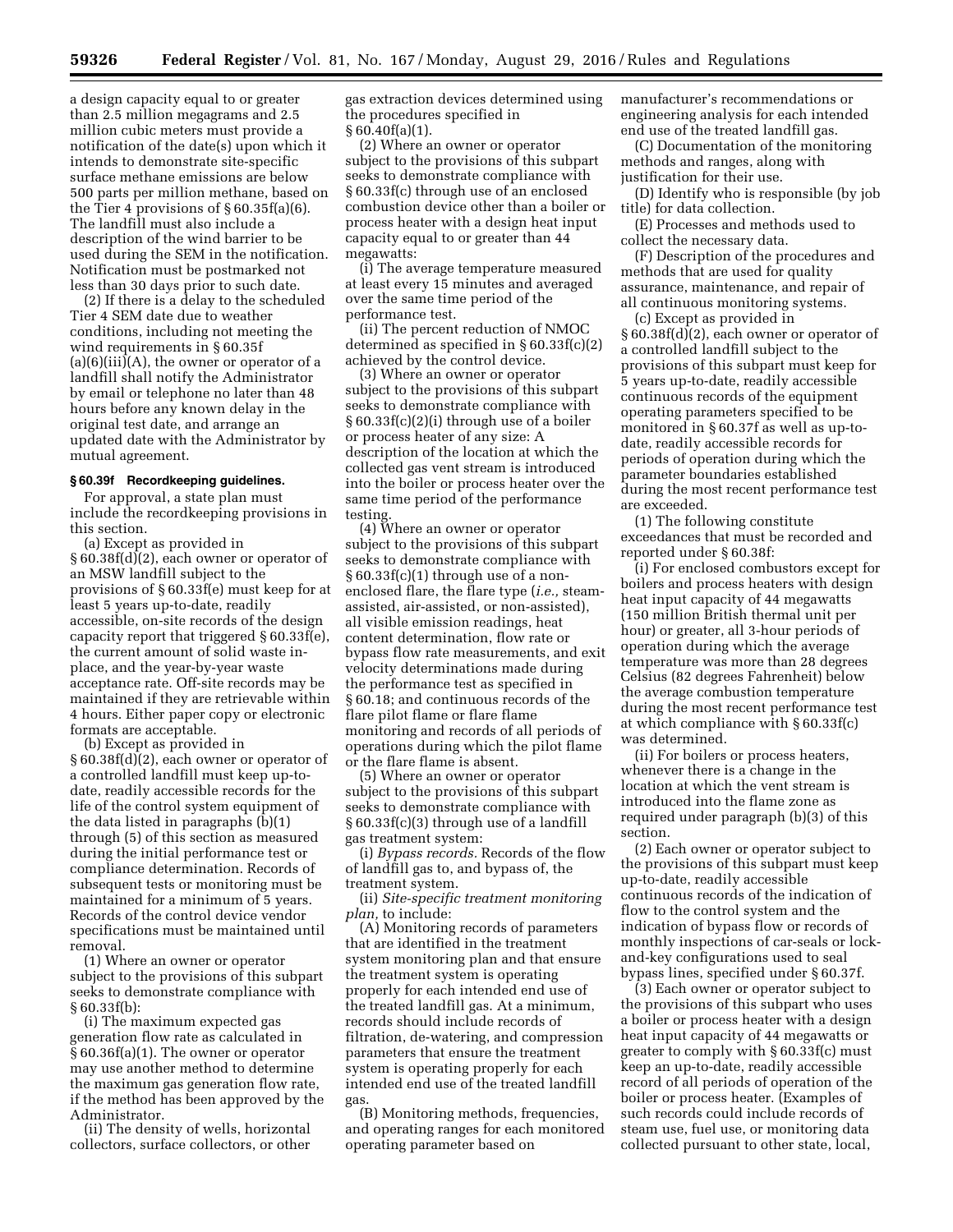tribal, or federal regulatory requirements.)

(4) Each owner or operator seeking to comply with the provisions of this subpart by use of a non-enclosed flare must keep up-to-date, readily accessible continuous records of the flame or flare pilot flame monitoring specified under § 60.37f(c), and up-to-date, readily accessible records of all periods of operation in which the flame or flare pilot flame is absent.

(5) Each owner or operator of a landfill seeking to comply with § 60.33f(e) using an active collection system designed in accordance with § 60.33f(b) must keep records of periods when the collection system or control device is not operating.

(d) Except as provided in § 60.38f(d)(2), each owner or operator subject to the provisions of this subpart must keep for the life of the collection system an up-to-date, readily accessible plot map showing each existing and planned collector in the system and providing a unique identification location label on each collector that matches the labeling on the plot map.

(1) Each owner or operator subject to the provisions of this subpart must keep up-to-date, readily accessible records of the installation date and location of all newly installed collectors as specified under § 60.36f(b).

(2) Each owner or operator subject to the provisions of this subpart must keep readily accessible documentation of the nature, date of deposition, amount, and location of asbestos-containing or nondegradable waste excluded from collection as provided in § 60.40f(a)(3)(i) as well as any nonproductive areas excluded from collection as provided in § 60.40f(a)(3)(ii).

(e) Except as provided in § 60.38f(d)(2), each owner or operator subject to the provisions of this subpart must keep for at least 5 years up-to-date, readily accessible records of the following:

(1) All collection and control system exceedances of the operational standards in § 60.34f, the reading in the subsequent month whether or not the second reading is an exceedance, and the location of each exceedance.

(2) Each owner or operator subject to the provisions of this subpart must also keep records of each wellhead temperature monitoring value of 55 degrees Celsius (131 degrees Fahrenheit) or above, each wellhead nitrogen level at or above 20 percent, and each wellhead oxygen level at or above 5 percent.

(3) For any root cause analysis for which corrective actions are required in § 60.36f(a)(3) or (5), keep a record of the

root cause analysis conducted, including a description of the recommended corrective action(s) taken, and the date(s) the corrective action(s) were completed.

(4) For any root cause analysis for which corrective actions are required in § 60.36f(a)(3)(ii) or (a)(5)(ii), keep a record of the root cause analysis conducted, the corrective action analysis, the date for corrective action(s) already completed following the positive pressure reading or high temperature reading, and, for action(s) not already completed, a schedule for implementation, including proposed commencement and completion dates.

(5) For any root cause analysis for which corrective actions are required in § 60.36f(a)(3)(iii) or (a)(5)(iii), keep a record of the root cause analysis conducted, the corrective action analysis, the date for corrective action(s) already completed following the positive pressure reading or high temperature reading, for action(s) not already completed, a schedule for implementation, including proposed commencement and completion dates, and a copy of any comments or final approval on the corrective action analysis or schedule from the regulatory agency.

(f) Landfill owners or operators who convert design capacity from volume to mass or mass to volume to demonstrate that landfill design capacity is less than 2.5 million megagrams or 2.5 million cubic meters, as provided in the definition of ''design capacity'', must keep readily accessible, on-site records of the annual recalculation of sitespecific density, design capacity, and the supporting documentation. Off-site records may be maintained if they are retrievable within 4 hours. Either paper copy or electronic formats are acceptable.

(g) Landfill owners or operators seeking to demonstrate that site-specific surface methane emissions are below 500 parts per million by conducting surface emission monitoring under the Tier 4 procedures specified in § 60.35f(a)(6) must keep for at least 5 years up-to-date, readily accessible records of all surface emissions monitoring and information related to monitoring instrument calibrations conducted according to sections 8 and 10 of Method 21 of appendix A of this part, including all of the following items:

(1) Calibration records:

(i) Date of calibration and initials of operator performing the calibration.

(ii) Calibration gas cylinder identification, certification date, and certified concentration.

(iii) Instrument scale(s) used. (iv) A description of any corrective action taken if the meter readout could not be adjusted to correspond to the calibration gas value.

(v) If an owner or operator makes their own calibration gas, a description of the procedure used.

(2) Digital photographs of the instrument setup. The photographs must be time and date-stamped and taken at the first sampling location prior to sampling and at the last sampling location after sampling at the end of each sampling day, for the duration of the Tier 4 monitoring demonstration.

(3) Timestamp of each surface scan reading:

(i) Timestamp should be detailed to the nearest second, based on when the sample collection begins.

(ii) A log for the length of time each sample was taken using a stopwatch (*e.g.,* the time the probe was held over the area).

(4) Location of each surface scan reading. The owner or operator must determine the coordinates using an instrument with an accuracy of at least 4 meters. Coordinates must be in decimal degrees with at least five decimal places.

(5) Monitored methane concentration (parts per million) of each reading.

(6) Background methane concentration (parts per million) after each instrument calibration test.

(7) Adjusted methane concentration using most recent calibration (parts per million).

(8) For readings taken at each surface penetration, the unique identification location label matching the label specified in paragraph (d) of this section.

(9) Records of the operating hours of the gas collection system for each destruction device.

(h) Except as provided in § 60.38f(d)(2), each owner or operator subject to the provisions of this subpart must keep for at least 5 years up-to-date, readily accessible records of all collection and control system monitoring data for parameters measured in § 60.37f(a)(1), (2), and (3).

(i) Any records required to be maintained by this subpart that are submitted electronically via the EPA's CDX may be maintained in electronic format.

(j) For each owner or operator reporting leachate or other liquids addition under § 60.38f(l), keep records of any engineering calculations or company records used to estimate the quantities of leachate or liquids added, the surface areas for which the leachate or liquids were applied, and the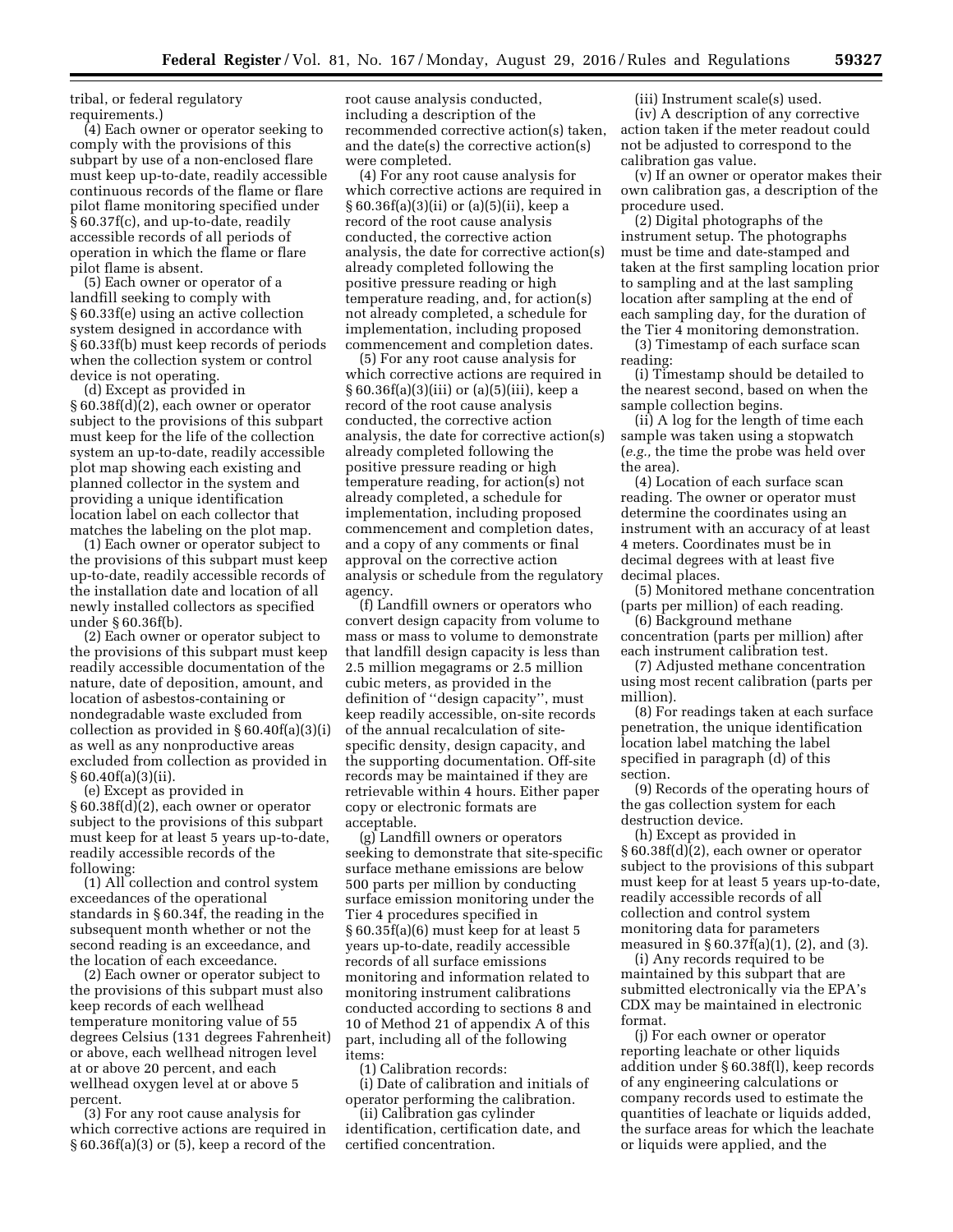estimates of annual waste acceptance or total waste in place in the areas where leachate or liquids were applied.

#### **§ 60.40f Specifications for active collection systems.**

For approval, a state plan must include the specifications for active collection systems in this section.

(a) Each owner or operator seeking to comply with § 60.33f(b) must site active collection wells, horizontal collectors, surface collectors, or other extraction devices at a sufficient density throughout all gas producing areas using the following procedures unless alternative procedures have been approved by the Administrator.

(1) The collection devices within the interior must be certified to achieve comprehensive control of surface gas emissions by a professional engineer. The following issues must be addressed in the design: depths of refuse, refuse gas generation rates and flow characteristics, cover properties, gas system expandability, leachate and

condensate management, accessibility, compatibility with filling operations, integration with closure end use, air intrusion control, corrosion resistance, fill settlement, resistance to the refuse decomposition heat, and ability to isolate individual components or sections for repair or troubleshooting without shutting down entire collection system.

(2) The sufficient density of gas collection devices determined in paragraph (a)(1) of this section must address landfill gas migration issues and augmentation of the collection system through the use of active or passive systems at the landfill perimeter or exterior.

(3) The placement of gas collection devices determined in paragraph (a)(1) of this section must control all gas producing areas, except as provided by paragraphs (a)(3)(i) and (ii) of this section.

(i) Any segregated area of asbestos or nondegradable material may be

 $Q_i = 2kL_oM_i(e^{-kt_i})(C_{NMOC})(3.6 \times 10^{-9})$ 

Where:

- $Q_i$  = NMOC emission rate from the i<sup>th</sup> section, megagrams per year.
- $k = M$ ethane generation rate constant, year<sup> $-1$ </sup>.  $L<sub>o</sub>$  = Methane generation potential, cubic
- meters per megagram solid waste.  $M<sub>i</sub>$  = Mass of the degradable solid waste in
- the ith section, megagram.
- $t_i$  = Age of the solid waste in the i<sup>th</sup> section, years.
- $C_{\text{NMOC}}$  = Concentration of NMOC, parts per million by volume.
- $3.6\times10^{-9} =$  Conversion factor.

(B) If the owner or operator is proposing to exclude, or cease gas collection and control from, nonproductive physically separated (*e.g.,* separately lined) closed areas that already have gas collection systems, NMOC emissions from each physically separated closed area must be computed using either Equation 3 in § 60.35f or Equation 7 in paragraph (a)(3)(ii)(A) of this section.

(iii) The values for k and  $C_{\rm NMOC}$ determined in field testing must be used if field testing has been performed in determining the NMOC emission rate or the radii of influence (the distance from the well center to a point in the landfill where the pressure gradient applied by the blower or compressor approaches zero). If field testing has not been performed, the default values for k, L<sub>o</sub>, and C<sub>NMOC</sub> provided in §60.35f or the alternative values from § 60.35f must be used. The mass of nondegradable solid waste contained within the given

section may be subtracted from the total mass of the section when estimating emissions provided the nature, location, age, and amount of the nondegradable material is documented as provided in paragraph (a)(3)(i) of this section.

(b) Each owner or operator seeking to comply with § 60.33f(b) must construct the gas collection devices using the following equipment or procedures:

(1) The landfill gas extraction components must be constructed of polyvinyl chloride (PVC), high density polyethylene (HDPE) pipe, fiberglass, stainless steel, or other nonporous corrosion resistant material of suitable dimensions to: Convey projected amounts of gases; withstand installation, static, and settlement forces; and withstand planned overburden or traffic loads. The collection system must extend as necessary to comply with emission and migration standards. Collection devices such as wells and horizontal collectors must be perforated to allow gas entry without head loss sufficient to impair performance across the intended extent of control. Perforations must be situated with regard to the need to prevent excessive air infiltration.

(2) Vertical wells must be placed so as not to endanger underlying liners and must address the occurrence of water within the landfill. Holes and trenches constructed for piped wells and horizontal collectors must be of

excluded from collection if documented as provided under § 60.39f(d). The documentation must provide the nature, date of deposition, location and amount of asbestos or nondegradable material deposited in the area, and must be provided to the Administrator upon request.

(ii) Any nonproductive area of the landfill may be excluded from control, provided that the total of all excluded areas can be shown to contribute less than 1 percent of the total amount of NMOC emissions from the landfill. The amount, location, and age of the material must be documented and provided to the Administrator upon request. A separate NMOC emissions estimate must be made for each section proposed for exclusion, and the sum of all such sections must be compared to the NMOC emissions estimate for the entire landfill.

(A) The NMOC emissions from each section proposed for exclusion must be computed using Equation 7:

# $(Eq. 7)$

sufficient cross-section so as to allow for their proper construction and completion including, for example, centering of pipes and placement of gravel backfill. Collection devices must be designed so as not to allow indirect short circuiting of air into the cover or refuse into the collection system or gas into the air. Any gravel used around pipe perforations should be of a dimension so as not to penetrate or block perforations.

(3) Collection devices may be connected to the collection header pipes below or above the landfill surface. The connector assembly must include a positive closing throttle valve, any necessary seals and couplings, access couplings and at least one sampling port. The collection devices must be constructed of PVC, HDPE, fiberglass, stainless steel, or other nonporous material of suitable thickness.

(c) Each owner or operator seeking to comply with § 60.33f(c) must convey the landfill gas to a control system in compliance with § 60.33f(c) through the collection header pipe(s). The gas mover equipment must be sized to handle the maximum gas generation flow rate expected over the intended use period of the gas moving equipment using the following procedures:

(1) For existing collection systems, the flow data must be used to project the maximum flow rate. If no flow data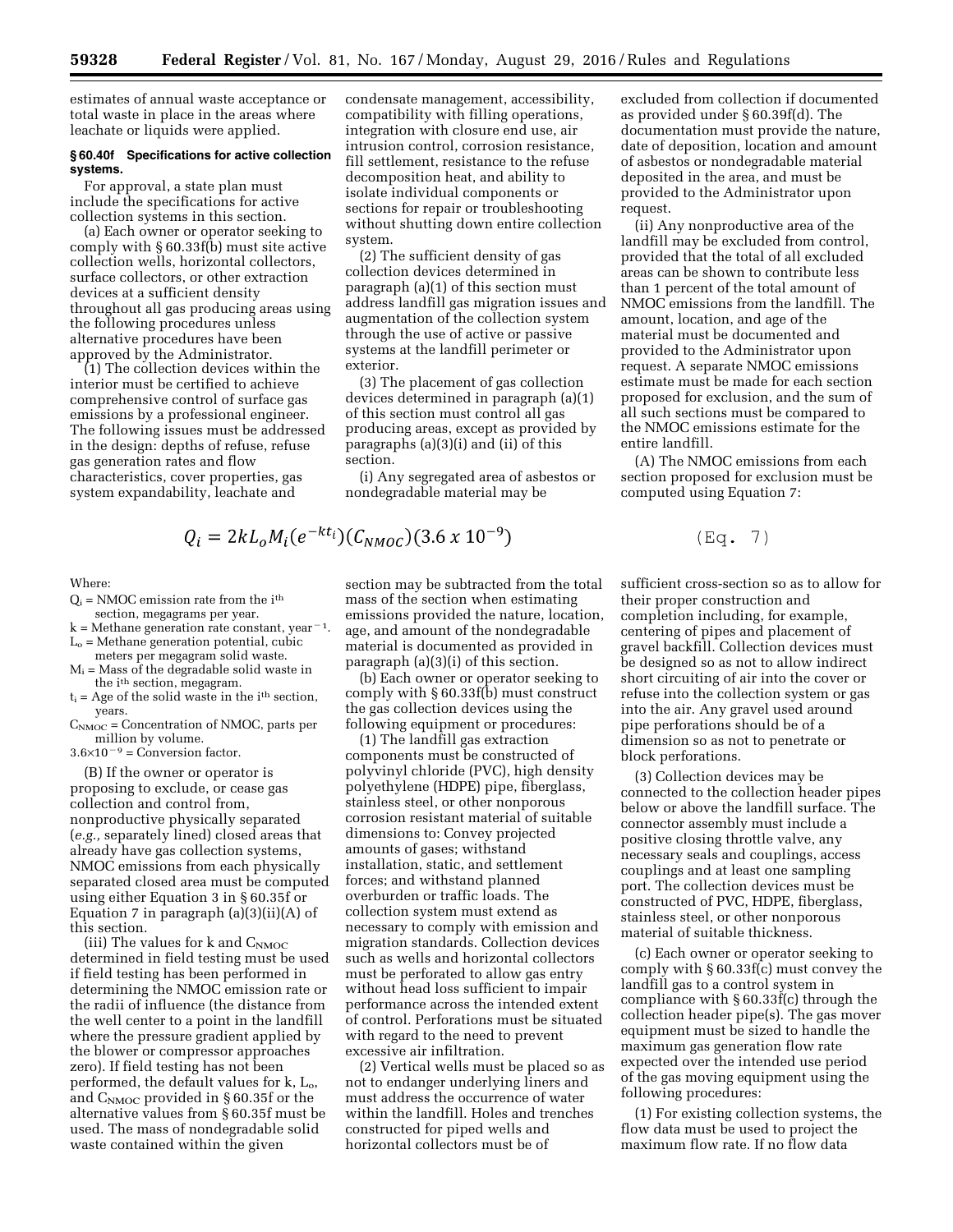exist, the procedures in paragraph (c)(2) of this section must be used.

(2) For new collection systems, the maximum flow rate must be in accordance with § 60.36f(a)(1).

#### **§ 60.41f Definitions.**

Terms used but not defined in this subpart have the meaning given them in the Clean Air Act and in subparts A and B of this part.

*Active collection system* means a gas collection system that uses gas mover equipment.

*Active landfill* means a landfill in which solid waste is being placed or a landfill that is planned to accept waste in the future.

*Administrator* means the Administrator of the U.S. Environmental Protection Agency or his/her authorized representative or the Administrator of a state air pollution control agency.

*Closed area* means a separately lined area of an MSW landfill in which solid waste is no longer being placed. If additional solid waste is placed in that area of the landfill, that landfill area is no longer closed. The area must be separately lined to ensure that the landfill gas does not migrate between open and closed areas.

*Closed landfill* means a landfill in which solid waste is no longer being placed, and in which no additional solid wastes will be placed without first filing a notification of modification as prescribed under § 60.7(a)(4). Once a notification of modification has been filed, and additional solid waste is placed in the landfill, the landfill is no longer closed.

*Closed landfill subcategory* means a closed landfill that has submitted a closure report as specified in § 60.38f(f) on or before September 27, 2017.

*Closure* means that point in time when a landfill becomes a closed landfill.

*Commercial solid waste* means all types of solid waste generated by stores, offices, restaurants, warehouses, and other nonmanufacturing activities, excluding residential and industrial wastes.

*Controlled landfill* means any landfill at which collection and control systems are required under this subpart as a result of the NMOC emission rate. The landfill is considered controlled at the time a collection and control system design plan is prepared in compliance with § 60.33f(e)(2).

*Corrective action analysis* means a description of all reasonable interim and long-term measures, if any, that are available, and an explanation of why the selected corrective action(s) is/are the

best alternative(s), including, but not limited to, considerations of cost effectiveness, technical feasibility, safety, and secondary impacts.

*Design capacity* means the maximum amount of solid waste a landfill can accept, as indicated in terms of volume or mass in the most recent permit issued by the state, local, or tribal agency responsible for regulating the landfill, plus any in-place waste not accounted for in the most recent permit. If the owner or operator chooses to convert the design capacity from volume to mass or from mass to volume to demonstrate its design capacity is less than 2.5 million megagrams or 2.5 million cubic meters, the calculation must include a site-specific density, which must be recalculated annually.

*Disposal facility* means all contiguous land and structures, other appurtenances, and improvements on the land used for the disposal of solid waste.

*Emission rate cutoff* means the threshold annual emission rate to which a landfill compares its estimated emission rate to determine if control under the regulation is required.

*Enclosed combustor* means an enclosed firebox which maintains a relatively constant limited peak temperature generally using a limited supply of combustion air. An enclosed flare is considered an enclosed combustor.

*Flare* means an open combustor without enclosure or shroud.

*Gas mover equipment* means the equipment (*i.e.,* fan, blower, compressor) used to transport landfill gas through the header system.

*Gust* means the highest instantaneous wind speed that occurs over a 3-second running average.

*Household waste* means any solid waste (including garbage, trash, and sanitary waste in septic tanks) derived from households (including, but not limited to, single and multiple residences, hotels and motels, bunkhouses, ranger stations, crew quarters, campgrounds, picnic grounds, and day-use recreation areas). Household waste does not include fully segregated yard waste. Segregated yard waste means vegetative matter resulting exclusively from the cutting of grass, the pruning and/or removal of bushes, shrubs, and trees, the weeding of gardens, and other landscaping maintenance activities. Household waste does not include construction, renovation, or demolition wastes, even if originating from a household.

*Industrial solid waste* means solid waste generated by manufacturing or industrial processes that is not a

hazardous waste regulated under Subtitle C of the Resource Conservation and Recovery Act, parts 264 and 265 of this chapter. Such waste may include, but is not limited to, waste resulting from the following manufacturing processes: electric power generation; fertilizer/agricultural chemicals; food and related products/by-products; inorganic chemicals; iron and steel manufacturing; leather and leather products; nonferrous metals manufacturing/foundries; organic chemicals; plastics and resins manufacturing; pulp and paper industry; rubber and miscellaneous plastic products; stone, glass, clay, and concrete products; textile manufacturing; transportation equipment; and water treatment. This term does not include mining waste or oil and gas waste.

*Interior well* means any well or similar collection component located inside the perimeter of the landfill waste. A perimeter well located outside the landfilled waste is not an interior well.

*Landfill* means an area of land or an excavation in which wastes are placed for permanent disposal, and that is not a land application unit, surface impoundment, injection well, or waste pile as those terms are defined under § 257.2 of this title.

*Lateral expansion* means a horizontal expansion of the waste boundaries of an existing MSW landfill. A lateral expansion is not a modification unless it results in an increase in the design capacity of the landfill.

*Leachate recirculation* means the practice of taking the leachate collected from the landfill and reapplying it to the landfill by any of one of a variety of methods, including pre-wetting of the waste, direct discharge into the working face, spraying, infiltration ponds, vertical injection wells, horizontal gravity distribution systems, and pressure distribution systems.

*Modification* means an increase in the permitted volume design capacity of the landfill by either lateral or vertical expansion based on its permitted design capacity as of July 17, 2014. Modification does not occur until the owner or operator commences construction on the lateral or vertical expansion.

*Municipal solid waste landfill* or *MSW landfill* means an entire disposal facility in a contiguous geographical space where household waste is placed in or on land. An MSW landfill may also receive other types of Resource Conservation and Recovery Act (RCRA) Subtitle D wastes (§ 257.2 of this title) such as commercial solid waste,